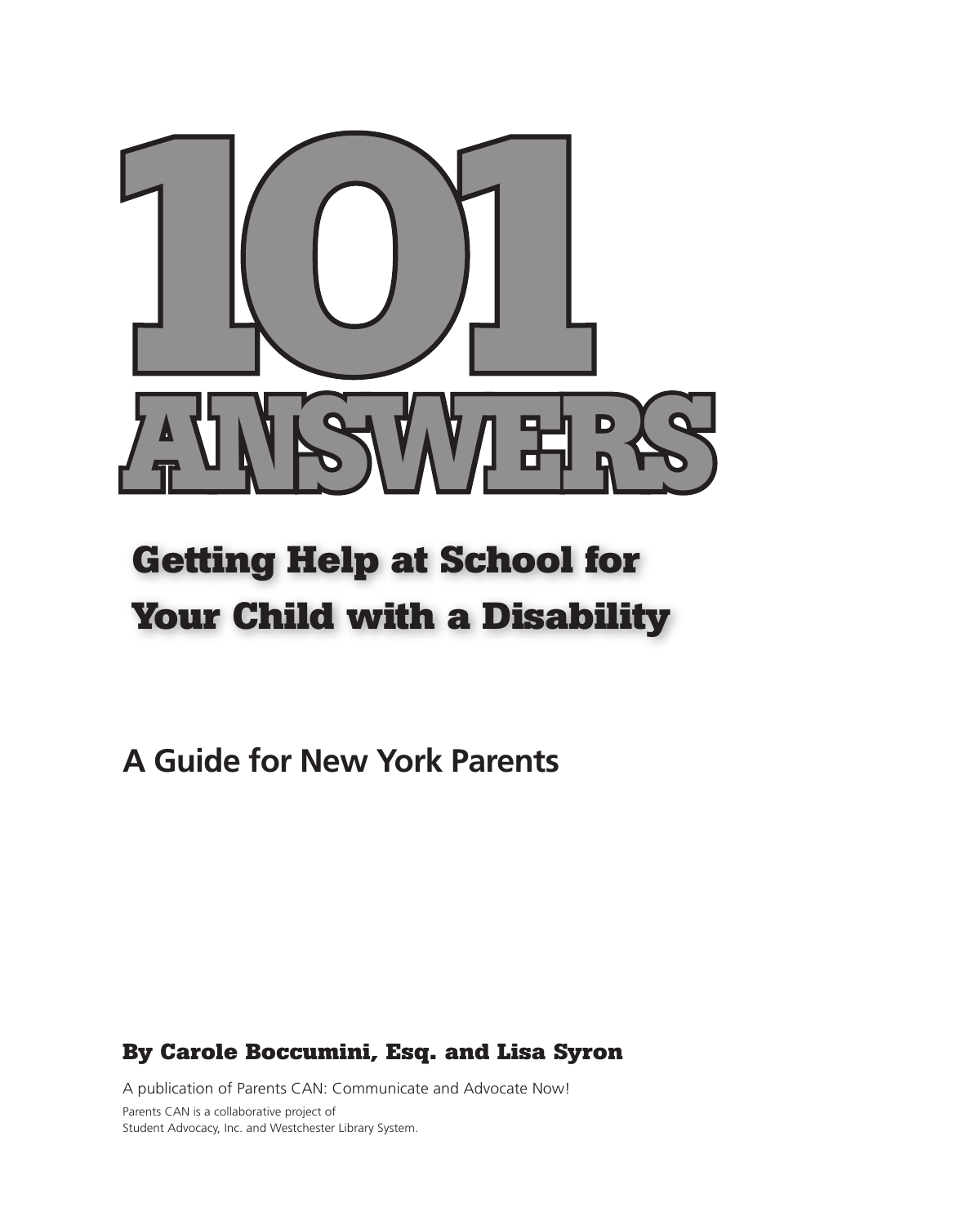This document was written by Student Advocacy, Inc. with support from Westchester Library System, New York State Senator Suzie Oppenheimer, and private donors.





© 2009 Student Advocacy, Inc.

Readers are encouraged to copy and share this information, but please credit Student Advocacy. We encourage you to send feedback to us at StudentAdvocacy@studentadvocacy.net. This address is to send comments about the publication or to suggest additional questions which should be included in future editions. Please note that we do not have enough staff to address questions by email. If you need assistance, please call 914-347-3313.

Book cover and interior design: Howard Adam Levy / Red Rooster Group, NY

Student Advocacy, Inc., 3 West Main Street, Elmsford, NY 10523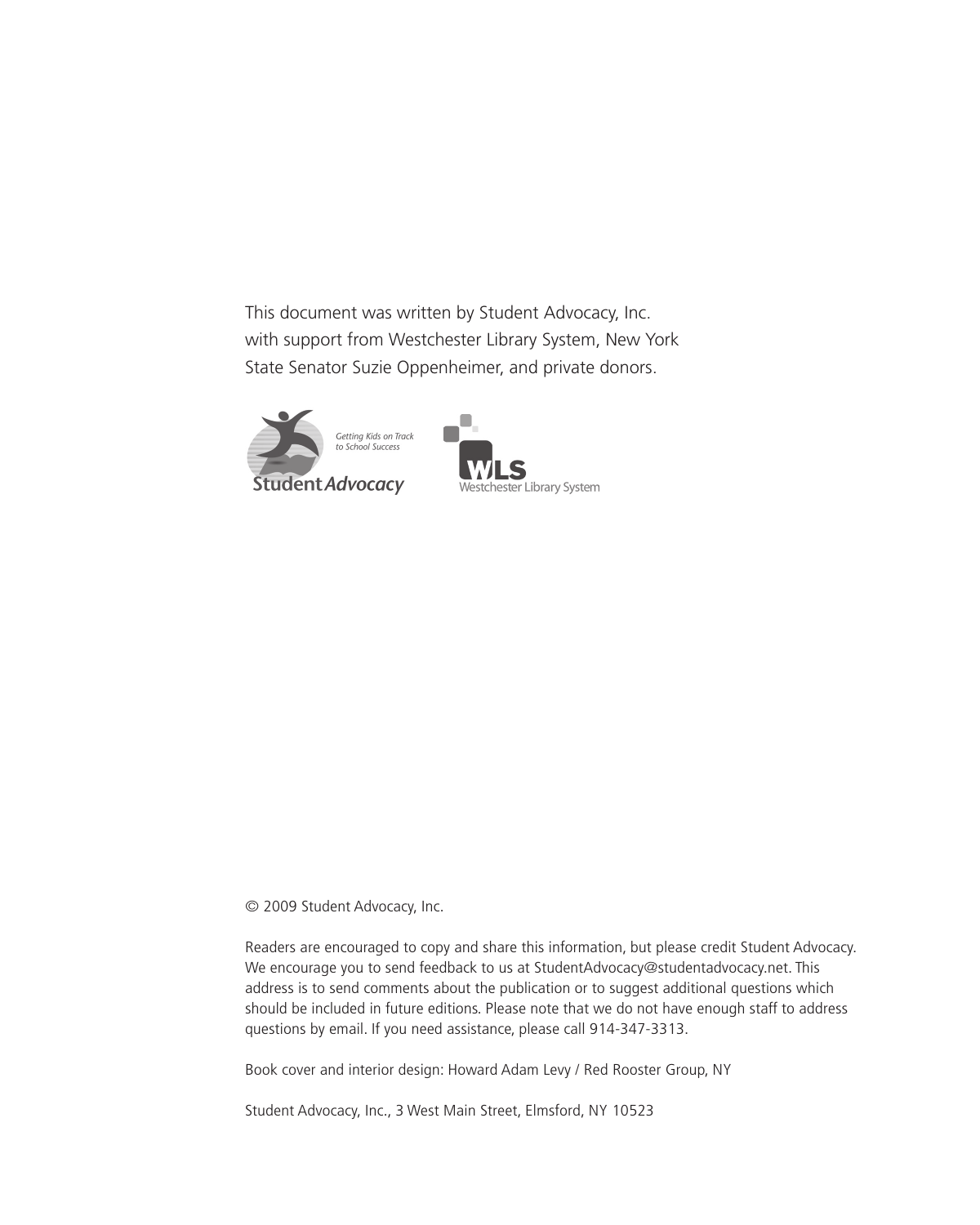# **A Note of Caution**

Reading this book is not the same as getting the help from an independent attorney. An attorney will give you advice based on the facts in your child's situation.

Every situation is different, and a good assessment of your particular situation can only be determined by consulting with an attorney and providing him or her with all of the relevant factual data.

Sometimes just one "minor" detail can make a big difference in the outcome of a case.

To find free or reduced cost legal services for educational issues, look at the referral list in Appendix E.

When looking for an attorney, look for a licensed attorney who is experienced in the field of special education.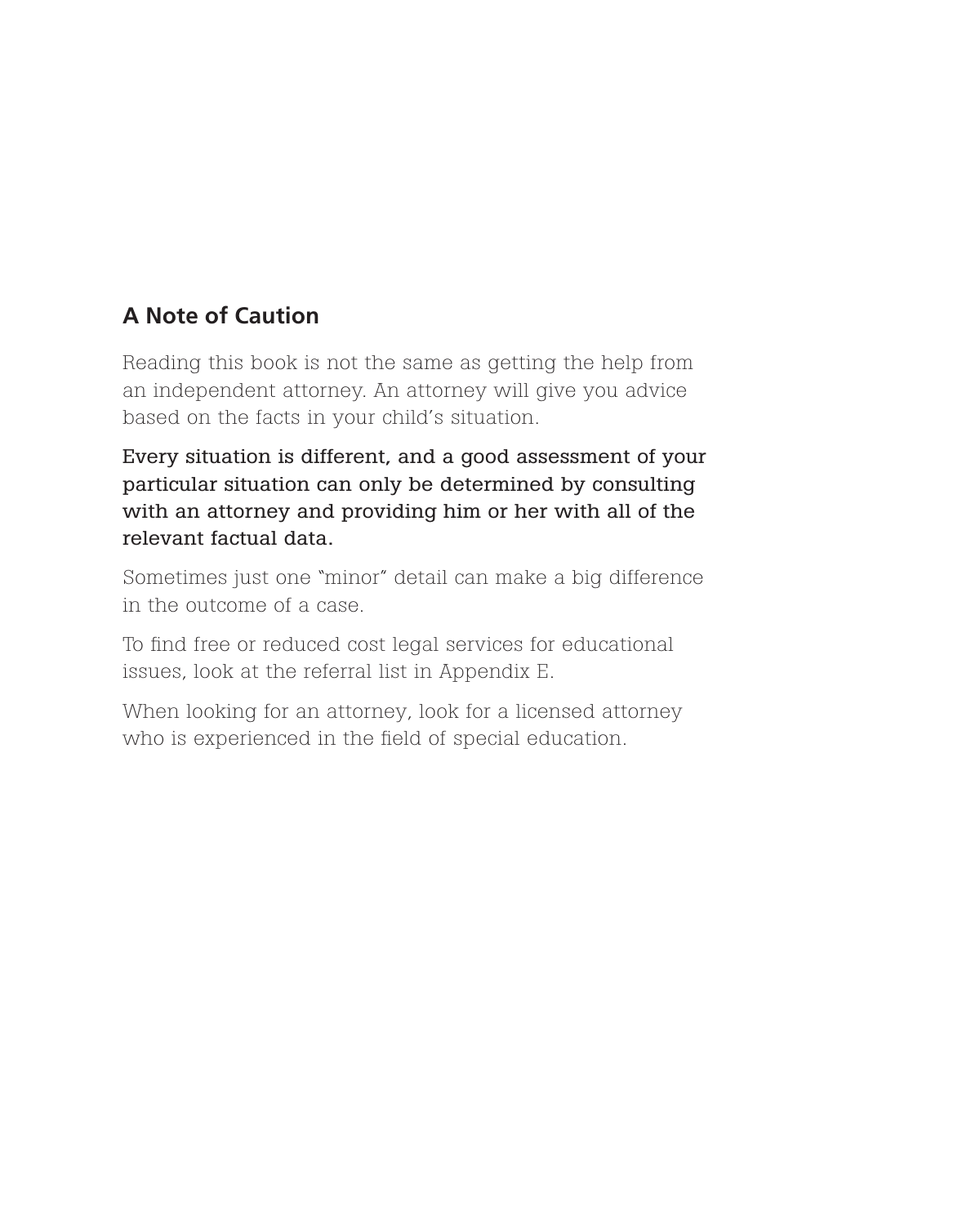#### **Student Advocacy's Staff**

| Lisa Syron             | EXECUTIVE DIRECTOR       |
|------------------------|--------------------------|
| Mariadora Saladino     | ASSISTANT DIRECTOR       |
| Carole Boccumini, Esq. | LEGAL DIRECTOR           |
| Sara Carr, Esq.        | EDUCATIONAL ADVOCATE     |
| Maryan Johnson, Esq.   | EDUCATIONAL ADVOCATE     |
| Jean Lucasey, Esq.     | EDUCATIONAL ADVOCATE     |
| Edith Rosenbaum, Esq.  | EDUCATIONAL ADVOCATE     |
| Maria Suchy-Kozak      | EDUCATIONAL ADVOCATE     |
| Karen Blumenthal       | POLICY ADVOCATE          |
| Lois Solomon-Neal      | ADMINISTRATIVE ASSISTANT |
| Deborah Kimbo          | ADMINISTRATIVE ASSISTANT |

#### **Thanks!**

While Student Advocacy takes sole responsibility for the information presented, we would like to acknowledge the reviewers who helped us. The reviewers include Sandi Blumenreich, educational consultant; Jeanne Kennedy, teacher, Southern Westchester BOCES and member of Student Advocacy's Board of Directors; Lori Lisk, a parent; Robin Osborne, Westchester Library System; Claudia Spaziante, Family Support Services, Hudson Valley Developmental Disabilities Services Office, Westchester office; Francine Vernon, Westchester Library System; and Emily Waldman, professor of law, Pace University and member of Student Advocacy's Board of Directors.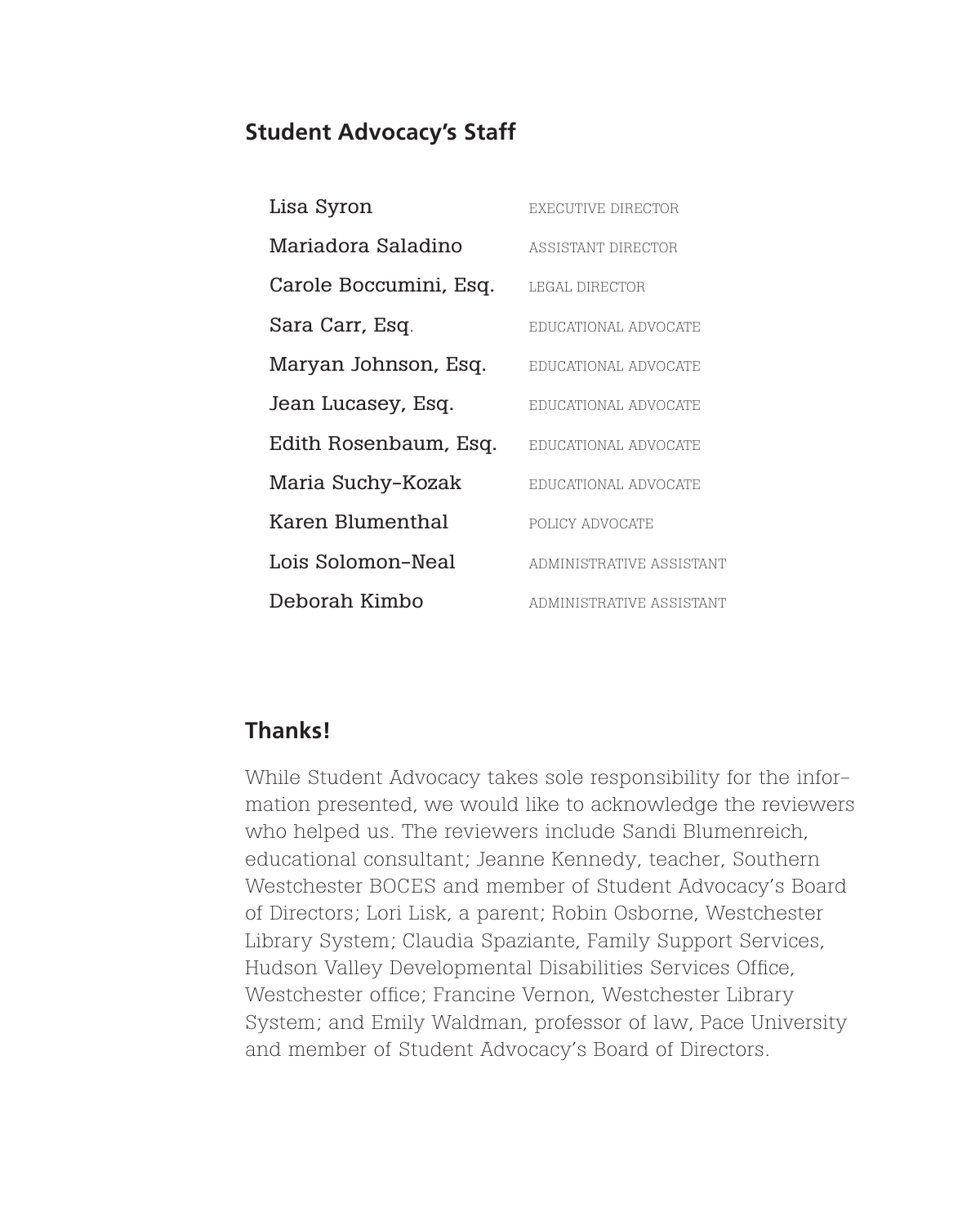# Introduction

Student Advocacy has been helping children who have problems at school since 1982. In our work, advocacy means:

- Learning about the child's problems at school by collecting and analyzing facts and then identifying the core problem;
- Helping parents and schools to better understand the child's needs and educational rights; and
- Negotiating for the help that each child needs from the school.

The advice in this booklet is based on our long-standing and successful representation of students with disabilities. Our goal is to get children on track to school success. We hope that this booklet will help you to advocate for your child.

You can learn about the process for getting help for your child, information about discipline and advice about advocacy. You may want to read only the sections that fit your child. However we encourage everyone to read the first section, "The Education of Students with Disabilities: Overview," and the last section, "Advocating for Your Child." Then feel free to go to the sections that will help with your child's needs.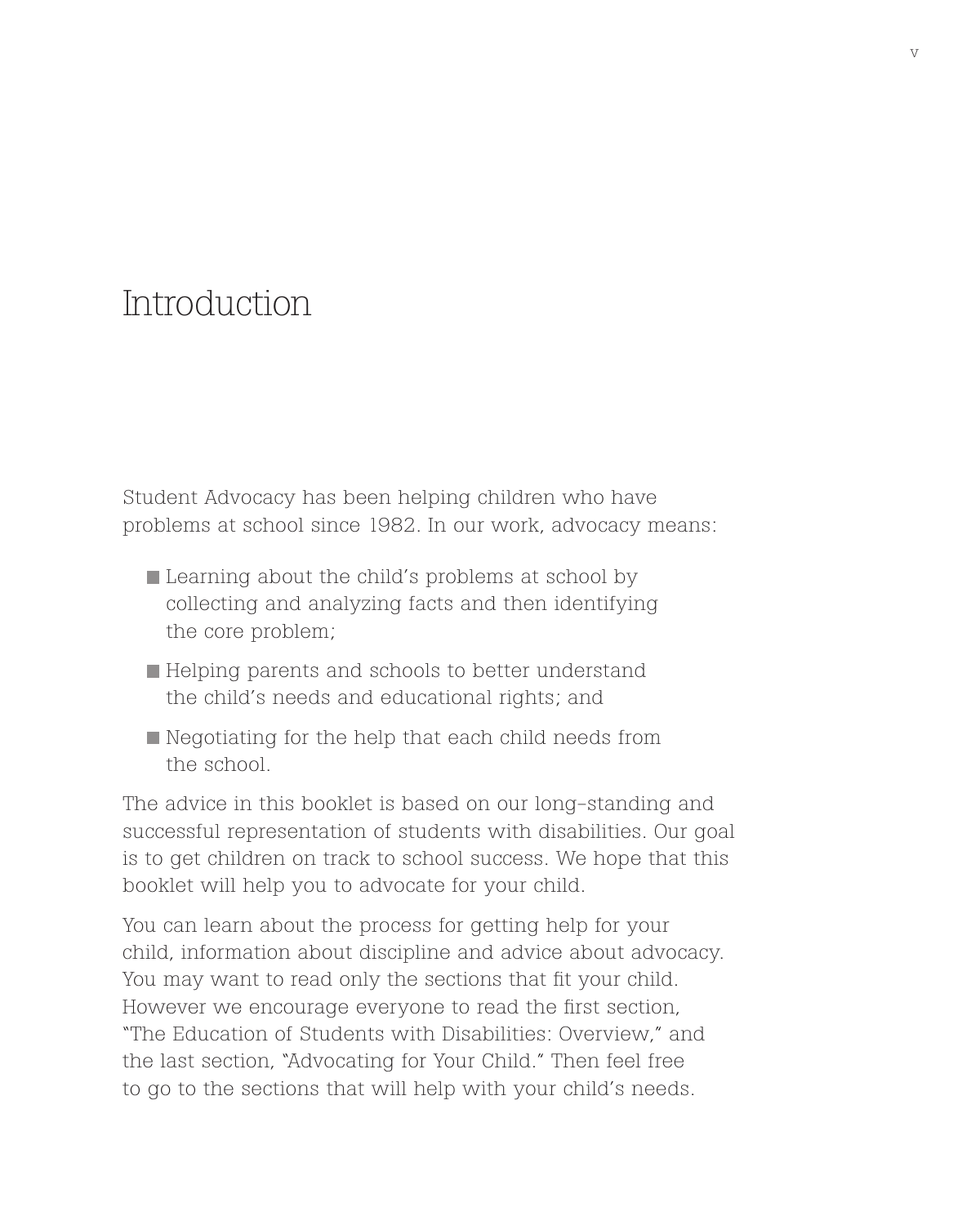The information in this booklet presents children's educational rights under federal and New York State laws.<sup>1</sup> If your child does not live in New York State, please note that although all states must follow the federal laws, there are still some differences among the states.

We try to state the information so that it is easy to understand. However, there are many terms that you will see in other publications or that will be used at school meetings. You should learn the meaning of these words so that you feel comfortable using them yourself. They are listed in bold print throughout the booklet. Appendix A at the end of the booklet is a glossary where you can look up these words.

Throughout the book, there are short descriptions of some of the students with disabilities that we have helped. Take a moment to read their stories because they will remind you that students with disabilities can overcome obstacles and be successful.

1. The legal information in this book is based on United States laws (also called federal laws) and New York State education law. The federal laws are the Individuals with Disabilities Education Act (IDEA) of 2004 [IDEA, 20 U.S.C. § 1400 et. seq] and the Rehabilitation Act of 1973 [Rehabilitation Act of 1973, 29 U.S.C § 794]. The N.Y.S. law is N.Y. Comp. Codes R. & Regs. Tit. 8 § 1, et. seq.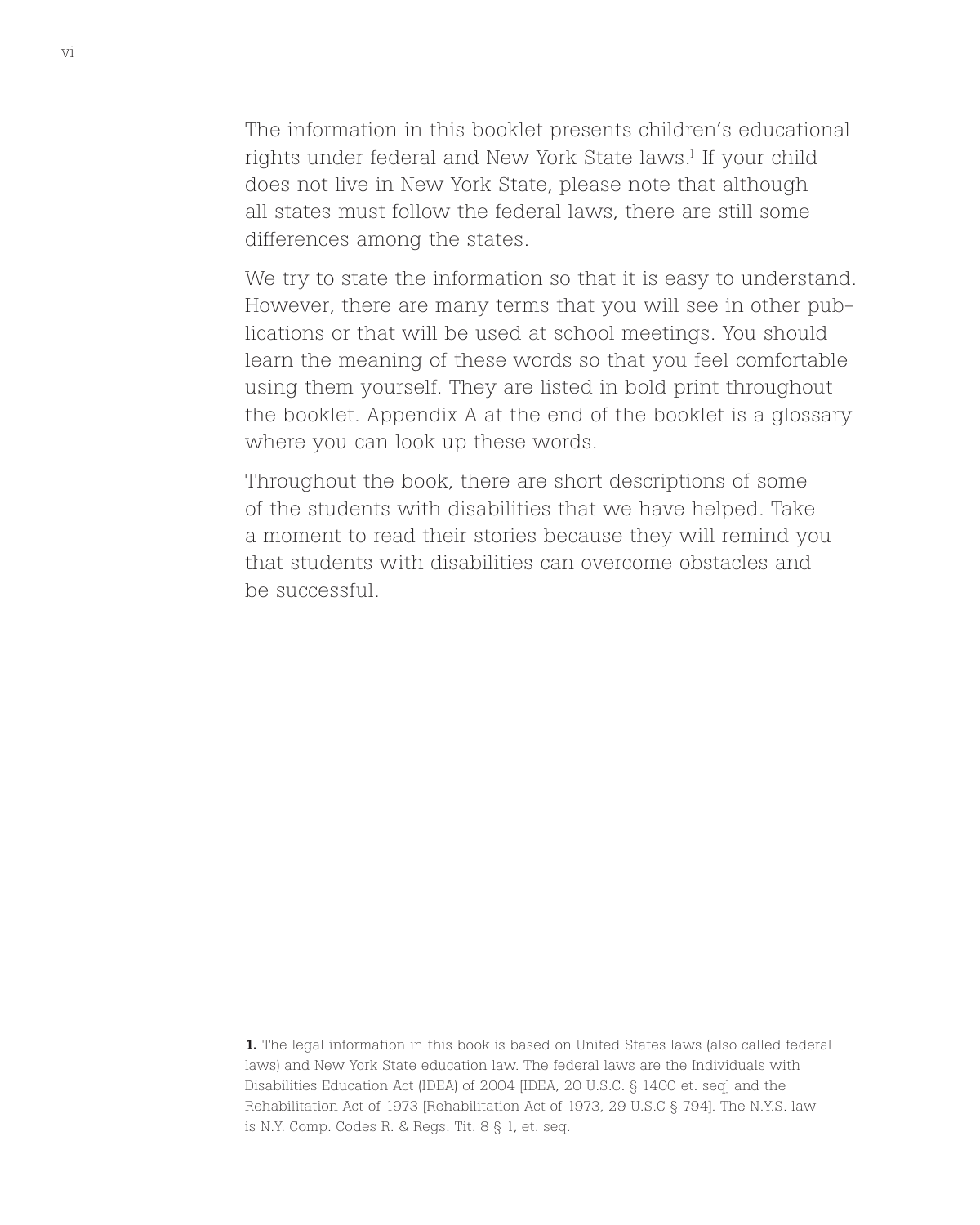# Table of Contents

# **Chapter 1. The Education of Students with Disabilities**

| 1. |                                                                |
|----|----------------------------------------------------------------|
| 2. |                                                                |
| 3. | How are students with disabilities educated? 2                 |
| 4. | Who educates children with disabilities?3                      |
| 5. | Will Special Education services                                |
| 6. | What services are required by law<br>for children under $3$ ?5 |
| 7. | What services are required by law                              |
| 8. | Who can advocate for my child?5                                |
| 9. |                                                                |
|    |                                                                |

# **Chapter 2. Services for Infants and Toddlers Ages Birth to 2**

| 10. What is the Early Intervention Program (EI)? 8 |
|----------------------------------------------------|
| 11. How will I know if my infant, 1 or 2-year-old  |
| needs Early Intervention services?9                |
| 12. How do I ask for EI services for my child? 9   |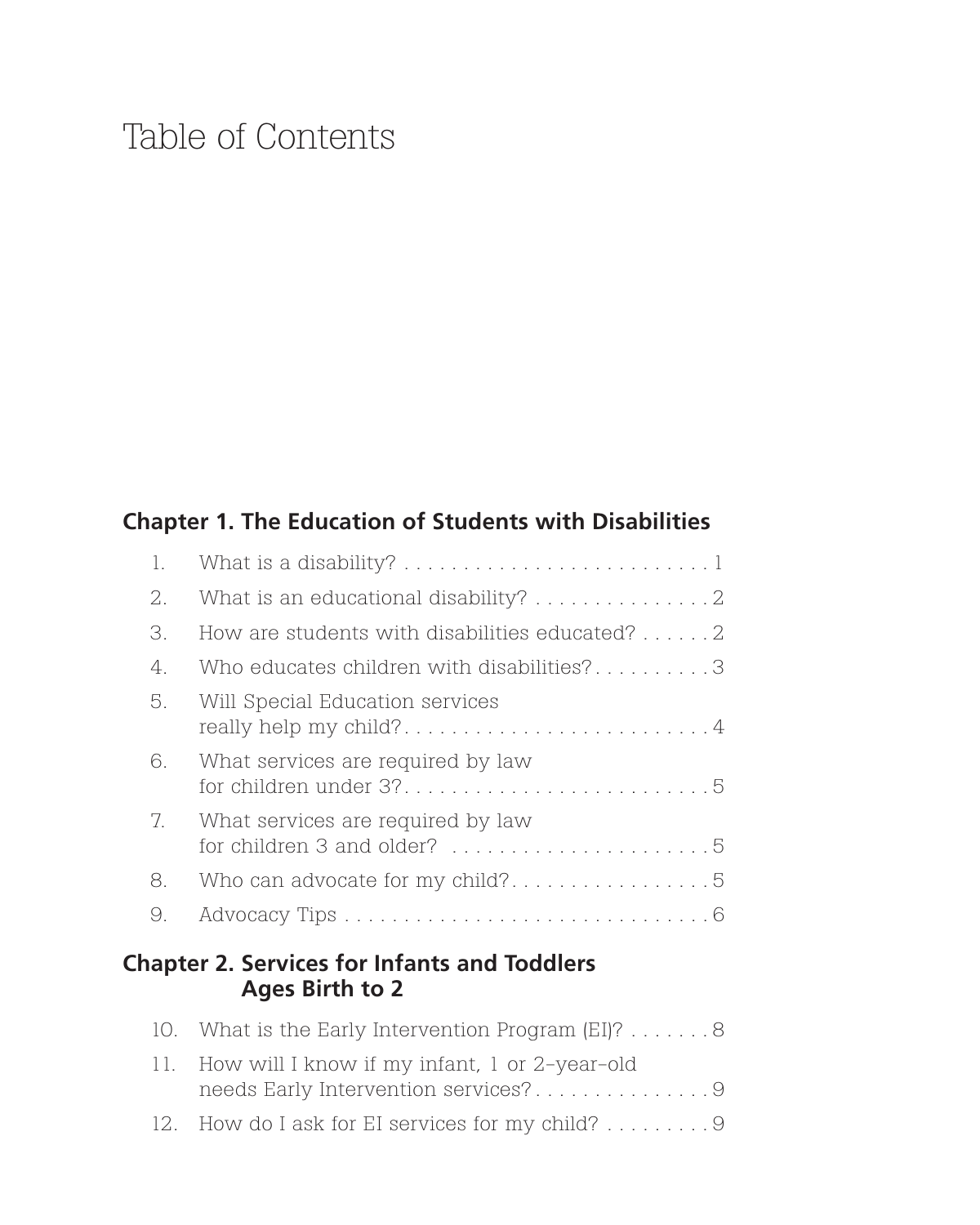| 13. | Who decides if my child qualifies for services?  10                                    |
|-----|----------------------------------------------------------------------------------------|
| 14. | What programs or services will my child receive? 12                                    |
| 15. | How will I know if my child is making progress? 13                                     |
| 16. | If services are provided outside my home,<br>how will my child get to the services? 13 |
| 17. | What happens when my child becomes<br>too old to be in an EI program?  13              |
| 18. | How is Preschool Special Education<br>different from Early Intervention? 15            |
|     | <b>Chapter 3. Services for Children Ages 3 and 4</b>                                   |
| 19. | How will I know if my 3 or 4-year-old<br>needs special education?  16                  |
| 20. | What is the Committee on Preschool<br>Special Education (CPSE)?  16                    |
| 21. | Do I have to wait until my child turn 3                                                |
| 22. |                                                                                        |
| 23. | How do I ask for special education services                                            |
| 24. | How does the CPSE decide if my child                                                   |
| 25. | What kinds of evaluations are done? 20                                                 |
| 26. | What other information will the CPSE consider? 22                                      |
| 27. | What happens at the CPSE meeting?22                                                    |
| 28. | How does the committee decide if my child                                              |
| 29. | Why do some children get EI services                                                   |
| 30. | What programs or services will my child receive?24                                     |
| 31. | Where are these services provided?25                                                   |
| 32. | How will my child get to special education                                             |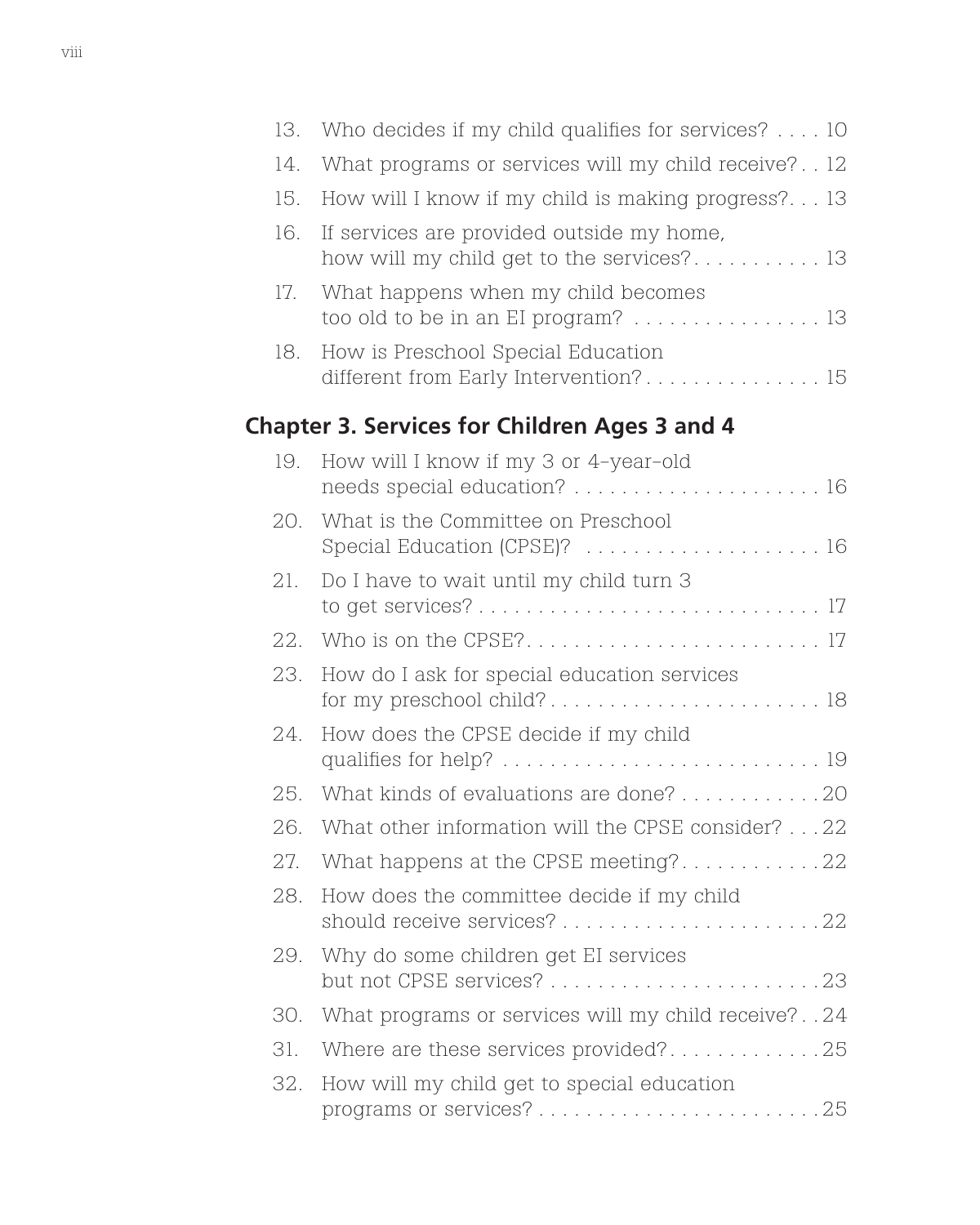| 33. | How will I know if my child is making progress?26                                                                           |
|-----|-----------------------------------------------------------------------------------------------------------------------------|
| 34. | What should I do if my child still has<br>behavioral issues?26                                                              |
| 35. | What can I do if I don't agree with the CPSE? 27                                                                            |
| 36. | CPSE serves 3 and 4-year-olds,<br>so what happens when my child turns 5?27                                                  |
| 37. | How is special education (CSE) different<br>from EI and CPSE?28                                                             |
|     | <b>Chapter 4. Services for Children Ages 5 [and Older]</b>                                                                  |
| 38. | What is the Committee on Special Education (CSE)?29                                                                         |
| 39. |                                                                                                                             |
| 40. | How will I know if my child needs<br>special education services?30                                                          |
| 41. | How do I ask for special education services                                                                                 |
| 42. | Can my child receive CSE services if<br>he or she attends a private or parochial school? 31                                 |
| 43. | If I make a request or referral to the CSE,<br>can I change my mind?32                                                      |
| 44. | Can the school district evaluate my child for special<br>education without my consent? 32                                   |
| 45. | How does the Committee on Special Education<br>decide if my child qualifies for help? 32                                    |
| 46. | What kinds of evaluations are done for the CSE?33                                                                           |
| 47. | What other information will the CSE consider? 35                                                                            |
| 48. | What should I do if I want a private evaluation? 36                                                                         |
| 49. | What happens at the CSE meeting?38                                                                                          |
| 50. | How does the CSE decide if my child<br>can receive services?38                                                              |
| 51. | Why do some children who received<br>preschool special education services<br>lose services when they enter Kindergarten? 39 |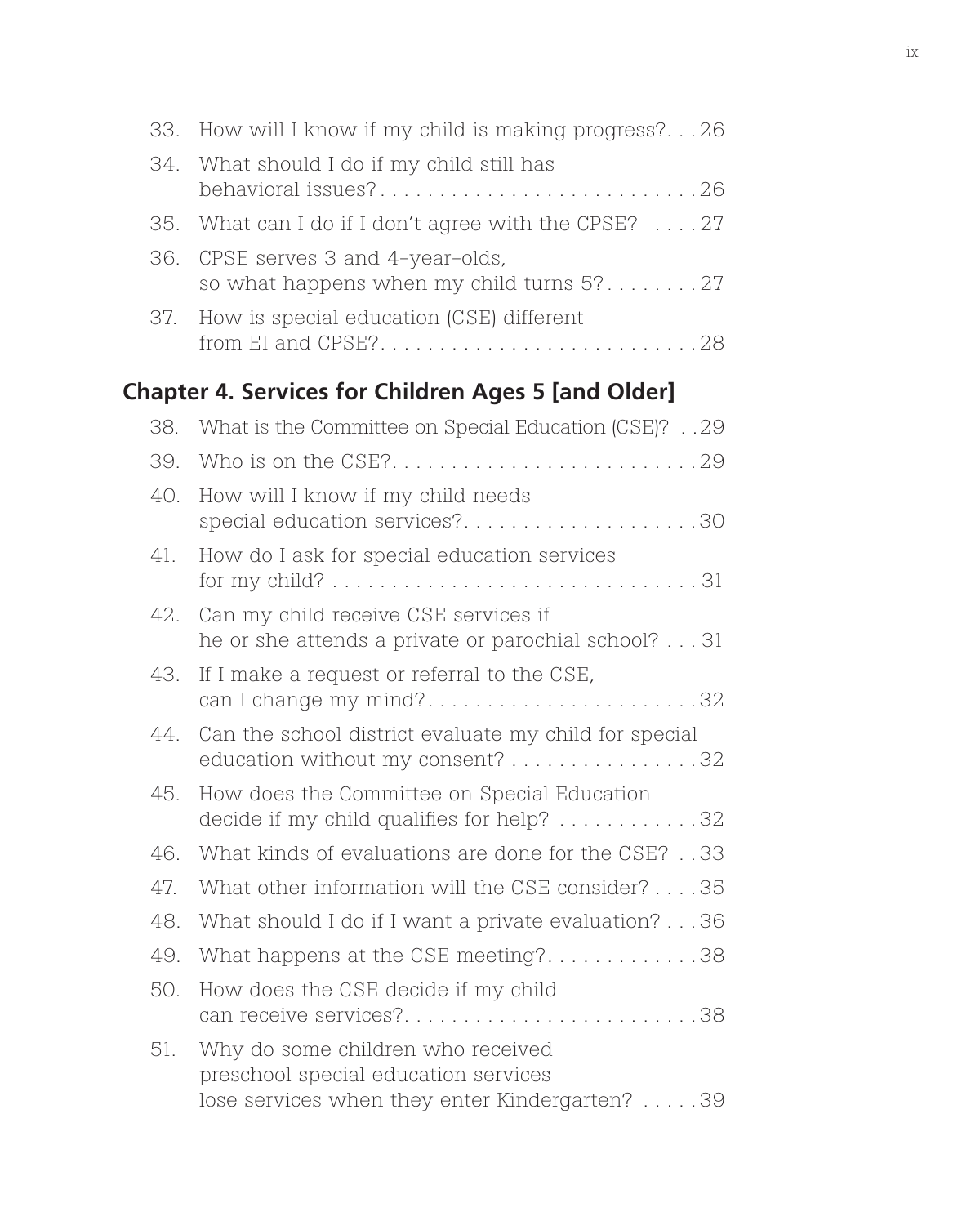| 52. | What programs or services will my child receive?39                                                                 |
|-----|--------------------------------------------------------------------------------------------------------------------|
| 53. | When will the programs or services start? $\dots$ 41                                                               |
| 54. | Where will special education services be provided?42                                                               |
| 55. | How can I tell if the placement is right for my child?45                                                           |
| 56. | Where will special education services<br>be provided if my school district<br>can't provide what my child needs?45 |
| 57. | What can I do if I disagree with the CSE? 46                                                                       |
| 58. | Can I request an emergency special<br>education meeting?47                                                         |
| 59. | How will my child get to school? 47                                                                                |
| 60. | How will I know if my child is making progress?48                                                                  |
| 61. | Can I observe my child at school?48                                                                                |
| 62. | How long will my child receive<br>special education services?48                                                    |
| 63. | Will the CSE help my child prepare<br>to leave high school?49                                                      |
| 64. | Can my child get a regular high school<br>diploma even if she or he received<br>special education services?50      |
|     | <b>Chapter 5. Help for Students Who Do Not Need</b><br><b>Special Instruction: 504 Plans</b>                       |
| 65. |                                                                                                                    |
| 66. | What is an accommodation?52                                                                                        |
| 67. | Who gets help under $504$ ?53                                                                                      |
| 68. | What is a 504 Coordinator? 54                                                                                      |
| 69. | How will I know if my child needs a 504 plan?54                                                                    |
| 70. | How do I ask for a 504 plan for my child? $\dots \dots 54$                                                         |
| 71. | What is the 504 Committee?55                                                                                       |
| 72. | How does the 504 Committee decide<br>if my child qualifies for help? 55                                            |
|     |                                                                                                                    |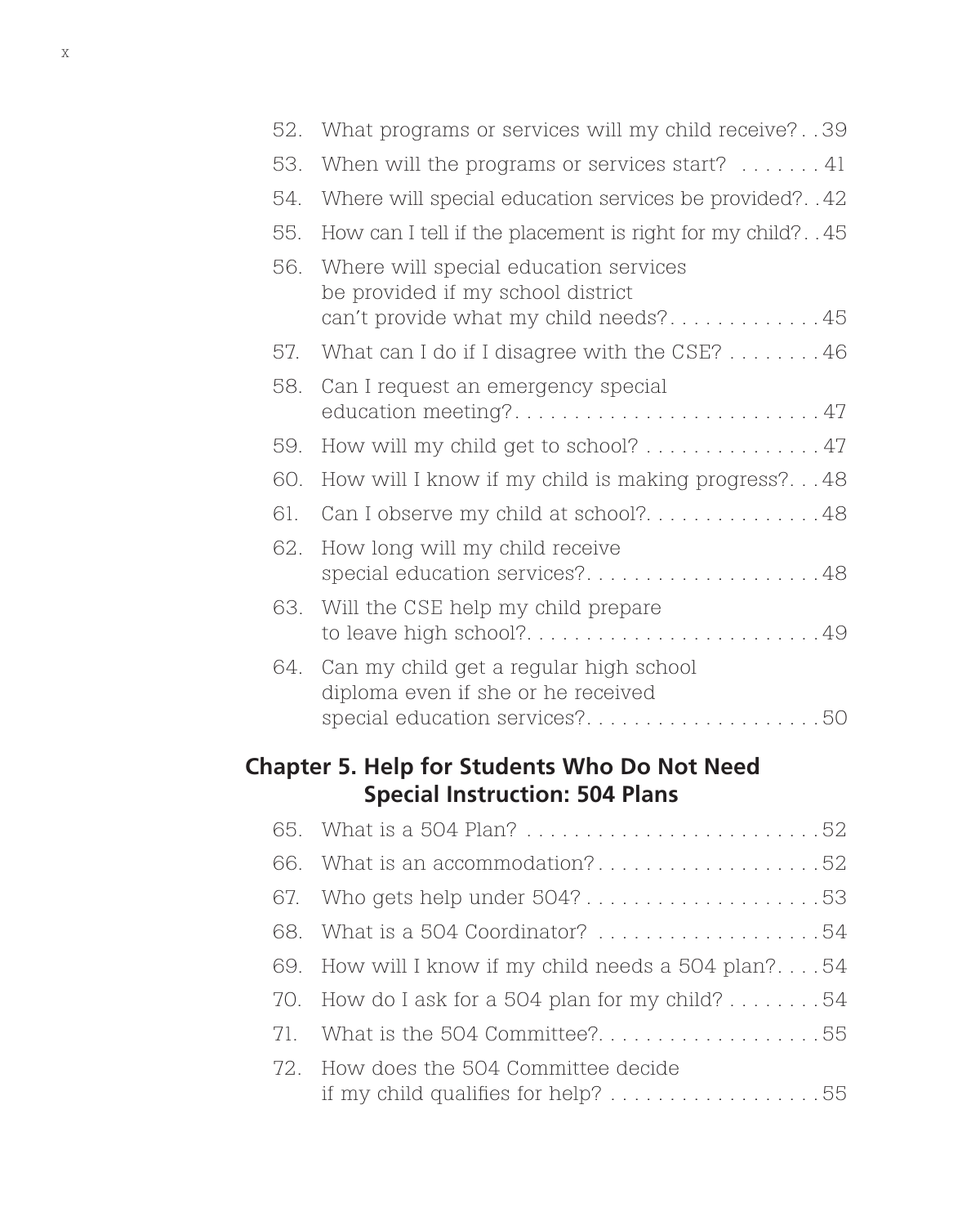| 73. What kinds of evaluations are done<br>for the 504 meeting?56 |
|------------------------------------------------------------------|
| 74. What happens at a 504 meeting? 56                            |
| 75. How does the 504 committee decide                            |
| 76. What accommodations will my child receive? 57                |
| 77. How long will 504 accommodations                             |
| 78. Can a student have a 504 Plan and an IEP? 57                 |

# **Chapter 6. Special Needs Students and School Discipline**

|     | 79. How do schools expect students to behave? 58                                             |
|-----|----------------------------------------------------------------------------------------------|
|     | 80. How are students disciplined? 59                                                         |
|     | 81. What is a Principal's suspension? 59                                                     |
|     | 82. What is a Superintendent's suspension? 60                                                |
|     | 83. Can I postpone a Superintendent's Hearing                                                |
|     | 84. What happens to a special education student<br>who has a Superintendent's suspension? 63 |
|     |                                                                                              |
| 86. | Can Special Education students be                                                            |
|     | 87. What if I want to challenge the                                                          |

# **Chapter 7. Advocating for Your Child**

| 88. How can I help my child succeed in school? 66       |
|---------------------------------------------------------|
| 89. I'm not an expert so why should I be involved?67    |
| 90. How can I be an effective advocate for my child? 67 |
| 91. How can I ensure that my child                      |
| 92. How can I help create a clearer picture             |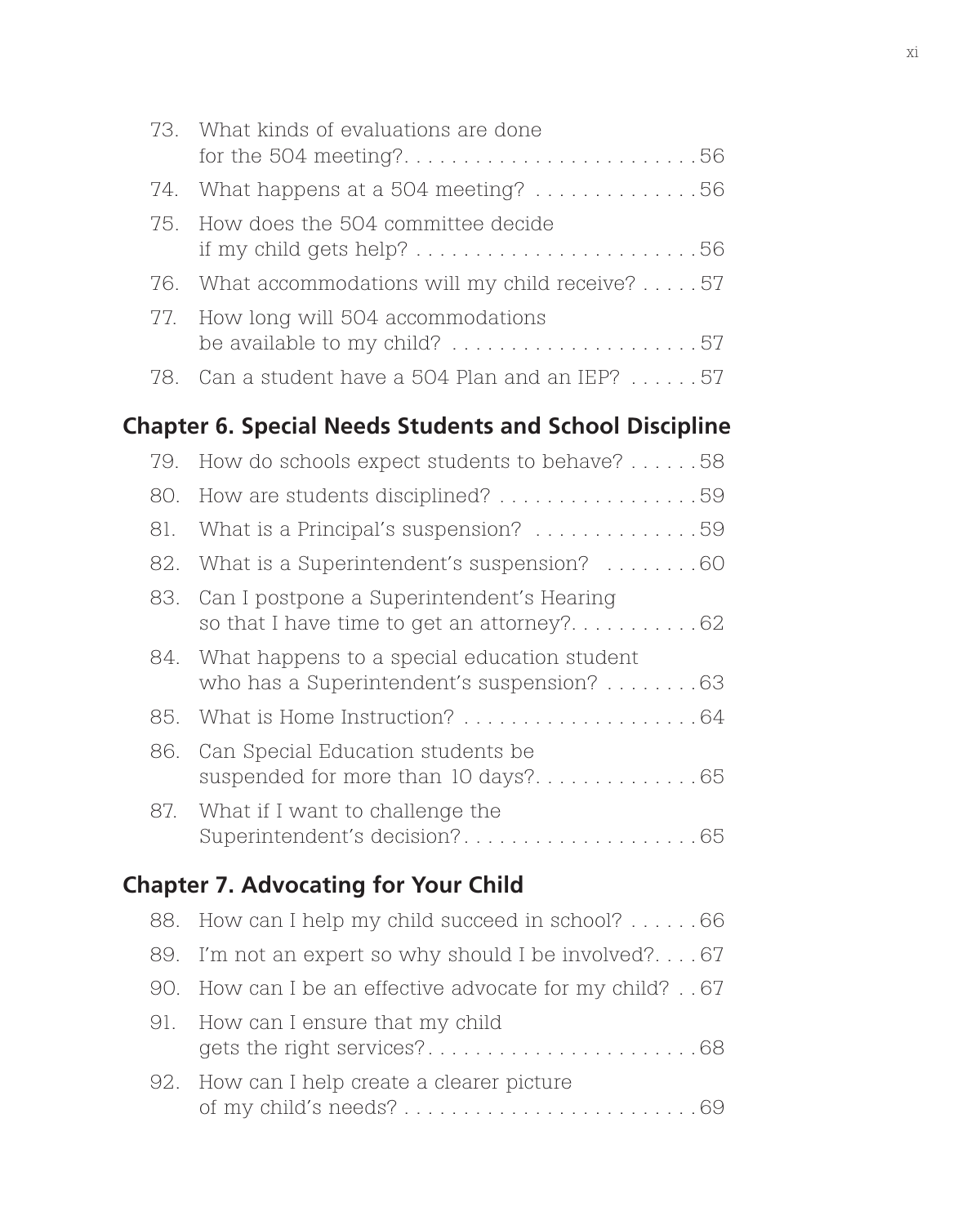|  | 93. Should I add in my own observations                               |  |
|--|-----------------------------------------------------------------------|--|
|  | 94. How can I contribute to the creation                              |  |
|  |                                                                       |  |
|  |                                                                       |  |
|  | 97. How will I know that the services                                 |  |
|  | 98. What should I do if my child                                      |  |
|  | 99. How do I prepare for meetings? 72                                 |  |
|  | 100. When I feel frustrated,<br>how can I be an effective advocate?74 |  |
|  | 101. Can my special needs child be successful?75                      |  |
|  |                                                                       |  |

# **Appendices**

| B: Parent Worksheets:                                                |  |
|----------------------------------------------------------------------|--|
| C: The 13 Disability Categories<br>Used by CSEs in New York State 96 |  |
| D: Specialist that May Evaluate Your Child  102                      |  |
| E: Finding Help in Your Community 104                                |  |
|                                                                      |  |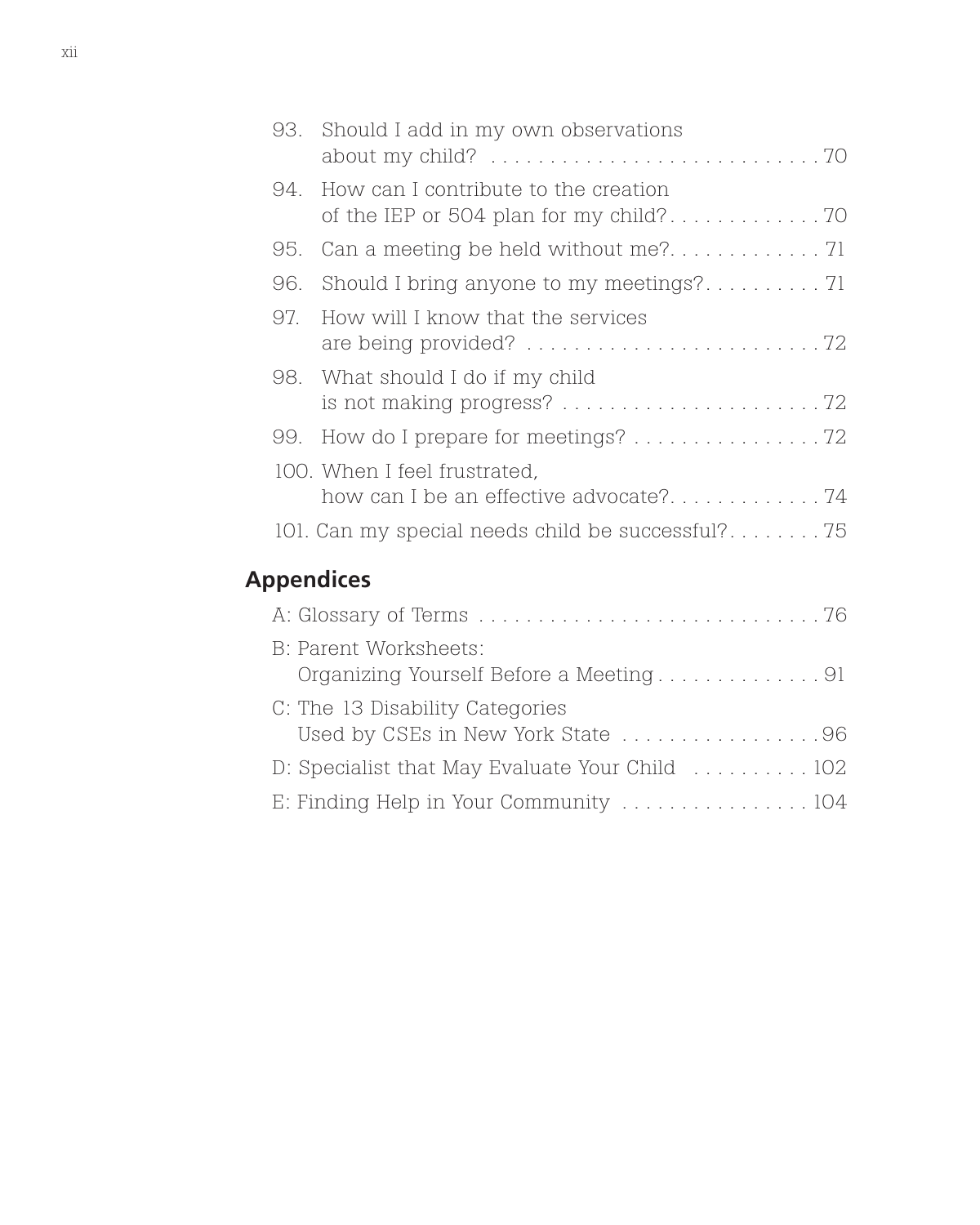# The Education of<br>Students with Disabilities

# **1. What is a disability?**

lead productive lives.

Researchers, doctors and child development experts have identified a pattern that describes how children typically develop. Of course, all children grow in their own way. No child follows this pattern exactly. But when a child's development is very different from the typical pattern, that difference may be caused by a disability.

Children with disabilities may have different ways of moving, relating to other people, learning, or other difficulties. Many people make the mistake of assuming that every child with a disability is not smart. In fact, children with disabilities can be very smart. Some children's disabilities will limit how much they can learn. But most children with disabilities can earn a high school diploma. Children with disabilities can

A child cannot be identified as disabled just because he or she speaks a language other than English or does not speak or understand English well.

**When a child's development is very different from the typical pattern, that difference may be caused by a disability.**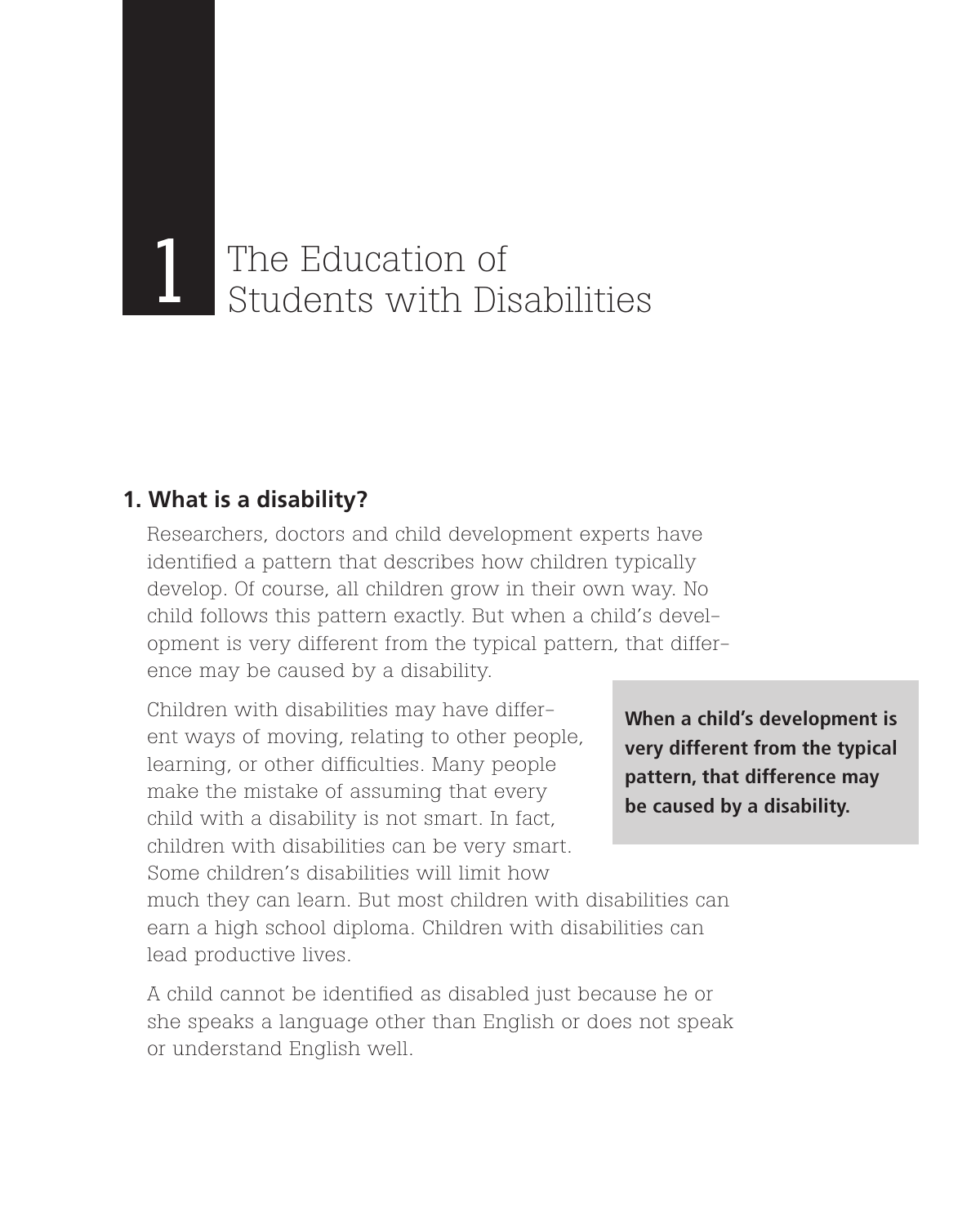# **2. What is an educational disability?**

Some disabilities don't affect learning. For example, a child who can see clearly with glasses would not meet any legal definition for an educational disability. If there is proof that a child's disability makes it difficult to learn, then the child has an educational disability. Typically, this will be described as the disability adversely affecting educational performance. An adverse affect on educational performance does not mean that the child has to be failing in order to receive special education.

If a child's disability makes it difficult to learn, he or she may need special instruction which is provided under a national law called the Individuals with Disabilities Education Act (IDEA). IDEA is a law that establishes the process that schools must follow to educate students with disabilities. It is sometimes referred to as I-D-E-A and sometimes referred to like the word "idea".

If a child has a mental or physical condition which does not affect learning but may require additional support in order for the child to attend school, he or she may receive help under a national law called Section 504 of the Federal Rehabilitation Act. For example, a child with asthma may not need any special instruction but may require other help during the day. The Rehabilitation Act is very broad covering many institutions other than schools. Section 504 is the section that covers education. The Rehabilitation Act is a civil rights law which guarantees equality for U.S. citizens with disabilities. Most commonly, it is referred to as '504'.

#### **3. How are students with disabilities educated?**

Many of us remember when all children with disabilities were sent to special programs away from regular schools. Fortunately, there have been many changes in the way that children with disabilities are educated. Educational services are much broader, extending from birth to when a child earns a high school diploma or to the end of the school year in which he or she turns 21 years old.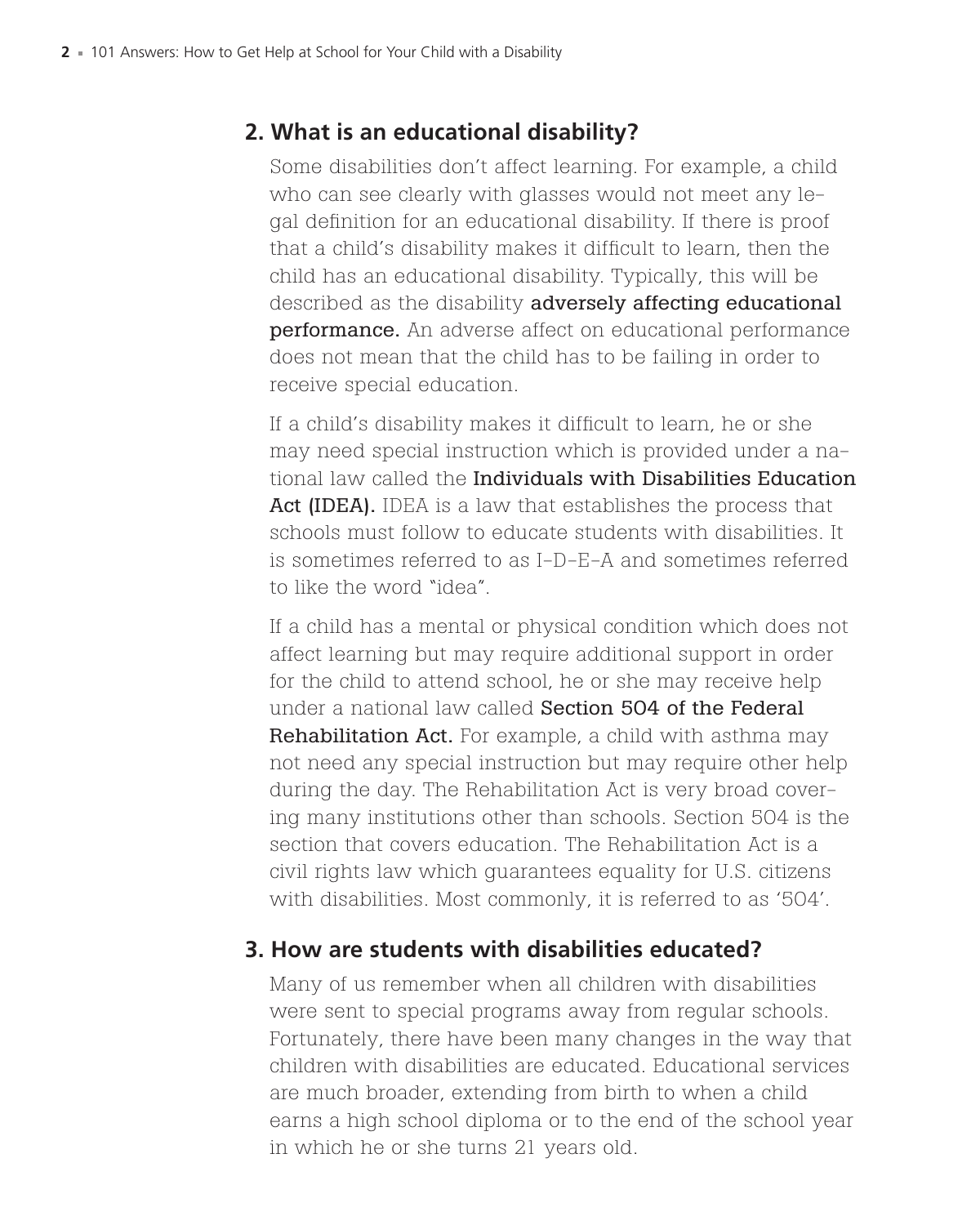Special education is a service, not a place. Planning for the education of children with disabilities begins with figuring out what services the child needs and then figuring out where those services can be provided. The law tells schools that they must educate children with disabilities and children without disabilities together in the same classes as much as possible. This standard is called the least restrictive environment or LRE.

Now many children with disabilities get the services that they need within a regular class at school or at least in the same school building. Special education is not a place. Special education is a service that must be provided in the least restrictive environment.

#### **4. Who educates children with disabilities?**

Under IDEA, educational services for children with disabilities are provided through three different programs, each with its own set of rules, its own administration and its own procedures. Each program serves children of different ages. Parents can seek services at any time.

#### $BIRTH - 2$

**The Early Intervention Program**, or **EI**, serves children with developmental delays and/or disabilities who are under age 3. EI is administered through the local county Health Department.

#### 3 and 4 year-olds

**The Committee on Preschool Special Education**, or the **CPSE**, serves children with disabilities who are three and four years old. The CPSE is part of your local public school district.

#### 5 and over

**The Committee on Special Education**, or the **CSE**, serves children with disabilities between the ages of five and twenty-one. The CSE is part of your local public school district.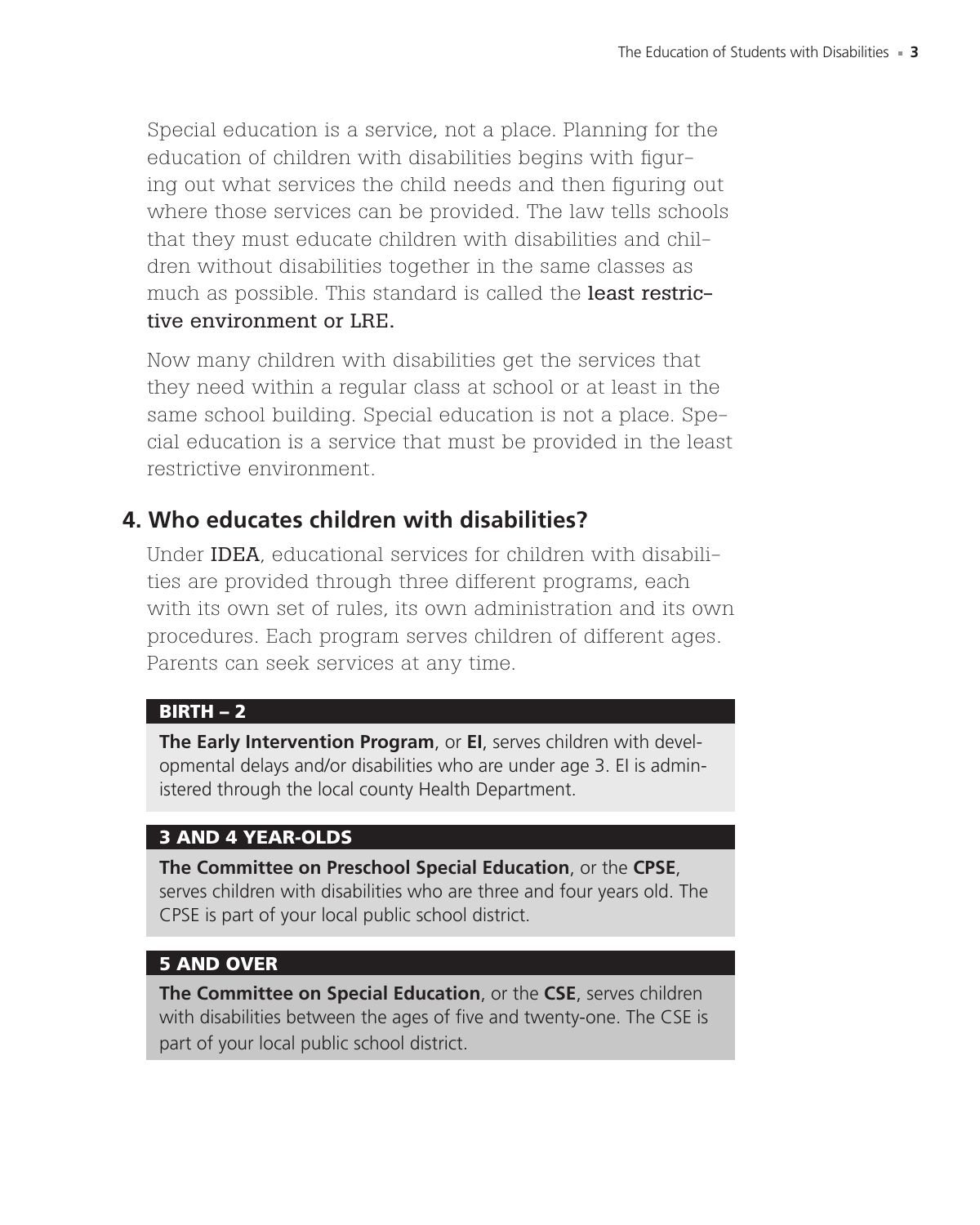| <b>Education Programs Available for Children with Disabilities</b> |                                                     |                                                                                                                             |                                                               |
|--------------------------------------------------------------------|-----------------------------------------------------|-----------------------------------------------------------------------------------------------------------------------------|---------------------------------------------------------------|
|                                                                    | <b>Early Intervention</b>                           | <b>Preschool Special</b><br><b>Education</b>                                                                                | <b>Special Education</b>                                      |
| <b>Age of Child</b>                                                | Birth through age 2                                 | 3 and 4 year olds                                                                                                           | 5 to 21 year olds                                             |
| <b>Administrator</b>                                               | Health Department,<br>EI                            | Public School District,<br><b>CPSE</b>                                                                                      | Public School District,<br><b>CSE</b>                         |
| <b>Contact</b>                                                     | Early Intervention in<br>Westchester at<br>813-5094 | Call the central office<br>in your school district<br>to register your child<br>and then send a letter<br>to the CPSE Chair | Send a letter to the<br>CSE Chair in your<br>school district. |

# **5. Will Special Education services really help my child?**

You may have heard stories on the news that criticize Special Education. Do not let those stories keep you from seeking help for your child.

If your child has problems in school, problems may continue or even grow worse. You can allow those problems to continue or get help for your child. Getting the right special education services is an important way to get help for your child during the school day. The remainder of this booklet will advise you on strategies to get the right special education services for your child which can help prevent:

- behavior problems at school,
- academic failure,
- a drop in self-esteem,
- difficulties at home due to school stress, or
- the development of negative attitudes towards school.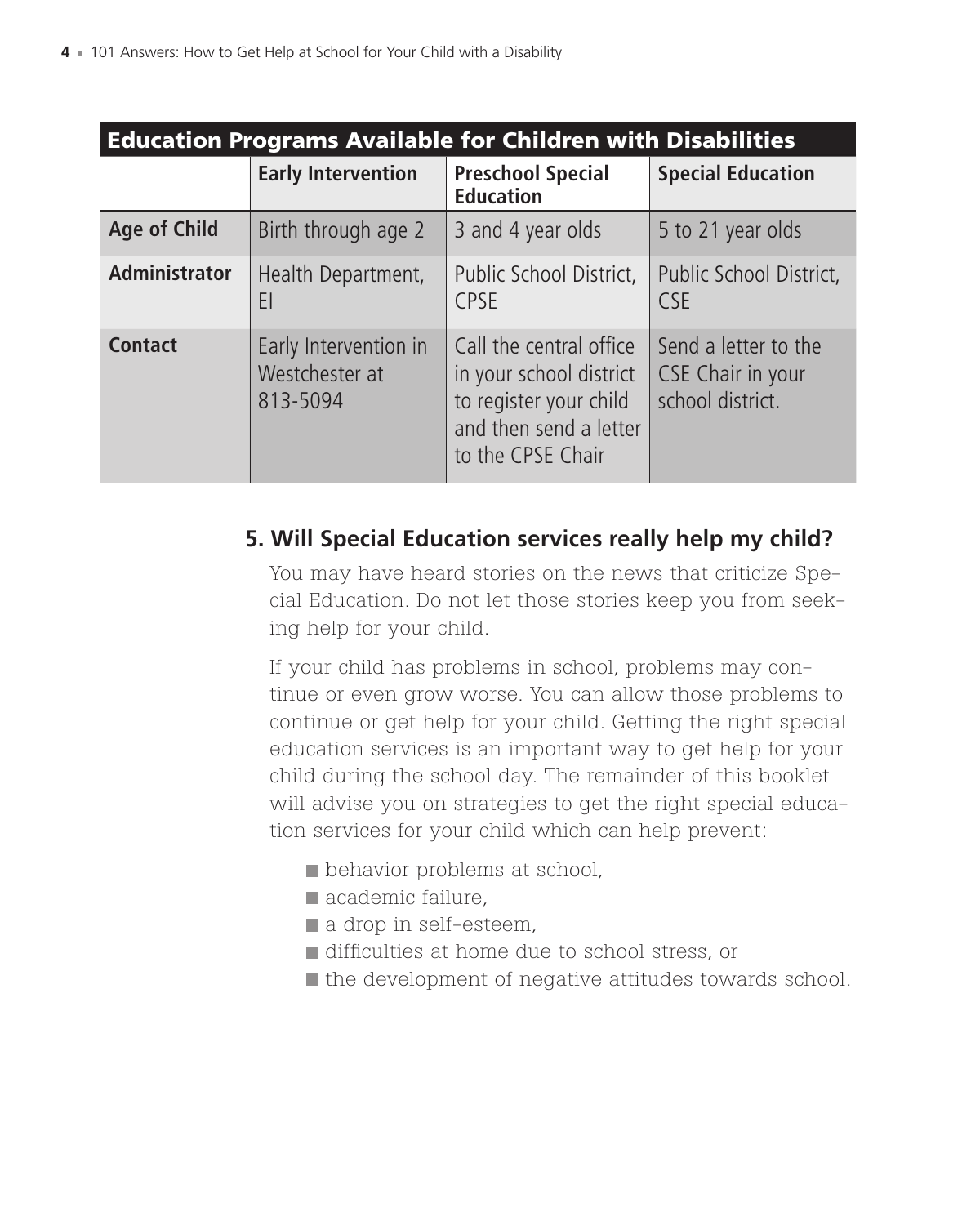# **6. What services are required by law for children under 3?**

Under IDEA, infants and toddlers under age 3 who qualify for help must be given free or low-cost services. These services are based on each child's needs. They are designed to help your child develop.

# **7. What services are required by law for children 3 and older?**

Under IDEA, children with disabilities who qualify for help must be given a Free and Appropriate Public Education or FAPE [pronounced as if it rhymes with tape]. This is the basic legal standard for special education services. This means that all services provided under IDEA are free. Services must be appropriate for the child. Appropriate means that the services address the child's educational needs and result in reasonable educational progress. It does not mean that the services must maximize his or her potential.

The services provided must match the child's needs. A plan is created for each child, called an Individualized Education Plan or IEP, which describes the child's educational needs and identifies the services that will be provided to address those needs. Services are never automatically given because of a child's age or disability.

Creating a plan of service for each child is not easy. It can be difficult to figure out what the right services are. But a plan of services designed to meet your child's needs offers the best chance for success.

# **8. Who can advocate for my child?**

As a parent or legal guardian, you have a unique role in your child's education. Other people may be involved in different ways but under the law, there are certain steps that can only be done by a parent or legal guardian.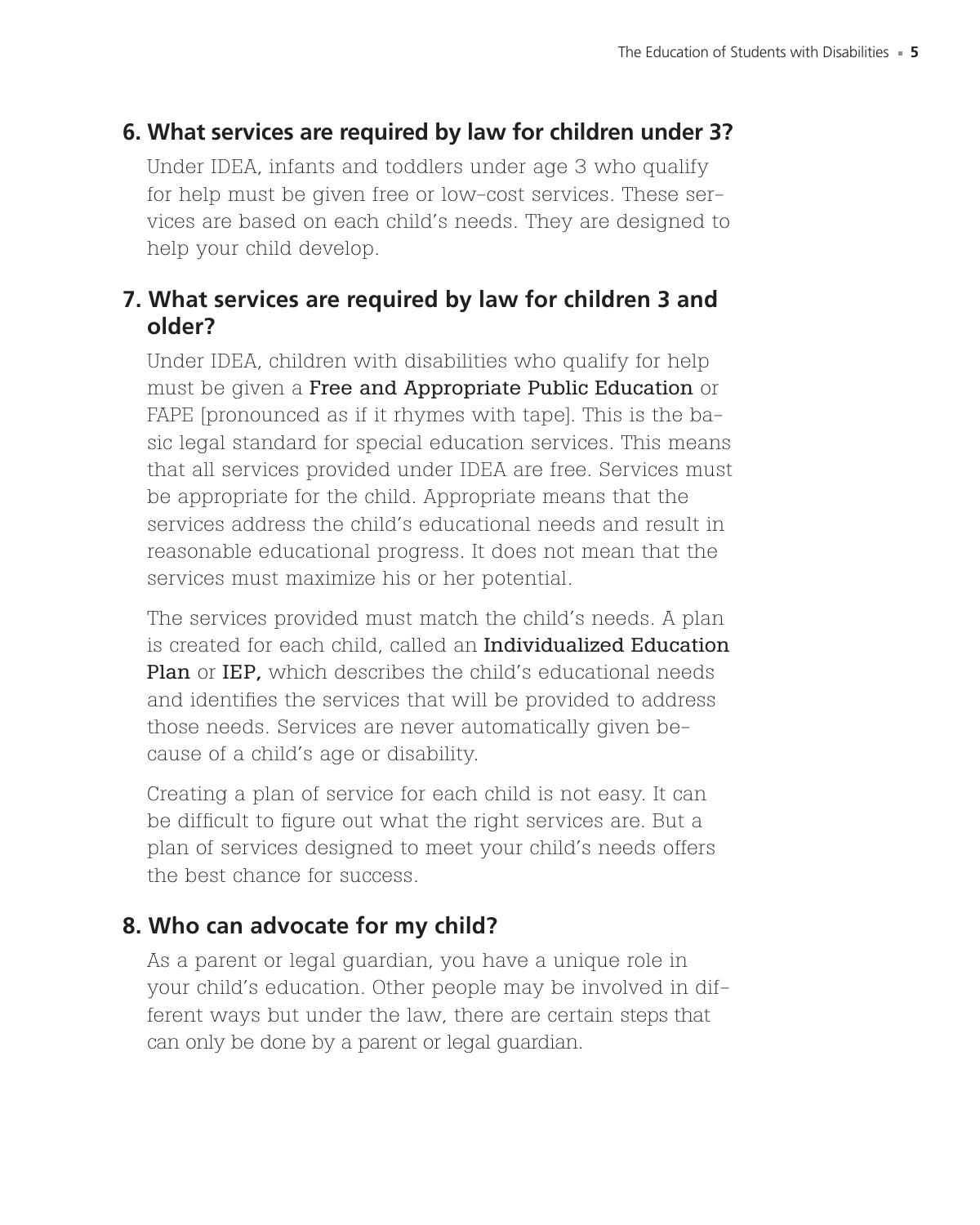# **9. Advocacy Tips**

Get involved! If you think your child needs help, do not wait. Read this book and follow the steps to ask for help for your child. Advocacy for your child can make a difference.

Stay calm. Education is so important for your child and trying to get the help that your child needs can bring up a lot of emotions for you. Try to stay calm. School staff will accept you as a partner that they want to work with if you stay calm.

Be prepared. Learn as much as you can about the special education process. Learn the key words and phrases that schools will use. If you are bringing information, label it and



*Please read the last section of this book "Advocating for Your Child." In many ways, it is the most important piece of information. Until you read that section, here are some tips to keep in mind.*

put it in order so that you can easily find what you need at a meeting. The Worksheets in Appendix B will help you organize your thoughts and information before a meeting.

Focus on the future not on past complaints. There are bound to be some bumps in the road. But

don't get stuck in the past! Often, you have to let past issues go so that you and the school staff can focus on what your child needs now.

Focus on your child. You want to help your child. Teachers want to help your child. Focusing on your child is the best way to build a strong partnership with school staff. If you focus on how someone treated you then you will lose focus on your child.

You know your child best but that does not always mean that you know what is best for your child. You have valuable information. You know where your child is having difficulty. You have experience helping your child work through problems. Teachers also have valuable information. They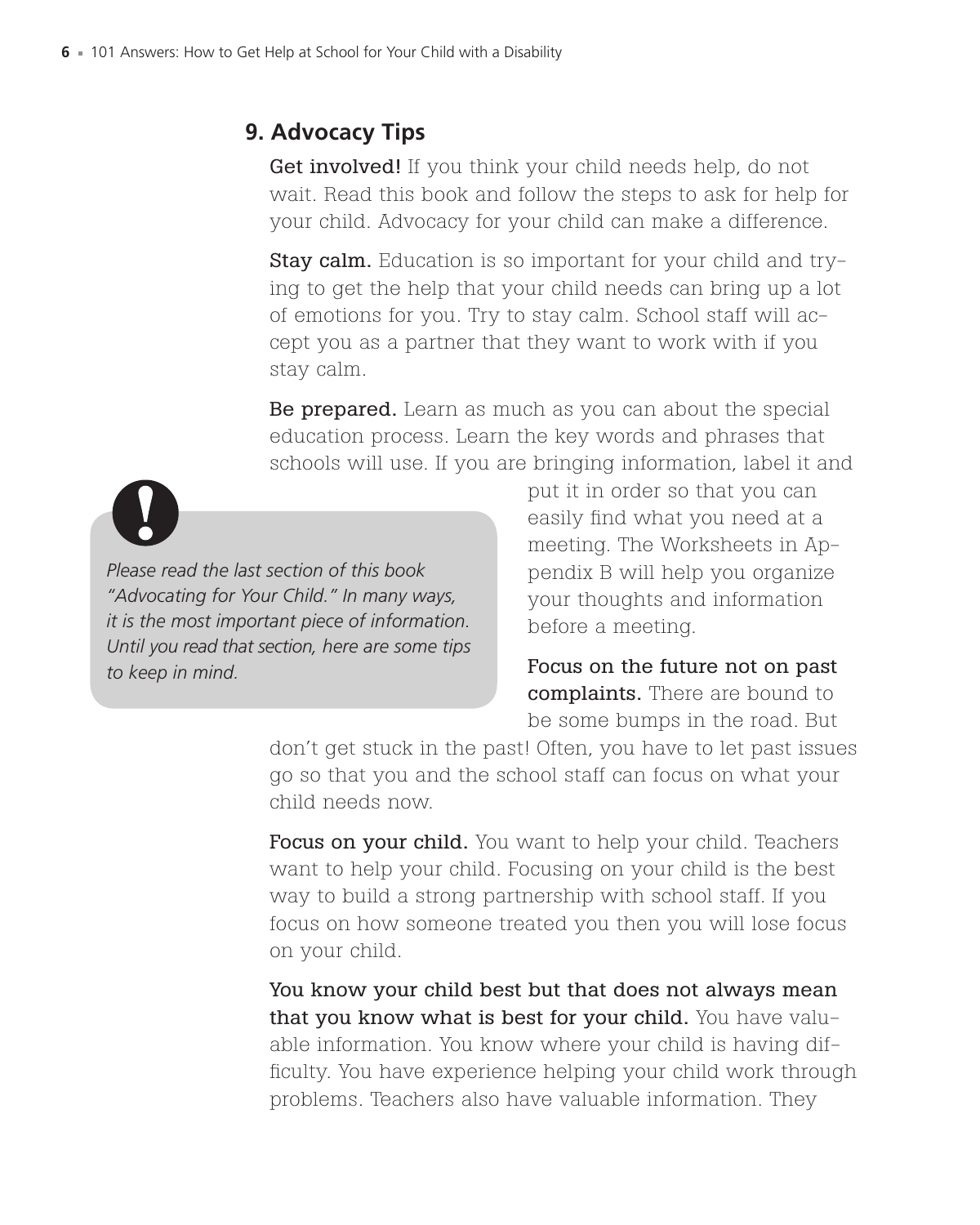have experience teaching. Let the teachers offer help. Ask many questions so that you understand what is being offered and why. Once you understand the services, imagine your child in that situation. Talk about how you think that service will work for your child.

When you disagree with school staff, explore your concerns. If you get upset or angry, find out the facts. Explain your concerns and allow school staff time to talk about your concerns. Some disagreements are really misunderstandings.

Trust yourself. If you are still worried about your child's education, keep exploring. Get more information. Ask more questions. Parents are often the first to sense that something is wrong. So if you sense a problem, trust yourself and work on it.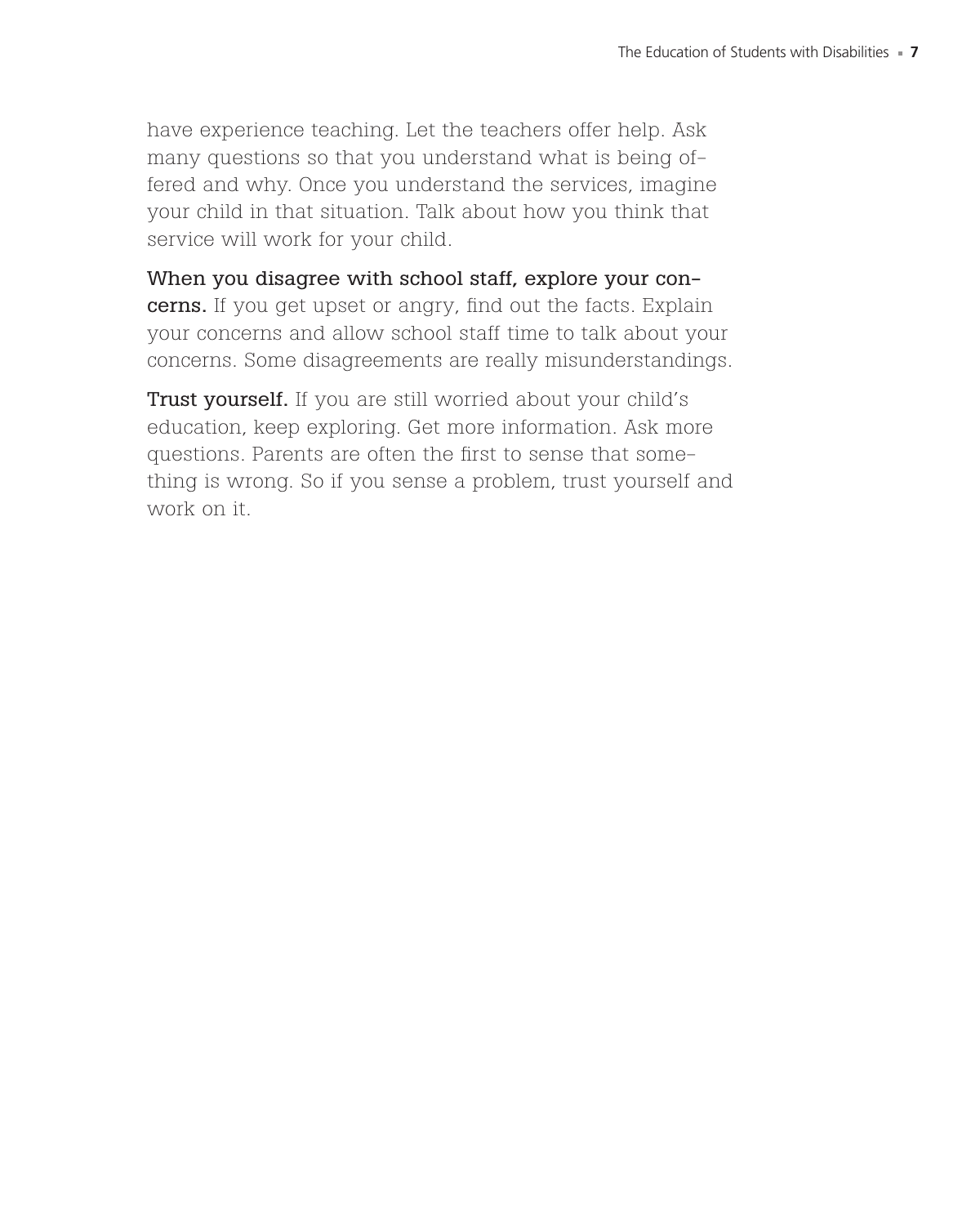# Services for Infants and Toddlers<br>Ages Birth to 2

# **10. What is the Early Intervention Program (EI)?**

The Early Intervention Program (EI) provides services to help children from birth to 2 years grow and develop to reach the appropriate developmental level in:

- Speech and language
- Physical movement including both gross and fine motor skills
	- Gross motor skills are activities that use large muscles like crawling, standing and walking.
	- Fine motor skills are activities that use small muscles like grasping small and large objects, holding a pencil, using a scissor or buttoning a jacket.
- Hearing and vision
- Socialization activities, talking and playing with others

EI is administered through the local county Health Department.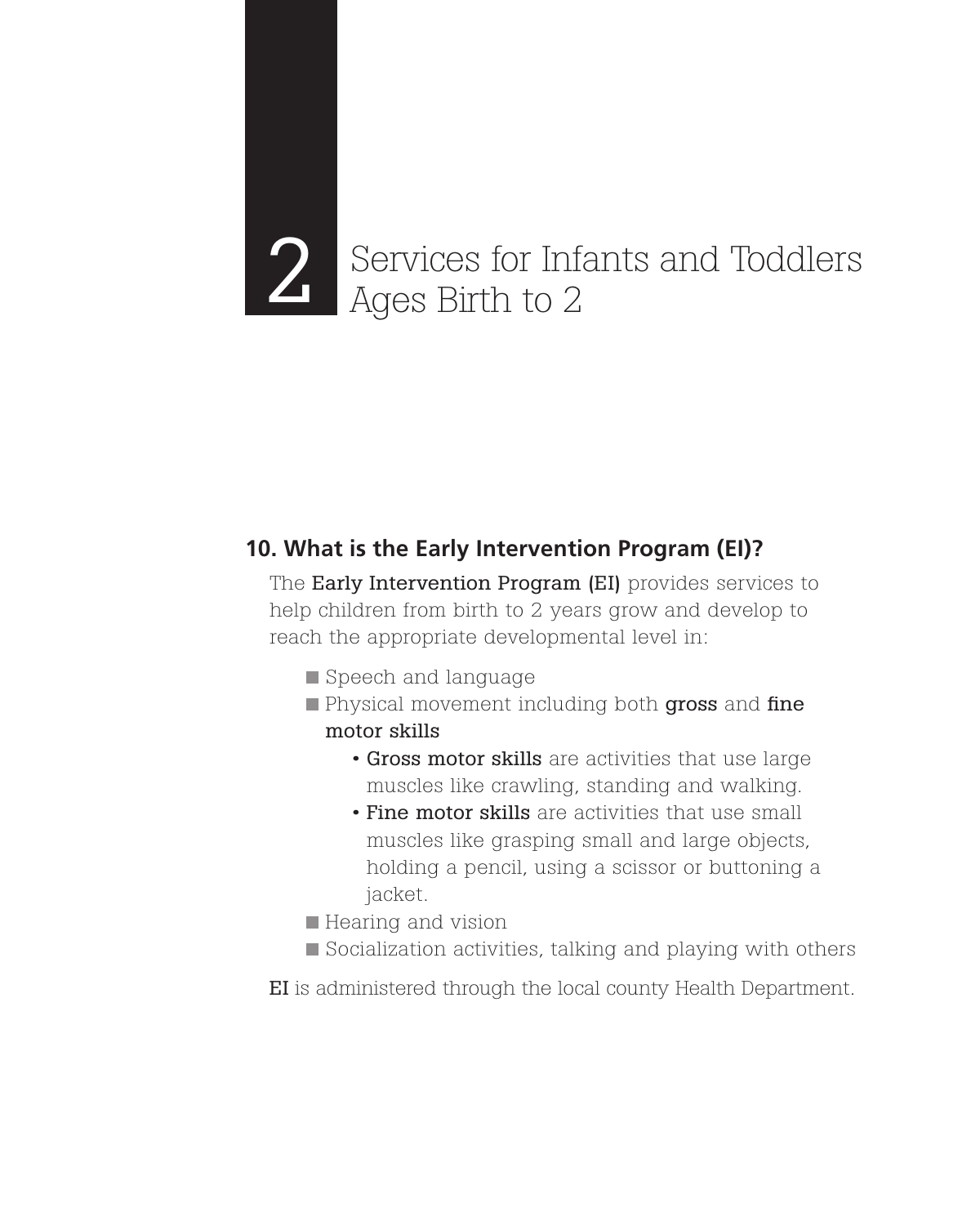# **11. How will I know if my infant, 1 or 2 year-old needs EI services?**

Typically, infants and toddlers learn skills at certain times. For example, most babies learn to walk between their first and second birthday. This is called a developmental milestone.

There are many developmental milestones that children may reach by the time they are five. Your child may reach milestones for

- physical development,
- **E** emotional development,
- social development,
- thinking skills and
- **Communication skills.**

There are also lists of typical milestones by the child's age which you can use to understand your child's development. One website that gives information about developmental milestones is http://www.health.state.ny.us/community/ infants\_children/early\_intervention/earlydif.htm

You should talk to your child's doctor to learn if your child has met the milestones expected for his or her age. A child who is not meeting the typical developmental milestones may have a **developmental delay.** If your child has a developmental delay then talk to your doctor to discuss getting help from EI.

# **12. How do I ask for EI services for my child?**

Your child must be referred to the Early Intervention Official (EIO) in the county where you live. This is a county employee who runs the county's EI Program. In New York State, this employee is part of each county's Health Department. The referral can be made by you or by a professional working with your child such as a pediatrician or day care worker. To contact EI in the Westchester County Health Department, call 914 813-5094. For a list of EI Officials in other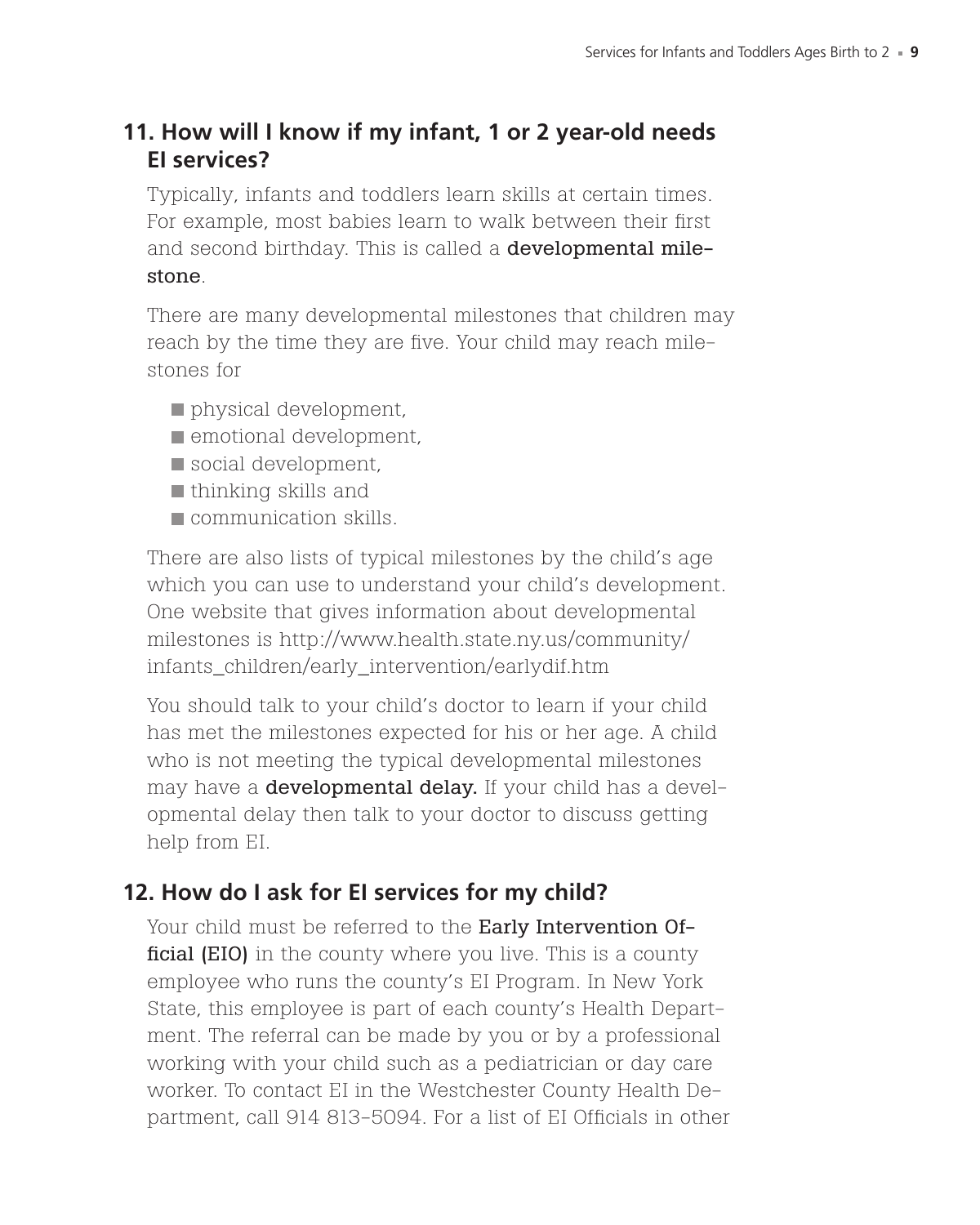counties throughout New York State, go to: http://www.health.state.ny.us/community/infants\_children/ early\_intervention/county\_eip.htm You may also call the New York State "Growing Up Healthy" 24 hour hotline at 1-800-522-5006.

Once your child is referred, the EIO will assign a person to work with you and your family. This person is called an Initial Service Coordinator (ISC). The job of your ISC is to guide you through all the steps in getting EI services.

# **13. Who decides if my child qualifies for service?**

The ISC will give you a list of evaluators in your area. With your permission, the ISC will make an appointment for your child and family to be evaluated. The evaluation is free. It will show if your child has a disability as defined in IDEA. It will also show the areas where your child needs help. If your child qualifies for help, it is also used to plan the services for your child.

The agency which does the evaluation will put together a team. The team will include a professional who will assess your child's overall development including:

- physical or motor skills,
- thinking or **cognitive ability**,
- speech or communication skills,
- adaptive or self-help skills, and
- social-emotional growth.

Cognitive ability refers to remembering, reasoning, understanding and making decisions. During the evaluation, the professional will also look at your child's strengths and needs. This professional may be an educator who works with students with disabilities or a psychologist. The team will also include a specialist who will assess your particular concern about your child. For example, if you are concerned about your child's speech or communication, the specialist would be a speech pathologist. If you are concerned about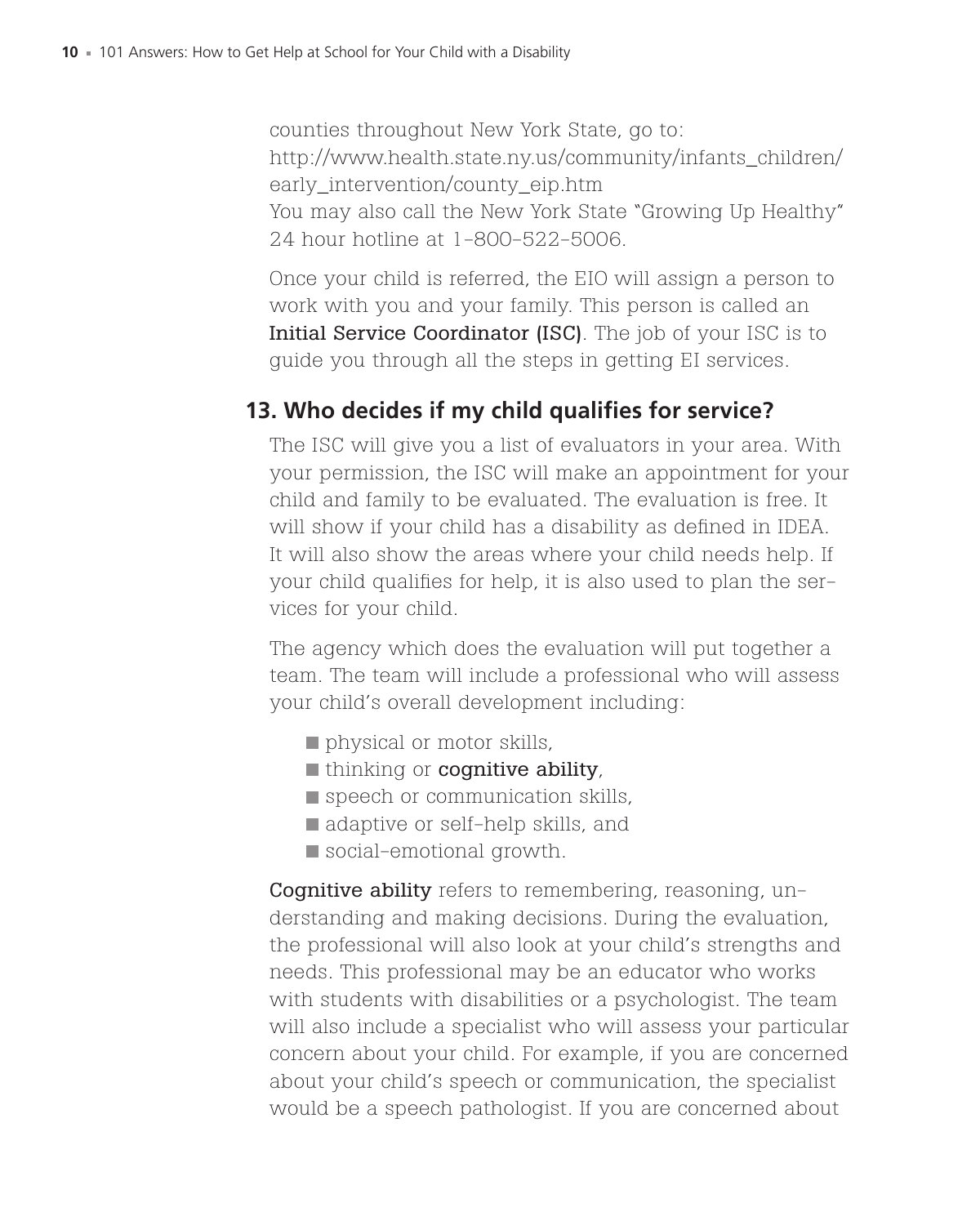your child's motor development, the specialist would be a physical therapist. ( Appendix D has a list of specialists.)

The evaluation team may use several tests to look at your child's development. They will play with your child or ask you to play with your child, spend time observing your child, and ask you questions about what your child can or cannot do. The team must use the results from the tests, observation and parent interview to determine if your child meets state eligibility requirements. Remember, EI provides services to help children who have developmental delays or a physical or mental condition which has been diagnosed by a professional and that is likely to cause a developmental delay. The focus of EI is to help infants and toddlers to develop and to educate families so that they can help with their child's development.

If your child has a diagnosed disability, he or she will be eligible for services. Even if your child does not have a diagnosed disability, he or she may still be eligible for services. If your child is not eligible, your service coordinator will assist you in finding other supports and services that can help.

The evaluation team must discuss the results of the evaluation with you and answer any questions you may have. Don't be afraid to ask them questions. Keep asking questions until you understand everything that they are saying. You should receive a copy of the summary of the evaluation. You can also request the full evaluation report. If you don't agree with the evaluation or feel that they did not address all of your concerns, you may ask for a second evaluation from the EIO or their designee (Early Intervention Official Designee/EIOD). The EIOD is a person chosen by the EIO to help you when the EIO is busy.

You can also exercise your **due process** rights. Due Process defines the steps required by law that must be followed to make sure that the process is fair and that your rights are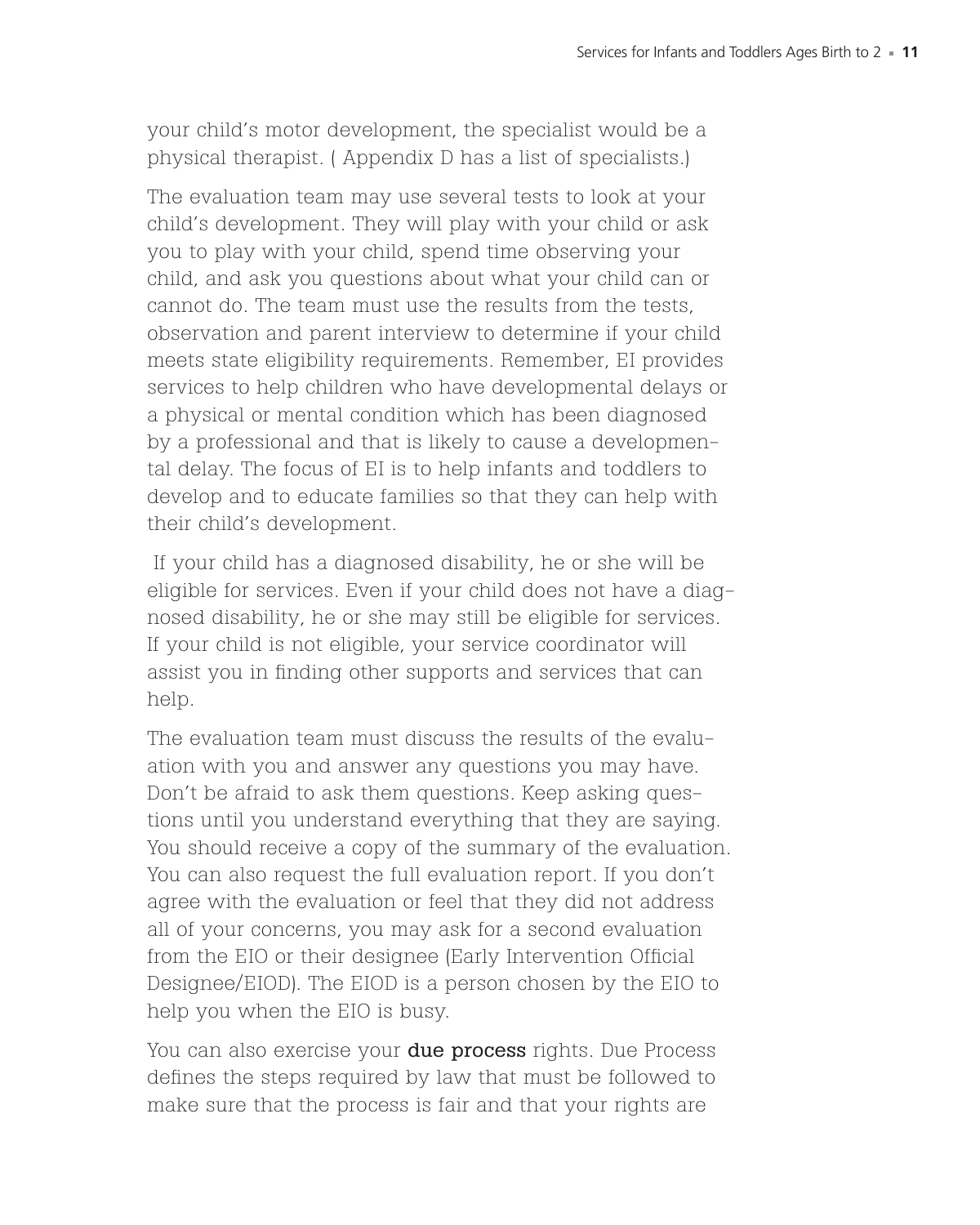upheld. This means that you can make a request for mediation to meet with the EIOD and a person who may act as an impartial mediator to work out an agreement that satisfies both of you.

#### **14. What programs or services will my child receive?**

If your child is found eligible, then the next step is to make an Individualized Family Service Plan (IFSP). The IFSP is a written plan that lists early intervention services for your child and your family. Your ISC will schedule the IFSP team meeting. That meeting will include you, a representative from the evaluation team, the ISC, and the EIOD. You may also invite any one who will be an active participant in the delivery of services on the IFSP.

The IFSP team meeting should:

- **review all information that has been gathered about** your child
- allow you to talk about your family's priorities, resources and concerns
- develop outcomes or goals that early intervention services will address
- spell out examples of activities and strategies that you hope to accomplish together with the early intervention specialist
- **agree about the type of services and the frequency** and location of services that will be listed on the IFSP

The IFSP may include services in your home, in a day care center, or in a community setting such as your local library. Services are given by a special educator, speech pathologist, physical or occupational therapist, social worker, or other early intervention specialists. A special educator who does this work is called special education itinerant teacher or SEIT [pronounced 'see-at']. EI services should be given in a place where young children are usually cared for such as your home, day care, or a playground. These are called natural settings.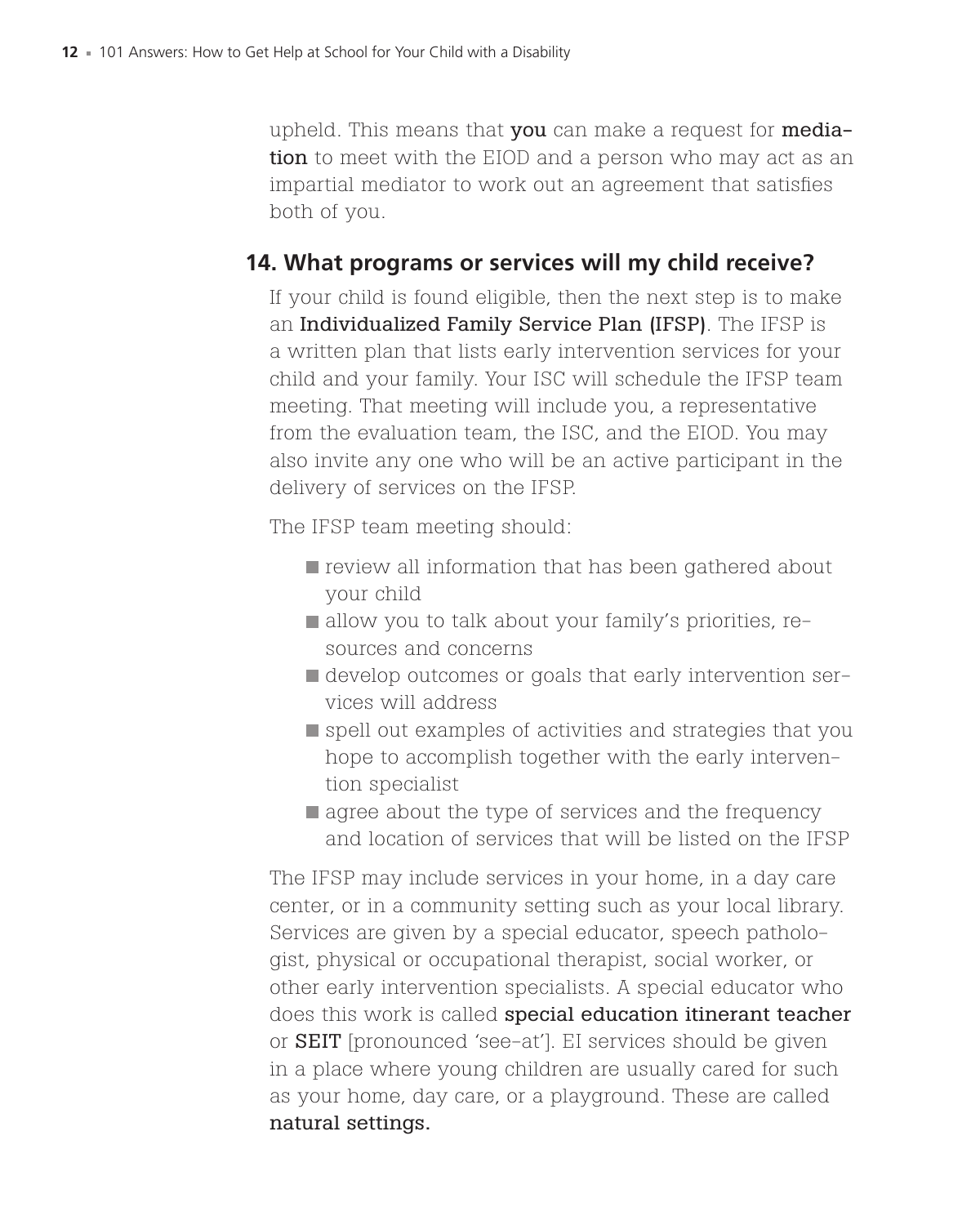During the IFSP meeting, you will also choose an **Ongoing** Service Coordinator (OSC) who will help you find services listed on your IFSP and other services and supports you may need in the community.

This IFSP must be finished within 45 days from the time your child was referred to EI. During that time, all of the steps that have just been described must be completed. If you interrupt the process such as by delaying the evaluation because your child is sick, then the IFSP does not have to be completed within 45 days.

# **15. How will I know if my child is making progress?**

Each time your child receives services, you should discuss his or her progress with your child's therapist. This is the person providing the service. You will participate with your child during the sessions. This will help you learn activities that you and your family can do with your child. These are called **carryover activities** because they carry over into your everyday activities. These activities can help you at bath and meal times or when you play with your child.

#### **16. If services are provided outside my home, how will my child get to the services?**

If your child attends a program, bus service may be provided. If your child is receiving services in other locations, you must provide transportation but you can request reimbursement. Ask your Ongoing Service Coordinator about this.

#### **17. What happens when my child becomes too old to be in an EI program?**

EI services must end when your child turns 3. Children with disabilities who are ages 3 or 4 may get help from the Committee on Preschool Special Education (CPSE), which is a service provided by your local school district. In your school district, the person who is responsible for preschool special education is called the CPSE Chairperson. This move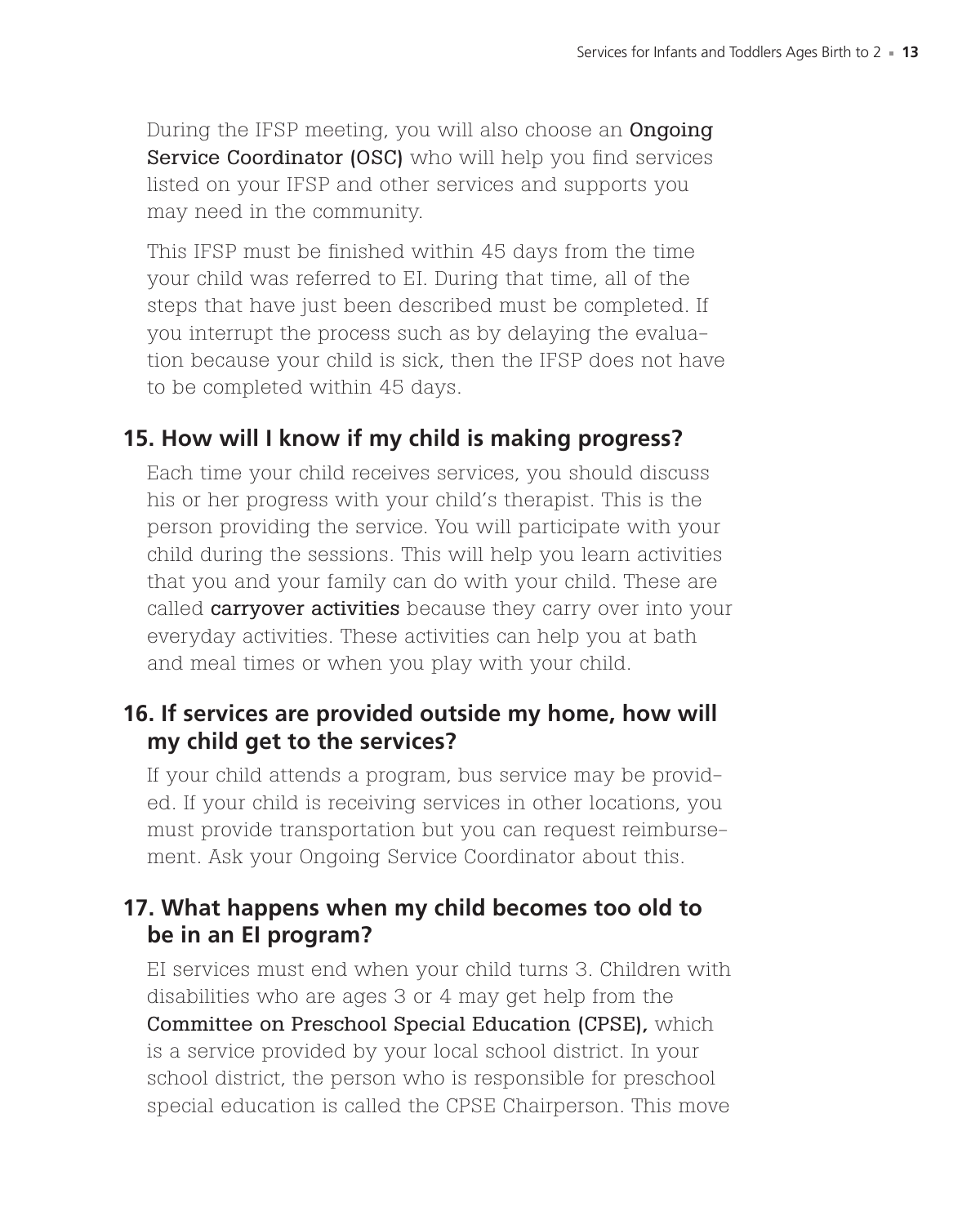from receiving EI services to receiving CPSE services is called transition.

Six months before your child's third birthday, your EIOD and OSC will schedule a Transition meeting with you to start the transition process. The CPSE Chairperson from your school district will be invited to attend. This meeting may be done on the phone or in person. Your child's progress will be discussed and, if you consent, a referral will be made to your local school district. With your written consent, copies of your child's last IFSP, and the latest evaluation and progress notes will be sent to the CPSE chairperson. The CPSE chairperson will send you a packet of important information and then begin the process of deciding if your child is eligible for CPSE services. In the next section, the process for getting help from the CPSE is described.

Remember, when your child turns 3, he or she will be too old to receive EI services. So EI services will end the day before your child's third birthday. Your child may be progressing so well that your therapist and you agree that your child will not need the preschool special education services that are available to 3 and 4 year olds.

If your child needs preschool special education services then you must sign a consent for your child's EI packet to be sent to your school district. This starts the process of getting help from the CPSE. It should be done at least 6 months before your child's third birthday to avoid a gap in services. If you don't sign the consent, EI services will end the day before your child's third birthday and preschool special education services will not start.

It is extremely important to pay attention to these dates and deadlines. Transition is an important process that needs your active participation!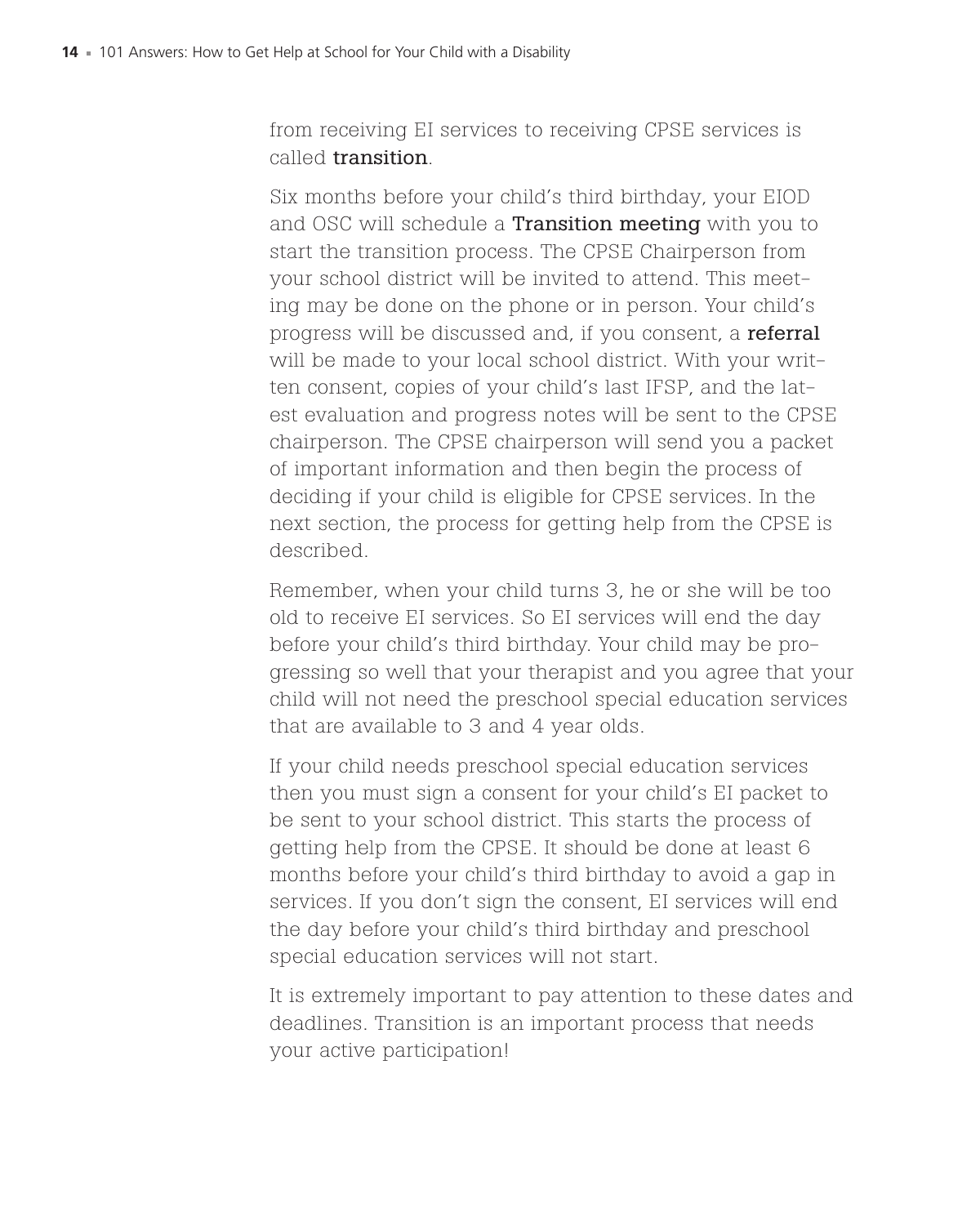# **18. How is Preschool Special Education different from EI?**

EI provides services to help children who have developmental delays or a physical or mental condition, which has been diagnosed by a professional, and that is likely to cause a developmental delay. The focus is to help infants and toddlers to develop. It is also to educate families so that they can help with their child's development.

In Preschool Special Education, the focus shifts from addressing delays in the child's development to meeting the child's educational needs. The CPSE helps preschool children, who qualify, to learn.

Another difference is that EI services are offered year round but CPSE services are typically offered on a school schedule. This is usually from September through June. Check with your school district to get district calendar which will list the dates that school is in session.

# Student Advocacy Success Story



Chris has Fragile X Syndrome which causes mental retardation. At first, school expectations for Chris were low. But with help from Student Advocacy, Chris was placed in a program that really helped him to grow.

He started a volunteer job delivering mail. He developed stronger friendships and took his girlfriend to the prom. He earned his IEP diploma. Today, he has a part-time job and continues to enjoy his love of Broadway musicals.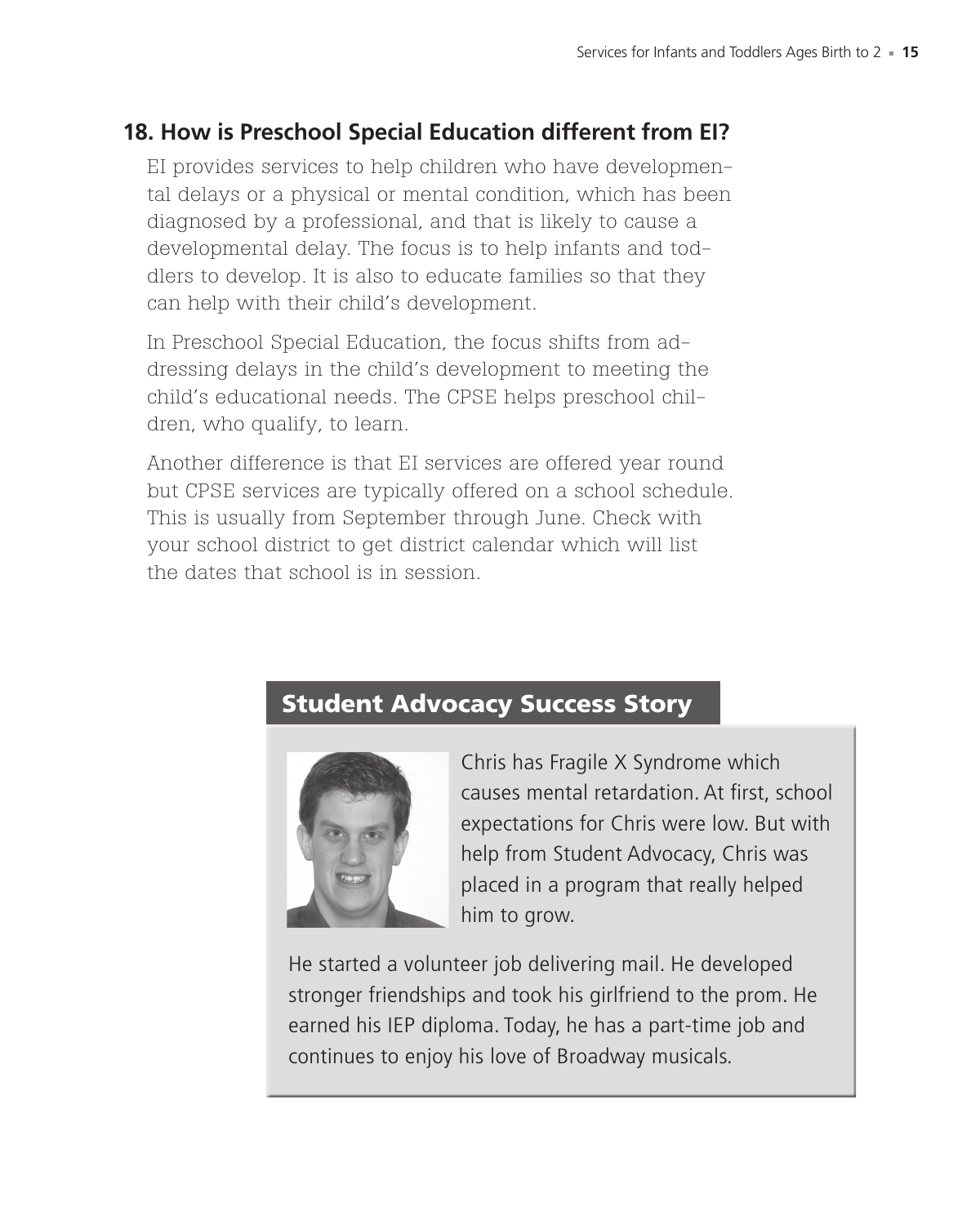# Services for Children 3 Ages 3 and 4

#### **19. How will I know if my 3 or 4 year-old needs special education?**

If your child received services through the Early Intervention Program (EI), your Service Coordinator will help plan a transition meeting for your child. If your child was not in EI but has physical problems, behavioral problems or some delays in development such as difficulty in talking, moving around, thinking, or learning, then you should ask for help from your school district's Committee on Preschool Special Education (CPSE).

Asking for help from the CPSE is called making a **referral.** A referral can also be made by a professional who knows your child such as your doctor or day care provider. The referral must be in writing. You can call the central office or administration in your school district to find the name and address of the CPSE chair.

Trust yourself. If you have a concern, it is better to explore it.

# **20. What is the Committee on Preschool Special Education (CPSE)?**

The Committee on Preschool Special Education or CPSE is responsible for the education of children who are 3 or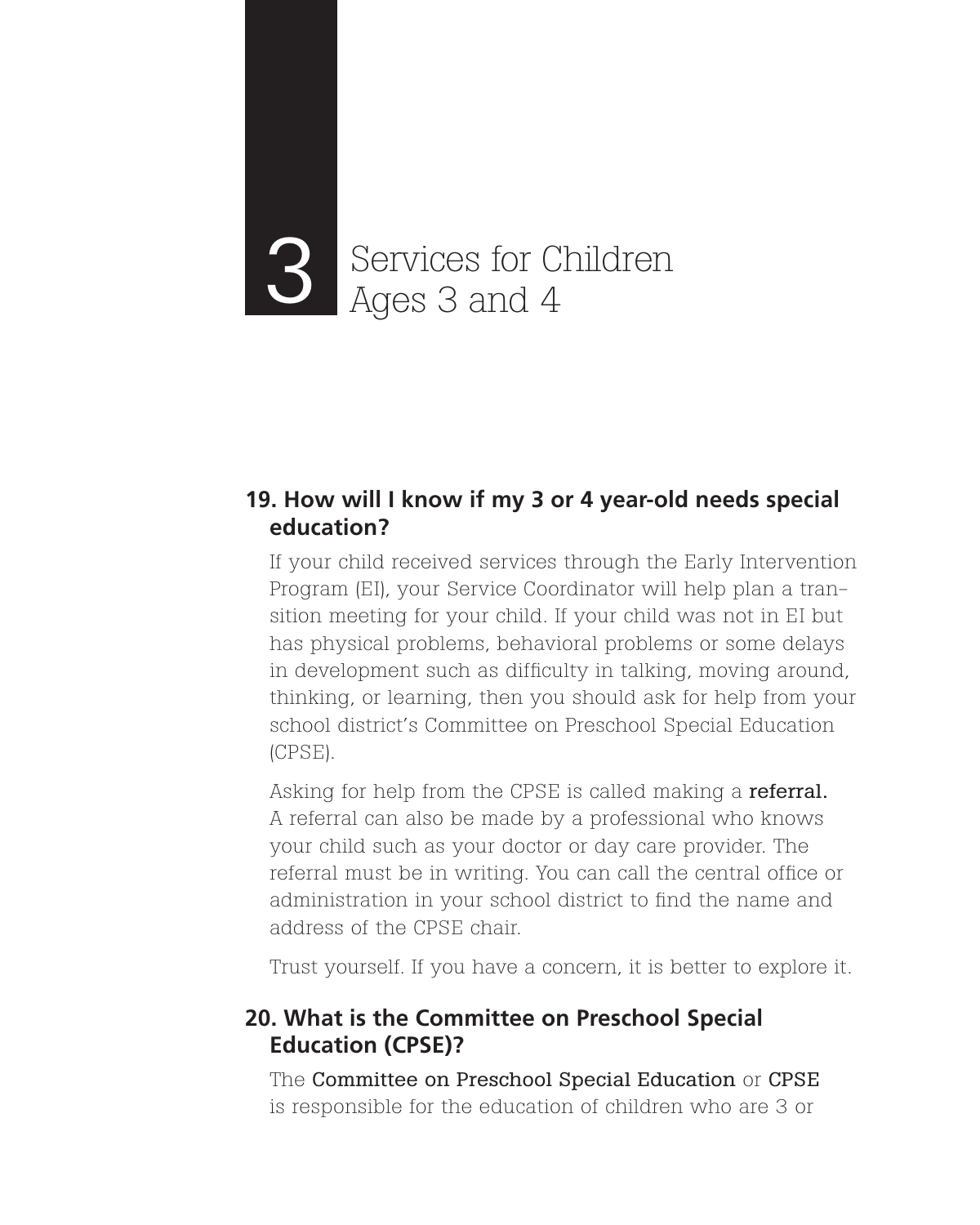4 years-old and who need help so that they are ready for Kindergarten. This committee must make sure that children who need help receive a free and appropriate public education or FAPE.

# **21. Do I have to wait until my child turns 3 to get services?**

If your child's birthday is between January 1 and June 30, then your child's need for services can be considered by the CPSE as of January 2 in the year of your child's third birthday. For example, if your child's third birthday is on May 1, 2012, your child becomes eligible for CPSE services on January 2, 2012. At that time, your child will still be 2 years old.

If your child's birthday is between July 1 and December 31, then your child becomes **eligible** on July  $1$  in the year of your child's third birthday.

Eligible means that your child is in the age range that the CPSE is allowed to serve. Your child must still qualify for CPSE programs and services.

# **22. Who is on the CPSE?**

The people on the committee are staff from the school district, another parent from your child's school district who has a disabled child (called a parent member) and YOU! If your child received Early Intervention services, a representative of the Early Intervention Program will also be invited. The leader of the committee is called the CPSE Chair. The CPSE Chair is a staff member from the school district.

You may also bring other people who have knowledge of your child such as a family member, neighbor or an advocate. If the CPSE meets again, a notice will be sent to you. You must invite any people that you wish to bring to the meeting. You must notify the CPSE of anyone you wish to invite.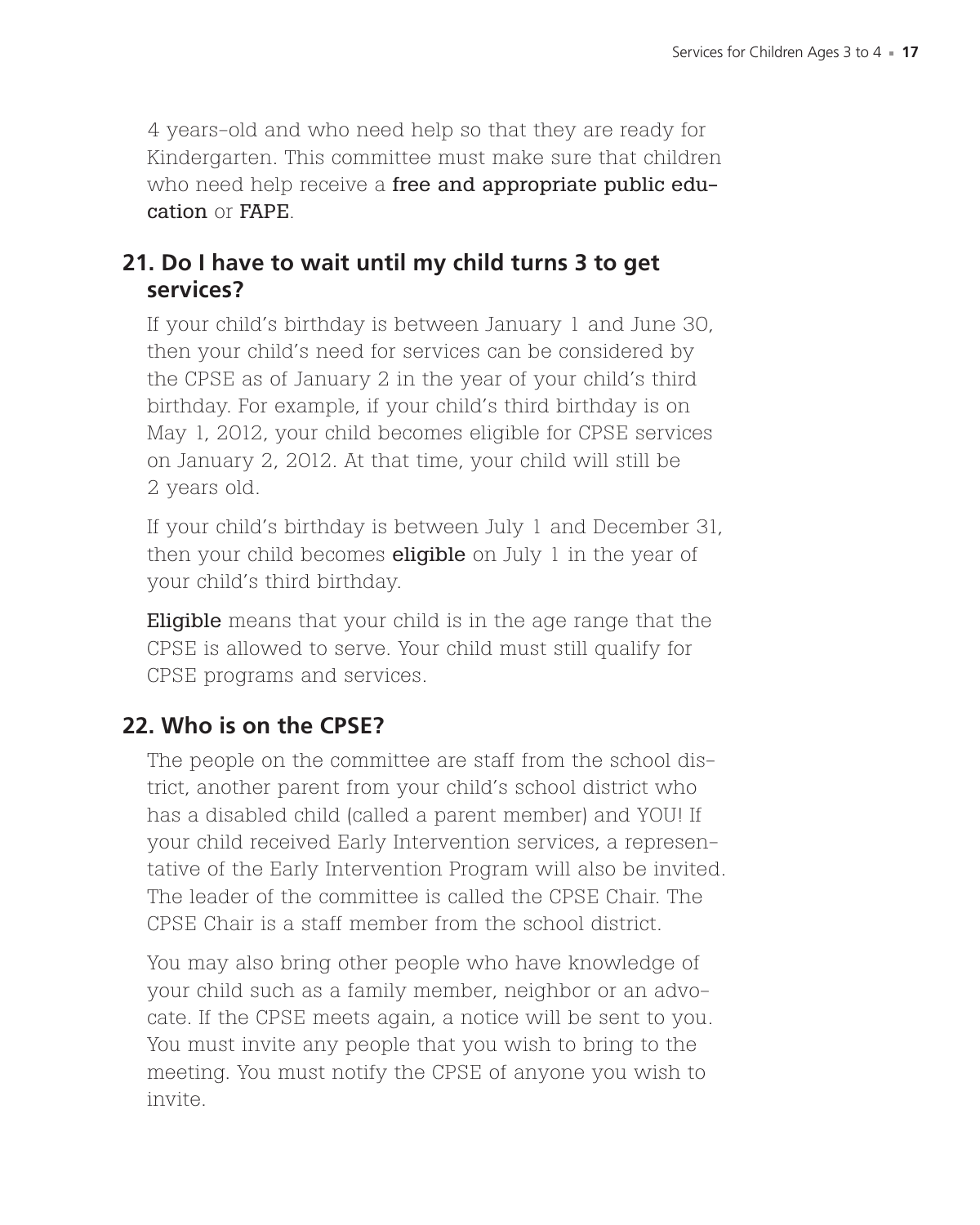# **23. How do I ask for special education services for my preschool child?**

First, you must register your child in school – you cannot get help before you register. Call the main number for your school district. If you do not know the number for your school district, ask at your local library. You can also find this information on the Internet at http://www.emsc.nysed. gov/repcrd. When you call your school district, ask how you can register your child in school. Each school district has different procedures. In some districts, you must make an appointment so call before you go to the office.

When you go to register your child for school for the first time, you will be asked for certain kinds of information before the school will allow your child to enter the district. You must be able to show that:

- 1. You are the parent or legal guardian of the child.
- 2. You live in the school district.
- 3. Your child has been examined by a doctor and is healthy enough to go to school.

You can't just answer these questions. You must have papers to show proof.

After your child is registered, you can request special education services for your child. A request for special education services is called a referral.

The referral must be made in writing to the Chairperson of the CPSE in the school district where you live. You can call the district office where you registered your child to get the name and address of the CPSE Chairperson.

In the referral, give your child's name and date of birth. Then tell why you think your child needs help. For example, write "my child has difficulty with his speech." Other examples would be "My child has trouble taking turns when playing with other children." "My child isn't very coordinated.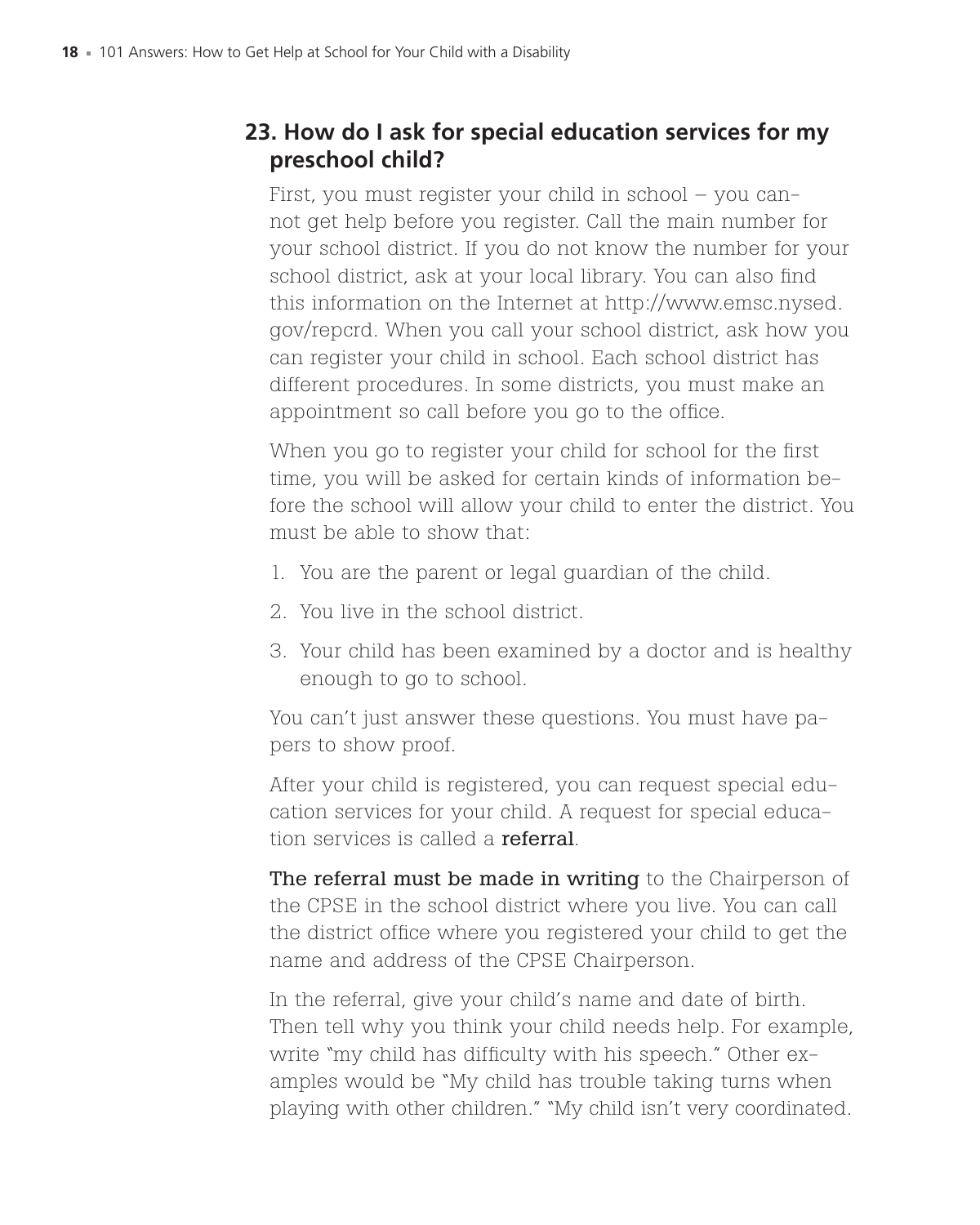She can't skip. She has trouble stacking blocks. She has difficulty walking up and down stairs."

Referrals can also be made by a professional who knows your child such as your doctor or day care provider.

# **24. How does the CPSE decide if my child qualifies for help?**

In order to make this decision, the CPSE must first learn more about your child's needs. An evaluation of your child will be paid for by the school district in order to get more information about your child. The evaluation is free to you. The district will give you a list of agencies that do evaluations.

After the school district receives the referral, they will send you important information about preschool special education and a consent form. This information explains your due process rights. Due Process are the steps required by law to make the process fair and to uphold your rights. You must sign and return the consent form before any evaluations can be done.

The CPSE will look at your child's development in the social, educational and physical areas. The committee can authorize evaluations to determine whether your child might need speech and language services, occupational therapy or other services to help your child gain skills that will be needed in school.

Permission for the school district to evaluate your child must be given in writing and is called **written consent**. Any time evaluations are going to be done, you must give permission for the evaluation. Even if someone else makes the referral for your child, you must give written consent. Only a parent or guardian can give consent. No further steps can be taken until a parent gives written consent for evaluation.

Information from the evaluations will then be reviewed at a meeting of the CPSE. A decision will be made about whether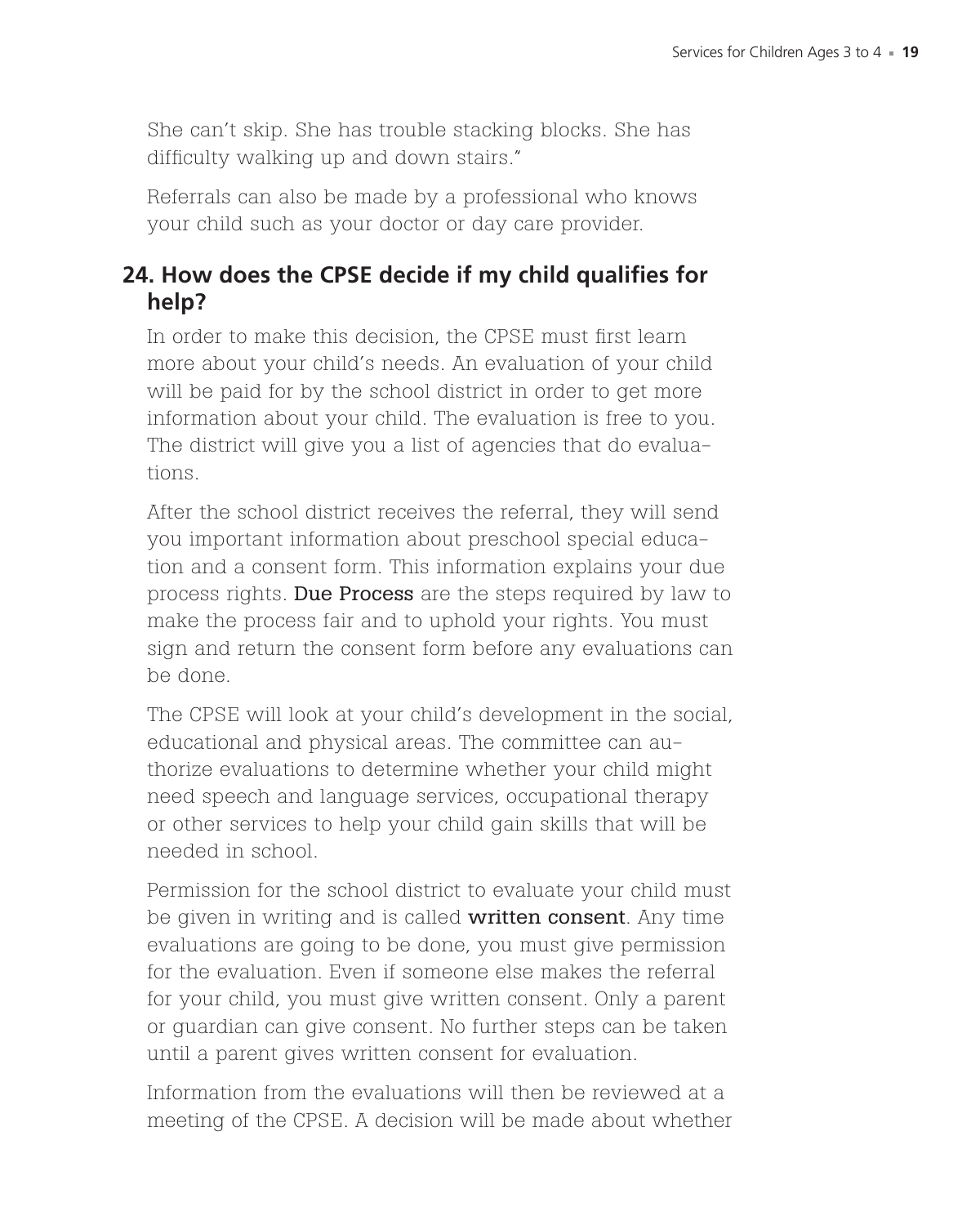or not your child qualifies for help. Decisions are made by consensus. Remember, you are a member of the CPSE and should be an active participant. Even if a professional is helping you and will attend the meeting, you must still attend because you have valuable information.

If your child qualifies for help and a plan is developed, you must consent to the plan. Only a parent or guardian can give consent to the plan.

# **25. What kinds of evaluations are done?**

The district will conduct an intelligence test, which is also referred to as an I.Q. test or as a **psychological evaluation**. Depending on your child's issues, specialized tests that measure a child's reading, math and spelling skills may also be given. These are **standardized tests** which are also called educational tests.

I.Q. tests measure your child's intelligence and give information about areas where your child has difficulty. A score of 100 means your child has average intelligence. If your child's score is 65 or lower, it may indicate mental retardation. You should be concerned about your child's development and discuss this at the CPSE meeting.

In addition to the overall score, the psychologist who conducts the test will look at how your child performed on different parts of the test. Different parts of the test help the psychologist identify cognitive areas where your child has difficulty. This analysis of how your child performed on the different parts of the test is usually more important than the overall I.Q. score. Some I.Q. tests that are often used are the Wechsler Preschool and Primary Scale of Intelligence III (WPPSI-III), Stanford-Binet or the Peabody Picture Vocabulary.

Standardized Tests or Educational Tests measure a child's achievement in reading, math and spelling. These tests are given to one child at a time. The results show you how your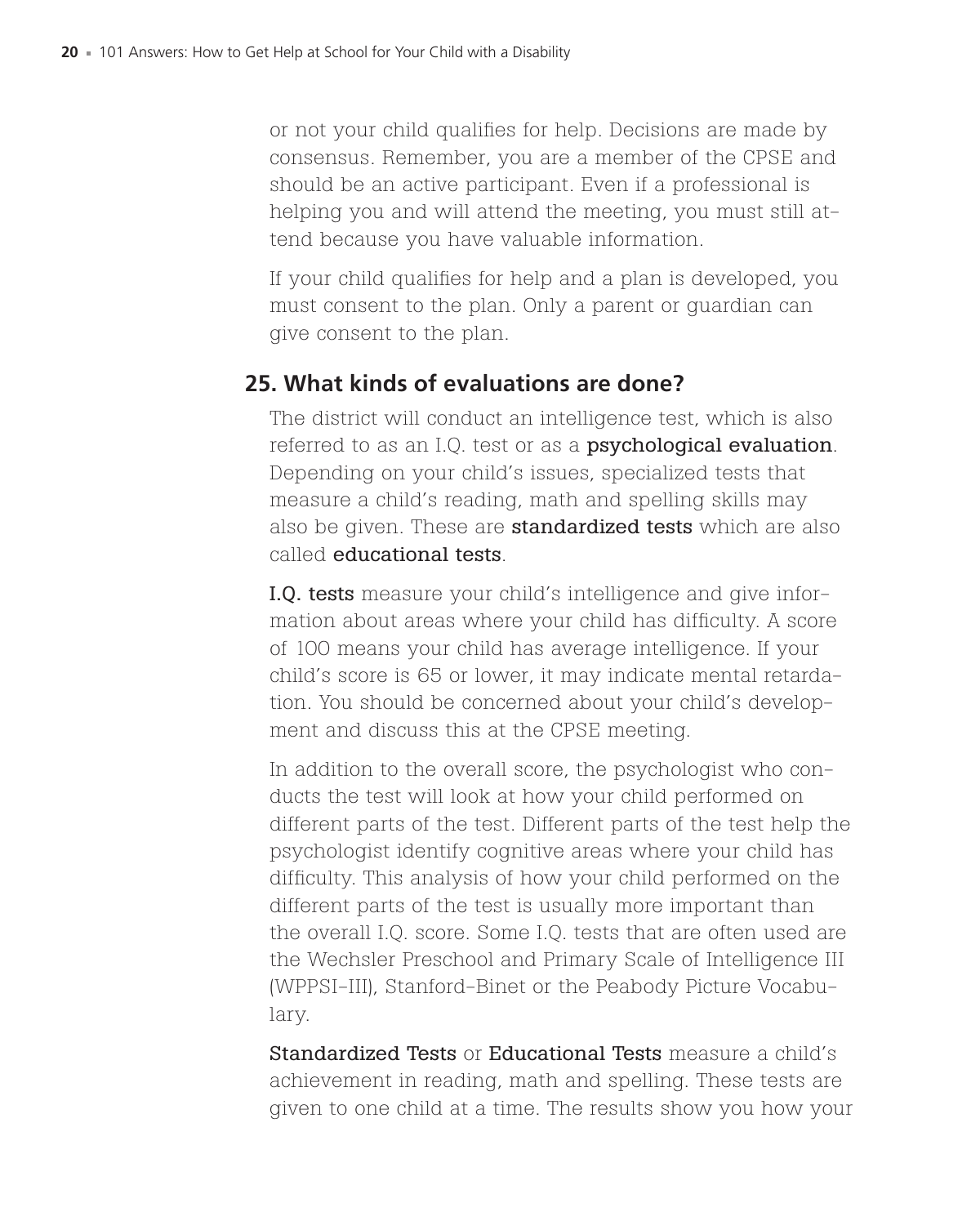child's performance compares to other children in the same grade or same age.

The results of the intelligence test and the educational tests might suggest other issues that need to be explored. If needed, the district may also use visual motor tests or a speech and language test. Sometimes, the need for more information about your child becomes clear later on when the results are discussed at the CPSE meeting. (See Appendix C.)

Once the tests are completed, the results will be explained to you by the evaluator who did the testing. The evaluator should meet with you before the CPSE meeting. If this does not happen, ask to have the CPSE meeting moved to a later date so that you can meet with the evaluator to understand your child's test results. Afterwards, think about the test results and other information you have about your child and then organize your concerns before you go to the CPSE meeting. A worksheet in Appendix B can help you organize your concerns and the information that supports your concerns.

The district will notify you of the date and time when the Committee on Preschool Special Education will be meeting to discuss your child. You will meet with staff from the school district. You may bring anyone who knows your child to the meeting such as a caregiver, therapist, family member or an advocate. You should call the person who sent you the letter to tell them whom you are inviting to the meeting.

If your child suffers from diabetes, seizures or has a serious medical condition, then you might want to bring your child's doctor. If you decide to bring your doctor to your meeting, you must send a note to the CPSE chair. You should send the note at least 7 days before the CPSE meeting. This gives the district time to arrange for the school doctor to also attend the meeting. The law requires you to inform them in writing that you are bringing your doctor 72 hours before the meeting. If your doctor can't attend, the doctor can send a letter with information or join the meeting on a speaker phone.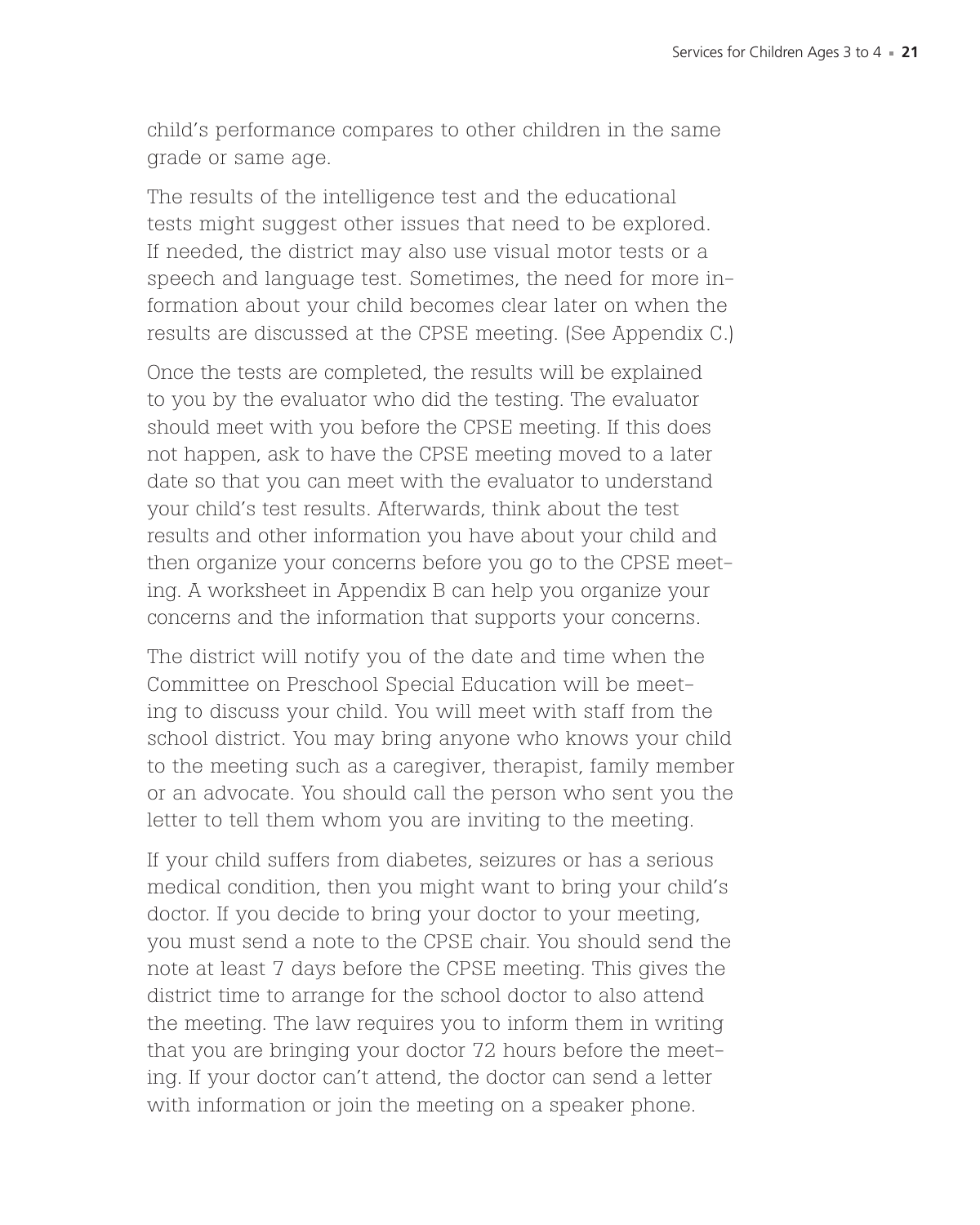# **26. What other information will the CPSE consider?**

A **Social History** is reported by the parent to a school social worker. The social worker at your child's school will meet with you to find out about your child's development. The social worker will ask questions about your child's history such as questions about your child's delivery and birth and questions about your child's growth and development. The social workers will write a report based on the information that you gave. The report is called a **Social History**. If your child is in a school program, there must be a classroom observation. Teacher reports must be considered.

Any other information that you present can also be considered. This includes your comments about your child and reports from your doctor or another professional. For example, you may want to comment on your child's participation in a child care program to give information about how your child acts in another environment and with other children. Also, if your child is making progress because of a therapist or other program, you should provide information about that program.

#### **27. What happens at the CPSE meeting?**

The committee, which includes you, as parent or guardian, will review the evaluation results and discuss your child's educational needs. The committee will decide if your child qualifies to receive services and then determine what services will meet your child's needs.

# **28. How does the committee decide if my child should receive services?**

The committee must first decide if your child has enough skills to be successful in school. If your child has enough skills, then your child will not qualify for help. Under the law, the committee is not required to help your child do his or her very best. Schools may call this **maximizing** your child's potential. The committee also does not have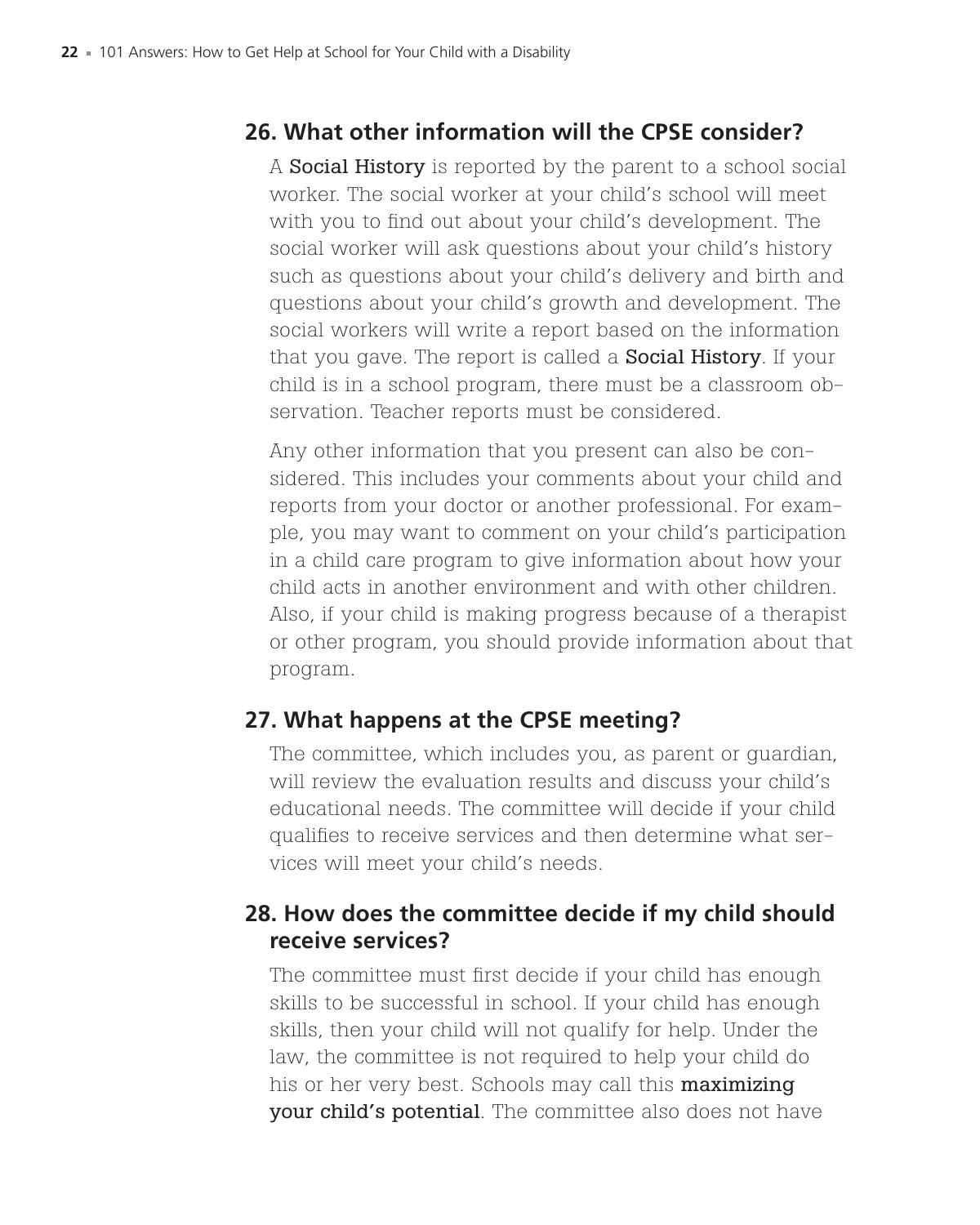to address all developmental delays. The committee must only determine if your child needs help to be successful in school.

If your child does not have enough skills to be successful in school, then he or she will qualify for help. Next, the committee uses the evaluations to decide what kind of help needs to be provided.

Listen to the explanations of the evaluations. Add information from what you know about your child. Ask questions if you don't understand what the professionals are saying. If you don't understand their explanation, ask them to explain it in another way. While you are listening to this discussion, ask yourself: does this sound like my child? If it doesn't, explain your point of view. Remember that you are a very important member of this committee.

#### **29. Why do some children get EI services but not CPSE services?**

When children move from EI to CPSE, they may lose some or all services. This happens because EI and the CPSE have different purposes.

EI services are interventions. Federal law allows the Early Intervention program to address the needs of children who are not developing typically. Children can be helped even before there is any evidence that their problems might interfere with learning.

But the law requires the CPSE to focus on the needs of children who cannot be successful in school. The CPSE looks at the skills and abilities your child has and compares them to what is expected of typical children of the same age group. It is not focused on your child's general development. Instead, the CPSE must identify problems that your child has which will make it very difficult for your child to learn at school. Help is provided to address those specific problems.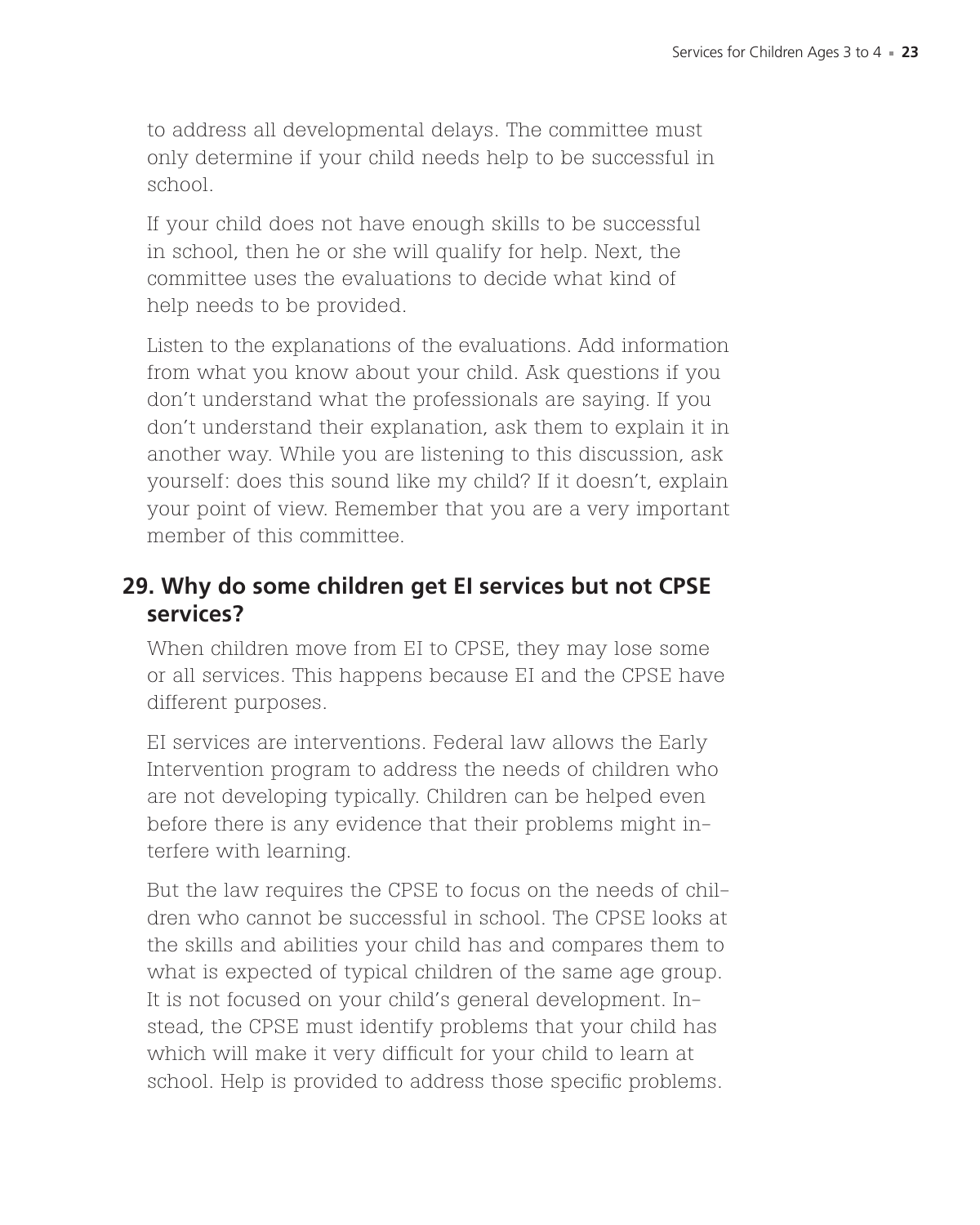The CPSE uses a *reactive* approach based on facts. This means: if we can find the facts that show a problem which affects learning, then we can make a plan to address the problem.

#### **30. What programs or services will my child receive?**

If your child is qualified for services, your child might receive educational services or related services. Educational services might be provided by a special education teacher who works with your child at your child's preschool or at home. This teacher is called a **Special Education Itinerant** Teacher (SEIT). The CPSE decides where the SEIT will work with your child. Education might also be provided through special classes or preschool programs. Preschool programs are sometimes called site-based programs. Related Services are services that are not provided by a classroom teacher. They include:

- Speech and language services,
- Occupational therapy,
- **Physical therapy,**
- Counseling to assist your child to make friends, listen to directions and to handle disappointment in the school setting
- **Parent Education (so that parents can help their child** practice skills at home), or
- Assistive Technology (the use of equipment to help address your child's needs).

The CPSE creates an **Individualized Education Plan**, commonly referred to as an IEP. The plan describes your child's educational needs and the help that will be provided to address those needs so that your child can progress at school. The IEP is a one year plan. Remember, this plan is designed to offer your child a free and appropriate public education or FAPE.

PLEASE NOTE: The IEP is not a guarantee that a student will succeed. No one can predict the success of a plan. Even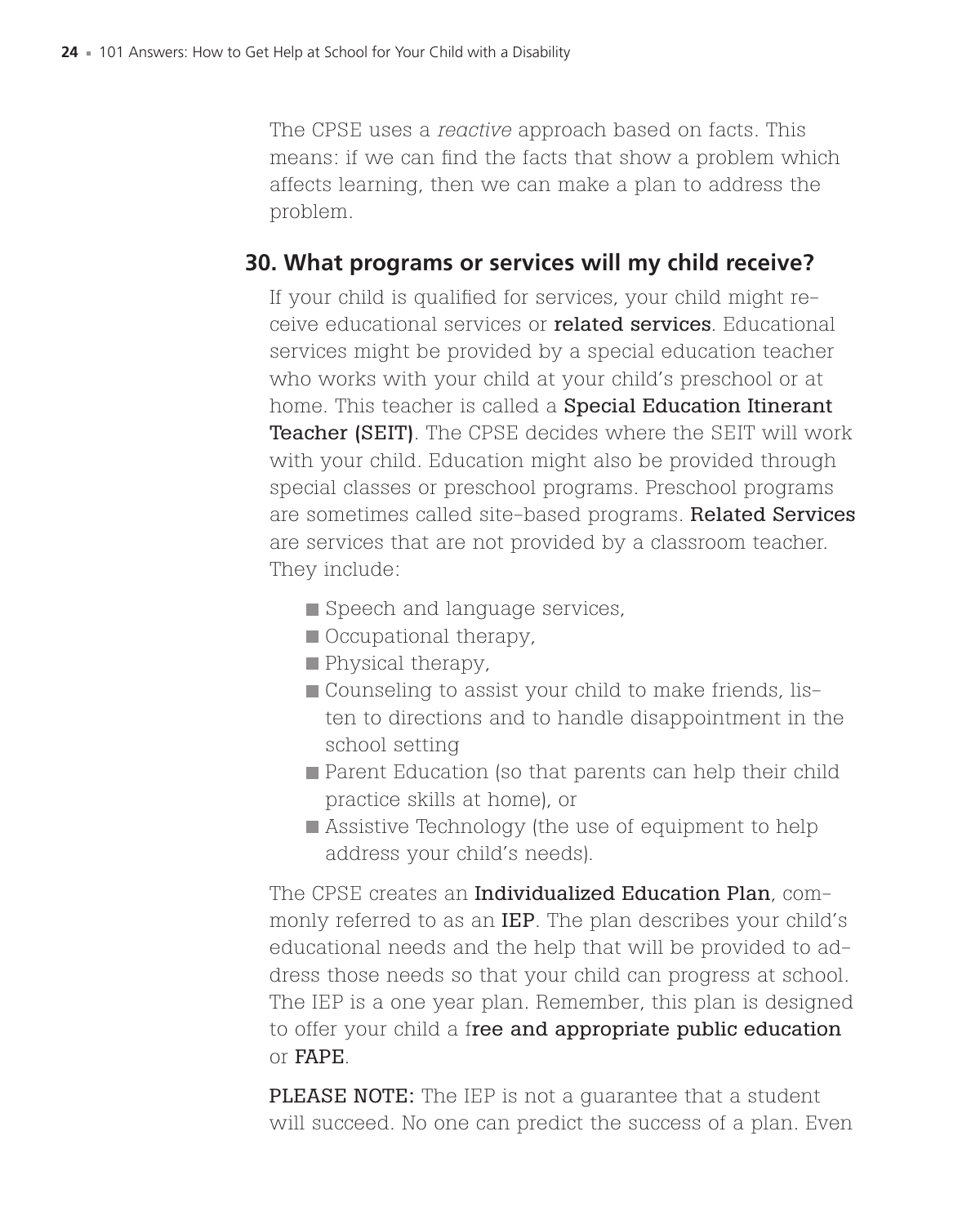good plans sometimes fail. Keep in mind that this plan will be updated and changed throughout the years that your child receives special education services. The plan must be updated at least once a year at a meeting called an **annual** review. When needed, it can be updated more often. This type of meeting is called a **program review**.

Services are not one size fits all. Children with the same disability may need different services because of age, different strengths, or because of the different ways disabilities affect different people.

When looking at your child's needs, it is important to understand what problems he or she is having and what is causing the problem. For example, at Jane's preschool, they often play games. Jane looks clumsy while playing the games. Jane might have a hearing problem that makes it difficult for her to follow instructions. She might also have a problem paying attention for a long period of time. As it turned out, Jane had an entirely different problem. She has a physical disability. Understanding the problem and why it happens will help the CPSE create a plan that meets Jane's needs.

# **31. Where are these services provided?**

Services may be provided in a preschool, Head Start program, child care setting, at home or in a hospital. Whenever possible, the CPSE must provide the services near your home and in a place where there are other children of the same age who do not have disabilities. This is called the least restrictive environment or LRE.

#### **32. How will my child get to these programs or services?**

If your child will be attending a program, then the school district will provide transportation on a bus. If a related service is being provided, you have to bring your child to the service. You can ask the CPSE to reimburse you for transportation costs.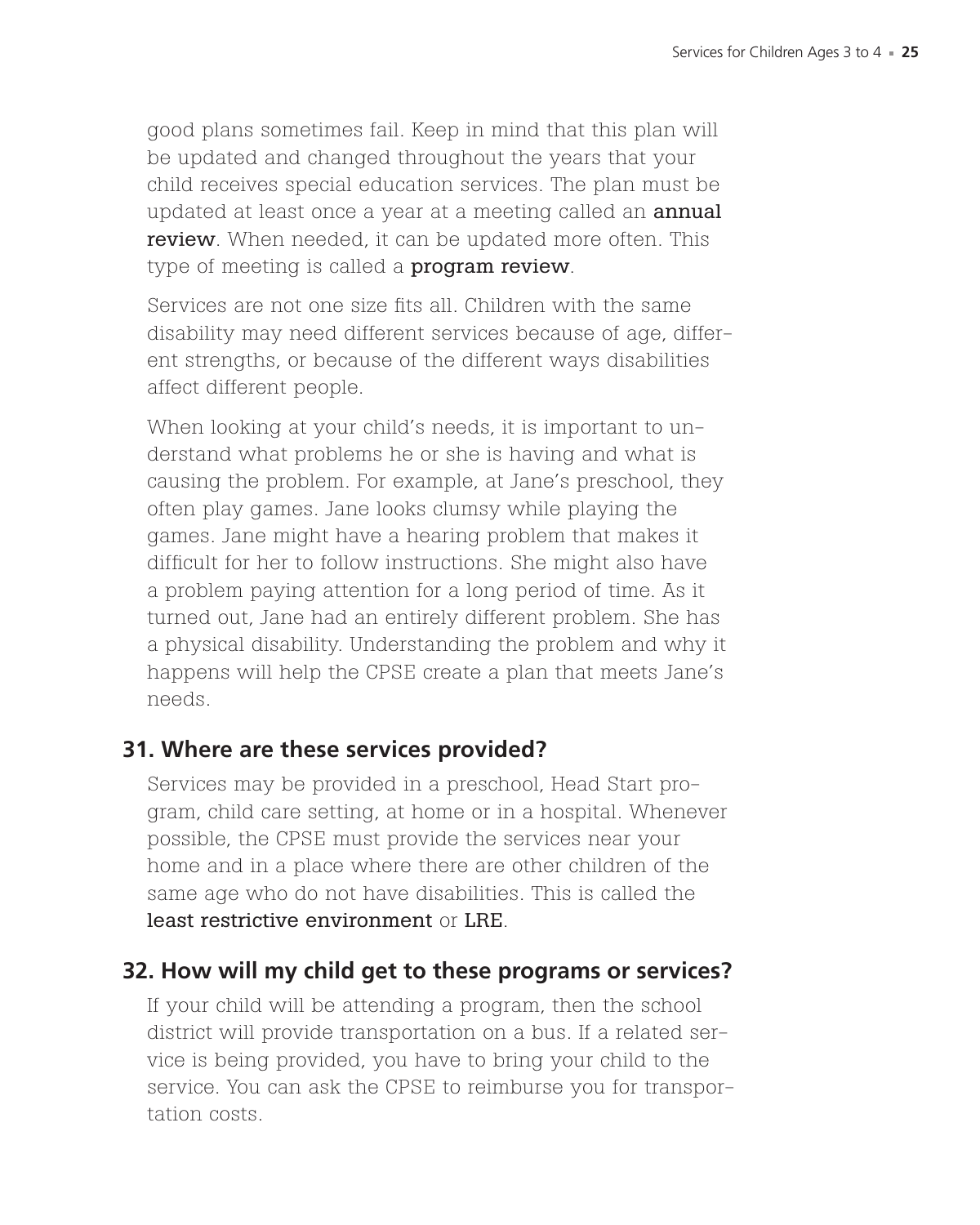# **33. How will I know if my child is making progress?**

You should talk to your child's teacher and to other people who are giving services to find out if your child is making progress. You should also receive progress reports. All of this information will also be discussed at your child's annual review meeting.

# **34. What should I do if my child has behavioral issues?**

You can ask for a functional behavioral assessment. The best person to talk to is the school social worker or school psychologist. You should also make the request in writing to the district's Director of Special Education.

In a functional behavioral assessment, a trained staff person watches your child in the classroom. This person is trying to figure out the purpose of your child's behavior. For example, if a child has difficulty following the teacher's directions when one activity is ending and a new one is beginning, the person observing your child could ask:

Is he having difficulty

- **Exercise** he doesn't hear or doesn't understand the teacher's directions?
- **E** because he feels uncomfortable when activities are changing?
- **Decause he has trouble interrupting his own work?**

Once the purpose of your child's difficult behavior is understood, then a **behavioral intervention plan** is created to *avoid* the problem that causes the behavior and teach a new, acceptable behavior in its place. The behavioral intervention plan is *not* a discipline plan or steps for punishing difficult behavior.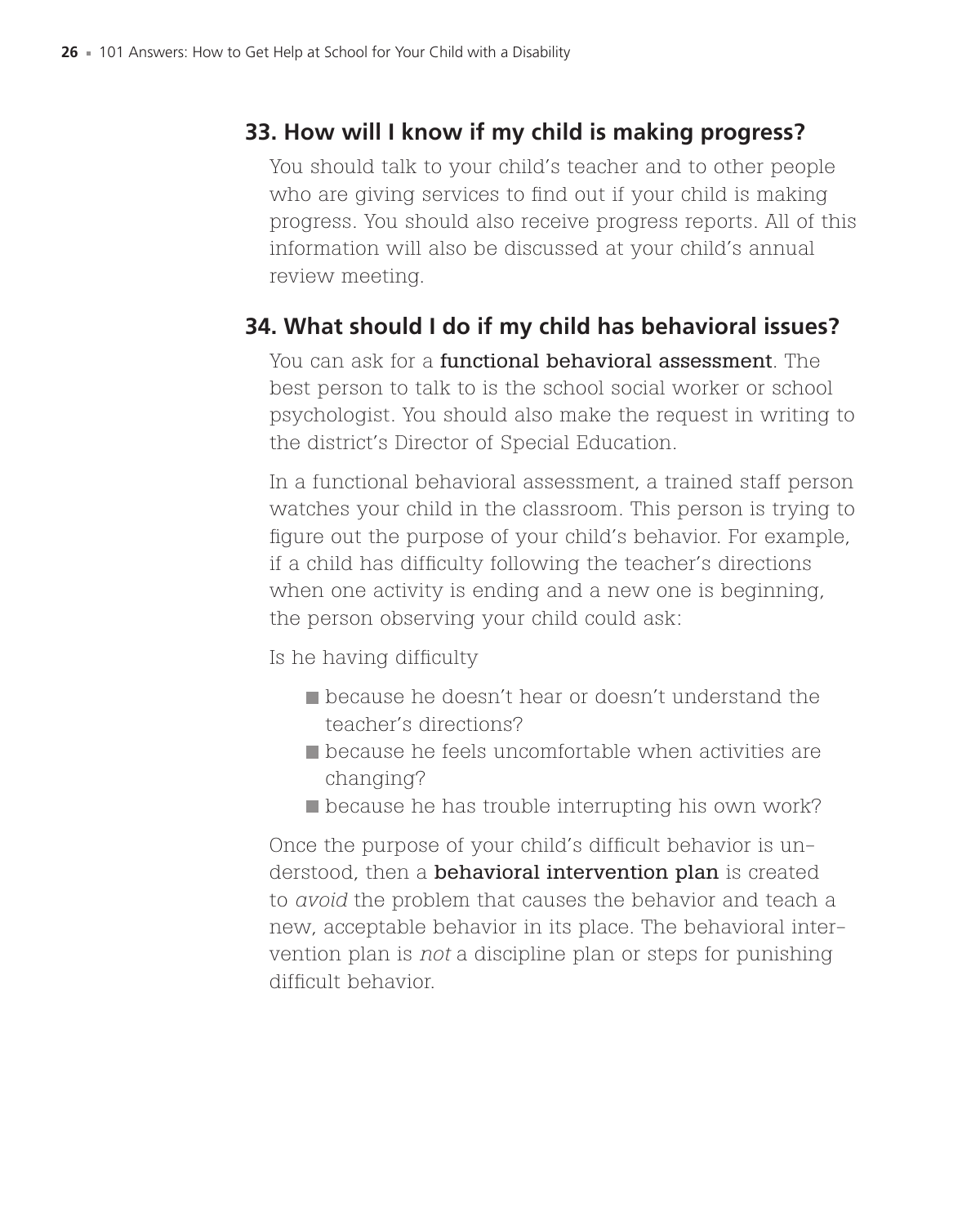# **35. What can I do if I don't agree with the CPSE?**

If a parent doesn't agree with the IEP plan, there is a procedure to challenge the decision. This process is explained in the Due Process notice. The district must send you this notice when your child is referred to the CPSE for the first time and whenever you request a Program Review. Remember, you can request a Program Review at any time if you feel that the IEP is not benefiting your child. If you have not received the Due Process notice, you can request it from your school district's special education office. Read this document carefully.

# **36. CPSE serves 3 and 4-year-olds, so what happens when my child turns 5?**

Before your child reaches the age of 5, there will be a meeting of the CPSE. At this meeting, the committee, which includes you, will look at your child's progress and decide whether help will still be needed when your child starts Kindergarten. This is called a Transition meeting. It will also include members of the Committee on Special Education (CSE). The CSE is responsible for the education of children ages 5 and older who qualify for special education services. If evaluations are needed for this meeting, you must give written consent so that the evaluations can be done.

At the transition meeting, progress reports from teachers or people who have been providing services to your child will be reviewed. In some districts, the CPSE and CSE then decide together if your child will still need supports and special services when he or she enters Kindergarten. If so, then the CSE chairperson takes over the meeting. It becomes a CSE meeting. In other districts, the CSE chair leads the entire meeting. To understand how this committee works, read the next section called "Services for Children ages 5 and Older".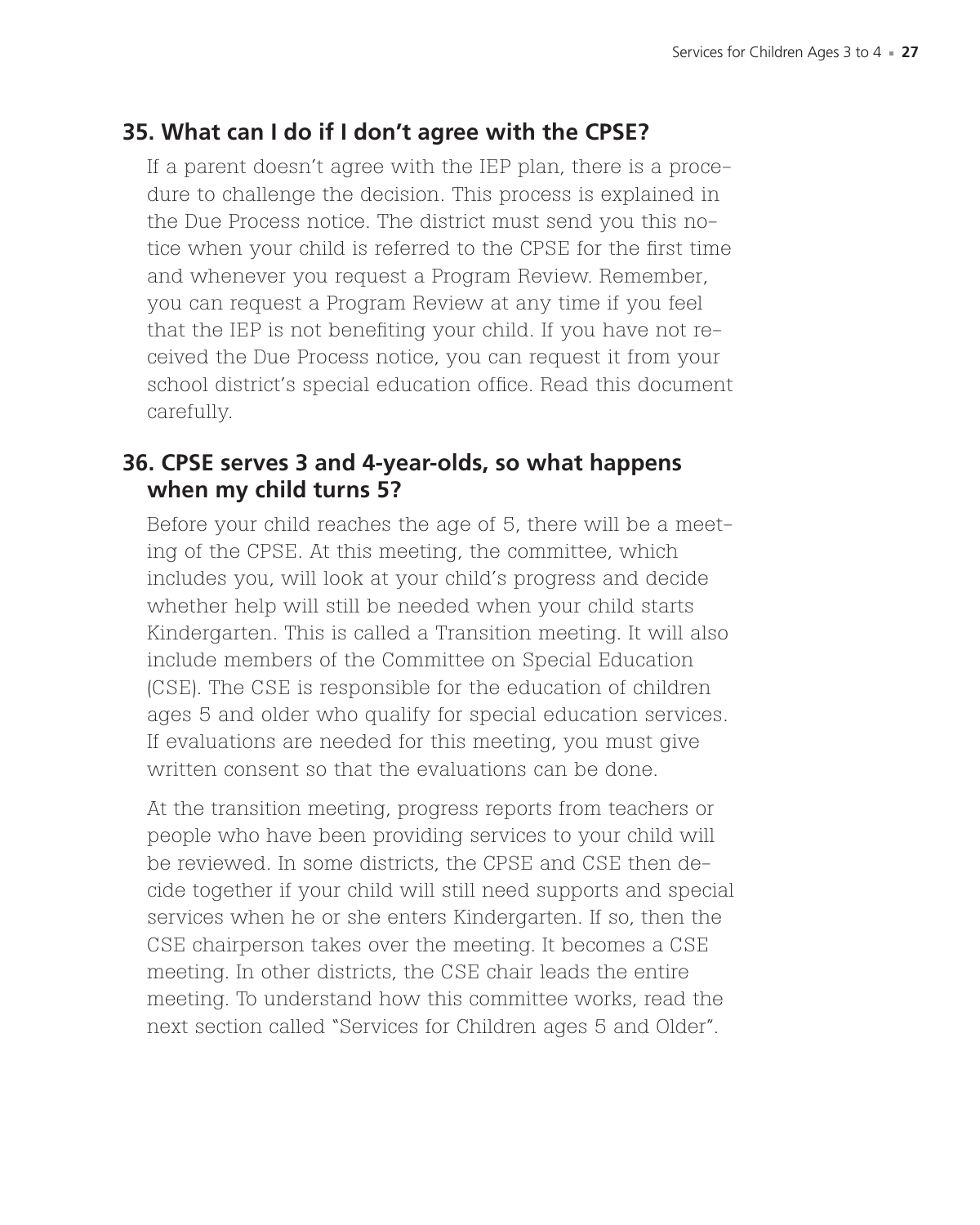# **37. How is special education (CSE) different from EI and CPSE?**

Under EI and CPSE, children qualify for help if they have a disability. For services provided under the CSE, a child qualifies for help if she or he has a disability that matches the description in one of thirteen categories listed in the Individuals with Disabilities Education Act (IDEA). When your child is found eligible under one of these categories, this means that your child's needs are a good match to the description of that disability. This is called your child's classification. (See Appendix C.)

# Student Advocacy Success Story



Anthony has had a tough time. When he was young, he saw his younger brother get killed by a car. Later, he was bullied at school. These events and others took an emotional toll: Anthony stopped going to school.

With help from the Committee on Special Education and Student Advocacy, he returned to school. He

became a Westchester scholar and a recipient of Student Advocacy's Overcoming the Odds Award. He is now doing well in college.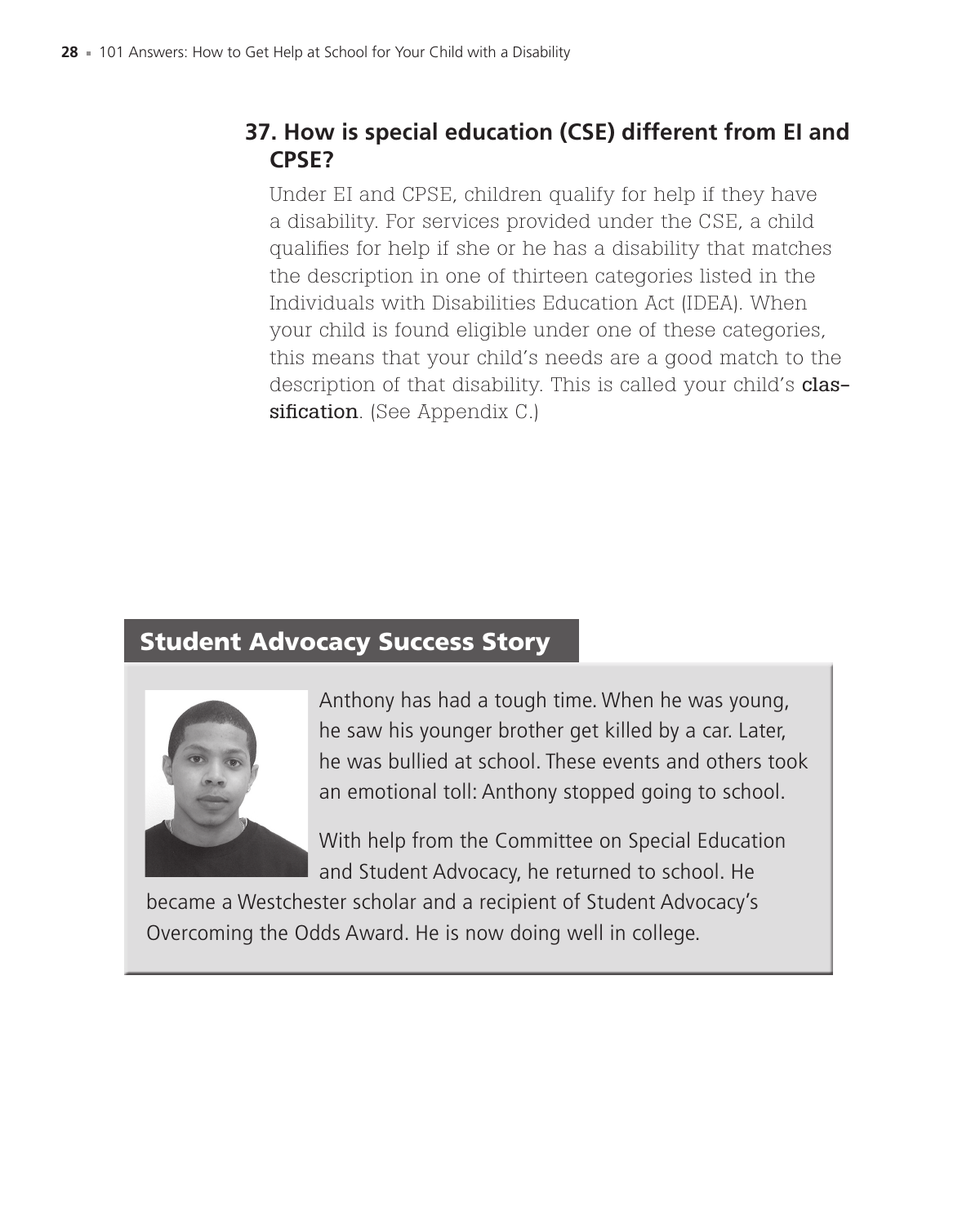

# **38. What is the Committee on Special Education (CSE)?**

The Committee on Special Education is responsible for the education of children ages 5 and older who qualify for special education services. This committee must make sure that these children receive a free and appropriate public education or FAPE.

# **39. Who is on the CSE?**

The CSE is made up of staff from your school district, another parent from the school district who has a disabled child (called a parent member) and YOU! You may also bring other people who have knowledge of your child. You may bring an advocate or an attorney. (See the last page for help on finding services in your community.) When a meeting is scheduled, you will receive a letter telling you the time and place of the meeting. Call the person who sent the letter to tell them who you have invited to the meeting.

 The head of the committee is called the CSE Chair, who is a staff member from the school district. The committee should include:

 $\blacksquare$  an administrator who knows the special education services in your district and can make decisions;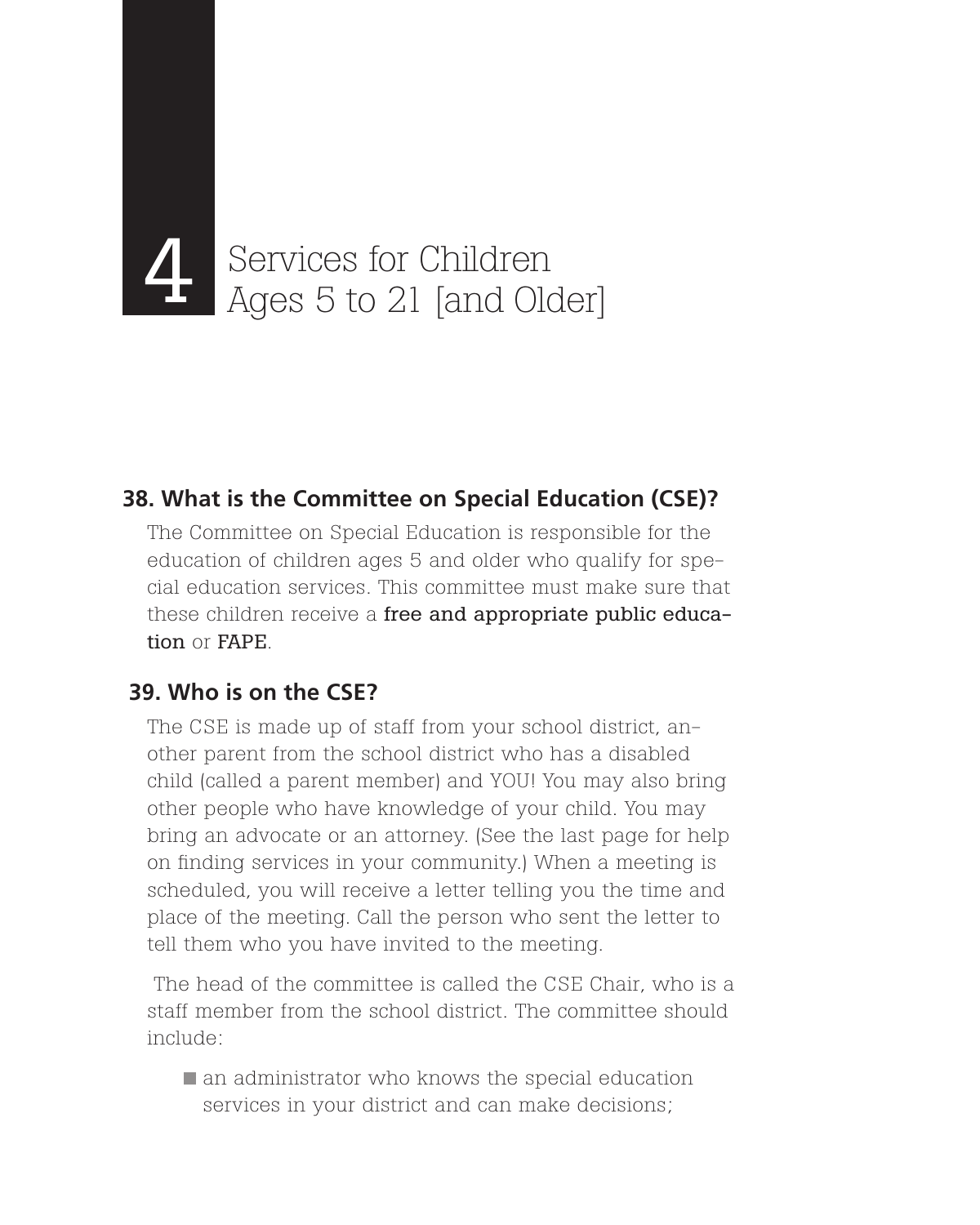- **a** a psychologist who can explain the evaluations of your child done at school;
- any other specialist who evaluated your child;
- a regular teacher who knows your child;
- $\blacksquare$  a special education teacher who may or may not know your child; and
- a parent member who is another parent in your school district who has a child receiving special education services.

Later on, when the CSE has an annual meeting to update your child's IEP called an **Annual Review**, the CSE can be smaller with just an administrator, a regular education teacher if your child has one and a Special Education teacher.

# **40. How will I know if my child needs special education services?**

If your school-age child is having a difficult time in school, he or she may need special education services. For example your child may struggle with the learning process but show no improvement even though he works hard and does his school work. Or your child may do well in her first school years then suddenly begins to have problems keeping up with her work.

Some children begin receiving special education services when they are in elementary school. Others only begin to receive special education services when in middle or high school. You can request help at any time.

If you think your child has a problem in school, talk to your child's teacher. Schools have other supports they can give students besides special education. Ask about Educationally Related Support Services (ERSS), Academic Intervention Services (AIS) and Response to Intervention (RTI) services. Your school may have different names for these services. You can also ask for a school-based team to consider your concerns about your child. These are often called Child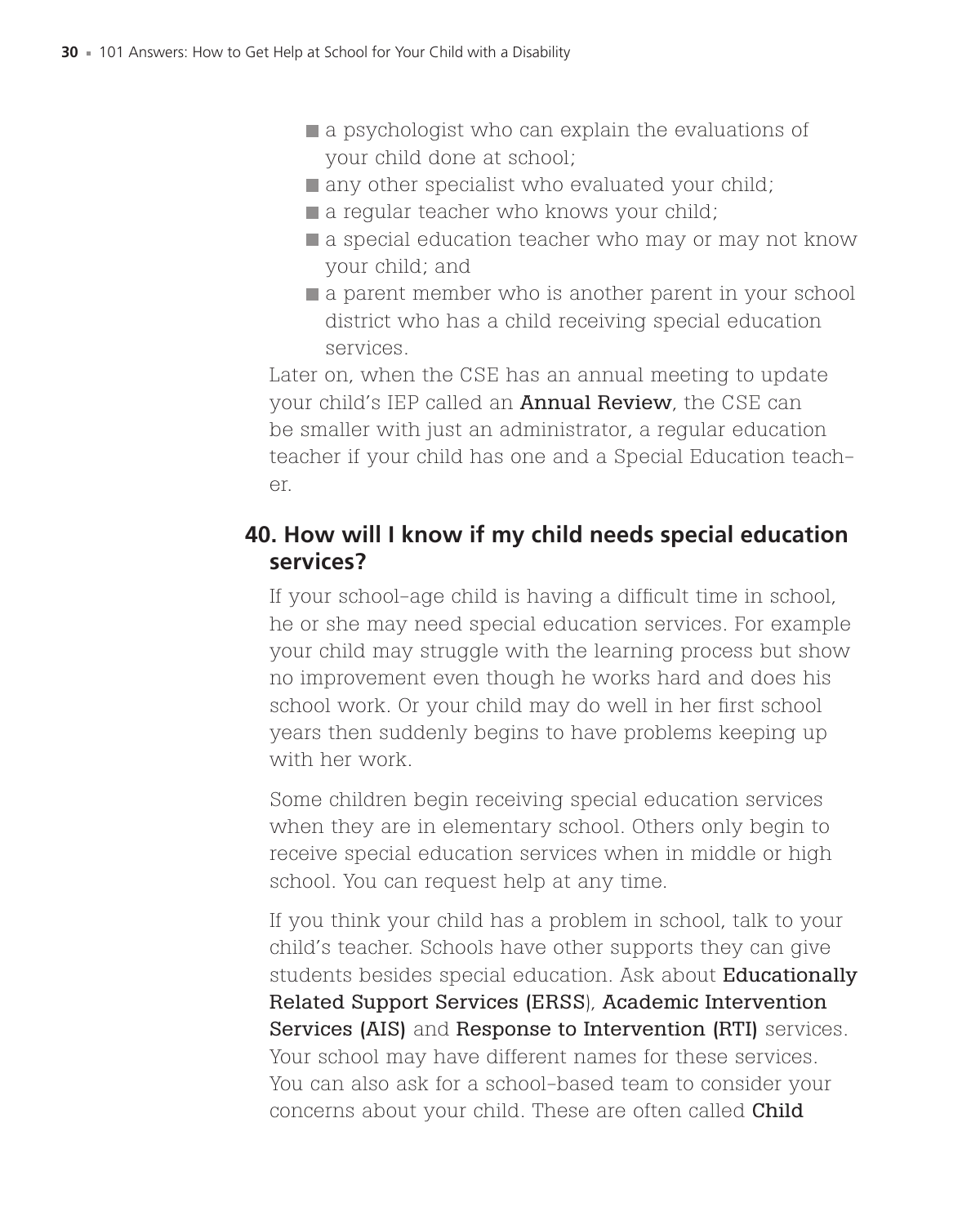Study Teams or In-School Support Teams. When the team meets, your child's teacher talks to other school staff about your child. The group can suggest other school services that may help your child. Parents are not usually invited to meetings of the Child Study Team. If your attempts to get help are not successful or your child continues to struggle, then you can request services from the Committee on Special Education.

# **41. How do I ask for special education services for my child?**

A request for services may be made by a parent or a guardian. Referrals can also be made by a professional who knows your child such as your doctor or day care provider. But the CSE cannot take action until a parent or guardian gives written permission for evaluation, called written consent.

The request or referral must be made in writing to the Director of Special Education in the school district where you live. The letter must include your child's name and date of birth, and why you believe your child will need help to be successful in school.

# **42. Can my child receive Special Education services if he or she attends a private or parochial school?**

Your child may be able to get some special education services even though your child does not attend a public school. You should make a request or referral in writing to the Director of Special Education in the public school district that serves the area where your child's private school is located. This is called the **district of location**. Any issues regarding Special Education should be directed to the special education office in the district of location.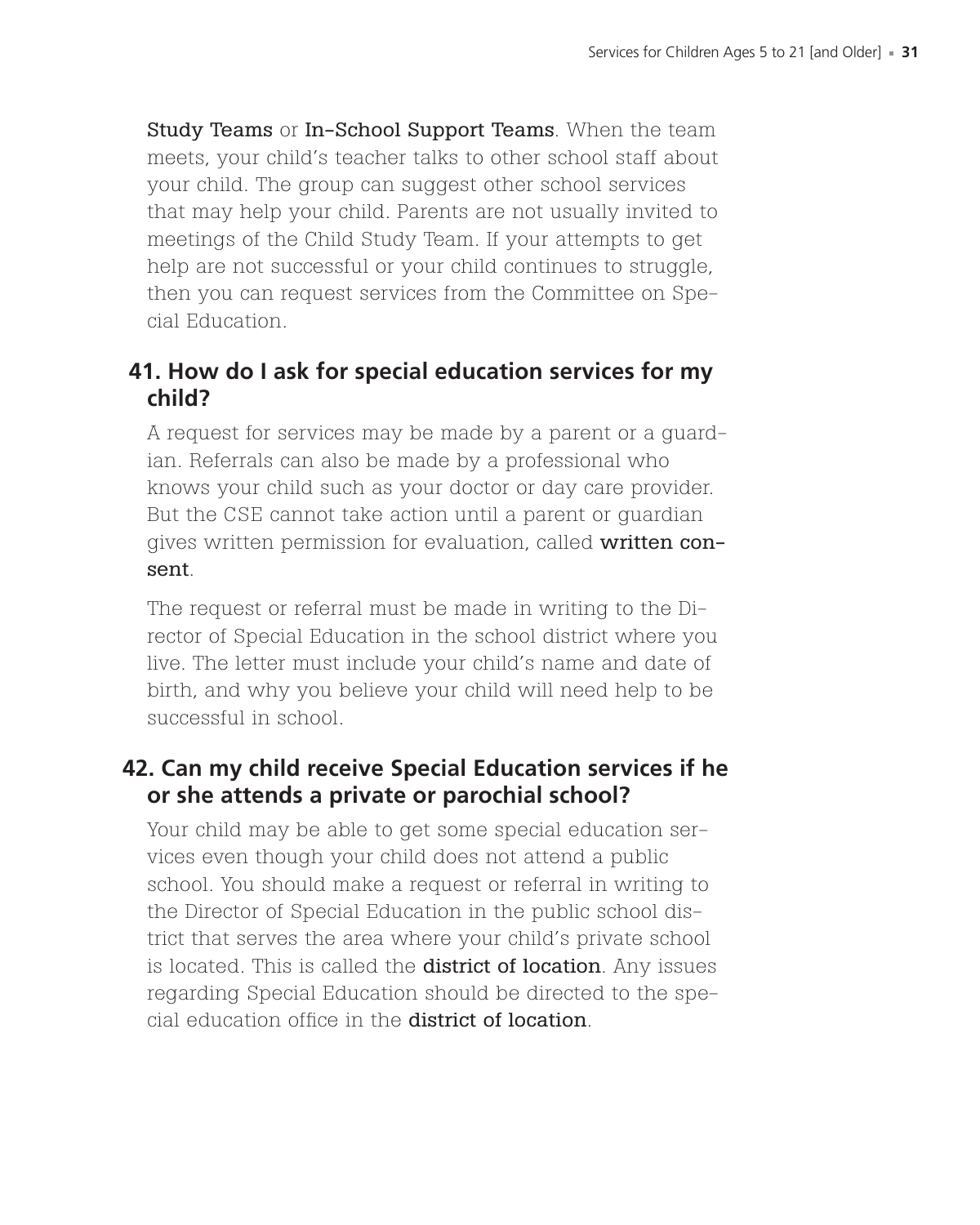# **43. If I make a request or referral, can I change my mind?**

Yes. You may withdraw your initial request before any evaluations are done. You can also refuse services when the district asks for your consent for the plan.

# **44. Can the school district evaluate my child for special education without my consent?**

Yes, the district can evaluate your child without your consent. The district must follow specific steps set in the law to evaluate your child without your consent. Even when these evaluations are completed you still are not required by law to accept the services.

Special education law (IDEA) requires a school district to identify children who might be having difficulty learning. For example, a child may be having difficulty learning because of a learning disability or an emotional problem that has not yet been diagnosed. The district *must* help any child who struggles with learning.

#### This is called Child Find.

Remember, your child will not receive the specialized instruction or related services that would be provided if you don't provide your consent once services are offered.

# **45. How does the Committee on Special Education (CSE) decide if my child qualifies for help?**

In order to make this decision, the CSE must learn more about your child's needs. The school district will conduct an evaluation of your child to get more information. The information about your child will be compared to the descriptions of different disabilities in the 13 federal categories used to classify your child. (See # 50.) This information will then be reviewed at an initial CSE meeting. You will be invited to the meeting and the district must make sure that you fully participate at this meeting. The decision about whether or not your child qualifies for help will be made at this meeting.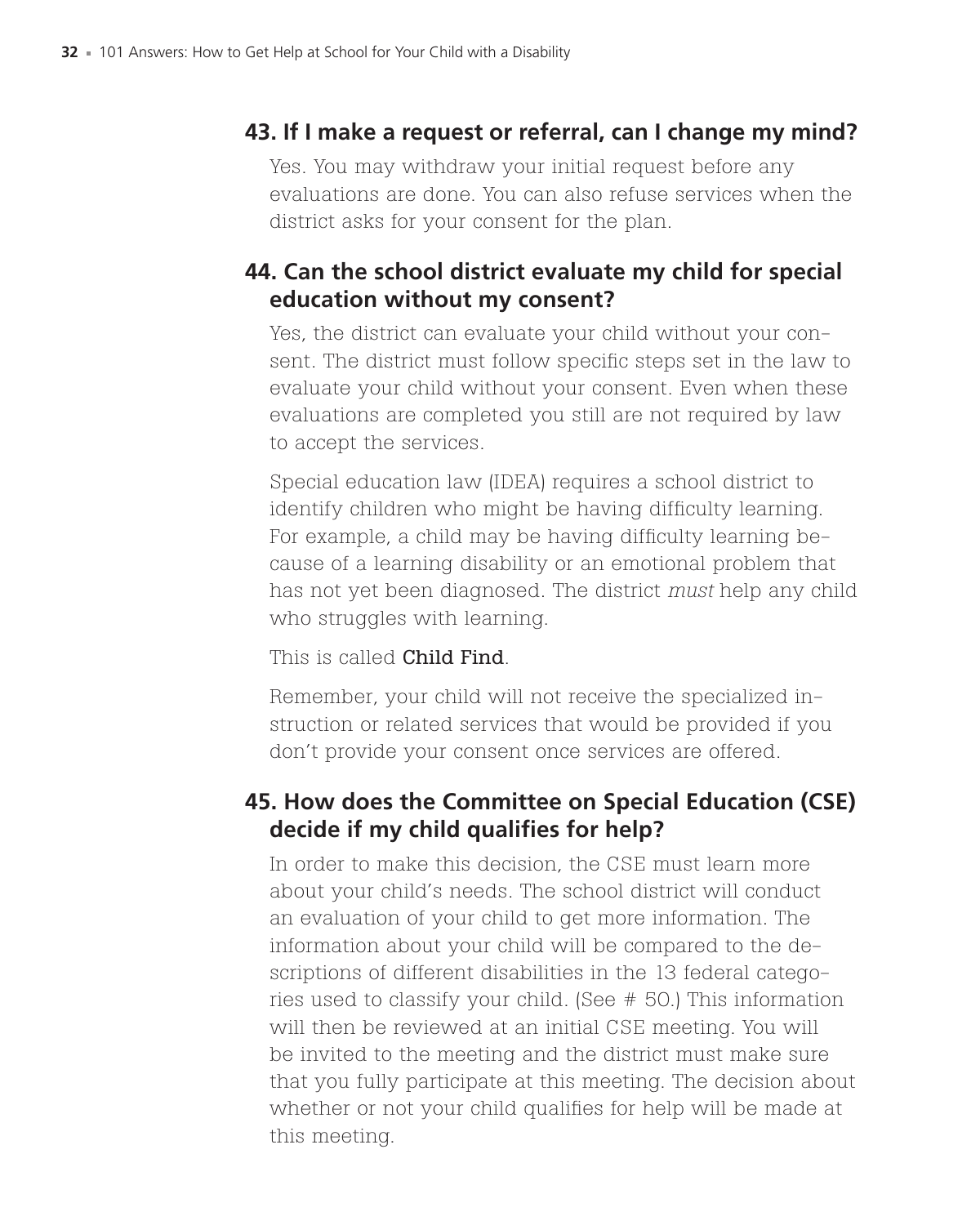After the school district receives the request or referral for your child, you will be asked to sign a consent form that gives your permission for the district to evaluate your child. You must sign and return the consent form before any evaluations can be done. If you refuse to sign the consent, the district cannot evaluate your child unless it follows specific legal steps.

Only the parent or legal guardian can give consent for evaluation and it must be in writing. Every time a new evaluation is requested, the parent or legal guardian must give written consent.

After the evaluations are completed, the CSE will meet to decide if your child qualifies for help, which is often referred to as determining eligibility. If your child is eligible, the CSE will create an Individualized Education Plan (IEP). You have the right to be an active member of this process and the school must provide this opportunity for you each time an IEP is created. You should attend all meetings about your child's IEP. Your participation will help create the best IEP for your child.

# **46. What kinds of evaluations are done?**

The district will conduct an intelligence test, which is also referred to as an I.Q. test or as a **psychological evaluation**. Depending on your child's issues, specialized tests that measure a child's reading, math and spelling skills may also be given. These are **standardized tests** which are also called educational tests.

I.Q. tests measure your child's intelligence and give information about areas where your child has difficulty. A score of 100 means your child has average intelligence. A score of 65 or lower may indicate mental retardation. You should be concerned about your child's development and discuss this at the CSE meeting.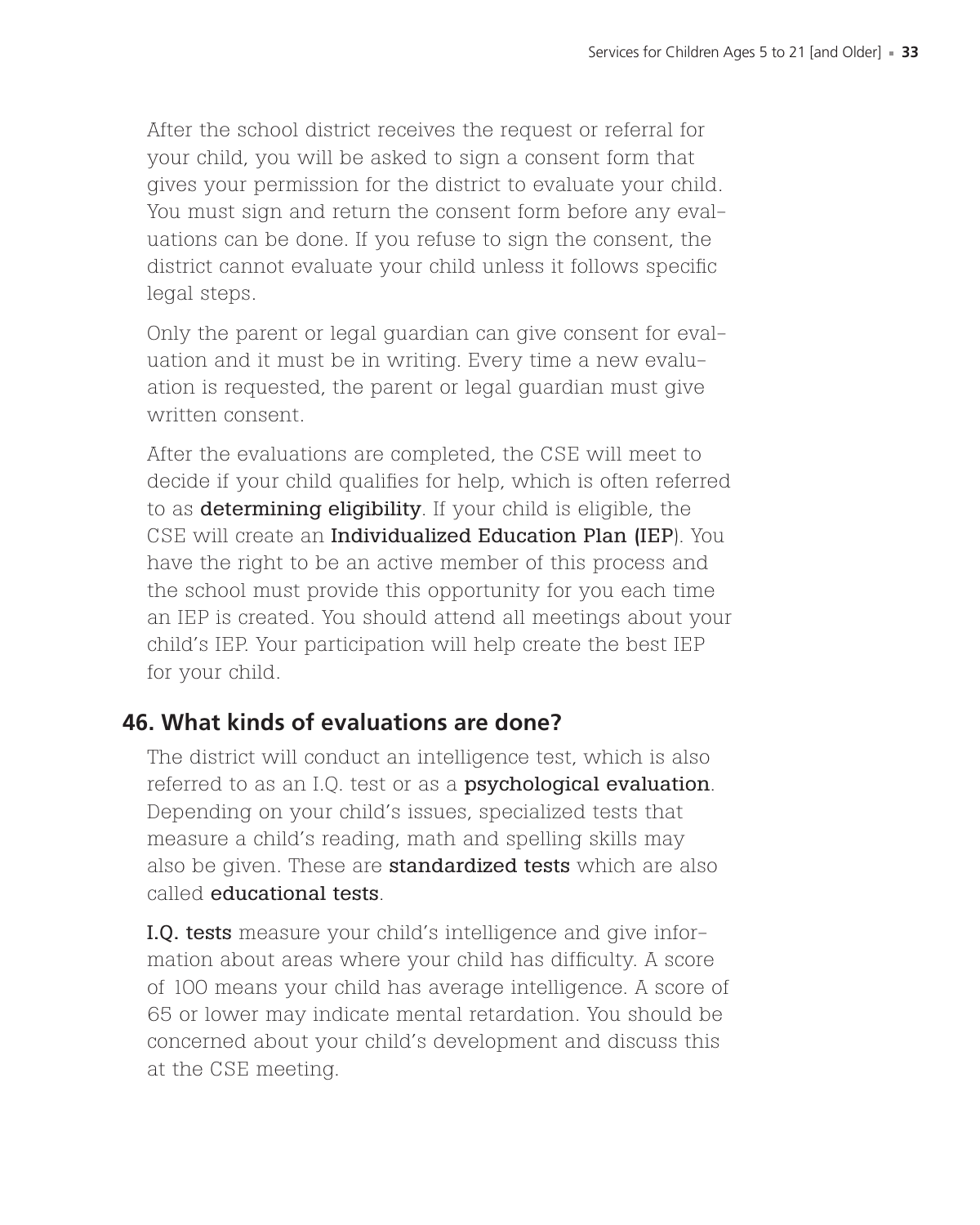In addition to the overall score, the psychologist who conducts the test will look at how your child performed on different parts of the test. Different parts of the test help the psychologist identify other cognitive areas where your child has difficulty. This analysis of how your child performed on the different parts of the test is usually more important that the overall I.Q. score. An I.Q. test that is often used is the Wechsler Intelligence Scale for Children—Fourth Edition (WISC IV).

Standardized Tests or Educational Tests measure a child's achievement in reading, math and spelling. Tests are given to one child at a time. The results show you how your child's performance compares to other children in the same grade or same age.

The results of the intelligence test and the educational tests might suggest other issues that need to be explored. If needed, the district may also use visual motor tests or a speech and language test. Sometimes, the need for more information about your child becomes clear later on when the results are discussed at the CSE meeting. (See Appendix D.)

Once the tests are completed, the results will be explained to you by the evaluator who did the testing. The evaluator should talk to you—before the CSE meeting—to explain the test results. If this does not happen, ask to have the CSE meeting moved to a later date so that you can meet with the evaluator to understand your child's test results. Ask for a copy of the report.

Afterwards, think about the test results and other information you have about your child and then organize your concerns before you go to the CSE meeting. A worksheet in Appendix B can help you organize your concerns and the information that supports them.

The district will notify you of the date and time when the CSE will meet to discuss your child. Staff from the school district will be at the meeting. You can bring anyone who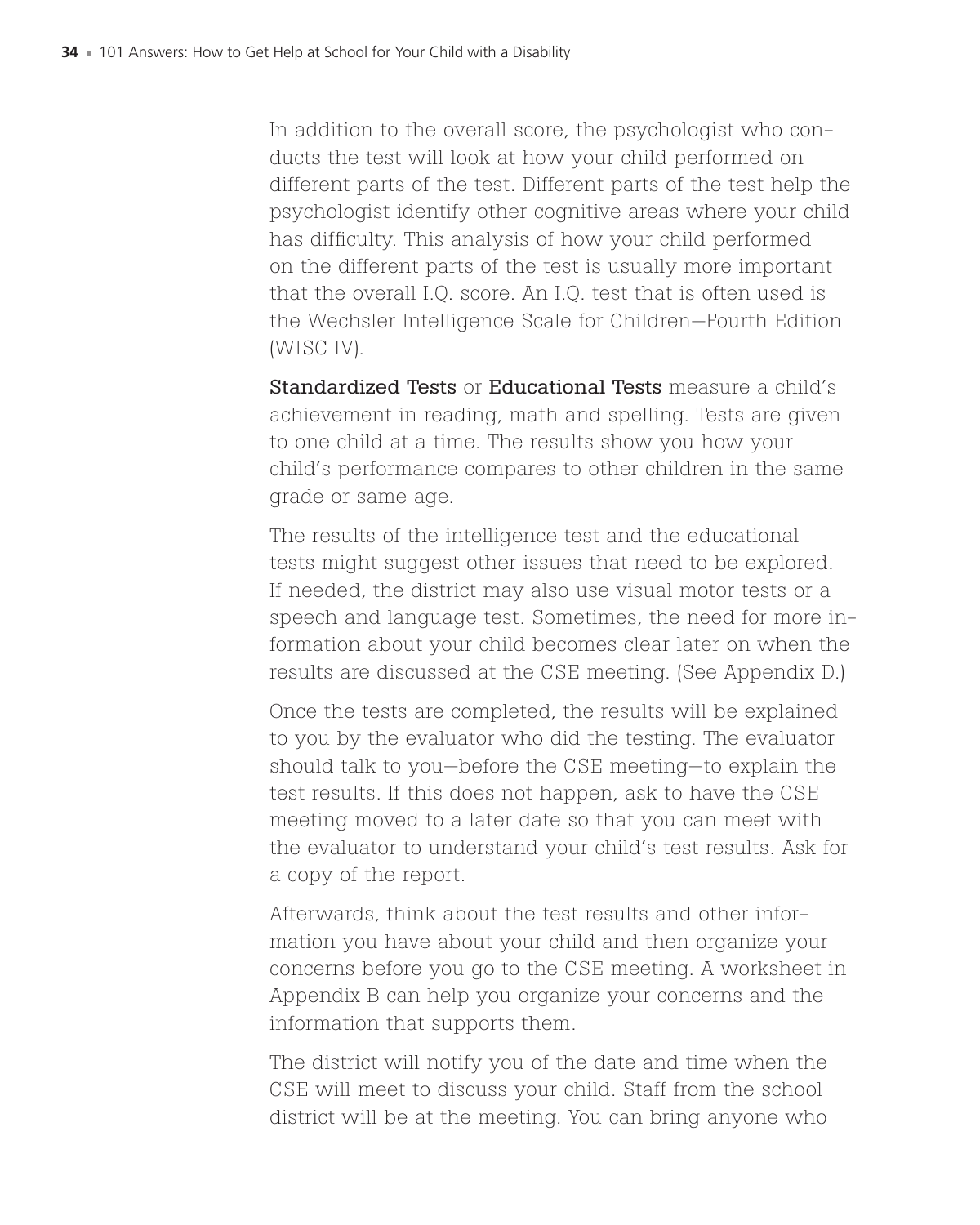knows your child to the meeting as well, such as a caregiver, therapist or an advocate.

If your child suffers from diabetes, seizures or has a serious medical condition, you can bring your child's doctor to the meeting. If your doctor can't attend the meeting you can ask him or her to participate by phone.

If you want your doctor to participate, you must send a note to the CSE chair. You should send a written note to the CSE chair seven days before the CSE meeting. This gives the district time to arrange for the school doctor to also attend the meeting. The law requires you to tell them in writing that you are bringing your doctor 72 hours before the meeting.

#### **47. What other information will the CSE consider?**

A social worker from the school district will meet with you to find out about your child's development. The social worker will ask questions about your child's history such as questions about your child's delivery and birth and questions about your child's growth and development. The social worker will write a report based on your answers. The report is called a **Social History**.

If your child is already in school, there must be a **classroom** observation. This will be done by the principal, the school social worker or psychologist. That person must send the CSE information about the child's performance in class. Your child's teachers will send reports about your child's progress in their class.

In some districts, the teacher will report on the different teaching methods that work well for your child. These are called **Interventions**. Your child's progress as the result of an intervention will be referred to as his or her response to intervention.

If your child is responding well to the interventions, then the district will continue them and your child will not be eli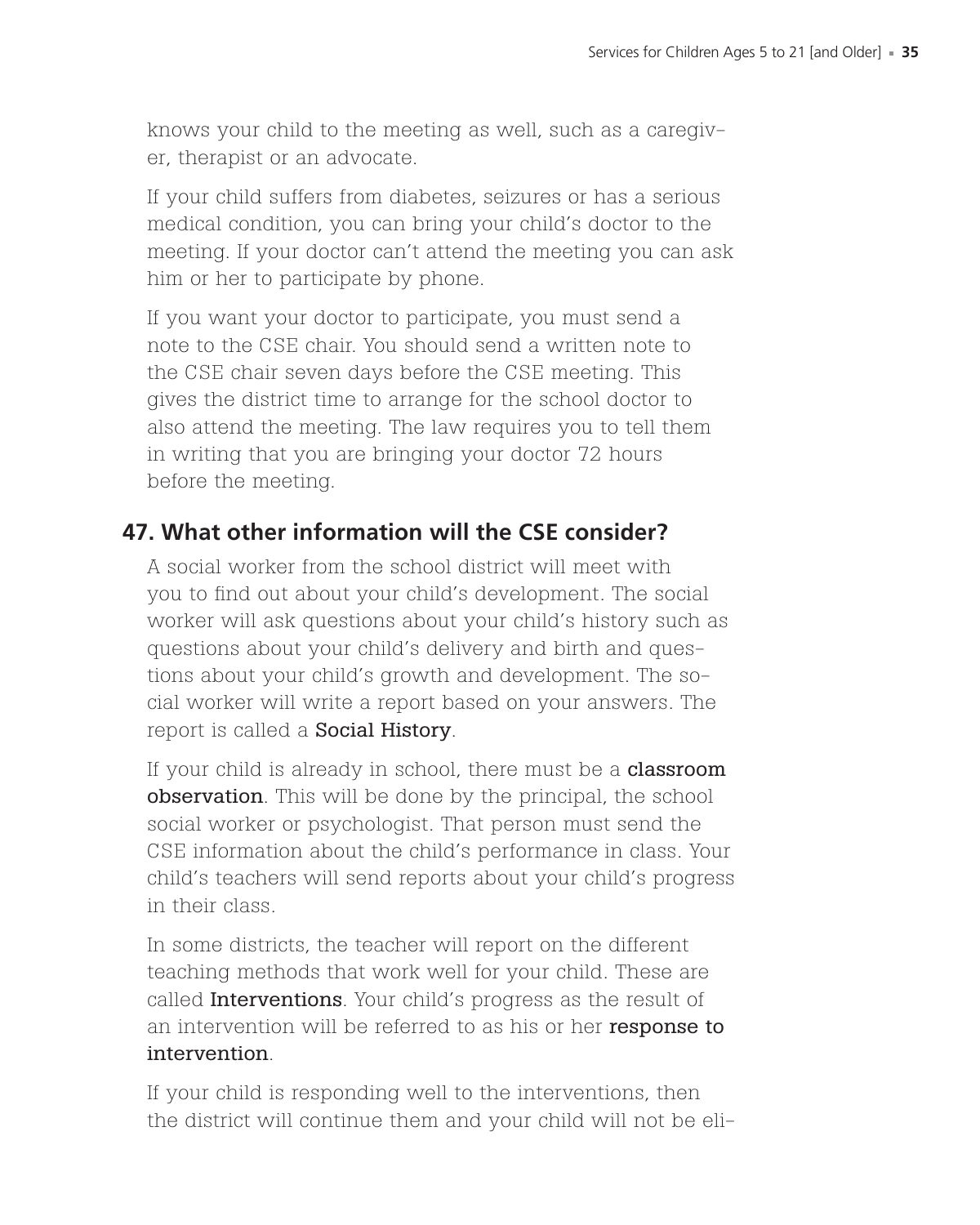gible for Special Education services. If the interventions are not helping your child to progress, then the Special Education process will continue.

Sometimes the teacher's description of your child in class focuses on your child's behavior. If the teacher describes your child as unmotivated or lazy, then you need to ask questions to find out why your child is acting this way. Often, a child looks lazy when there is a problem. Ask questions like these: Could it be that my child doesn't understand the work? Could it be that my child is missing basic skills? Is my child confused? Describe how your child does his or her homework to help the CSE members better understand your child.

Any outside information that you present can be considered. This includes your comments about your child and reports from your doctor or other professionals. For example, you may want to comment on your child's participation in an after-school program or another community activity to give information about how your child acts in another environment.

# **48. What should I do if I want a private evaluation?**

By law, the school district is responsible for doing evaluations. You may bring evaluations done by a private evaluator. The school district can choose to use your evaluations or it can use its own evaluations. Evaluations done by a private evaluator are called independent educational evaluations or IEE.

The CSE has to consider a private evaluation, but it does not have to accept the results of a private evaluation. If they do not accept the results, then the CSE must explain why.

The district should complete its evaluations before you have your child privately evaluated. If you have a concern about the district's evaluation after you read it, write to the Director of Special Education and ask the district to pay for an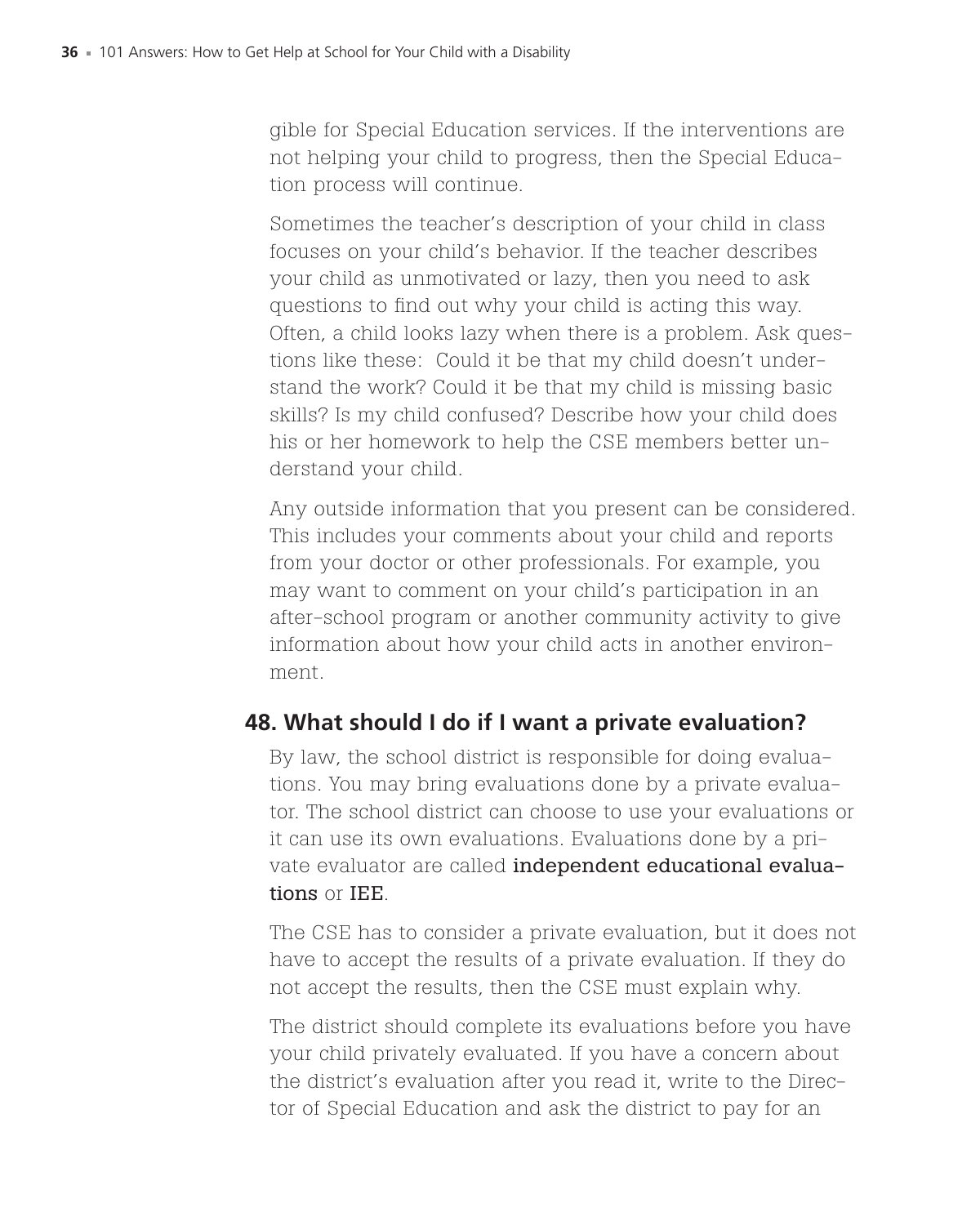independent educational evaluation. In the letter, explain why you disagree with the district's evaluation. You cannot ask for payment for an independent educational evaluation until after the district completes its own evaluation.

You may want an independent evaluation when you disagree with any of the district's evaluations. You may also want an independent evaluation if you need a specialized test that cannot be done by the district such as a **neuropsy**chological test.

If you want a specialized test, you must send a letter to the Director of Special Education requesting the specific type of evaluation to be paid for by the district. If the district agrees to your request, it will give you a list of evaluators. The district must pay evaluators up to a maximum amount set by the district. If you choose someone who is not on the district's list, the district will only pay the maximum amount. You will have to pay the difference. The district will also give you a list of the qualifications an outside evaluator must have. If you want the district to pay for an IEE, be sure to get the district's approval in writing before you have your child evaluated by a private evaluator. If you do not have written approval in advance, the district does not have to pay for it.

If the district doesn't agree to your request for an independent evaluation, it must prove that the district's evaluations meet legal requirements. This process is described in papers that the district must give you called **due process notice**. This is a notice from the New York State Education Department that gives information about your rights including information on independent evaluations.

Parents can pay for their own independent evaluation at any time.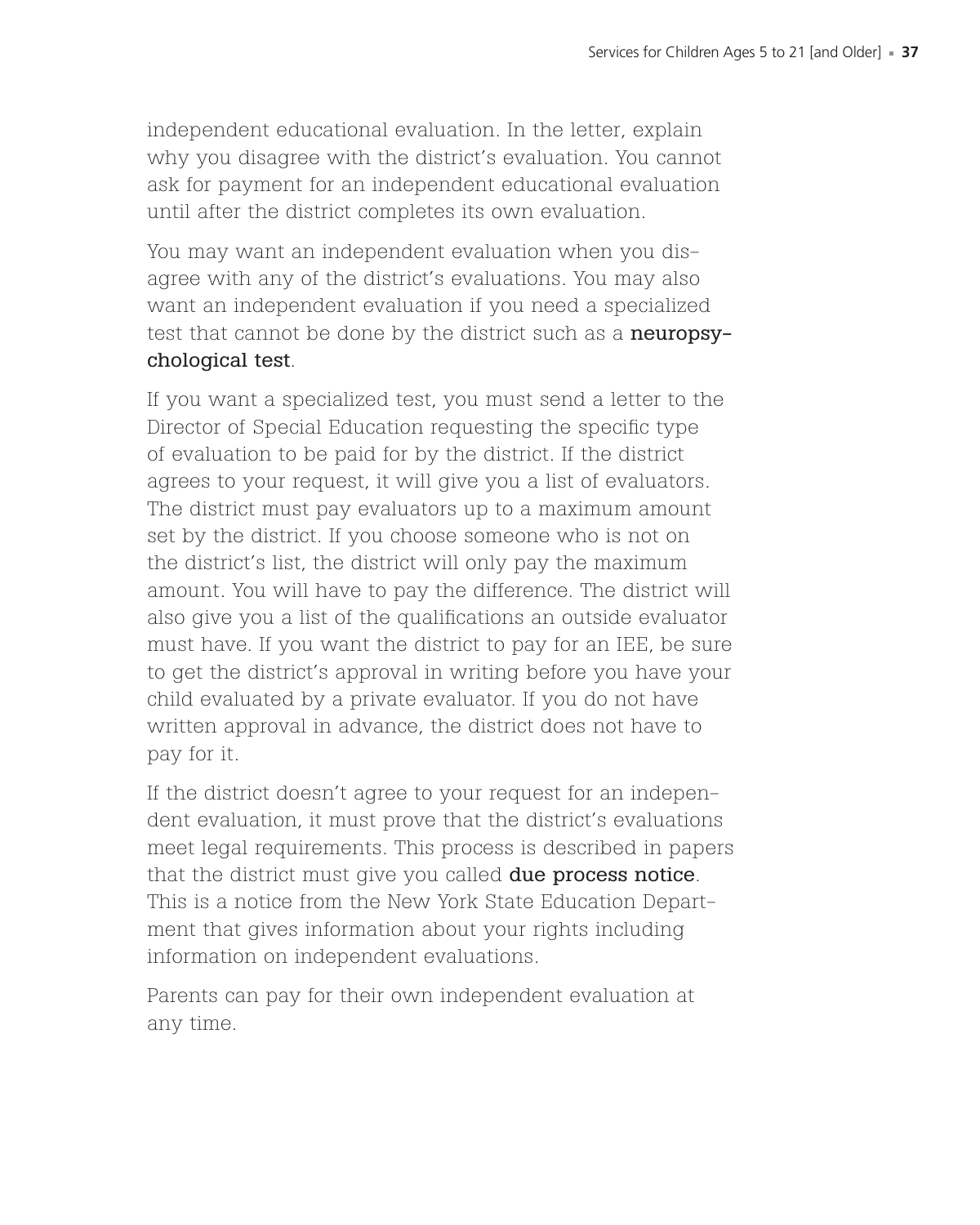# **49. What happens at the CSE meeting?**

At the CSE meeting the committee (which includes you as the parent or guardian) will review the test results and discuss your child's educational issues. The committee will decide if your child is eligible to receive services. Then it will choose the services that will meet your child's needs. The parent or guardian is part of this committee, and the school district must make an effort to include the parent or guardian.

# **50. How does the CSE decide if my child can receive services?**

The CSE will decide if your child qualifies for help, also called **determining eligibility**. Under the special education law (IDEA), a child must be found eligible for services under one of thirteen categories. When your child is found eligible under one of these categories, this means that your child's needs are a good match to the description of that disability. The thirteen categories are:

- Autistic
- **■**Deaf
- Deaf-blindness
- Emotionally disabled (ED)
- Hearing Impaired
- Learning disabled (LD)
- Mentally Retarded (MR)
- Multiply Disabled
- Orthopedic Impairment
- Other Health Impaired (OHI)
- Speech or Language Impaired (SI)
- **Traumatic brain injured**
- Visually Impaired including blindness

The legal definition of and additional information about each disability can be found in fact sheets published by the National Dissemination Center for Children with Disabilities at http://www.nichcy.org/disabinf.asp#fs19 Each one is also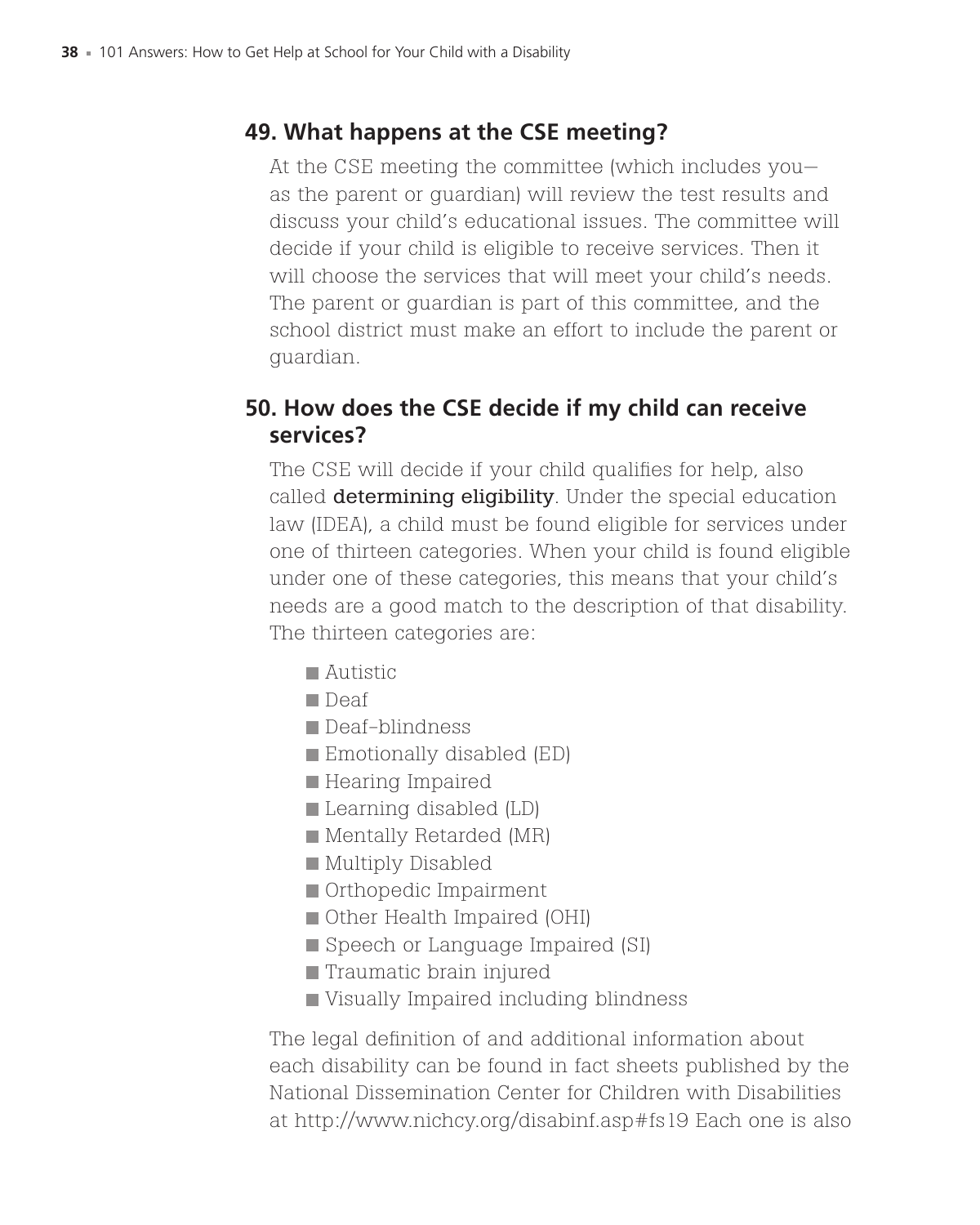defined in New York State law and described in state policy. State policy tells schools how to follow the law. These policies are called Commissioner's Regulations Part 200. The definitions from the **Part 200 Regulations** are given in Appendix C.

# **51. Why do some children who received preschool special education services lose services when they enter Kindergarten?**

In preschool special education, the focus is on developing skills that will help your child to be ready to learn, such as listening skills, following directions, or communicating his or her needs. Starting in Kindergarten, the focus shifts from general skills to applying those skills to learn reading, writing, spelling, and math. Special education is the delivery of specialized instruction to allow a child to learn these subjects.

There are two steps to determine if your child qualifies for Special Education services. First, your child must qualify as a child with a disability using one of the 13 categories listed above. To qualify there must be documentation or evidence of the disability, often provided in your child's evaluation by the school district. Second, the disability must have a negative impact on your child's ability to learn in school. Together these two steps are often called determining eligibility.

Your child may not qualify for special education services when entering Kindergarten because the CPSE services were successful in improving your child's skills. Or your child may lose services because he or she met the eligibility standards for CPSE but does not meet the eligibility standards for CSE.

# **52. What programs or services will my child receive?**

The Individualized Education Plan or IEP must be designed to address your child's needs and enable your child to make educational progress. The IEP lists: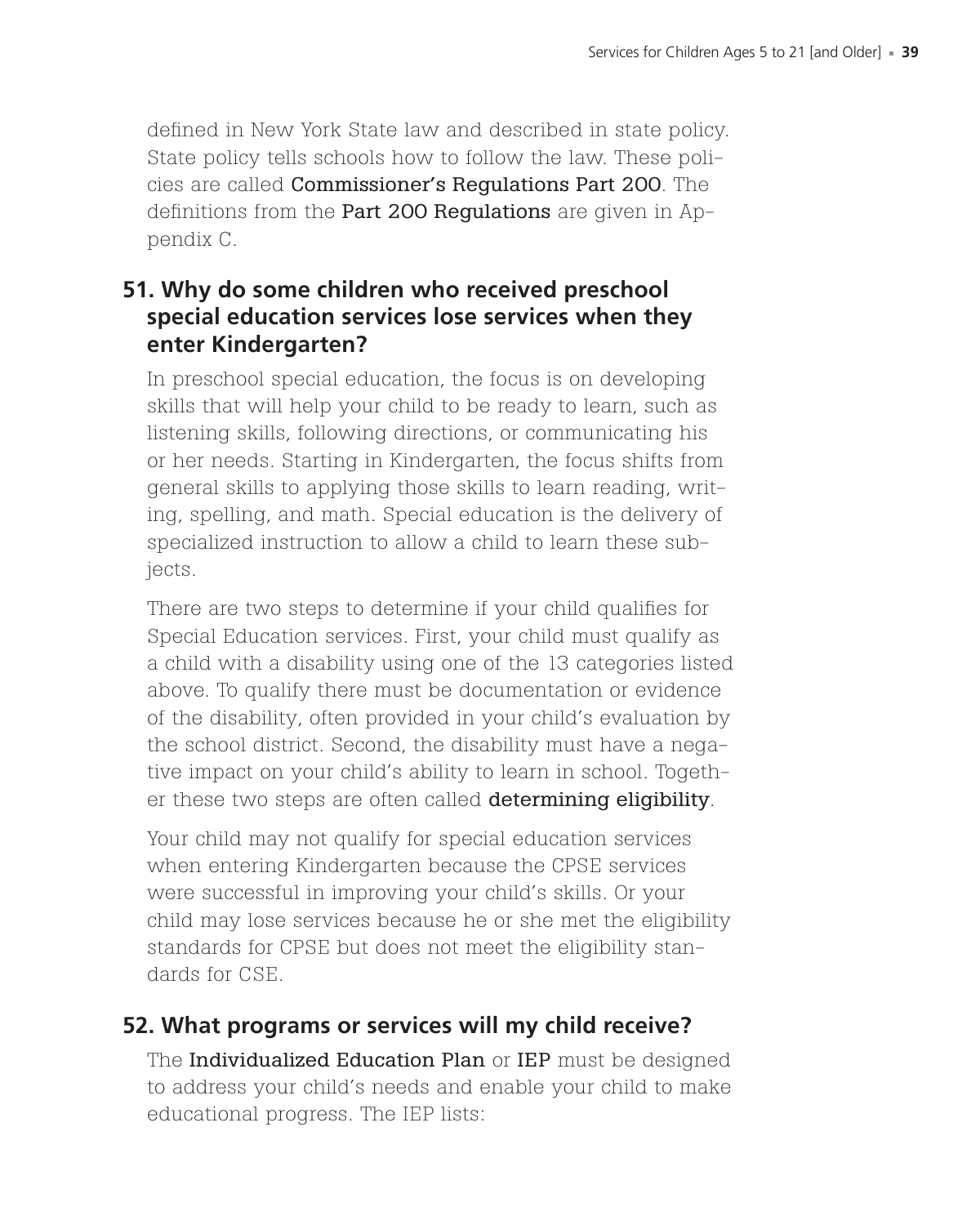$\blacksquare$  the services needed,

who will provide the services,

where the services will be provided, and

**g** goals for your child.

Your child's goals can be academic, communication and/or social/behavioral goals.

| <b>Academic Goals</b>          | relate to reading, writing, study skills,<br>focusing, and test-taking.                                                                                                                                            |
|--------------------------------|--------------------------------------------------------------------------------------------------------------------------------------------------------------------------------------------------------------------|
| <b>Communication Goals</b>     | relate to the ability to understand direc-<br>tions and the ability to communicate<br>needs in written and spoken form.                                                                                            |
| <b>Social/Behavioral Goals</b> | relate to the ability to get along with<br>other students in the classroom, on<br>the bus and the playground, following<br>classroom rules, staying focused and<br>directed, and learning how to ask<br>questions. |

You should participate in developing the goals on your child's IEP. As each goal is being discussed, contribute information that you have . The evaluations and reports should be helpful in determining your child's goals so it is important that you understand what the evaluations say about your child. Make sure that you meet with the evaluator to discuss the test results before the CSE meeting. If you cannot meet with the evaluator in person, you should schedule a discussion on the phone so that you can understand the results.

YOUR CHILD'S IEP IS NOT A GUARANTEE THAT A HE OR SHE WILL SUCCEED. No one can predict the success of a plan. Even good plans sometimes fail. However, keep in mind that this plan will be updated and changed several times while your child receives special education services. By law, every student's IEP must be updated annually. The annual meeting of the CSE is called the **Annual Review**.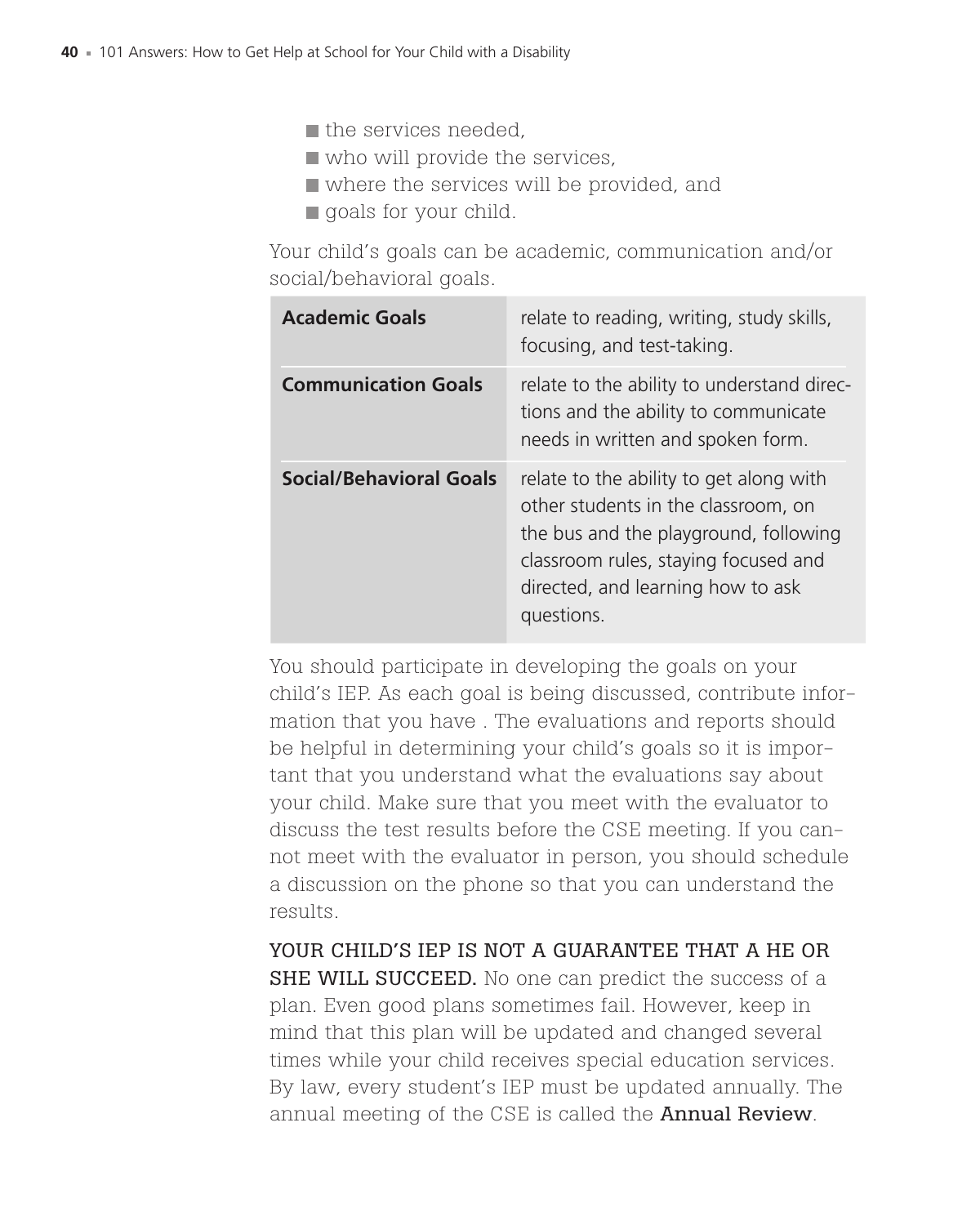But if the IEP does not seem to be working, you can request a CSE meeting at any time. You don't have to wait for the annual review. This meeting of the CSE is called a **Program** Review.

Services are not one size fits all. Children with the same disability may have different services because of age, different strengths, or because of the different ways disabilities affect people. It is important to understand what problems your child is having and what is causing the problem. A variety of issues can cause a problem.

For example, Sam often looks out the window when he is in class. Sometimes, he puts his head down on his desk. He often looks like he is not paying attention. Sam might have a hearing problem that makes it difficult for him to follow conversations in class. Sam might also have a problem paying attention for a long period of time. As it turned out, Sam had an entirely different problem. His favorite grandmother recently died and Sam has a difficult time dealing with this loss. Understanding the problem and why it happens will help the CSE create a plan that supports Sam's needs.

#### **53. When will the programs or services start?**

The first time that your child is referred to the Committee on Special Education, the school district must follow a specific schedule. Starting from the date that the district receives the signed consent that allows the school district to evaluate your child, the district has 60 school days to complete all of these tasks:

- The evaluation of your child.
- A meeting of the CSE to decide if your child is eligible for services.
- If eligible/qualified, the IEP must be created.
- $\blacksquare$  IEP Services must begin.

Make sure you have proof that you sent the consent form since this is also a record of the start of the process. Keep a copy of the signed consent and the date that you sent it.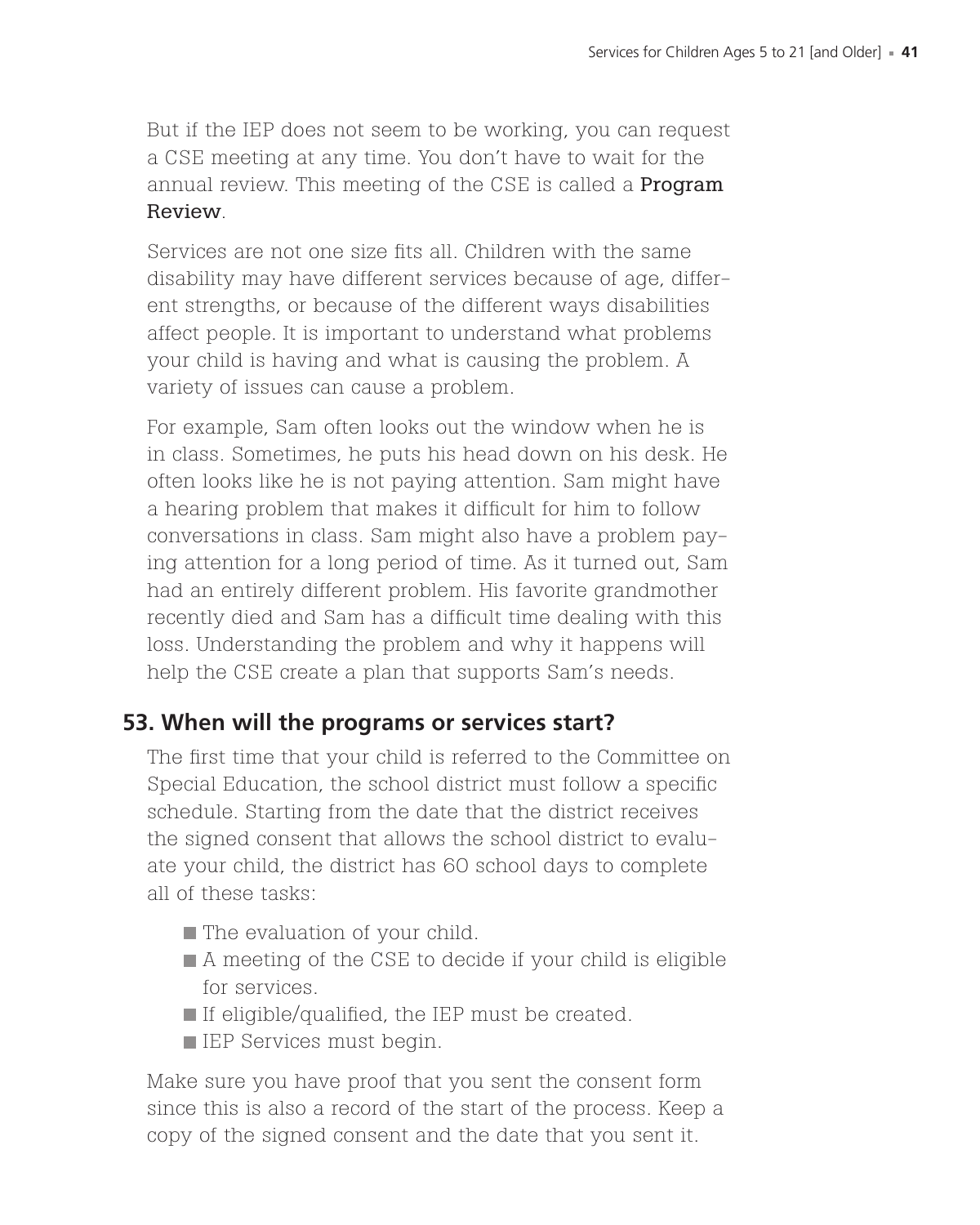If your child already receives special education services and you request a program review, the school district must meet this schedule. Counting from the date that the district receives your written request for a program review, the district has 60 school days to complete all of these tasks:

- Gather data and complete any required evaluations.
- The CSE must meet to develop the IEP.
- Services must begin.

#### **54. Where will special education services be provided?**

By federal law children must be educated with their nondisabled peers whenever possible. This requirement is called the Least Restrictive Environment or LRE. This is an educational decision made by the educators not the parent. At the CSE meeting, the district is required to discuss the range of possible learning environments. Then the district determines which one is the least restrictive environment in which they can provide everything that is listed on your child's IEP. As a parent, you can discuss the placement options but the final decision is made by the educators.

The range of learning environments is wide. The least restrictive environment is a regular education class. The most restrictive environment is home instruction. The district must be able to offer different learning environments starting with the least restrictive and ending with the most restrictive. Each service on the IEP can be delivered in a different place. Here is the range of learning environments which are referred to as **placements**. They are listed from least to most restrictive:

- Regular education class.
- Regular education class with Related Services in the classroom such as Assistive Technology.
- Regular class with a teacher consultant. The teacher consultant is a special education teacher who helps the regular classroom teacher meet the needs of students who have disabilities.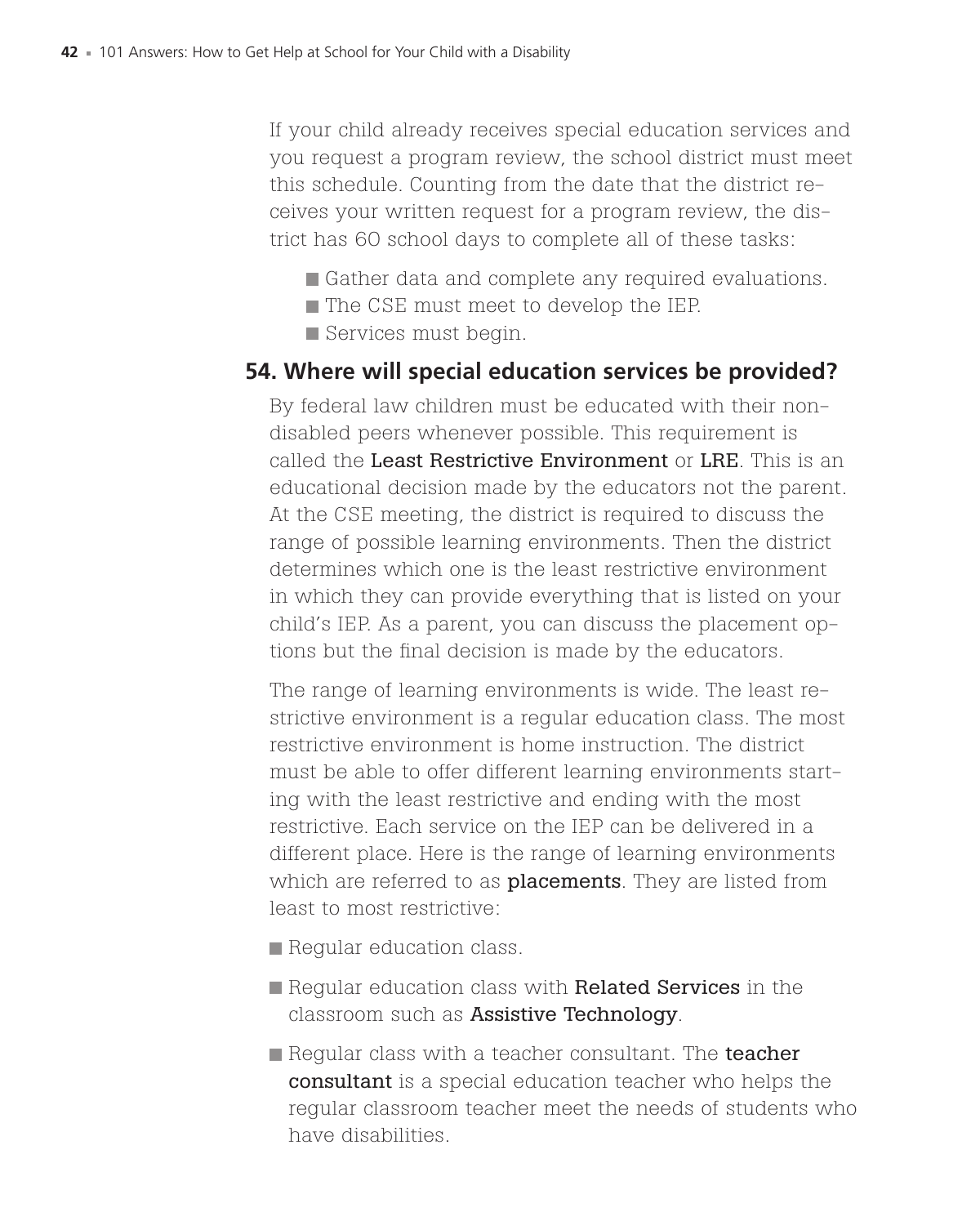- Direct Consultation, which means that a special education teacher works with a child either in the classroom or in a separate location.
- Regular class with time out of the classroom to receive specialized help such as speech and language services. This model is called **pullout services**.
- Regular class with resource room. A resource room is a class of no more than 5 students with a special education teacher.
- Inclusion or collaborative class where the class is taught by a regular education teacher and a special education teacher working together. The special education teacher may not be in the classroom at all times.
- Self-contained classroom where the child remains in the same classroom with the same teacher. The other students in the class are peers who have similar needs. Typical class sizes are 15 students with 1 teacher referred to as a 15:1 class. There are also classes that are 12:1 (12 students with 1 teacher) and 8:1(8 students with 1 teacher). Some classes also have a teacher's aide. A teacher's aide provides help to students as directed by the teacher. A teacher's aide does not have the qualifications of a teacher. A class with 8 students, 1 teacher and 2 aides would be referred to as an 8:1:2 class.
- Departmental special education classes are usually available only in middle or high school. Students are in small classes such as a 15:1, 12:1 or 8:1. The class moves to different teachers for different subjects like the program for any typical student in the school. Class size is smaller than a typical class and students in the class have similar needs.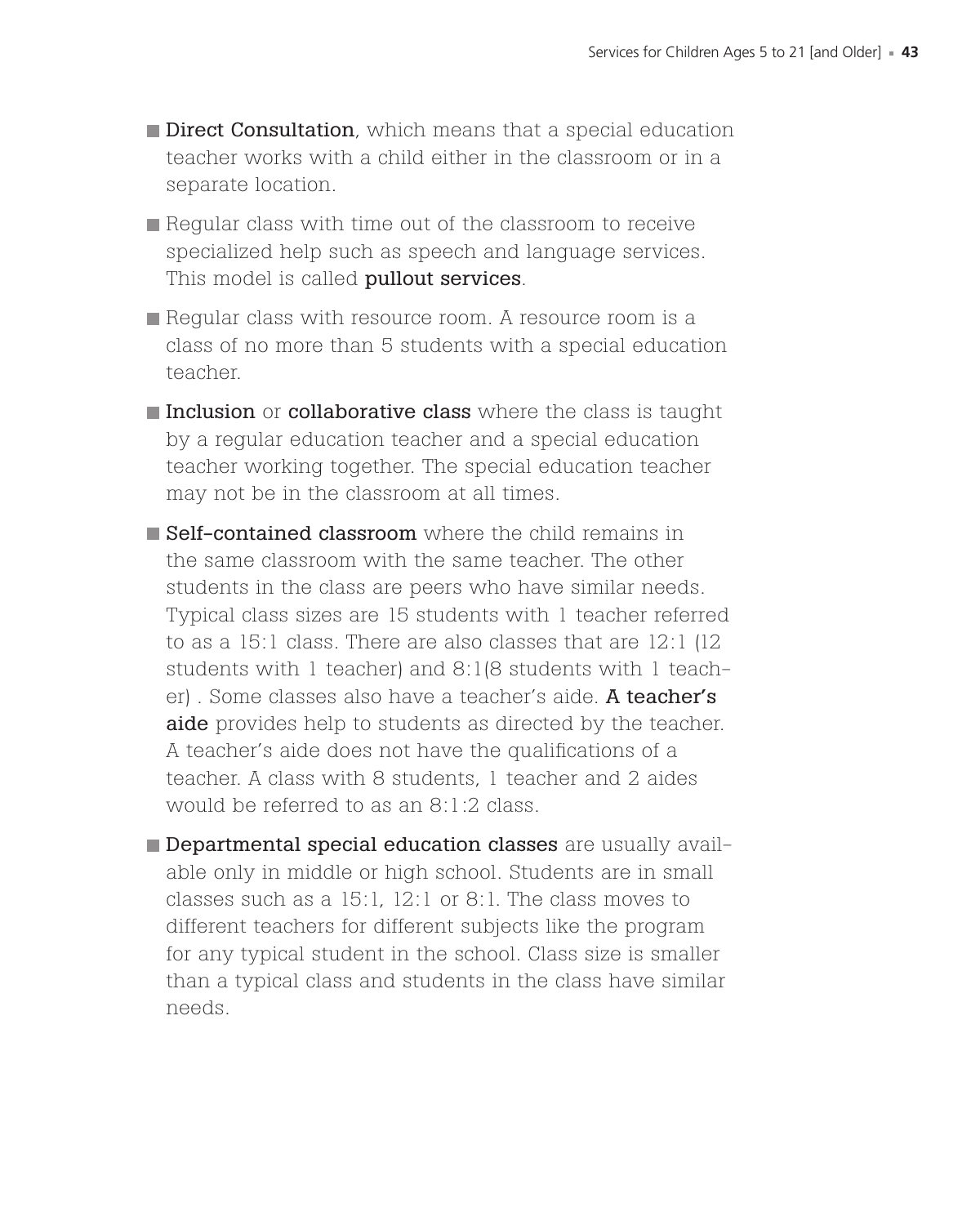Out of District Programs located on a different school campus. If your school district doesn't have a program that will meet your child's needs, the district may send your child to a program outside of the district. Programs outside of your school district may be run by another public school district or by the Board of Cooperative Educational Services (BOCES). These are referred to as **school-based** or center-based programs.

NOTE: Placements listed above are all on a school campus. In these environments, it is possible for your child to have contact with non-disabled students. The placements are called mainstreaming or an integrated setting. Placements listed below are not on a school campus and your child will not have opportunity to be educated with students who are not disabled. Mainstreaming can not occur in the following placements.

- Out of District Programs that are not located at a public school. Out-of-district programs may be run by BOCES and located on a BOCES campus. They may also be run by other state-approved programs. These are referred to as **Center-based programs**. Some of these programs are called Day Treatment programs.
- Residential placements are schools where students live on the school campus; and
- Home Instruction: This is the most restrictive placement and is reserved for students who are so medically-fragile that they cannot be moved. A Home Instructor comes to the child's home to teach the child. Sometimes this is also called Home and Hospital.

The services on your child's IEP may be delivered in one or more of these environments. At the CSE meeting ,the district is required to discuss the range of possible learning environments. For example, a child might spend most of the day in a regular classroom that has a teacher consultant.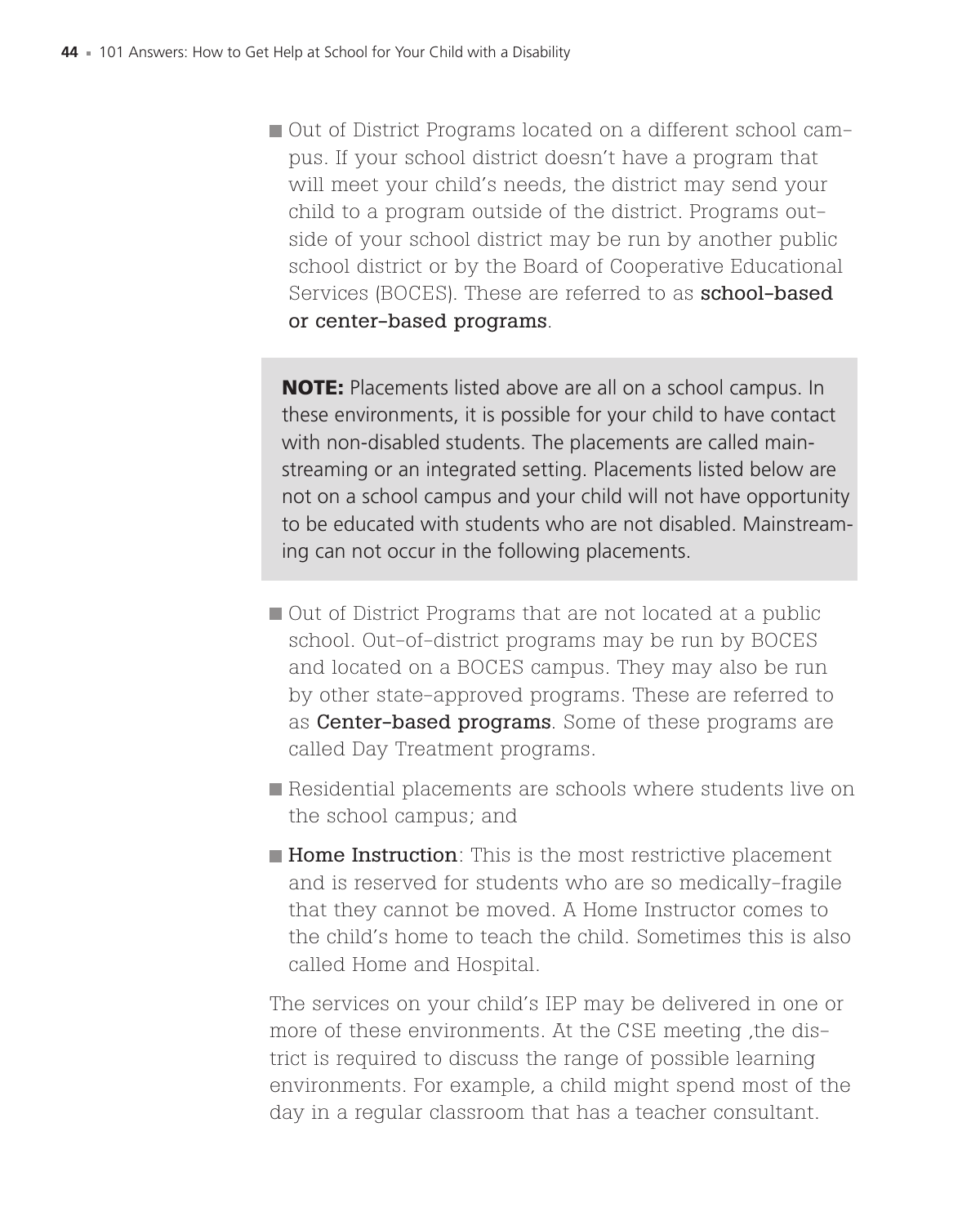That child might also receive services with a speech therapist outside the classroom a few times per week, which is a pullout service. The district must provide the services on your child's IEP in the least restrictive environment where the child can benefit from the instruction. The CSE should discuss less restrictive placements and explain why these are not appropriate for your child.

#### **55. How can I tell if the placement is right for my child?**

Ask questions about the different learning environments discussed for your child during the CSE meeting. You can ask:

- Will my child receive services in an integrated or a nonintegrated setting? An integrated setting means that all of the children in the class are not special needs students. A non-integrated setting means that all of the children in the class have special needs.
- Do the other children in the class have needs like my child's? (The district can group children from three consecutive grade levels in one class, but the students should have similar academic, behavioral and social needs.) For example, you can ask if the other children are on a similar reading level.
- How will the classroom environment support my child's learning progress?

You can participate in the discussion about the least restrictive environment but the district makes the final decision. If you disagree with their decision, review the information at #57.

#### **56. Where will special education services be provided if my school district can't provide what my child needs?**

When a district determines that it is not able to offer a free, appropriate public education or FAPE within any district program, the CSE will discuss placing your child in an out-of-district program. These may be referred to as out-of-district programs or as out-of-district placements.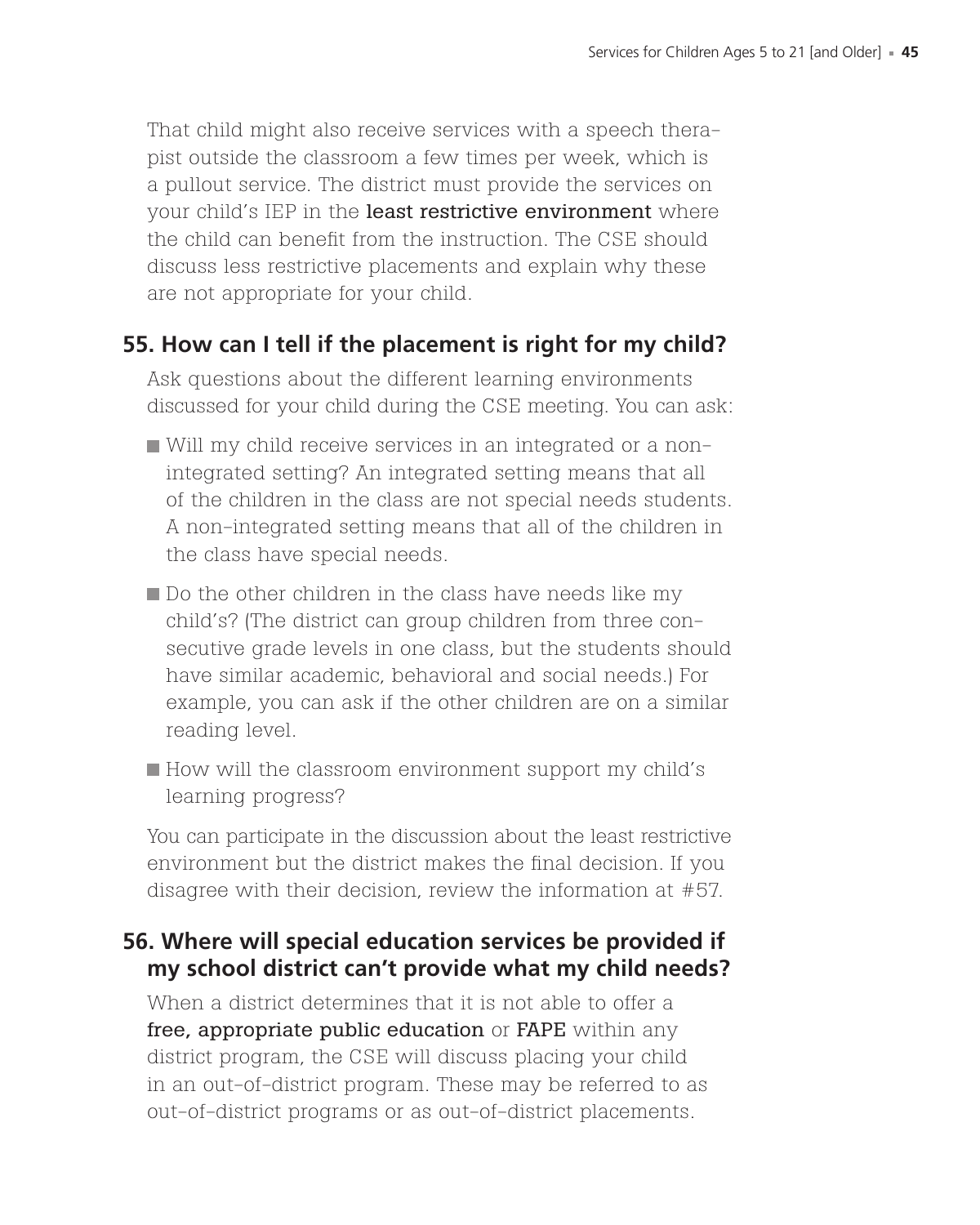If your district decides that your child needs to be placed in an out-of-district program, your district must identify outof-district programs that offer the services that your child needs. Your school district can only consider out-of-district programs that are on a list that has been approved by the New York State Education Department. You may hear about a program from someone other than district staff. You can suggest it if it is on the state approved list.

Once your district identifies possible out-of-district programs, an information packet about your child is sent to each program. To consider educating your child in their program, program administrators must review the same information presented to the CSE. The CSE will ask for your permission to send out information packets. No packets may be sent until you give written consent.

Once the packets are sent out, you will be invited by the out-of-district program to bring your child in for an interview. The interview is also your chance to see if the program is a good fit for your child. You will not be called unless the program is interested in seeing your child. The out-of-district program may not have an opening or could decide that your child's needs could not be met in their program.

Once your child is accepted by a program, you and the CSE will be notified. If more than one program agrees to take your child, the CSE will usually follow your choice. But if only one program accepts your child, you do not get more choices.

# **57. What can I do if I disagree with the CSE?**

If you don't agree with the IEP plan, there are procedures to challenge the decision. These include mediation, an impartial hearing, a complaint, an appeal or civil action. Keep in mind that these will take time. The Due Process notice, also called Procedural Safeguards notice, describes these rights. The district must send you this notice when your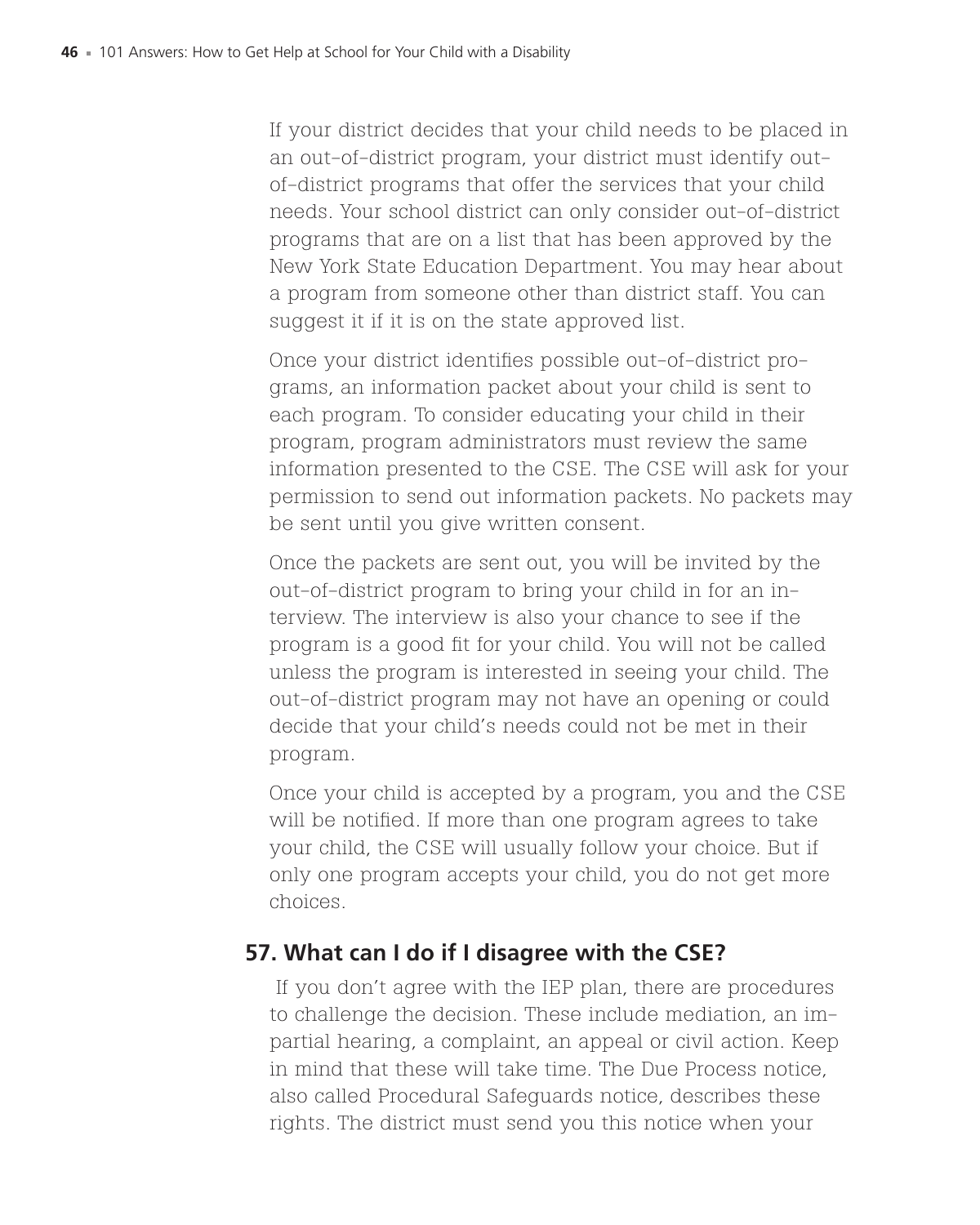child is referred to the CSE for the first time and whenever you request a Program Review. Remember that you can request a Program Review at any time if you feel that the IEP is not benefiting your child.

If you have not received this notice, you can request it from your school district's special education office or get it online at http://www.vesid.nysed.gov/specialed/publications/ policy/psgn807.doc. Read this document carefully.

#### **58. Can I request an emergency special education meeting?**

Once your child is receiving special education services, there are only two types of CSE meetings that you can request—a Program Review or an Annual Review. There are no meetings called emergency meetings. So if your child is not succeeding in school, you can request a Program Review.

When you request the meeting, you can ask to meet as soon as possible. But the CSE only has to meet within a reasonable amount of time, not immediately.

Even if the district can meet quickly, it is supposed to give you 5 day notification which means it should send a letter at least 5 days before a meeting to tell you the date and time of a meeting. To meet earlier, you must agree to skip the 5 day notification.

#### **59. How will my child get to school?**

If your child is sent to a program in the district, transportation will be provided in the same way that other children in the district are transported. If the CSE decides that your child needs special transportation, it will be included on the IEP in the section on related services.

If your child is attending an out-of-district placement, transportation will be arranged by your district according to the transportation plan on your child's IEP.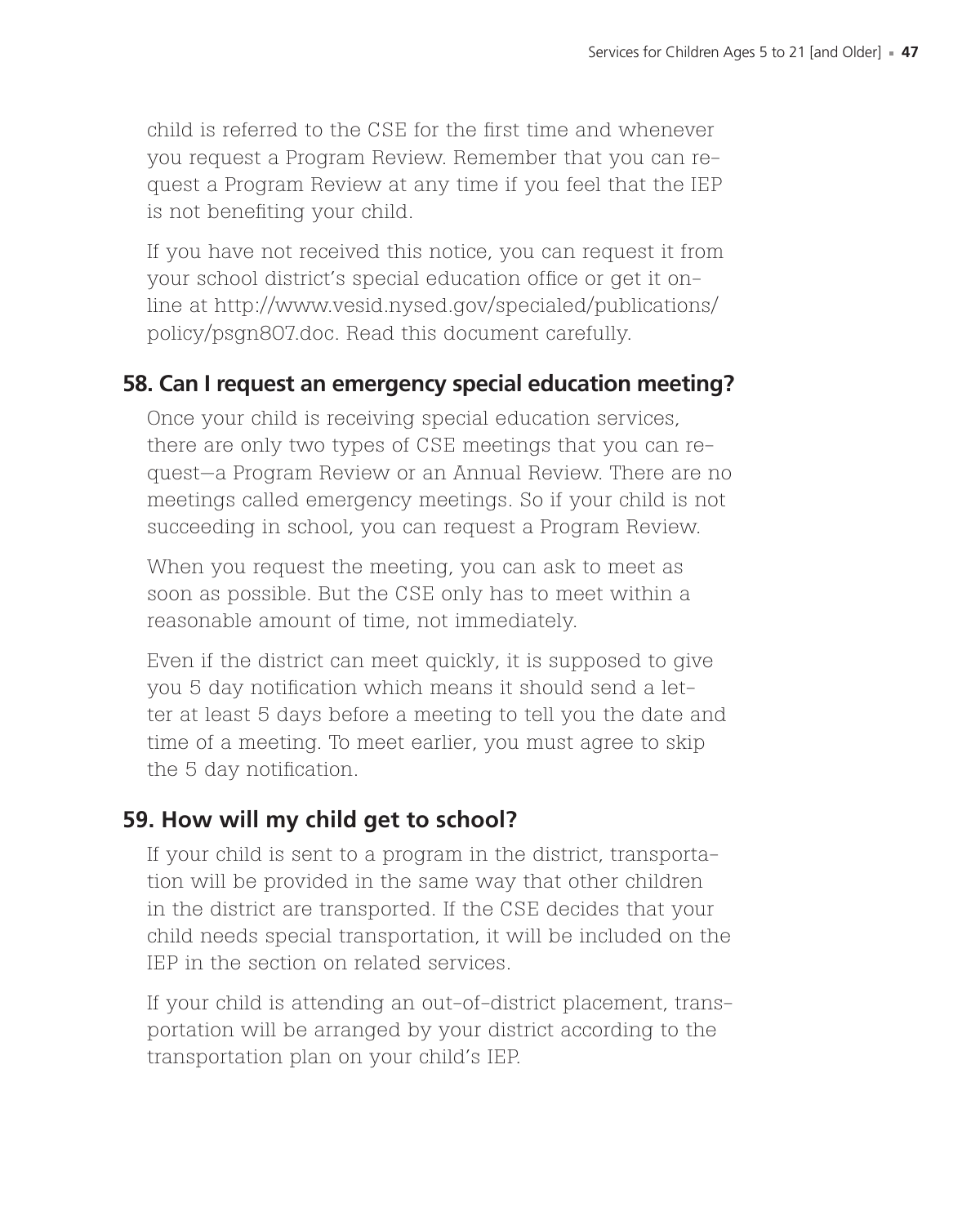# **60. How will I know if my child is making progress?**

To find out if your child is making progress, you can ask for a meeting with your child's teacher(s) at any time. You should also receive a report card. Every school district has its own schedule for sending out report cards. Report cards are usually sent four times each year.

When you receive the report card, you should also receive a progress report showing your child's progress towards the goals on his or her IEP. Each year, there will also be a CSE meeting called an Annual Review. Your child's progress during the past year will be reviewed at this meeting.

# **61. Can I observe my child at school?**

Your child's school district makes its own rules about parent observations. Check with your district's office of Pupil Personnel to find out the district's policy.

# **62. How long will my child receive special education services?**

Your child should continue to receive special education services as long as services are needed. This is decided by the CSE. Remember, you are a member of this committee.

Your child's eligibility for special education services is reviewed every year at a CSE meeting called an Annual Review. Once it is agreed that your child remains eligible for special education services, the IEP is updated at this meeting.

If your child was already receiving services and you refuse to give consent for new services, then the school district will continue to give the services listed on the last plan.

An IEP does not apply to education after high school. However, your child can apply for a 504 plan in college. (See #65.)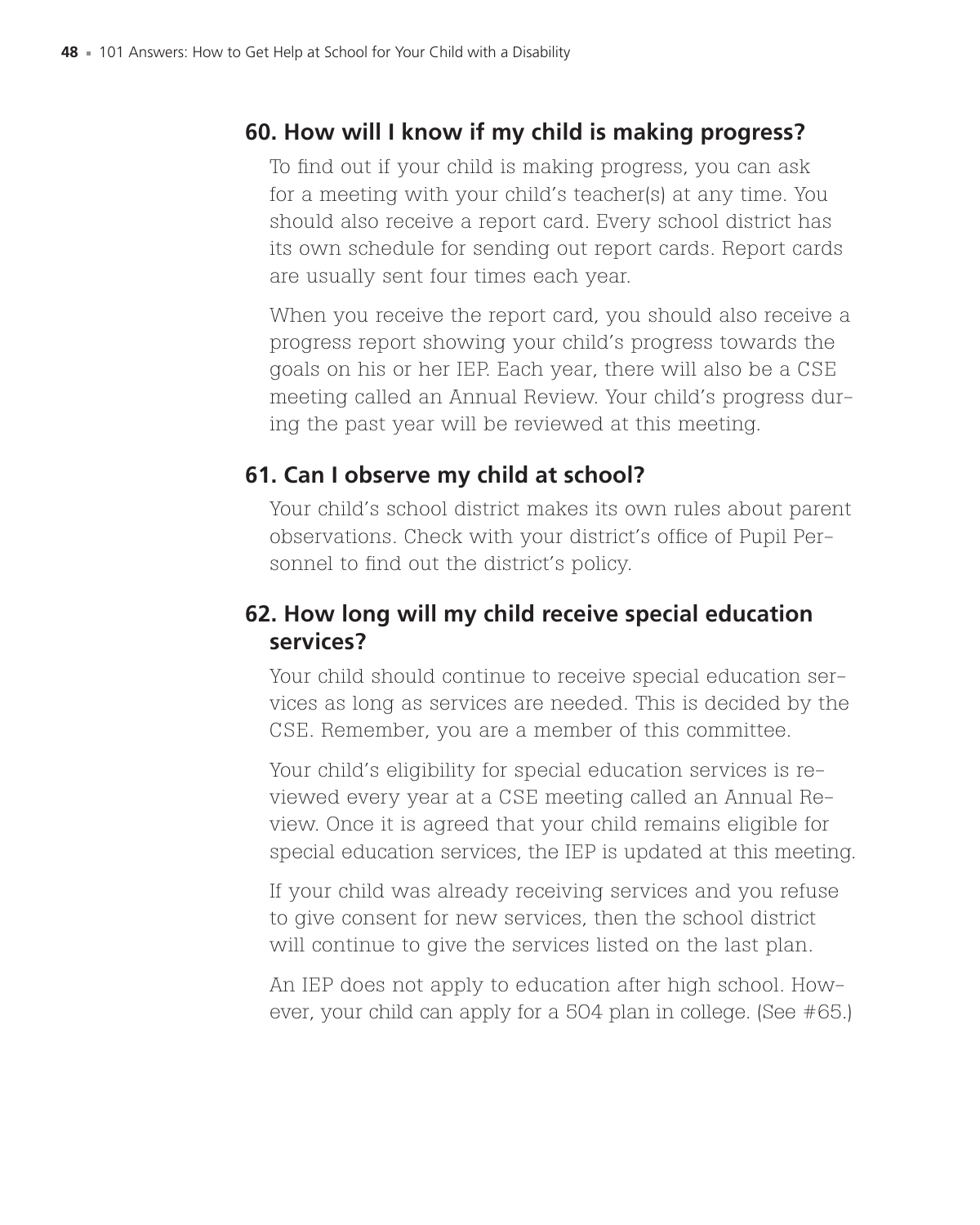# **63. Will the CSE help my child prepare to leave high school?**

Your child's IEP includes a transition plan. This plan covers instruction, related services, and development of employment, college planning, planning for other types of education, and planning for adult living. The plan will also list who will give each of these services.

The transition plan should be added to your child's IEP by the time your child turns age 15. You can begin planning earlier. If your child will continue to need a guardian when he or she reaches 18, you should contact an attorney to discuss guardianship. If you do not establish guardianship, then your child becomes the decision maker at age 18. Your district should send you a letter telling you that your child becomes the decision maker at age 18 unless you get guardianship. You should receive this letter before your child's 18th birthday. You and your child should also think about where your child will live as an adult, additional education, employment options and his or her social life.

People with disabilities can get help after high school. In fact, you should contact the following agencies at least a year before you will need help to find out how to register your child for services.

VESID This is the N.Y.S. Education Department's Office of Vocational and Educational Services for Individuals with Disabilities. VESID offers Vocational Rehabilitation Services to help people with disabilities prepare for and find a job. VESID also supports Independent Living Centers which help people with disabilities to live more independently in their communities. There are two independent living centers in Westchester: Westchester Independent Living Center can be reached at (914) 682-3926. Westchester Disabled on the Move can be reached at (914) 968-4717. For a list of other Independent Living Centers in New York State, go to: http:// www.vesid.nysed.gov/lsn/ilc/locations.htm.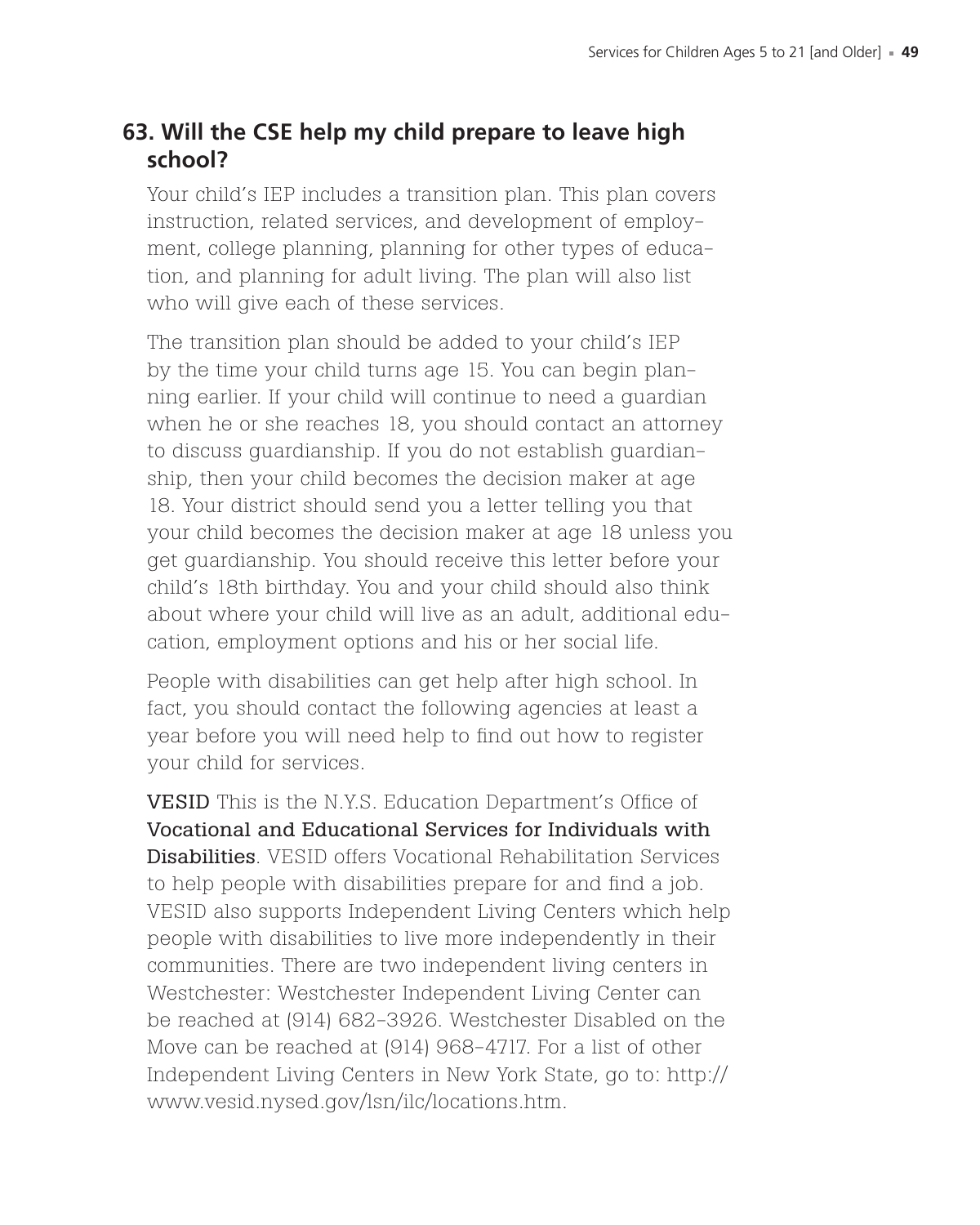OMRDD This is the N.Y.S. Office of Mental Retardation and Developmental Disabilities. If your child has a developmental disability (mental retardation, cerebral palsy, epilepsy, autism, familial dysautonomia or other neurological impairment) he or she may be eligible for services from OMRDD. This office plans, administers and provides services for N.Y. citizens with developmental disabilities and their families. Family Support Services, such as **respite**, and recreation are available to children under 21. [Respite services offer a short rest for either a child or a family such as an after school recreation program or a weekend care program that gives caregivers a rest.]

After age 21, your child may also be eligible for day programs, supported work and/or residential programs. To use OMRDD services, you must go through the eligibility process. You will need copies of your child's IEP and psychological evaluations. To learn more, call (866) 946-9733 or go to http://www.omr.state.ny.us.

# **64. Can my child get a regular high school diploma even if she or he received special education services?**

Your child can earn a high school diploma even if she or he received special education services. This could be a local diploma or a Regents diploma. These have different requirements which are set in state law. Some special education students, who are unable to earn a high school diploma, are given an IEP diploma. An IEP diploma is not equal to a high school diploma. Your child's IEP will list the diploma that your child will earn.

Your child's right to attend school ends when your child earns a Regents or Local diploma. A student can continue to work towards a high school diploma through the school year in which he or she turns 21 even after receiving an IEP diploma. Here are some examples of ways students can get a diploma and further education: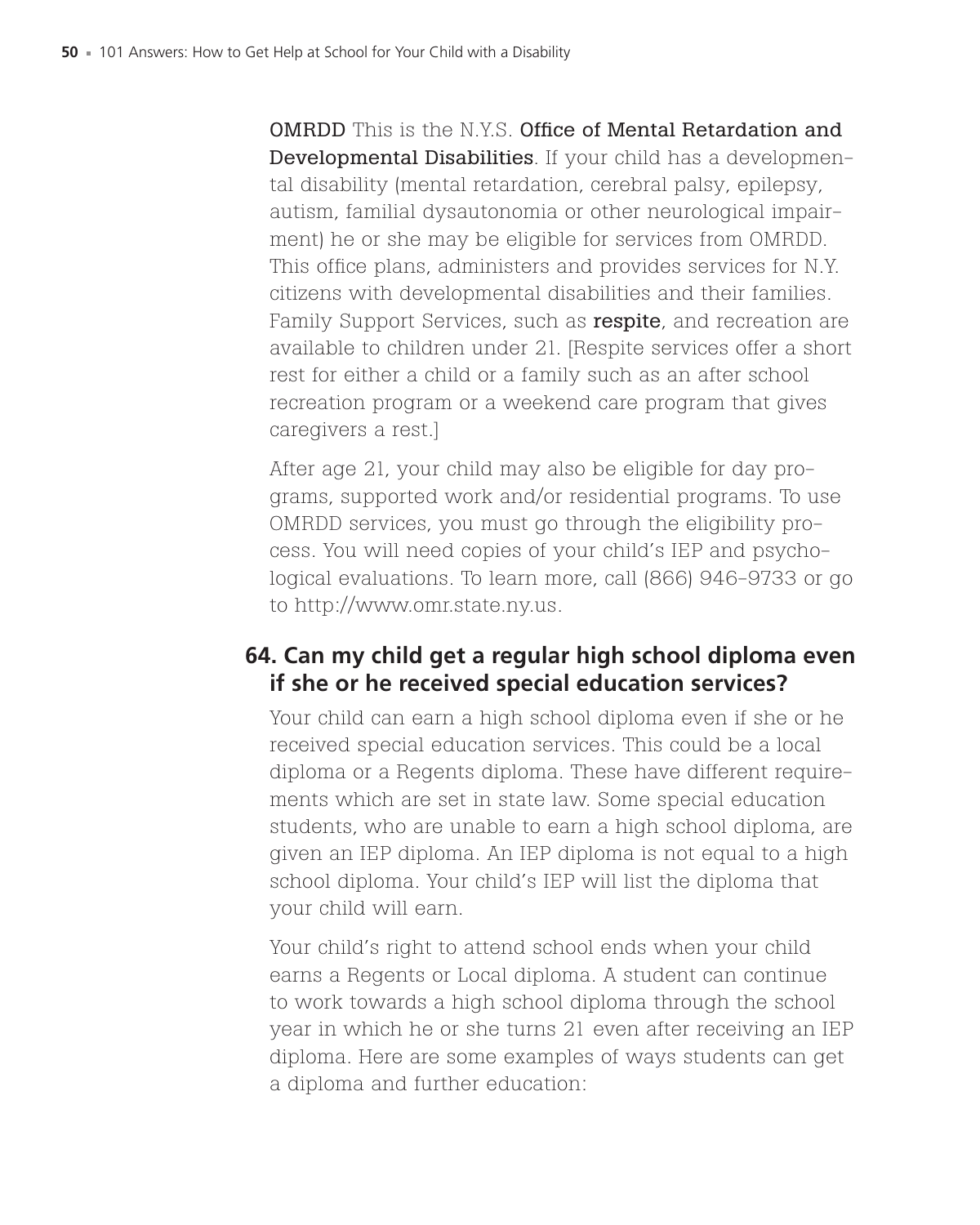Amy earned an IEP diploma when she was 18. She participated in the graduation ceremony but she does not have a regular high school diploma. Amy still needed more education to get the skills she needs to get a job. She has the right to go back to public school until the end of the school year in which she turns 21 to improve her skills.

Raul is almost 18. The school asked if he wants to graduate. Since Raul will earn an IEP diploma, he can graduate with an IEP diploma but continue going to school through the end of the year in which he turns 21.

George is a special education student who has completed all of the requirements for a high school diploma. George can no longer stay in school; he must graduate.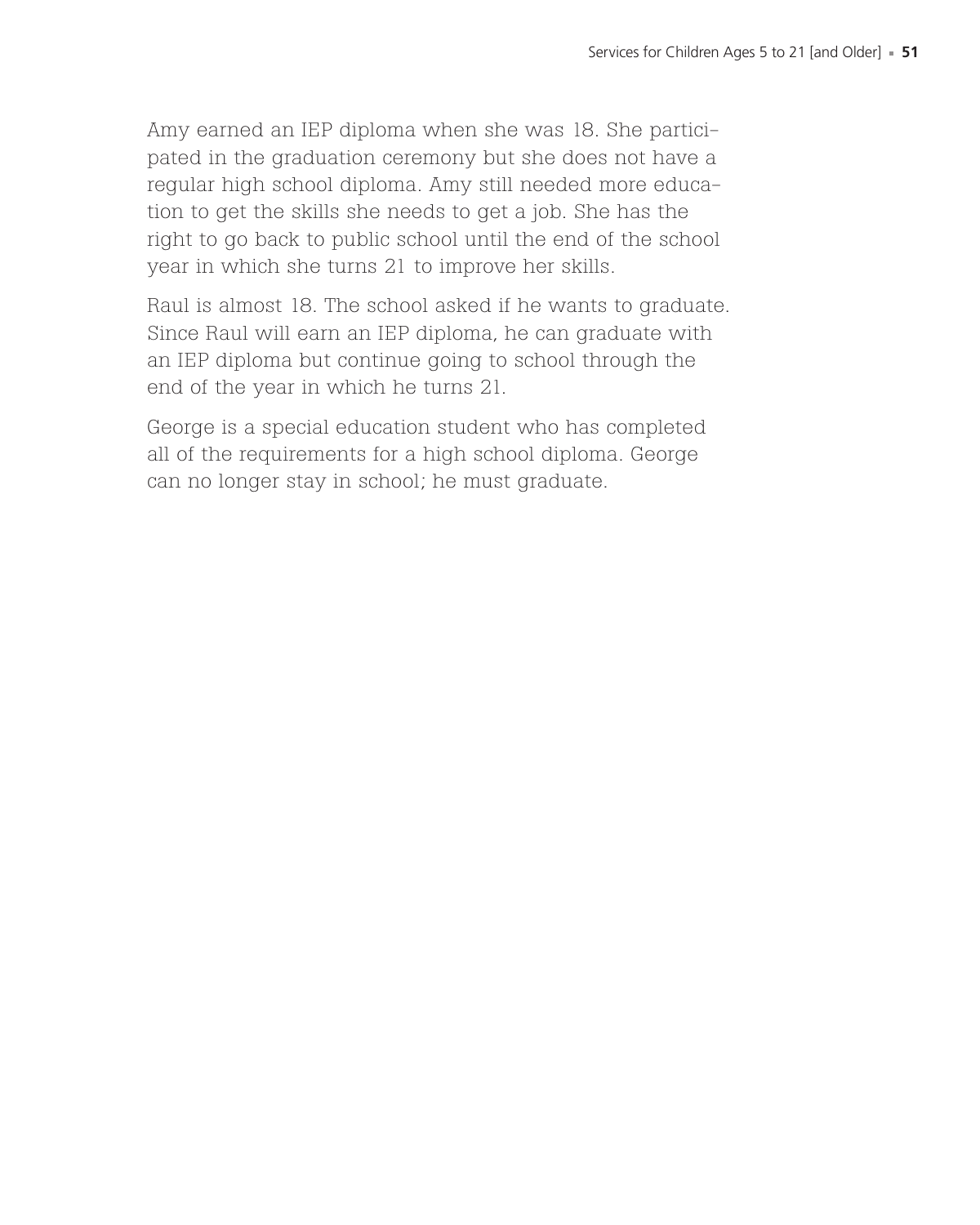# Help for Students Who Do Not Need<br>Special Instruction: 504 Plans

#### **65. What is a 504 Plan?**

Section 504 of the Rehabilitation Act of 1973 is part of a national civil rights law. Its purpose is to make sure that students with physical or mental disabilities will receive specific supports and services that will help them fully participate at school. Students who qualify receive accommodations that are described in a plan called a 504 plan. Students who receive special education services do not qualify for a 504 Plan.

#### **66. What is an accommodation?**

An **accommodation** is a change in the school environment which allows the child to fully participate in all aspects of the school experience. Accommodations should allow your child to receive a Free Appropriate Public Education (FAPE).

 There are simple accommodations like receiving text books in large print, taking a test in a separate place or getting extended time for tests. There are accommodations that involve technology or equipment. There is no limit to what the accommodation can be. But an accommodation is not specialized instruction provided by a specially trained teacher.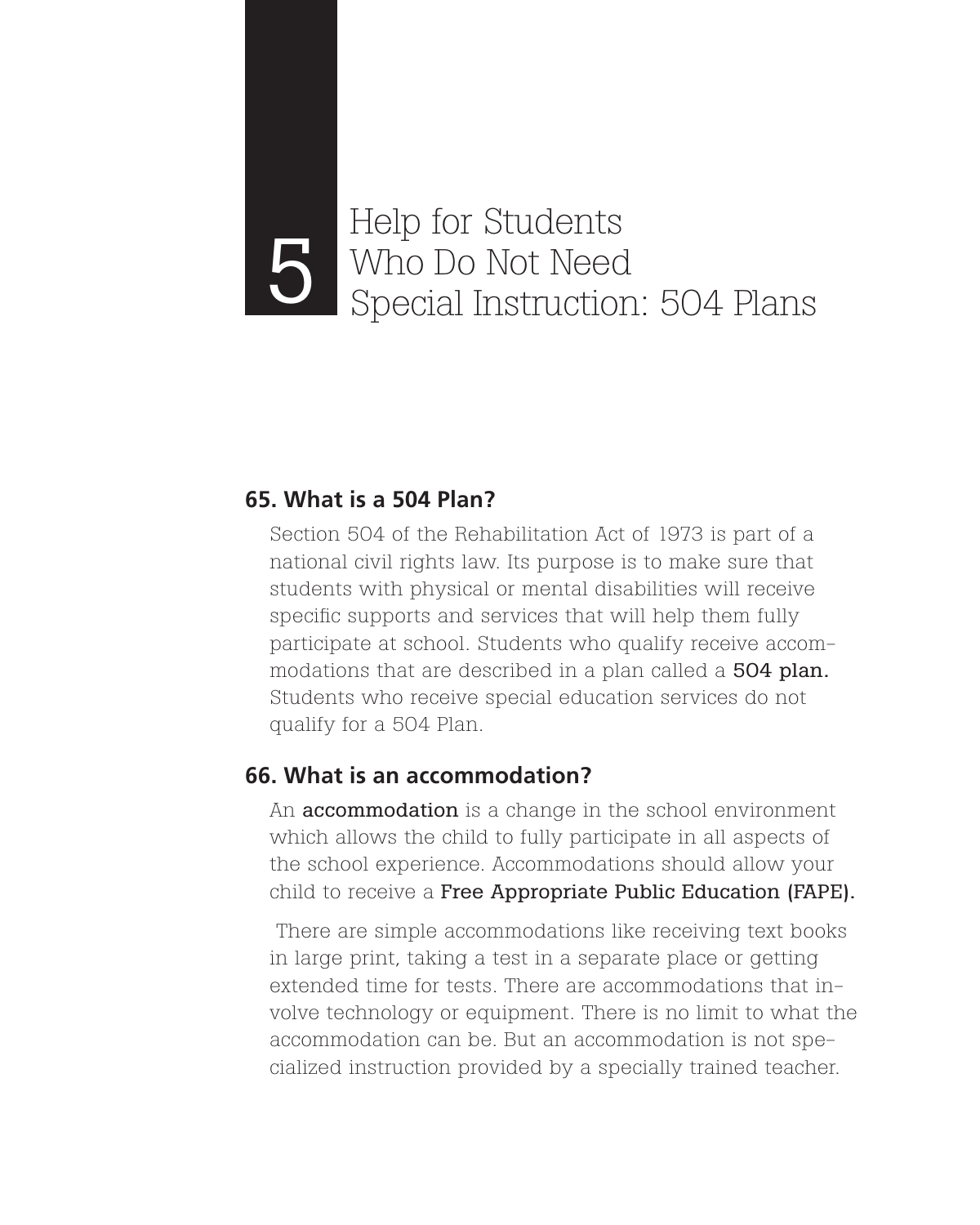# **67. Who gets help under 504?**

A student qualifies for help under 504 if the student meets all three of these criteria:

- 1. The student is between the ages of 3 and 22;
- 2. The student has a disability, long-term illness or disorder; and
- 3. The disability, long-term illness or disorder substantially limits a major life activity such as breathing, walking, seeing, speaking, thinking, learning, concentrating, interacting with others, manual tasks or self-care.

A student may qualify for a 504 plan even if the condition does not affect learning. For example, a child with Cerebral Palsy who uses arm braces may need a plan that will make sure that she can move through the building safely. Another example is a child who needs to receive medication during the school day.

There is no list of disabilities or impairments that are covered by Section 504. The disability or impairment could be visible or hidden such as diabetes, attention problems, epilepsy, allergies, auditory processing problems, bi-polar disorder or heart disease. A student who is actively using drugs or alcohol will not qualify. A student with a disability or impairment does not automatically qualify for a 504 plan.

The disability or impairment must "substantially limit one or more major life activities." If the "substantial limitation" can be corrected, say if a child wears glasses, then the child does not qualify under Section 504. The law does not define "substantial limitation." The school district will determine if your child's disability qualifies as a substantial limitation.

A temporary impairment – such as a broken leg or Lyme's disease – that results in a substantial limitation of a major life activity can qualify a student for services under Section 504. Services should continue as long as the impairment exists.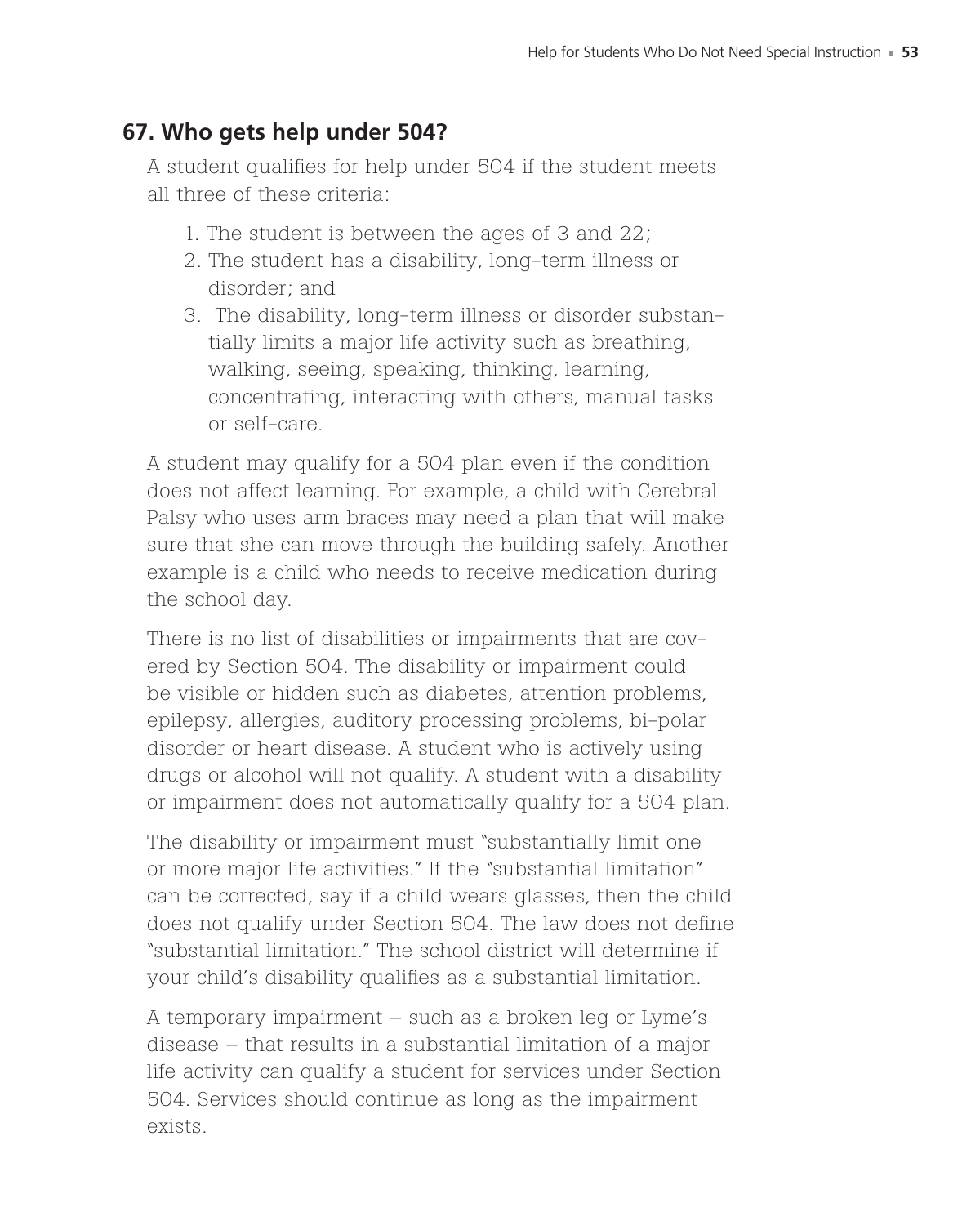# **68. What is a 504 Coordinator?**

Each school district is required to have a person who is responsible for helping students who need a 504 plan. This person is called the 504 Coordinator. In some school districts, the same staff person serves as both the 504 Coordinator and the director of Special Education. In others, they have different people for each position. Your school district should give you information about the 504 process including the name of the 504 Coordinator.

# **69. How will I know if my child needs a 504 plan?**

Here are some examples of behaviors that you may want to discuss with your child's teacher:

- Your child takes hours to complete homework that the teacher says should be completed in 20 minutes.
- Your child has a pattern of missed school days due to sore throats, headaches, or stomach aches that may be caused by a chronic condition such as allergies, asthma or chronic fatigue syndrome.
- Your child knows the material but keeps failing tests because he or she cannot focus.
- Your child has a pattern of forgetting homework assignments, failing to write down assignments or leaving books needed for homework at school.
- Your child is struggling at school.

If the problem continues after you talk to the teacher, you can ask to meet with your school's **child study team**. If the problem still continues and it is due to a physical or mental condition, then you can refer your child to the 504 Coordinator.

# **70. How do I ask for a 504 plan for my child?**

To ask for a 504 plan, you make a request in writing, called a referral, to the 504 Coordinator. You can find the name of the 504 Coordinator by calling your central school district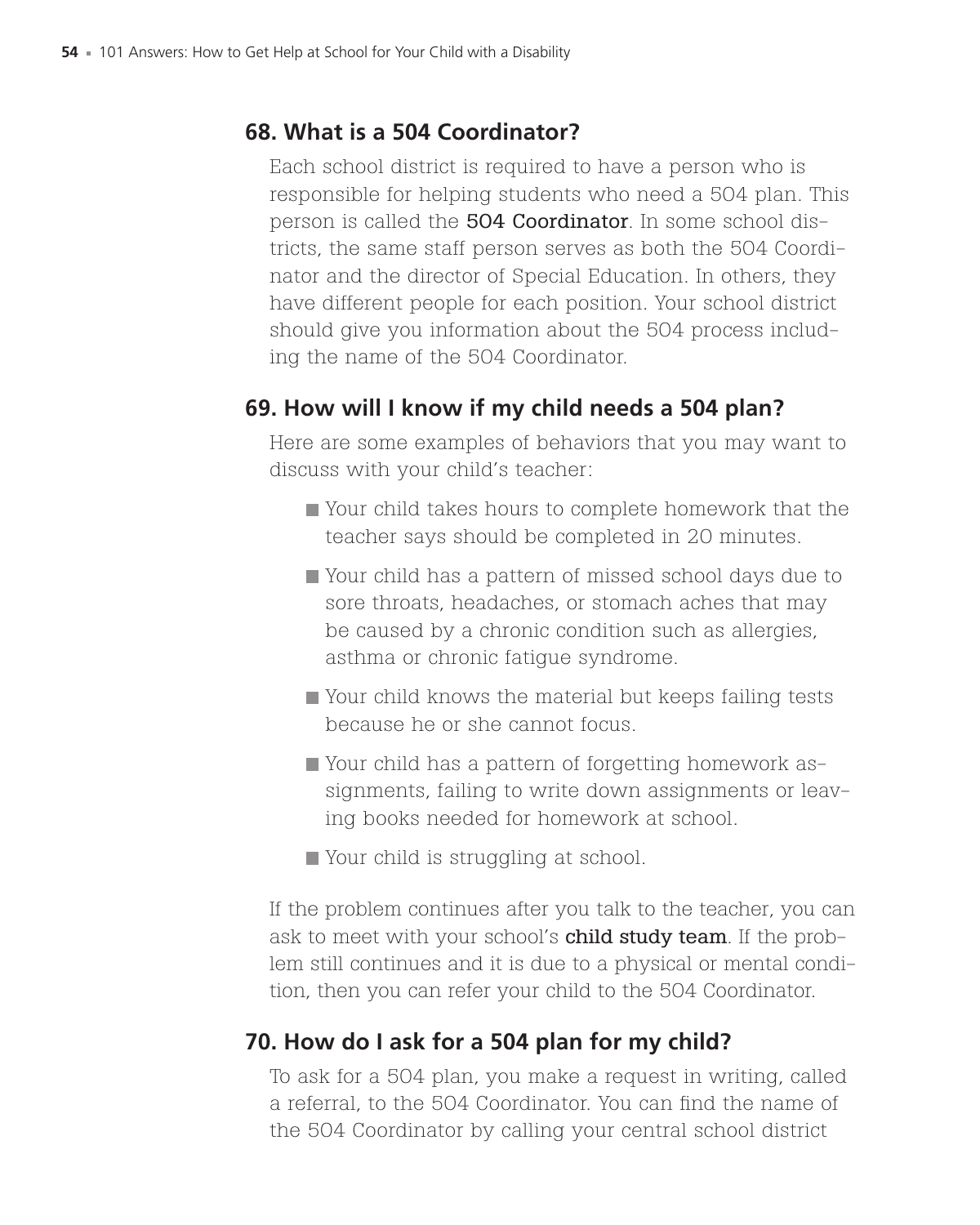office or school administration. The letter can be short. Give a short description of your child's problems and ask for a review by the 504 Committee. The 504 Coordinator will then arrange a meeting with a group of people from the school who know your child.

# **71. What is the 504 Committee?**

The **504 Committee** is a group of people from the school. The committee is run by the 504 Coordinator. This committee determines if your child qualifies for help under Section 504 and then creates a 504 Plan. In some districts, the 504 Committee and Committee on Special Education have the same members. You are a member of the 504 Committee.

# **72. How does the 504 Committee decide if my child qualifies for help?**

To decide if your child qualifies for help, the 504 Committee reviews information about your child:

- The committee may want to have your child evaluated to get this information. You must sign a consent form before the evaluation will be conducted. The evaluation could be done before the first 504 Committee meeting or after the first meeting where your concerns are discussed.
- You can bring medical reports on your child's problem.
- You can present your own observations about your child's struggles with schoolwork. Stay focused on your child's school work and lack of success.
- The committee will review your child's school records to get information from his teachers.

After the evaluations are completed, a 504 Meeting will be held to decide if the child qualifies for help. If your child qualifies, the 504 Committee decides what accommodations are reasonable. You should be part of this meeting.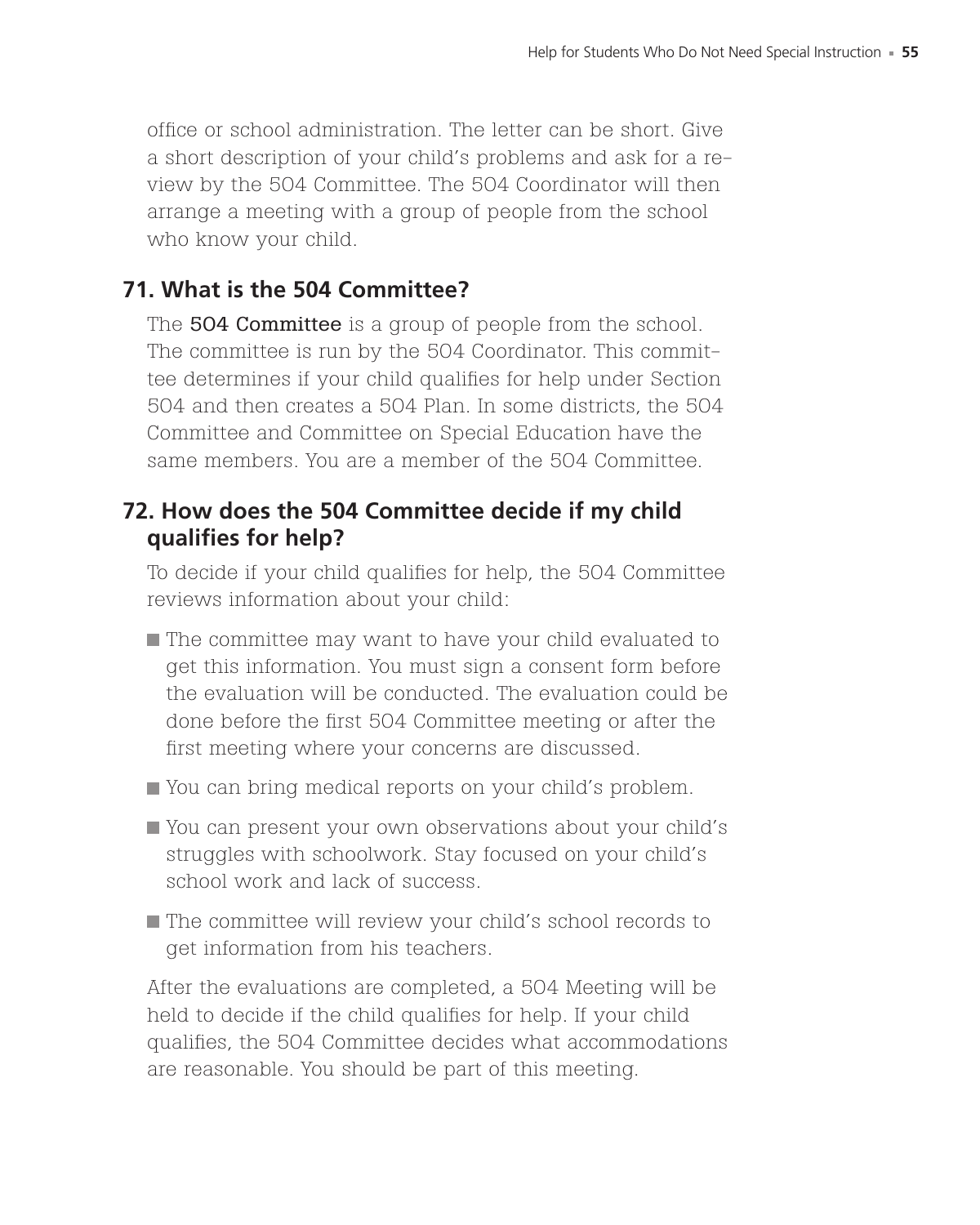# **73. What kinds of evaluations are done for the 504 meeting?**

The law does not require specific evaluations but it does require schools to consider several different sources of information about your child. The 504 Committee can look at many different sources of information such as your child's grades, your child's performance on state tests, teacher's reports, attendance records, health records, information from other agencies or from your child's doctor. The 504 Committee may or may not need additional evaluations. No evaluations can take place without your written consent.

# **74. What happens at a 504 meeting?**

All the people at the meeting will discuss what they know about your child. You can also give information. They will discuss issues that you are concerned about and can also discuss issues that school staff is concerned about.

# **75. How does the 504 committee decide if my child gets help?**

At the meeting, the 504 committee will decide if your child qualifies for a 504 plan by answering these questions:

- Does your child have a physical or mental impairment?
- Does it have a big impact on your child's participation in school? In the law, this is called a **substantial impact**.
- Does the child's problem require more than accommodations? An accommodation is a change in the school environment which allows the child to fully participate in all aspects of the school experience. An accommodation is not specialized instruction provided by a specially trained teacher.

If your child's problem requires specialized instruction by a specially trained teacher, then your child will be referred to the Committee on Special Education. If the information presented shows that your child has a physical or mental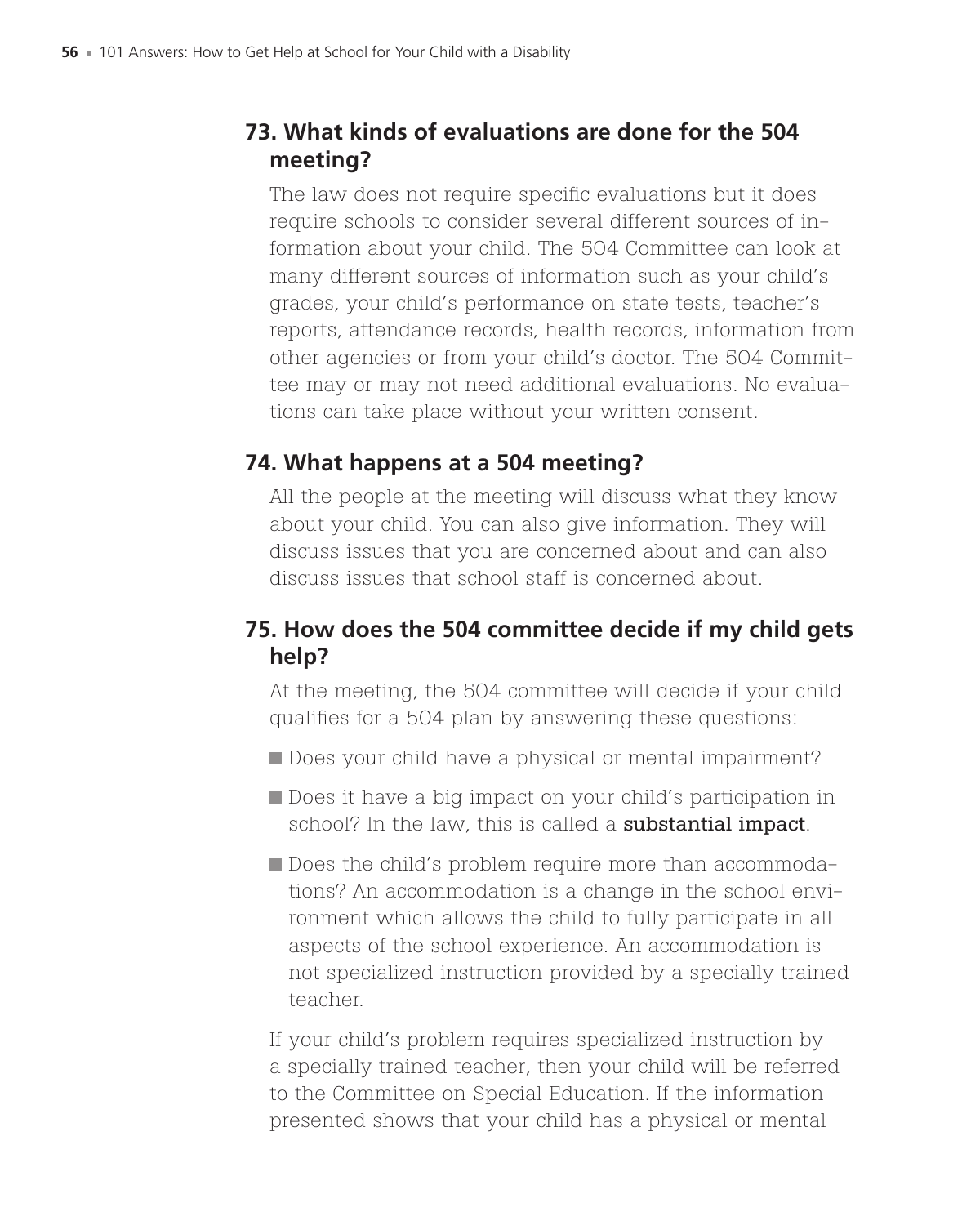impairment AND that the impairment is having a big impact on your child's participation in school, then your child may get a 504 plan.

#### **76. What accommodations will my child receive?**

The accommodations that your child receives depend on your child's needs. Each 504 plan provides reasonable accommodations for a specific child. Depending on your child's needs, your child could receive accommodations like special transportation, help moving through the school building, special treatment in a physical education class, medical services during the school day, or extra time to complete tasks.

The accommodations given depend on the needs that are documented in the evaluations of your child. The accommodations do not need to be high-tech equipment. If a simple adjustment works, this is a reasonable **accommodation**.

# **77. How long will 504 accommodations be available to my child?**

The 504 Plan for your child is reviewed each year. Each time the 504 Committee meets, they will review your child's eligibility for the next school year. If your child still has an impairment that has a big impact on your child's participation in school, your child will continue to receive the 504 accommodations.

A 504 Plan is not a guarantee of success. A 504 plan should provide your child with an equal opportunity to succeed in school as compared to students who are not disabled.

504 protections can continue if your child attends college. Your child must apply for a 504 plan at his or her college. A student who has never had a 504 plan can also apply for a 504 plan for the first time in college if a physical or mental impairment develops.

# **78. Can a student have a 504 Plan and an IEP?**

No, your child cannot have both.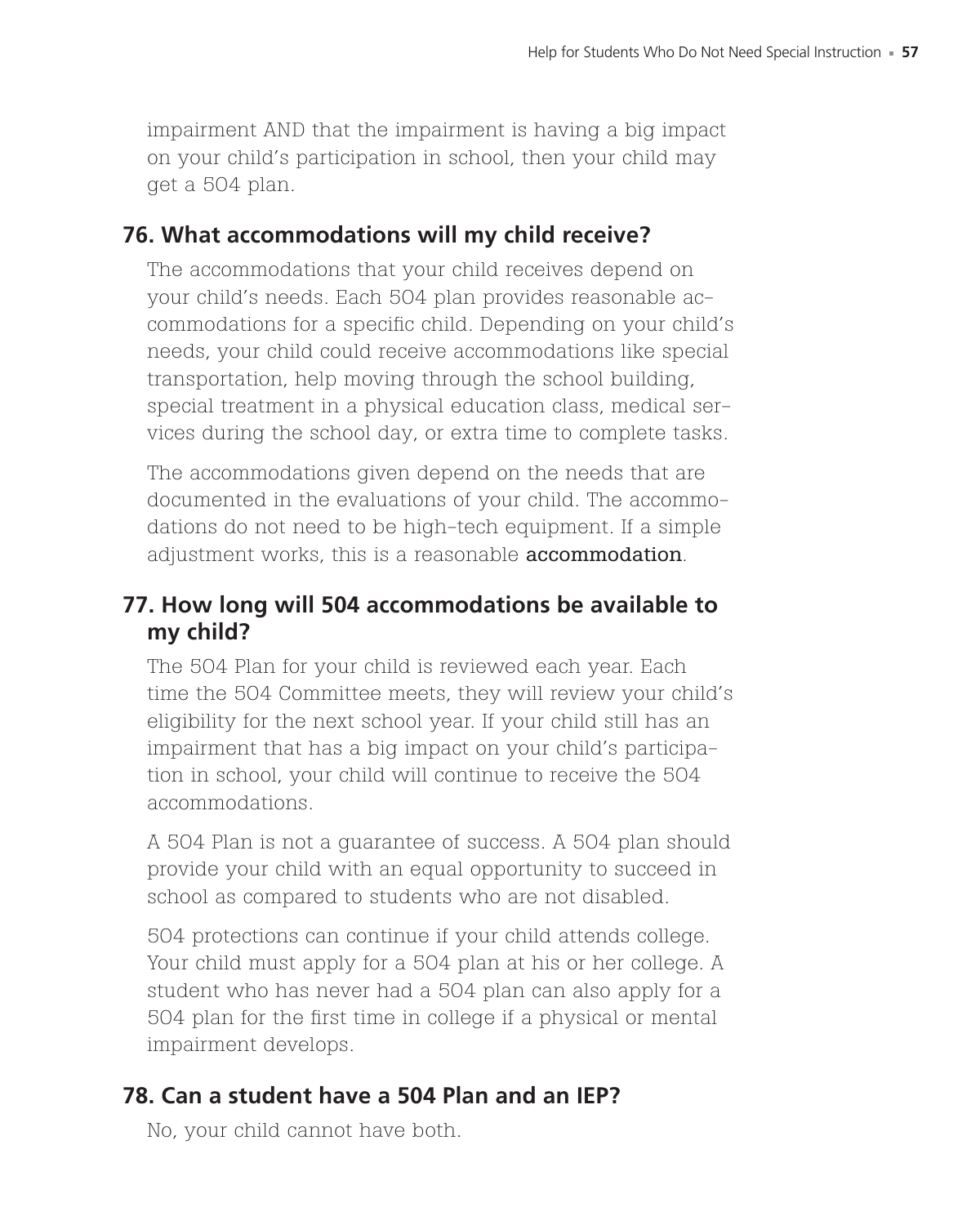# Special Needs Students 6 and School Discipline

#### **79. How do schools expect students to behave?**

Your school district has a code of conduct which describes how your child is expected to behave. All school districts have codes of conduct which must be printed and given to every student each year. If your child has not received a copy of the code of conduct, request one from the principal and review it with your child immediately. You should sit down with your child and read the code of conduct together. You should also try to explain it using terms and examples that your child will understand.

Be aware that all students are expected to follow the code of conduct. Schools can respond to problems that occur offcampus that might cause a problem when students are at school. For example, if the school bans fighting, a student who gets into a fight with another student on or off-campus may be disciplined at school, especially if the incident occurred at a school-sponsored event. Bullying or harassing other students is prohibited including harassment that occurs through email, text messaging, phone messages, or mail even if it was sent outside of school.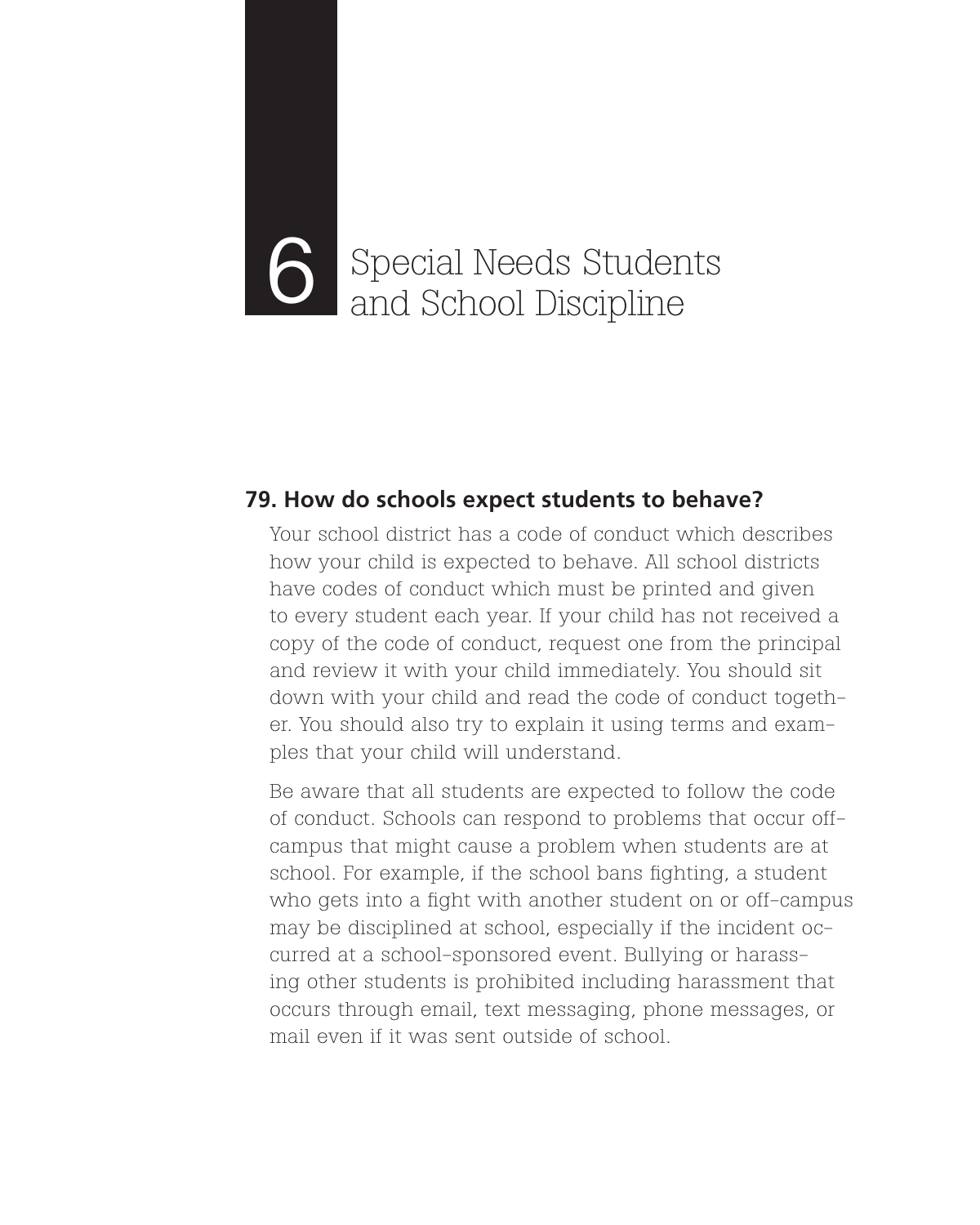#### **80. How are students disciplined?**

Schools discipline students in many ways. When students break less serious rules, a student might be called to the principal's office for a discussion or a student might receive an in-school suspension. An in-school suspension means that the student goes to a room in the school for students who are on in-school suspension instead of going to class.

When students break more serious rules, the student may be suspended which means that the student is not allowed to attend any classes and that the student cannot go on school grounds. Under New York State Education Law, schools can suspend a student "who is insubordinate or disorderly or violent or disruptive, or whose conduct otherwise endangers the safety, morals, health or welfare of others."

The law has rules about suspensions that last from 1 to 5 days, called a short-term or Principal's Suspension. As the name suggests, a short-term suspension can only be given by a school principal.

The law also has rules about suspensions that last for more than five days called a long-term or **Superintendent's Suspension**. As the name suggests, a long-term suspension can only be given by the school district's superintendent. A Superintendent's suspension can last from six days to more than a year.

# **81. What is a Principal's Suspension?**

Any child may be suspended for one to five days by a principal. If this happens, the school must follow these rules:

By law, the principal has 24 hours after the decision is made to tell the parent. The principal should call the parent, if possible, on the day of the suspension. On the day of the suspension, parents should also receive a letter from the principal explaining why their child was suspended. The letter should also give the date when the suspension starts and the date when the child can return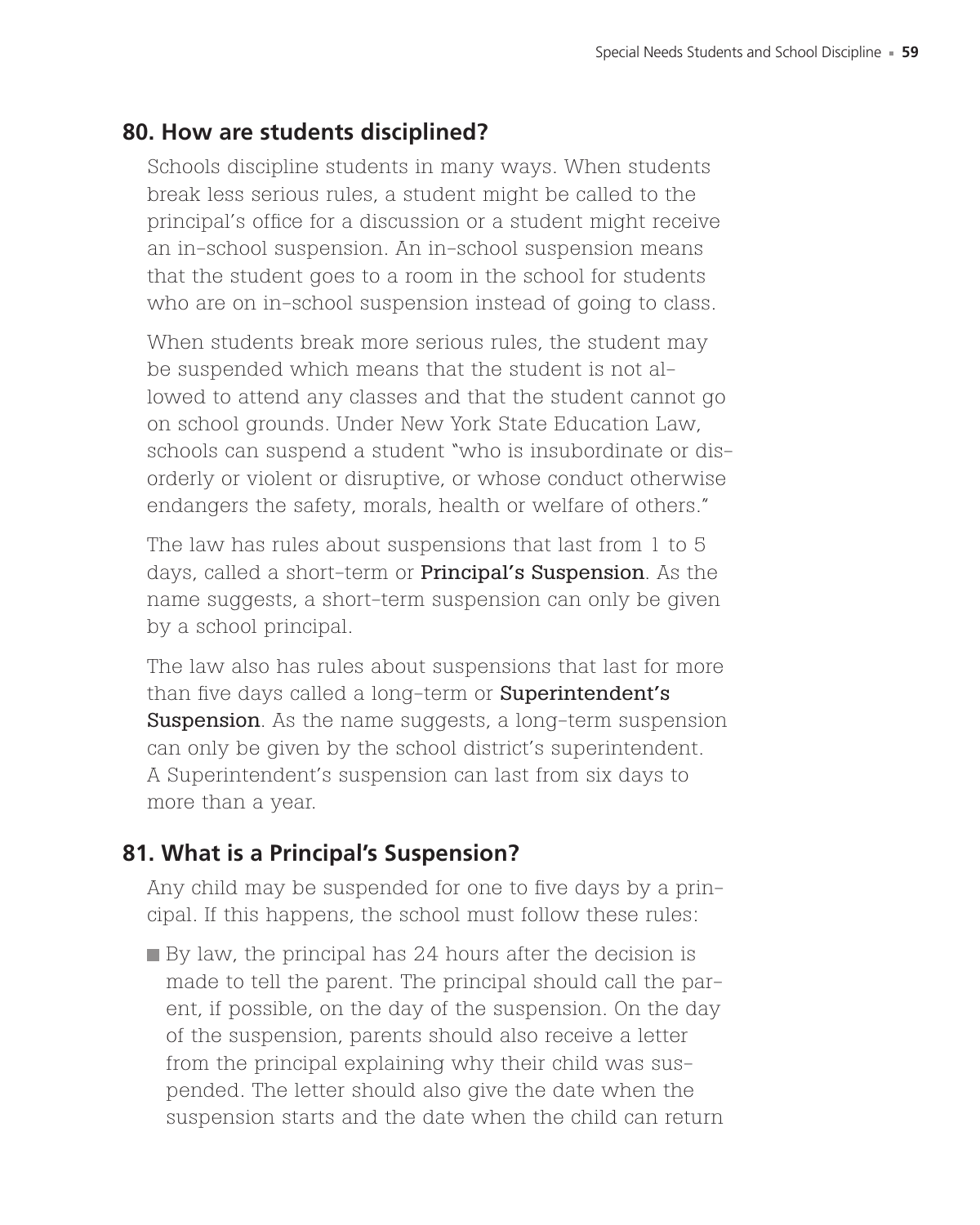to school. The letter should also explain that you have a right to meet with the principal to discuss what happened.

- During the suspension, the student is not allowed to attend school or be on school grounds unless accompanied by a parent. If the student plans to come on campus with a parent, it is best to call ahead and alert the school principal to avoid any problems.
- Parents and their child can meet with the principal to discuss what happened. The child can give his or her side of the story. Parents can question if the suspension is the best way to handle the problem.
- **Parents can also write a note about the problem and send** it to the principal to be kept in your child's school records. Your point of view about the problem will now be part of your child's school records.
- During the suspension, the school district must provide instruction every day for your child in a local place such as the library or in the child's home if your child is of compulsory school age. This is called Home Instruction.
- Your child is of compulsory school age between the time your child turns 6 through the school year in which your child turns 16. [Each school district has the choice to set the compulsory school age to age 17. Check your school district's policy.]
- Any time that the school principal suggests that a child stay out of school even for part of a day, this is considered a suspension. All of the rules listed here about suspension must be followed.

#### **82. What is a Superintendent's Suspension?**

If a school is considering suspending your child for more than five days, then the Superintendent must be in charge of the process. If your child is found guilty, the suspension can last from six days to a year.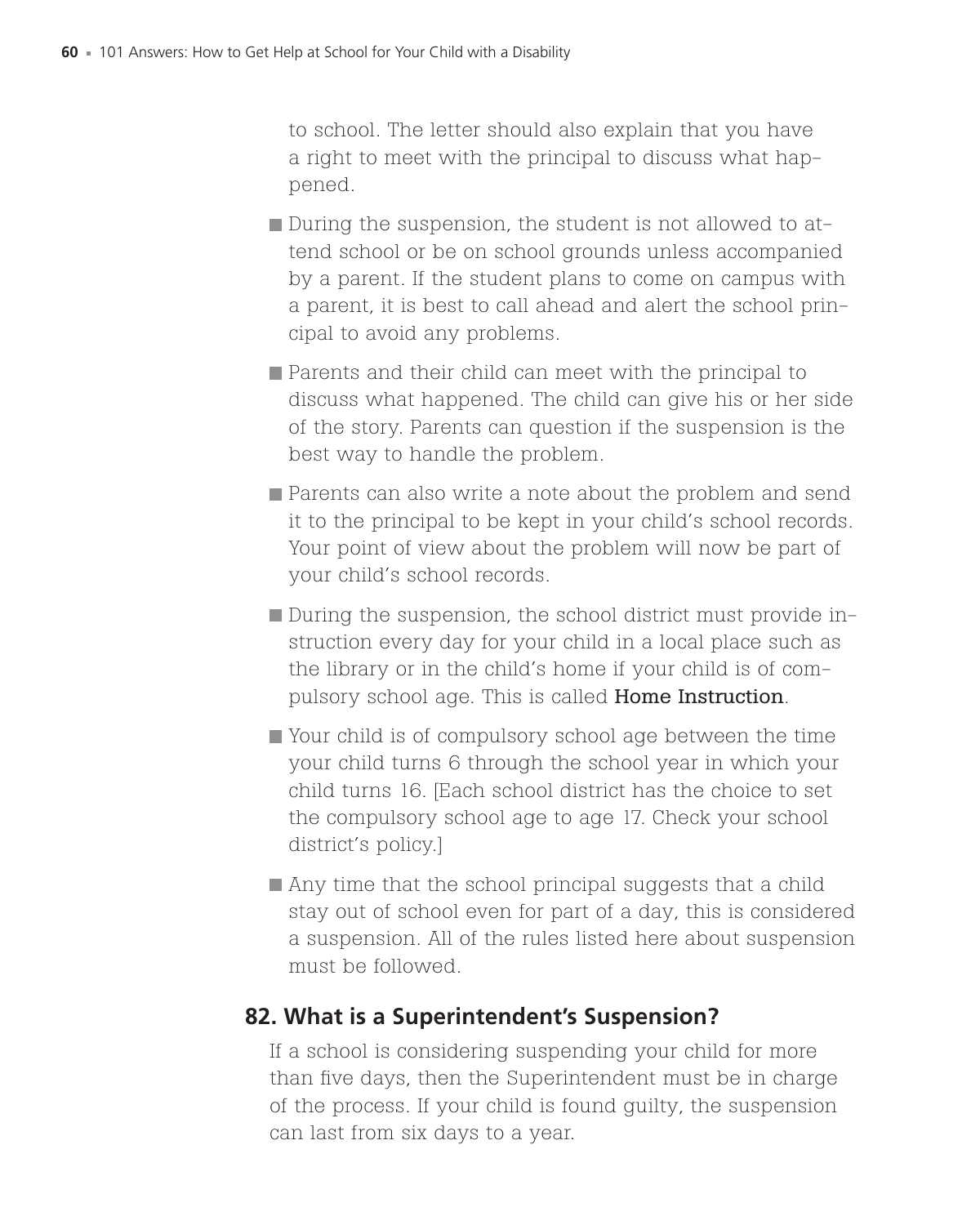Because there is the risk of such a long suspension from school, you should read this entire section carefully and get legal representation when your child faces a superintendent's suspension.

### The Superintendent must follow these steps:

- A letter from the Superintendent must be sent to you which explains the charge(s) against your child. It will also tell you the time and date when the Superintendent will hold a hearing about this problem. You should receive this letter before the date that the hearing is scheduled. The letter must also explain your rights.
- The school district must explain your right to legal representation, which means that you can ask an attorney to represent your child at the Superintendent's Hearing. The district must also provide you with a list of free legal services.
- Since the Superintendent can suspend your child for more than a year, Student Advocacy recommends that you find an attorney who can go with you and represent your child at the Superintendent's Hearing.
- You can request a meeting with the principal which must occur before the Superintendent's Hearing. A principal can withdraw the suspension.
- The Superintendent, or someone chosen by the Superintendent, will hold a hearing called a Superintendent's Hearing. The Superintendent or the designated person is called the Hearing Officer. At this hearing, witnesses testify under oath and the hearing is recorded.
- You and your child must attend the Superintendent's Hearing.
- $\blacksquare$  In some cases, the problem at school could result in a suspension from school and a juvenile delinquency charge to court. Testimony under oath at the Superintendent's hearing can be used in court against your child. If your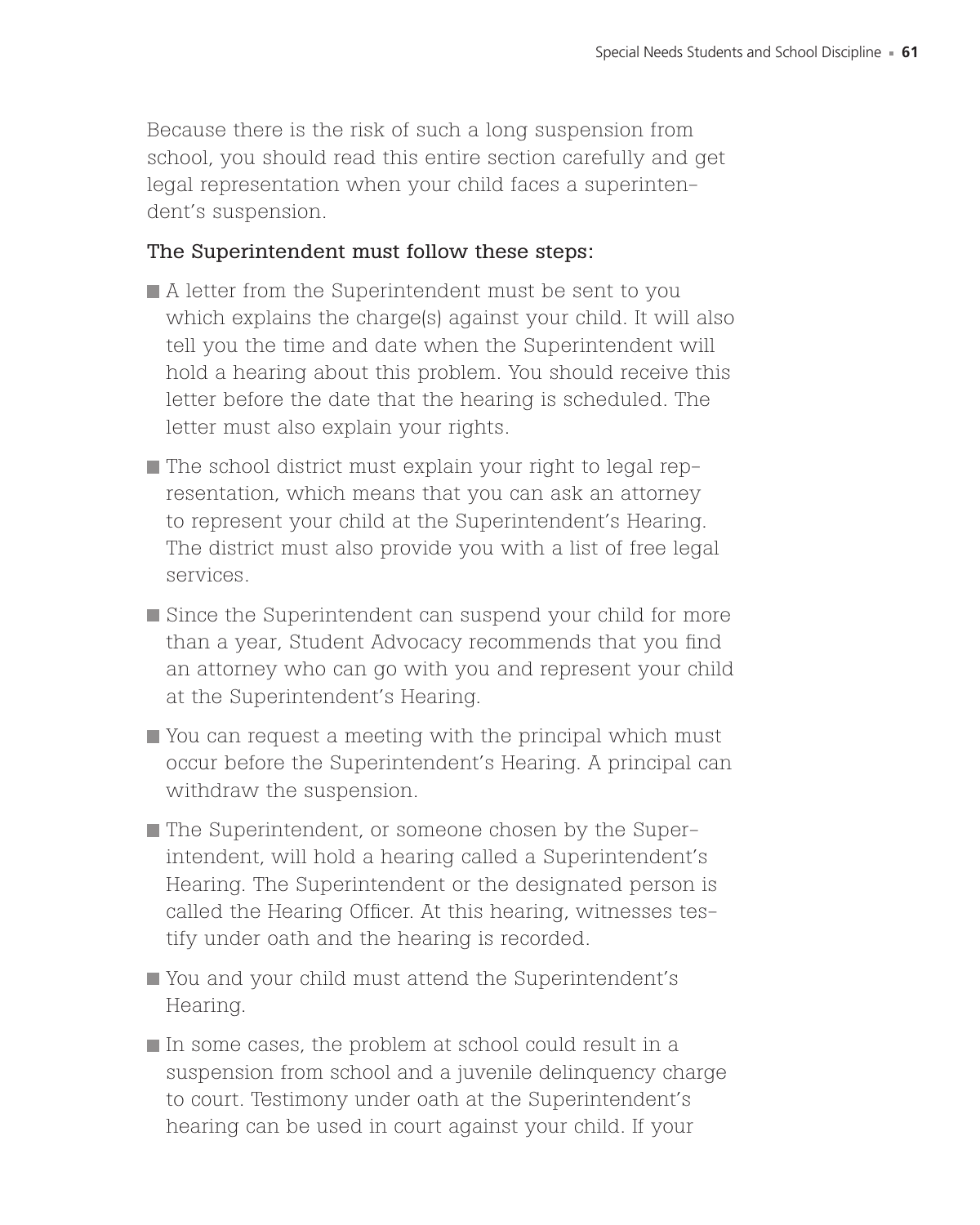child testifies at the hearing, anything he says can be used against him in a court of law. For this reason, it may not be a good idea for your child to testify at the hearing. Your lawyer can give you advice about this.

- At the Superintendent's hearing, the school district will present witnesses and you have the right to question them. You can also bring witnesses to support your child. The school district has a right to question your witnesses. You can also present other evidence to support your child.
- At the end of the hearing, the Hearing Officer decides if your child is guilty or not. If your child is guilty and the Hearing Officer is the Superintendent, then he or she will decide your child's penalty. If your child is guilty and the Hearing Officer is not the Superintendent, he or she will recommend a penalty to the Superintendent. The Superintendent makes the final decision.
- The Superintendent's decision must be stated in a letter that is sent to the parents after the hearing.
- Please be aware that your child's entire school history can be considered by the Superintendent when setting the penalty. A first offense may be treated lightly while a repeat offender will probably get a more serious penalty. To avoid these problems, you should help your child to understand and follow school rules.

### **83. Can I postpone a Superintendent's Hearing so that I have time to get an attorney?**

Yes. You can call the Superintendent's office and ask to have the hearing postponed so that you have time to find an attorney. However, be aware that the school district can keep your child out of school until the hearing if you request a delay.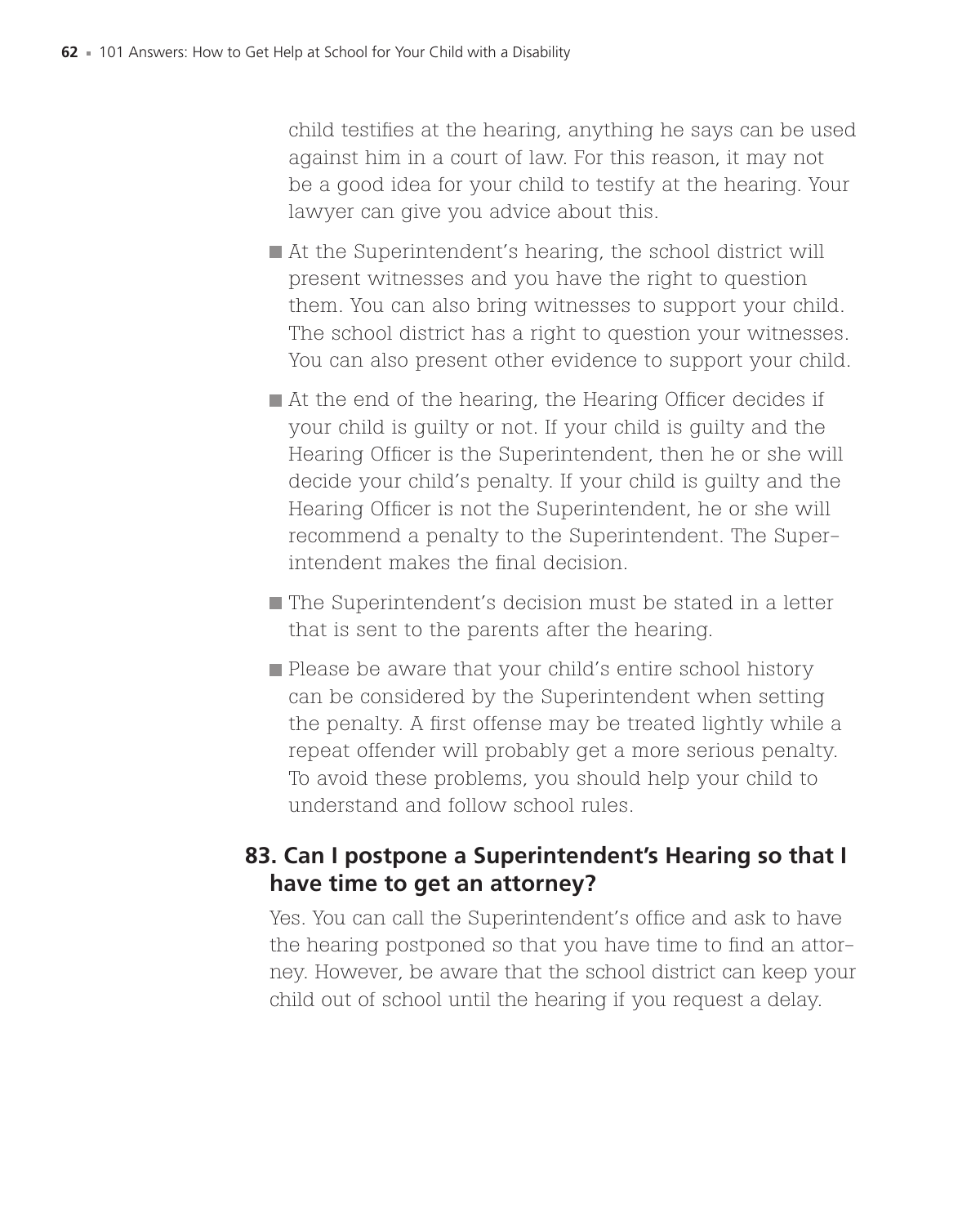### **84. What happens to a special education student who has a Superintendent's suspension?**

The district should follow all of the procedures listed under question 82. If your special education child is found guilty, then the school district must follow these additional steps:

- Immediately if possible, but no later than 10 days, a meeting with the CSE should be held. The meeting should include you. You can bring your attorney. You must notify the CSE that your attorney will participate. At the meeting, it will be determined if the behavior that caused the suspension is a manifestation of your child's disability. This means that the behavior is directly caused by your child's disability. This is called a Manifestation Determination.
- The CSE meeting to determine manifestation must be held before the Superintendent decides your child's penalty.
- At a Manifestation Determination, there is discussion of the incident, what could have led to that behavior and if this is connected to your child's disability. It is decided on a case-by-case basis.
- If it is decided that your child's behavior is a manifestation of his or her disability, then the CSE can make changes to your child's IEP, create a new Behavioral Intervention Plan, or change your child's school placement. Usually, your child has already been suspended for a few days by the time this meeting occurs. If the incident is directly connected to your child's disability, then there will be no further days of suspension.
- If the incident involved weapons or drugs, the Superintendent can override the decision of the CSE and give the student a suspension of up to 45 school days in an interim alternative educational setting. This is another place where your child can continue to receive services on your child's IEP and continue his or her education. Your child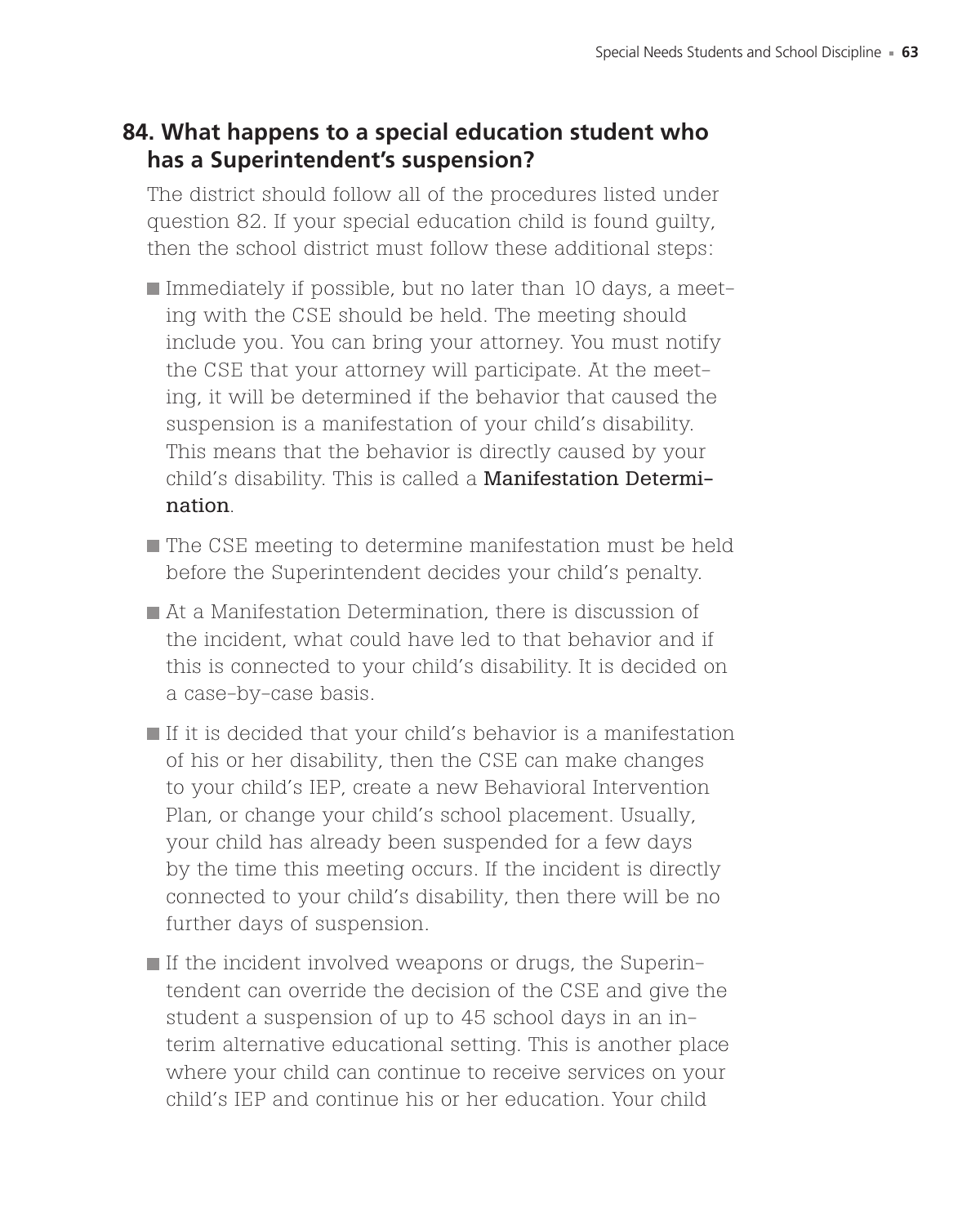does not have to receive all of the services on his or her IEP, only those determined to be necessary by the Superintendent and special education staff.

If it is decided that your child's behavior is not a manifestation of the disability, then the Superintendent decides a penalty in the same way that it is decided for students who are not disabled. The Superintendent's decision must be stated in a letter that is sent to you after the CSE's manifestation determination.

### **85. What is Home Instruction?**

During a suspension, students are not allowed to attend school. However, between the age of 6 and through the school year in which your child turns 16, schools must educate your child. This is referred to as being of **compulsory** school age. If your child is of compulsory school age and is suspended, the school district must provide **Home Instruction.** If your child is a special education student of any age and is suspended, the district must provide Home Instruction.

Home Instruction is provided by an instructor. The district may send an instructor to your home or identify a place in the community, such as a library, where your child can meet with the instructor. The school district is not allowed to just send work home for your child. The law requires your school district to provide one hour of Home Instruction each day for a student in grades 1 through 6 and for two hours of Home Instruction each day for students in grades 7 through 12.

Home Instruction should be provided as soon as possible. If it is not offered right away, you should ask for it. If Home Instruction does not begin right away, you can ask the district to make up the time. You would write to the Superintendent and ask for **compensatory time**.

Home Instruction counts as school attendance. If you refuse home instruction or your child does not attend, then your child is considered illegally absent from school.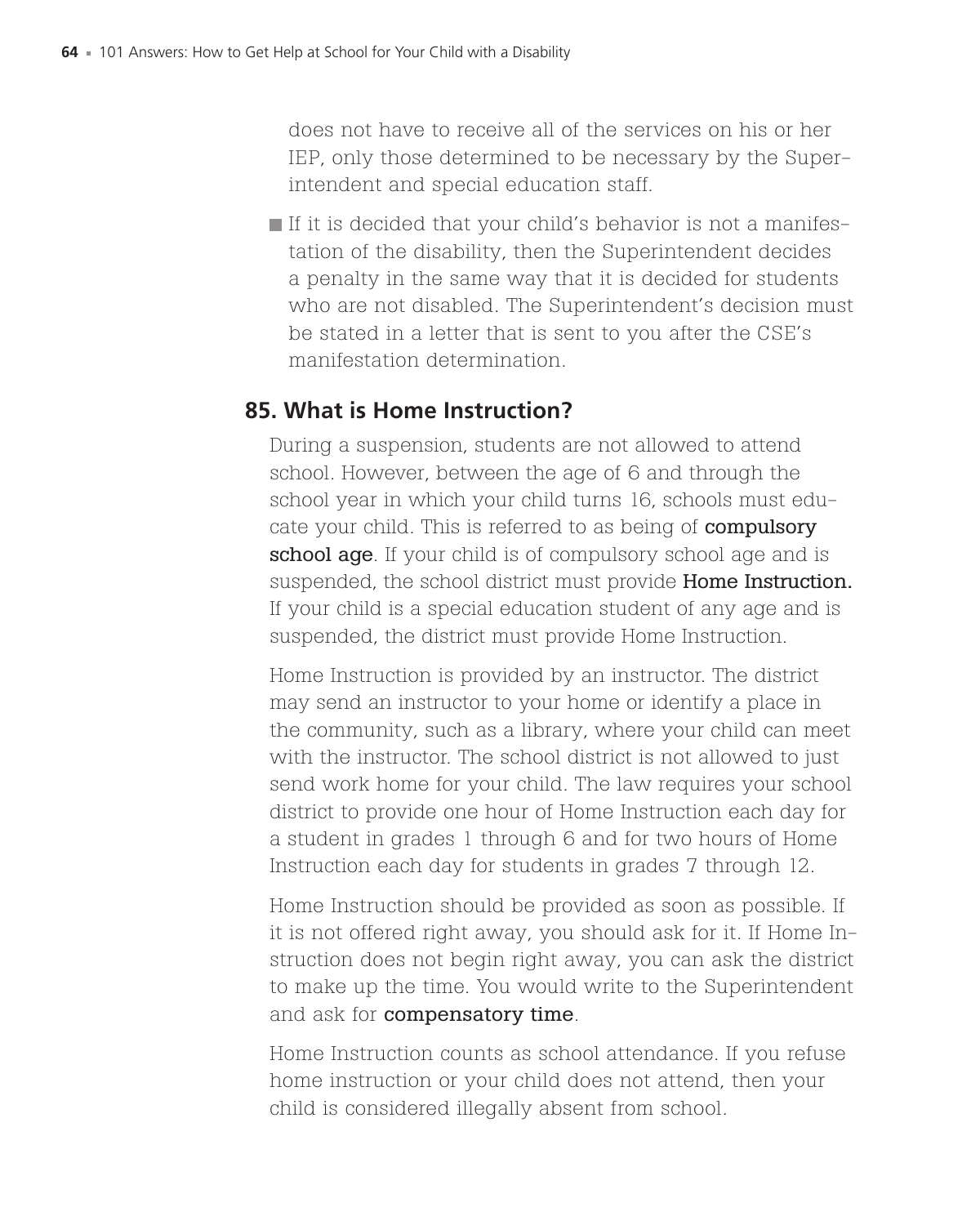### **86. Can Special Education students be suspended for more than 10 days?**

Your child's IEP is a plan describing how the district will educate your child. The IEP is a plan to provide educational benefits to your child. If your child is suspended for 10 or more days within a month, this may suggest that the IEP is not meeting your child's needs.

Short term suspensions that add up to 10 or more days and which occur within a short period of time or a Superintendent's suspension of more than 10 days triggers the need for a CSE meeting. The CSE must meet because the suspension could be considered a change of placement, which can only be done by the CSE.

In order to give the CSE time to meet and develop a new IEP for your child, a referral to the CSE should be made well before he or she gets close to reaching 10 days of suspension. The 10 days do not have to be in a row but they do have to occur within a short period of time.

### **87. What if I want to challenge the Superintendent's decision?**

Once you receive the Superintendent's decision in writing, you have a right to appeal the decision. You can get information about how to do an appeal at http://www.vesid.nysed.gov/specialed/quality/qaresolv.htm.

You can also seek the advice of an attorney. The appeal must be completed within 30 days and you should begin the process immediately.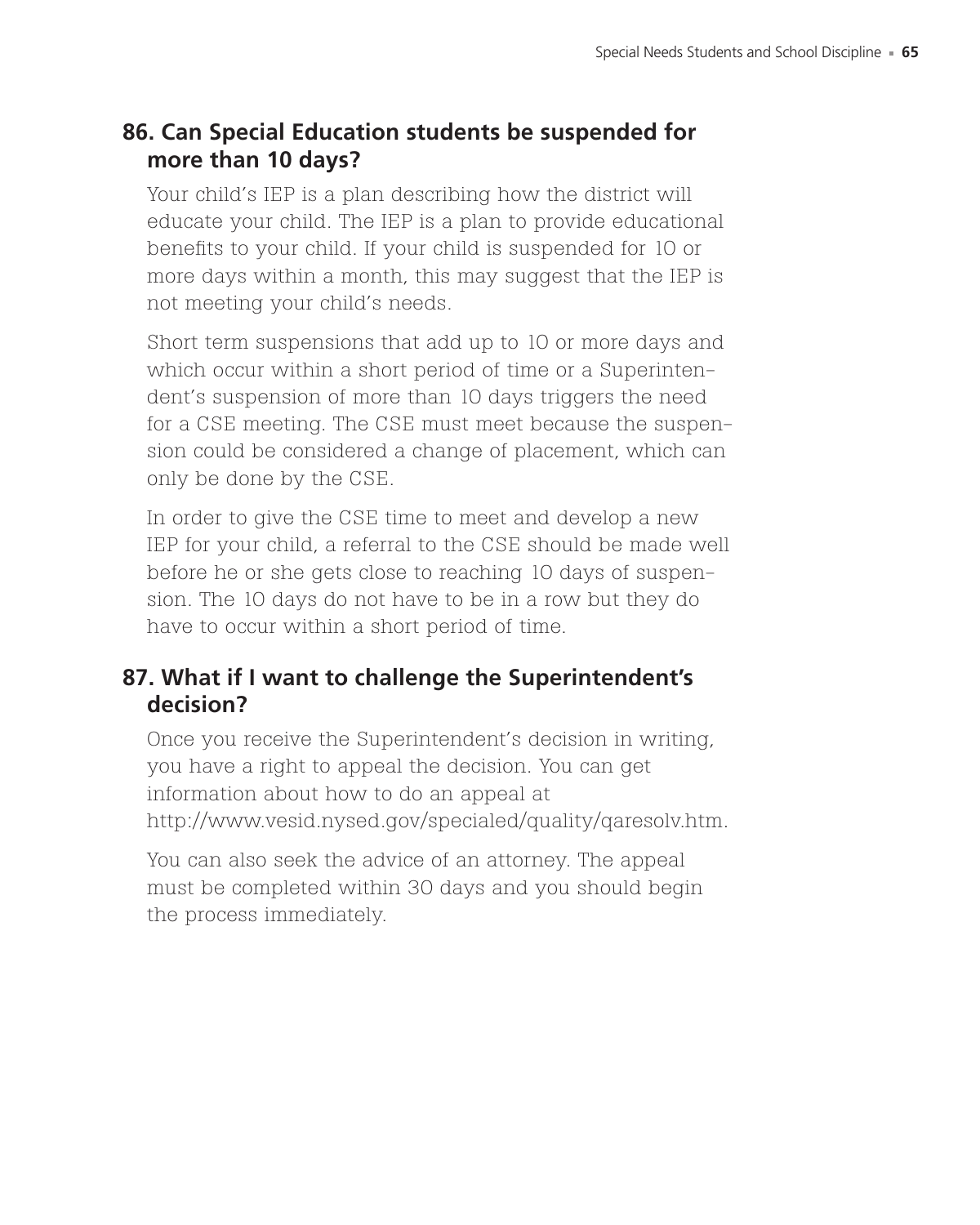# **7** Advocating for Your Child

### **88. How can I help my child succeed in school?**

You should be involved in your child's school throughout his or her education. There are many ways to get to know your school better:

- attend parent-teacher conferences,
- chaperone class trips,
- attend 'Back-to-School' programs or other programs for parents, and
- **participate in the Parent-Teacher Association (PTA)** or the Special Education Parent-Teacher Association (SEPTA).

As you participate in these activities, you gain a better understanding of the way things work in your school and you get to know key administrators who will be responsible for implementing your child's IEP.

You can meet with your child's teacher upon request to discuss particular concerns. Don't wait if your child's special education services are not working. Request a Program **Review** to discuss your concerns. Your request must be in writing and is sent to the chairperson of the CSE.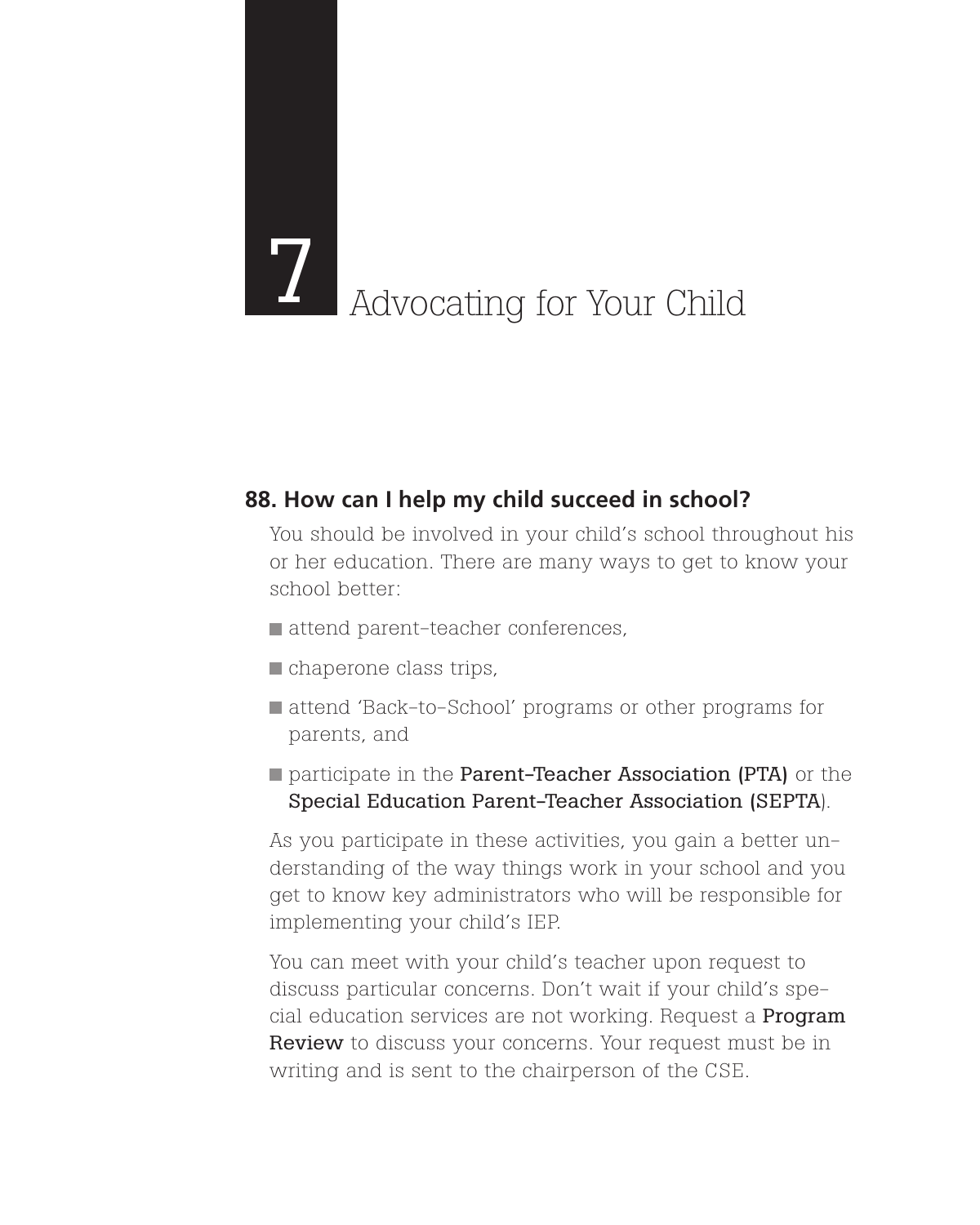### **89. I'm not an expert so why should I be involved?**

You are an expert about your child. You know your child better than anyone else. The school needs your help because the most important factor in getting the right services for your child is to have really good information about your child. Also, it is valuable for your child's teachers to see that you are making an effort to help your child. When you don't attend meetings, teachers may assume you don't care about your child or that a problem your child has at school is caused by a problem at home. Just being at the meeting will let teachers know that you care about your child and that your child has support at home.

You can get involved slowly. First, make sure to attend all CSE, CPSE, EI and/or 504 meetings. You can just listen. You will learn what is being discussed about your child. Ask questions. Don't be afraid to ask school staff to explain a term or an idea. Your question can help the discussion.

As you listen to discussions about your child, ask yourself if the comments and reports are a good description of your child. When you have a different picture of your child, say so gently. For example, if someone comments that your child isn't motivated but you think your child is well motivated, you could say: "I'm surprised to hear you say that. That doesn't sound like Linda. At home, she really makes an effort to help and do her chores. Sometimes, she has difficulty following my directions but she always wants to help." School staff are trying to understand your child's needs so you have very important information to contribute.

### **90. How can I be an effective advocate for my child?**

Effective advocacy comes from:

- **Understanding the special education system;**
- Keeping organized and clear documentation of your child's needs and strengths;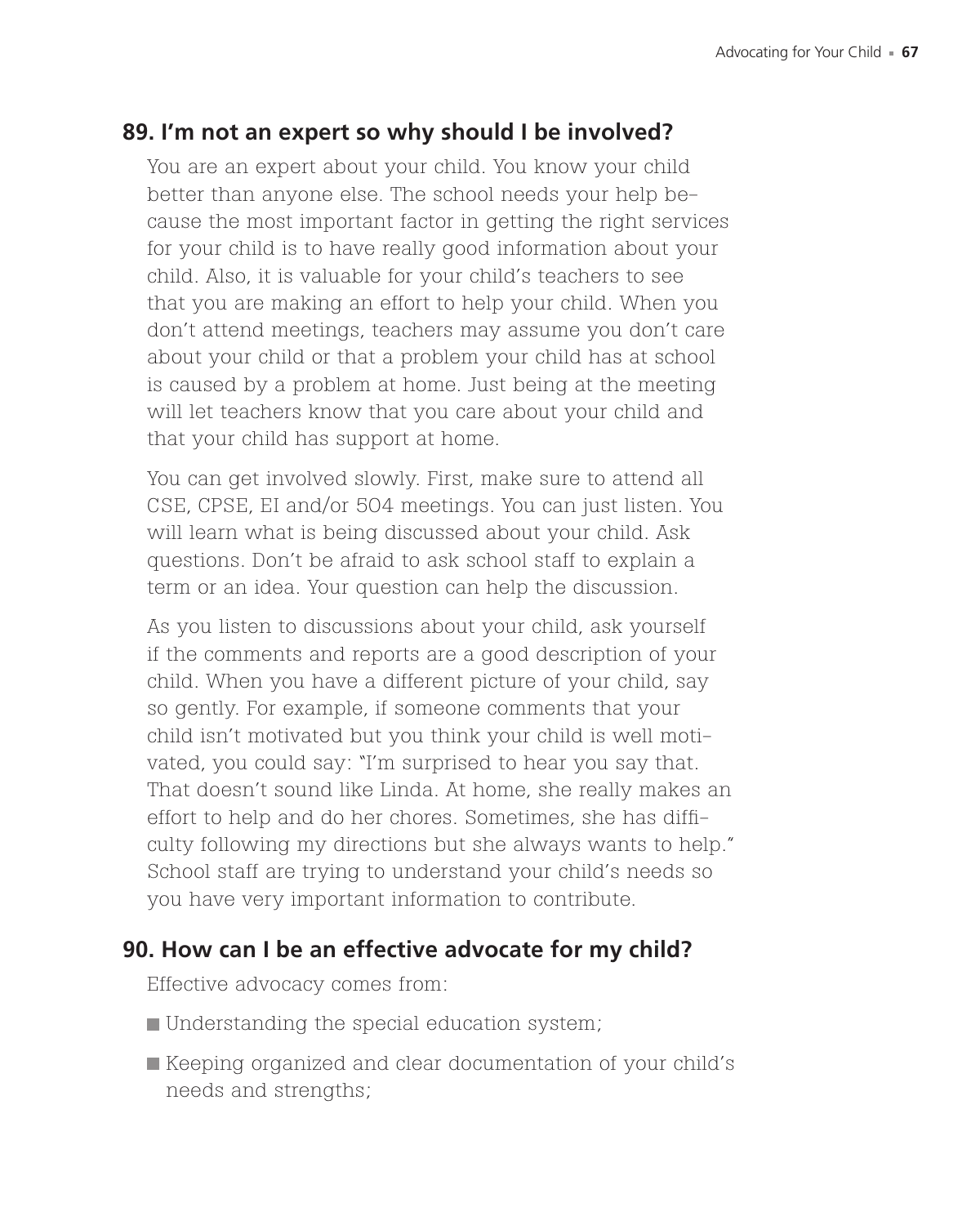- Staying focused on your child's needs rather than past problems;
- Listening carefully with an open mind;
- Assuming the staff wants to work with you to help your child succeed in school; and
- Making sure that you are talking about your concern to the person who has responsibility and authority to deal with it.

Here are some general guidelines about who to talk to when you have concerns.

- $\blacksquare$  If your concern is about the implementation of the IEP, you should first talk to your child's teacher or the person providing the service. If you don't get satisfaction and still have a concern, then you should talk to your child's principal.
- Changes to the IEP must be made by the Committee on Special Education. Write a letter to the CSE chairperson to request a Program Review.
- $\blacksquare$  If your concern is about transportation services that are listed on your child's IEP, write a letter to the CSE chairperson to request a meeting. For other transportation problems, contact the transportation office in your school district.

The earlier parts of this book gave information to help you gain a better understanding of the special education system. This section will help you focus on your role.

### **91. How can I make sure that my child gets the right services?**

Your job is to make sure that your child gets the services and supports that your child needs to be successful in school. As you have learned, this depends on a plan that truly meets your child's needs. Good planning happens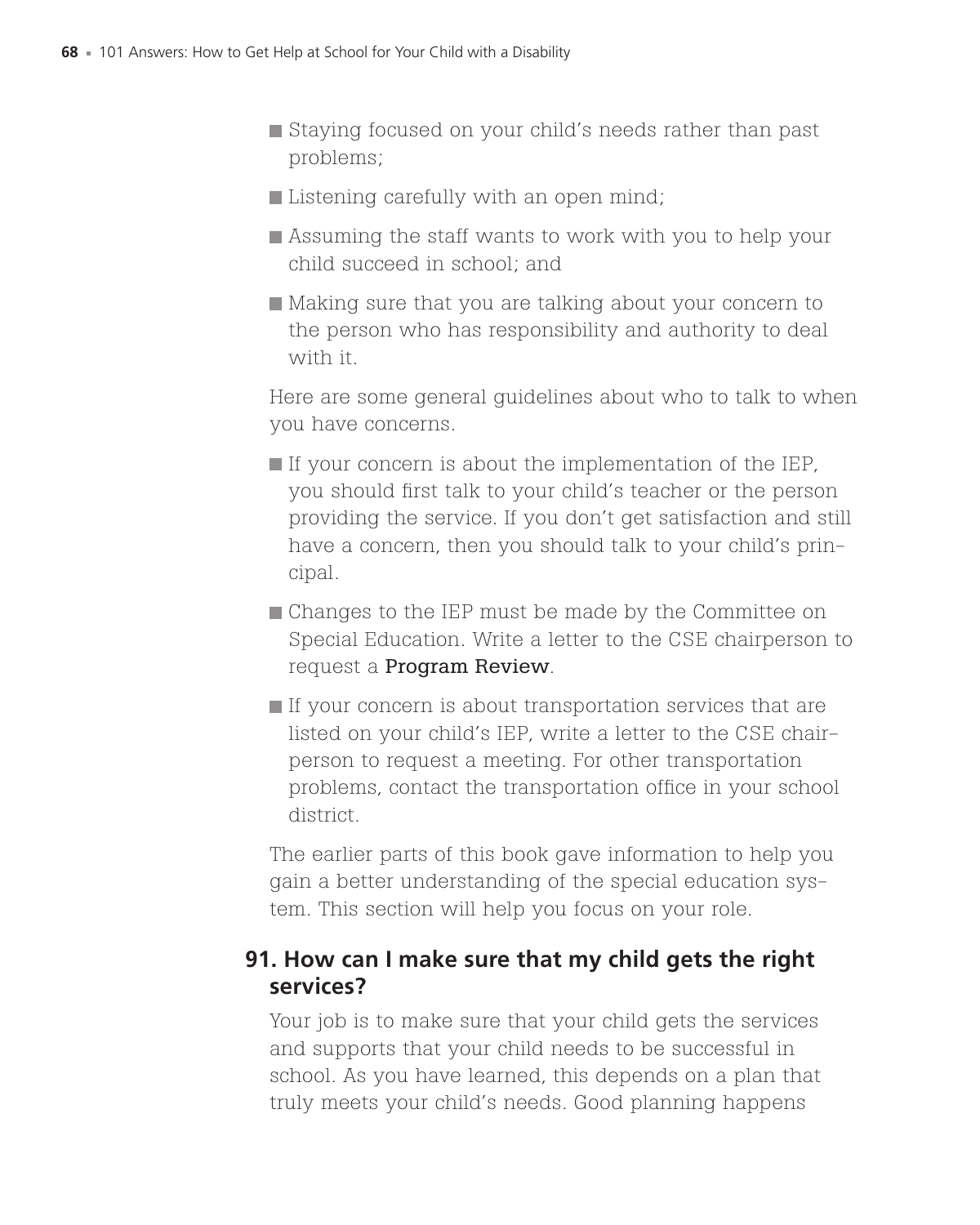when people work together, sharing and building on each other's ideas. So the first step in helping to create a good plan for your child is to set a positive tone for good planning.

You can help people understand your child better or see your child's behavior in a new way. To be an effective partner, you also need to learn about school policies and practices. Ask as many questions as you need to so that you can understand information that is being presented or decisions that are being made. Try to participate in discussions to make the picture of your child clearer without attacking another person's point of view. You don't have to be angry or demanding to get the right services for your child. In fact, being an angry, demanding parent shifts the focus away from your child and undermines the teamwork needed for good planning.

### **92. How can I help create a clearer picture of my child's needs?**

Plan on keeping track of your child's participation in special education by creating a book about your child. Keep good records including your child's report cards, progress reports, IEPs, copies of evaluations, letters to and from the school district and notes of conversations. You can also include teacher's notes about your child's successes or teacher's concerns. You can include your own observations and samples of your child's school work.

At school meetings, listen carefully and take notes. Ask for explanations of any comments that you don't understand. At the end of the meeting, summarize what was decided.

After meetings, send a polite letter to thank the person for helping you and to note the decisions that were made. List who will be responsible, what will happen and the deadline. Follow-up letters are very important. They document what happened and give everyone a chance to correct misunderstandings or address issues that were forgotten or missed.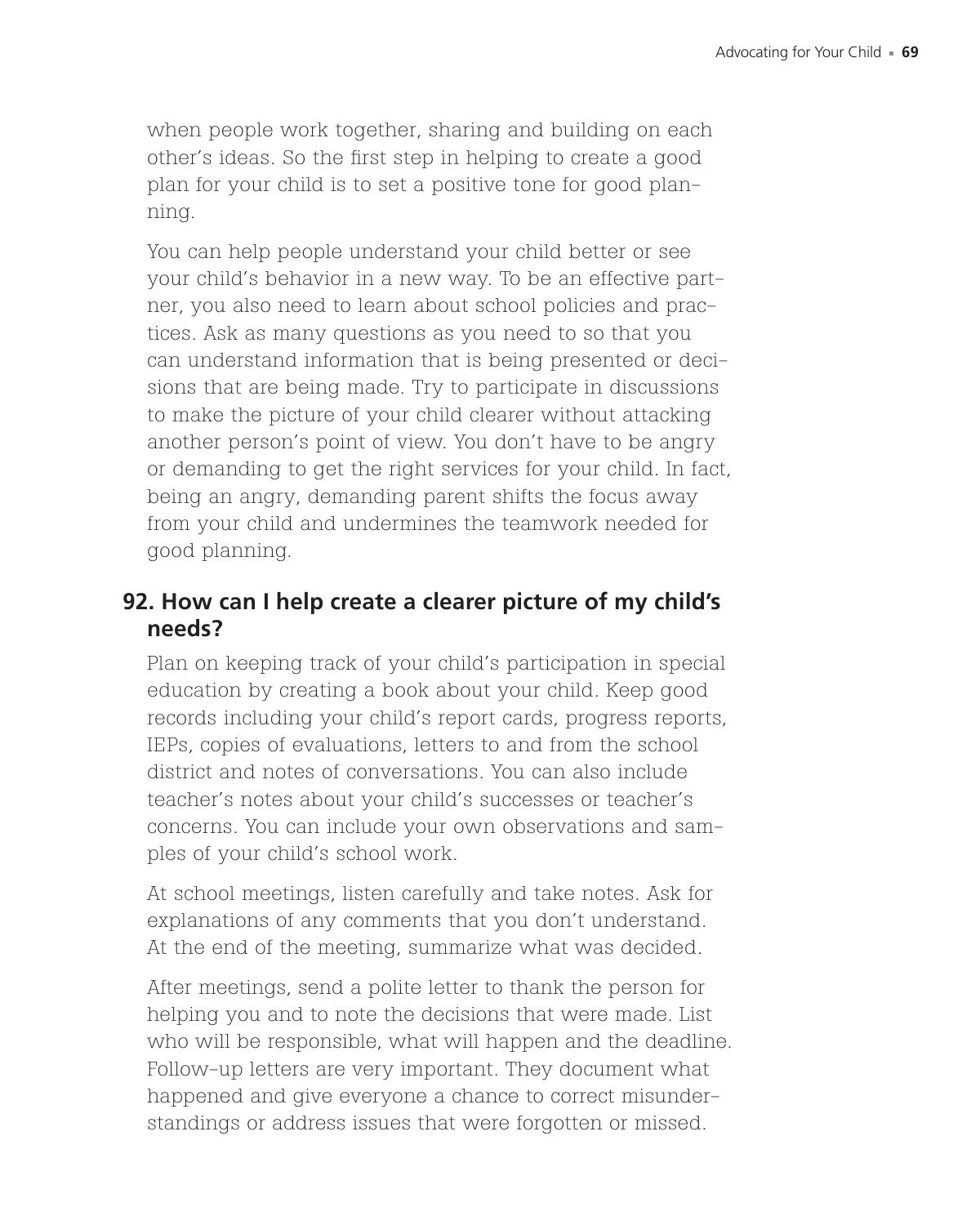You can record meetings but you will probably undermine trust if you do so. If you decide to use a tape recorder, you should tell the CSE chair before the meeting.

### **93. Should I include my own observations about my child?**

Adding your own observations is very helpful. Your observations will be more valuable if you describe problems rather than name a problem. Provide information, not emotion. For example, instead of saying 'Anita and I are so frustrated with her homework,' offer a more detailed description:

'Anita usually spends three or more hours on homework even though she is only in the fourth grade. She doesn't waste time; she really tries to focus on the work. Reading and writing assignments are not hard for her but math assignments take a very long time.'

This description provides much more information about what needs to be addressed.

When other people are discussing your child at meetings, think about what you can add to make a more complete picture of your child. If a behavior at school reminds you of a behavior at home, add your experience to the discussion. If a description of your child doesn't sound like your child, add your thoughts to the discussion.

### **94. How can I contribute to the creation of the IEP or 504 plan for my child?**

Make sure that the plan builds on strengths and addresses needs. Keeping this balance can be challenging when new services are being added to your child's school day. But it is important to balance services so that your child has: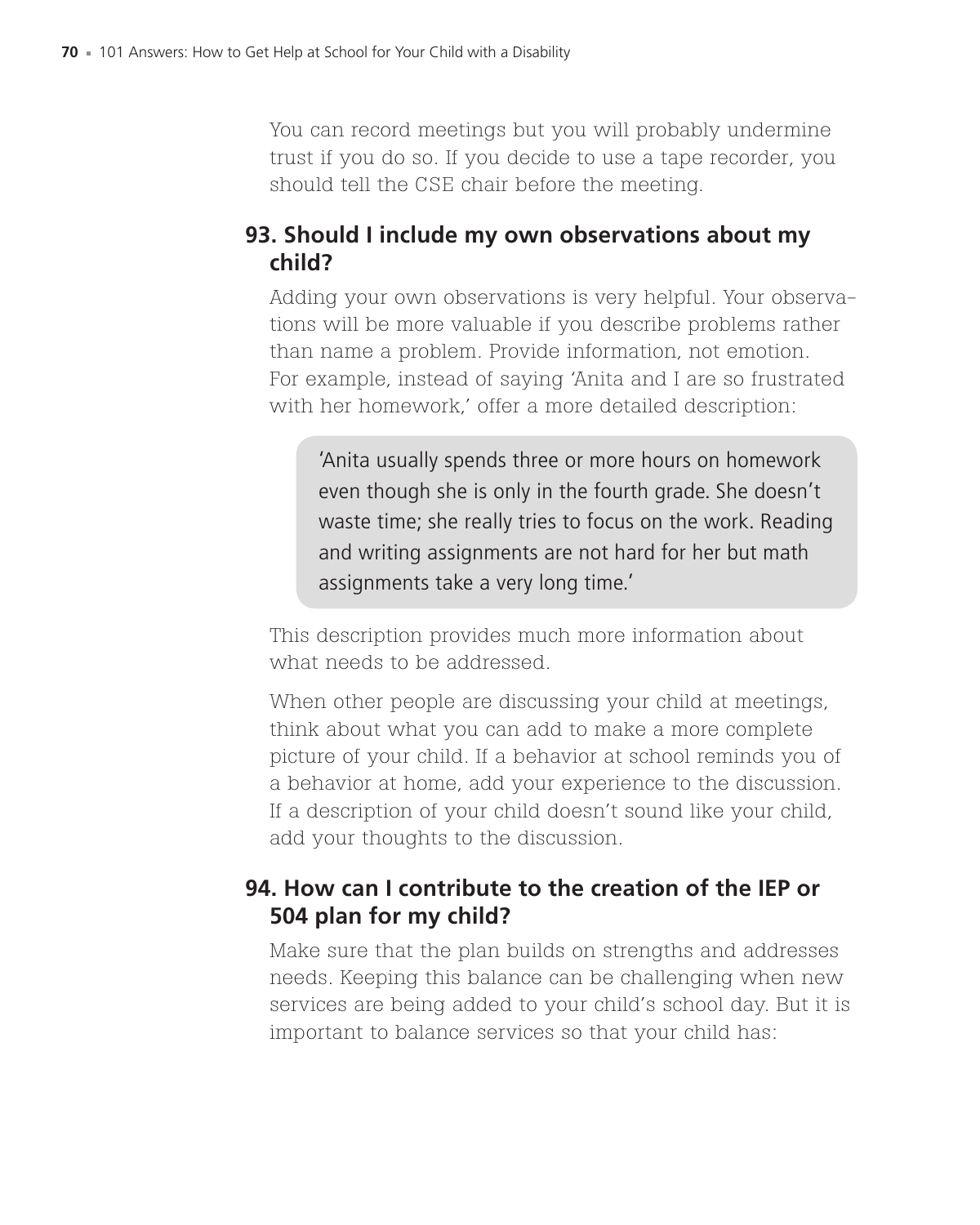- A. time during the day to build on his or her strengths and feel successful; and
- B. time during the day to get help with areas where he or she is struggling.

For example, if your child is struggling and the one highlight of the day is gym, don't take away gym class to provide remedial services.

Make sure the plan is likely to have your child's cooperation. Placement in a program that the child fears is not a good idea.

Involve older children in the creation of the plan. Anyone over 12 years of age should be able to take part in at least some of a CSE or 504 meeting.

### **95. Can a meeting be held without me?**

A meeting of the CSE, the 504 Committee or a Superintendent's suspension hearing should include you. The district must make a good effort to give you the chance to attend. If a meeting is scheduled and the district tells you about the meeting in a letter or phone call, then you should either attend or call to request that the meeting be postponed. Otherwise the district can hold the meeting without you.

### **96. Should I bring anyone to my meetings?**

If there is a Superintendent's suspension hearing for your child, you should have an attorney who knows education law. Since your child could be suspended for a long time, it is important to have an attorney.

If you bring another person to other school meetings, choose that person carefully. A person who can help you to stay calm or who has information about your child can be helpful. A person who will be angry or threatening will probably not be helpful.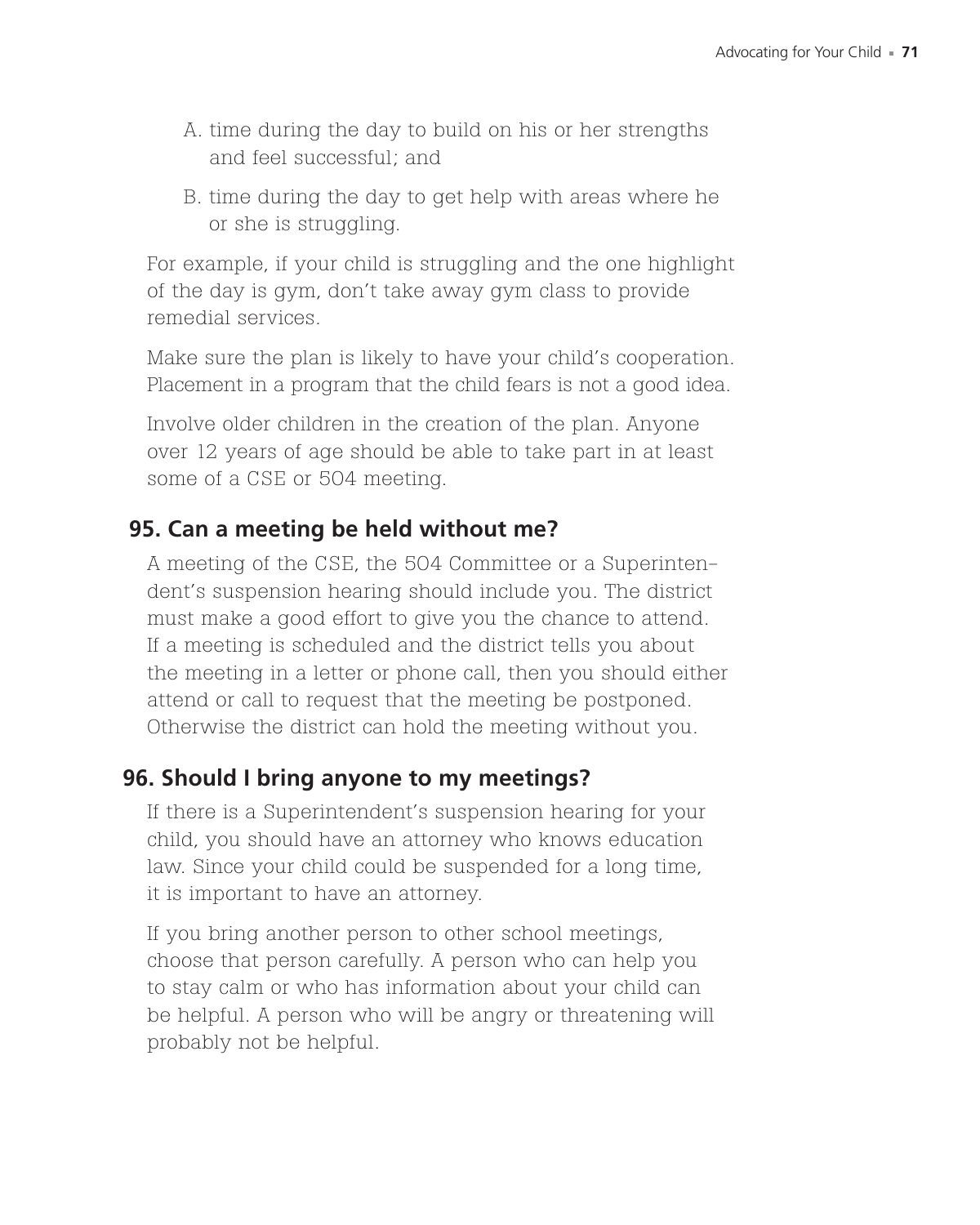### **97. How will I know that the services are being provided?**

If you have questions about the services being provided, you can ask the principal in your child's school or the special education coordinator in the child's building. Particularly when new services are scheduled to begin, you should keep track of the day when services start. There can always be delays when a new staff member is being hired or interruptions due to staff illness. But if a new service has not started according to the schedule discussed at the CSE meeting, you may want to check in with the CSE chair.

If a service is interrupted by a long-term staff absence or leave, you should contact the CSE chair to find out how this service will be provided to your child.

### **98. What should I do if my child is not making progress?**

First, meet with your child's teacher or the person providing a service to your child to discuss your concerns. Ask the teacher if he or she sees your child making progress. Ask for some specific examples.

If you are still concerned about your child's progress, write a letter to the CSE chair asking for a **Program Review.** 

### **99. How do I prepare for meetings?**

A written meeting notice will be sent to you. The meeting notice must state the purpose of the meeting. In addition, always make sure that you have all of the following information before you go to a meeting about your child:

- **Time, date and place of the meeting;**
- **Participants: Who will be attending?;**
- **Purpose of the meeting;**
- Decisions that need to be made at the meeting; and
- Information that will be considered.

Appendix B has worksheets that you can use to organize your thoughts and the information that you have about your child before going to a CSE meeting.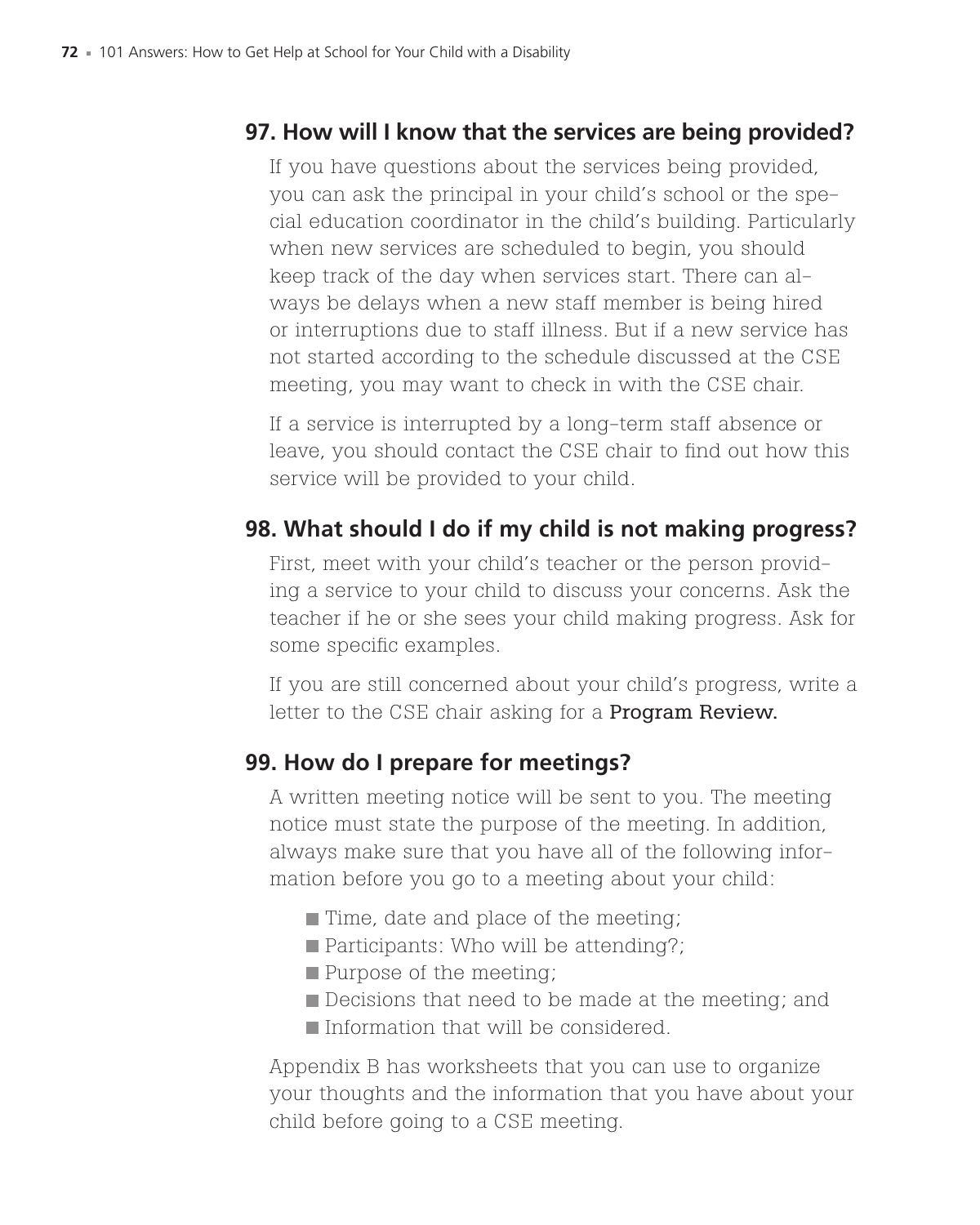If you would have difficulty following the discussion in English, you can request a translator before the meeting. When you receive a notice that gives the schedule for a meeting, call the person who sent the letter and request a translator.

One very important meeting is your child's **Annual Review.** By law, every student's IEP must be updated annually. This meeting of the CSE is called the Annual Review. The meeting is held for several reasons:

- $\blacksquare$  to review your child's progress over the past year;
- to determine if your child still needs specialized instruction;
- to review if and how your child's needs have changed; and
- $\blacksquare$  to create a plan of service for the coming year.

All of this information is considered in the review so that changes can be changed if needed.

To prepare for the Annual Review meeting, review the goals on your child's IEP. Then check the information that you have received over the course of the past year about your child's progress on these goals. Identify areas where your child has progressed and areas where your child still needs more help. Consider some of the new challenges your child may face in the next year.

For example, after the third grade, elementary students are expected to work more independently. Another challenge begins In middle school when students will have to be much better organized since they will now have a different teacher for each subject. Try to imagine your child in this new setting so that you can help identify what will be challenging for your child. The parent worksheet in Appendix B will help you organize your thoughts and information.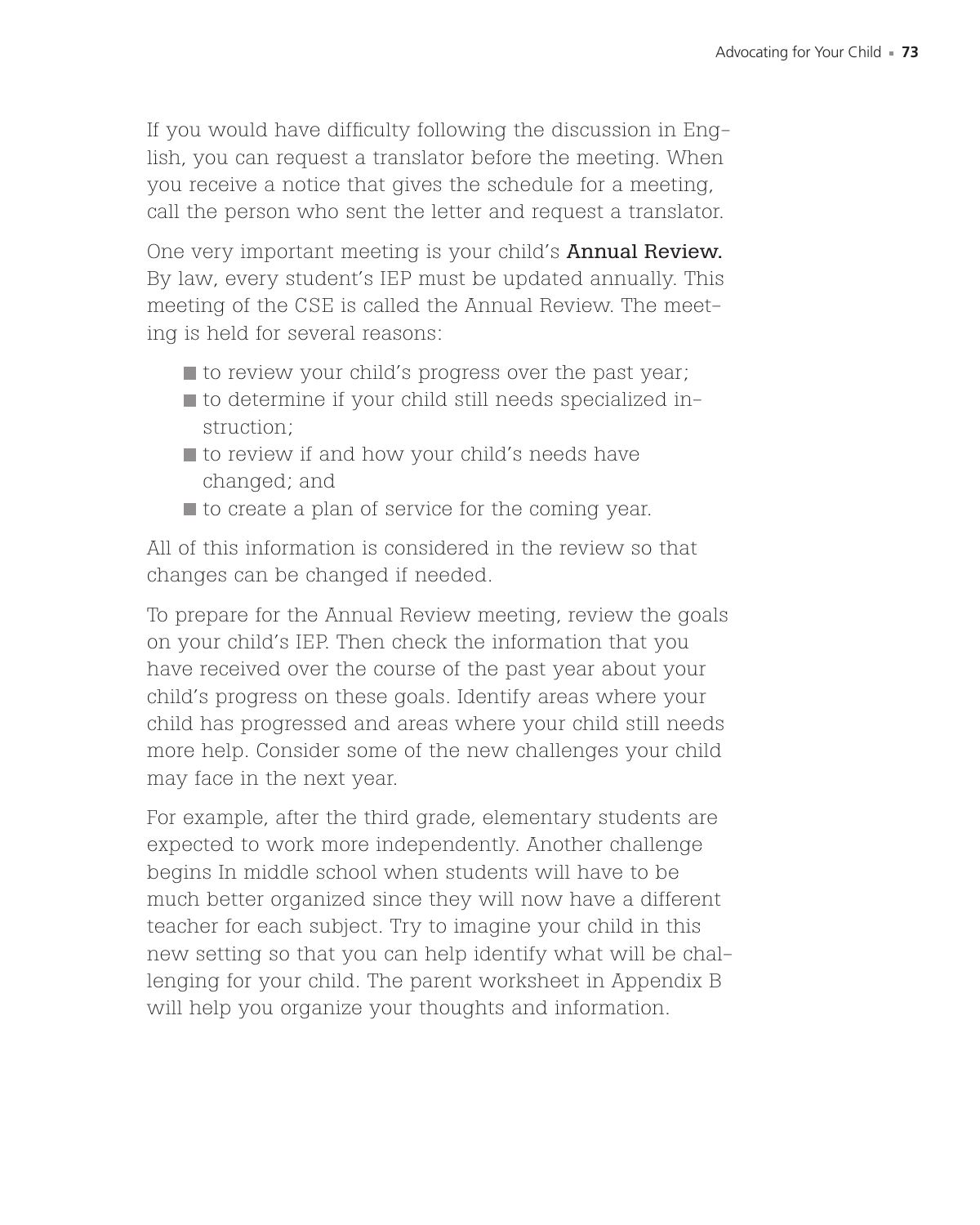### **100. When I feel frustrated, how can I be an effective advocate?**

It is very important to listen with an open mind to what each party is saying and then ask questions calmly. Listening means much more than waiting for your turn to speak. It means making an effort to understand the other person's point of view.

Keep in mind that the law dictates what the District must do and how it can be done.

Don't jump to conclusions. If you do not understand the reason why things are done a certain way, ask the CSE chair to explain. Explain your expectations for your child and ask if these are realistic. Explain your expectations for special education services and ask if these are realistic.

It is very important to listen with an open mind to what each party is saying and then ask questions calmly. If a decision is made that you disagree with or are uncomfortable with, ask more questions. Ask why this decision is being made. Ask why this decision makes sense for your child.

At any time, if you have a nagging feeling that you didn't get enough information or that the information didn't make sense, then ask to see the supervisor of the person you are talking to. Sometimes school staff give information that they think is right but the information may be wrong. If you have a nagging feeling, check the information with a supervisor.

If you want to check information with someone outside your school district or get additional help, you can contact the STATE REGIONAL ASSOCIATE. These are local representatives of the N.Y.S. Education Department's Vocational and Educational Services for Individuals with Disabilities (VESID).

New York State Education Department also funds the Early CHILDHOOD DIRECTION CENTERS throughout New York State which can provide information about Early Intervention and Preschool Special Education.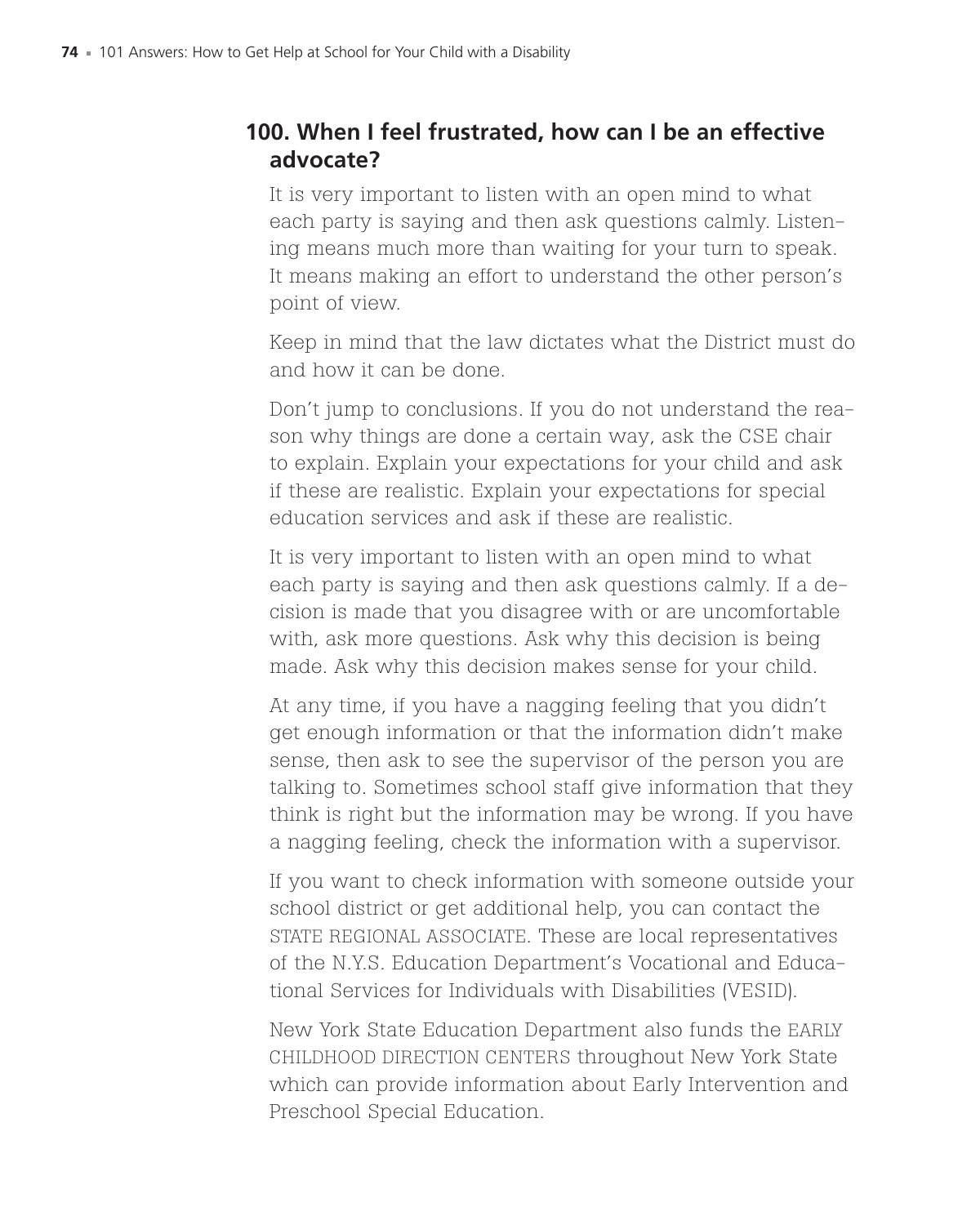The Department also supports SPECIAL EDUCATION PARENT CENTERS which provide information and technical assistance. Parents can also file a complaint to the New York State Education Department's VESID office. See http://www. vesid.nysed.gov/specialed/quality/qaresolv.htm

You may also be able to get help from local advocacy groups like Student Advocacy. Student Advocacy provides services throughout Westchester and Putnam Counties in New York State. To request help from Student Advocacy, call 914.347.3313.

### **101. Can my special needs child be successful?**

Young people with disabilities can be successful students. They can go on to graduate from high school or earn an IEP diploma. They can gain skills that allow them to be successful in college and/or participate in the community more fully. They can be productive and happy adults.

### Student Advocacy Success Story

Corey was diagnosed with autism when he was 5 years old. In 2009, he graduated from high school.

He's in college now studying to fight cyber-crimes.

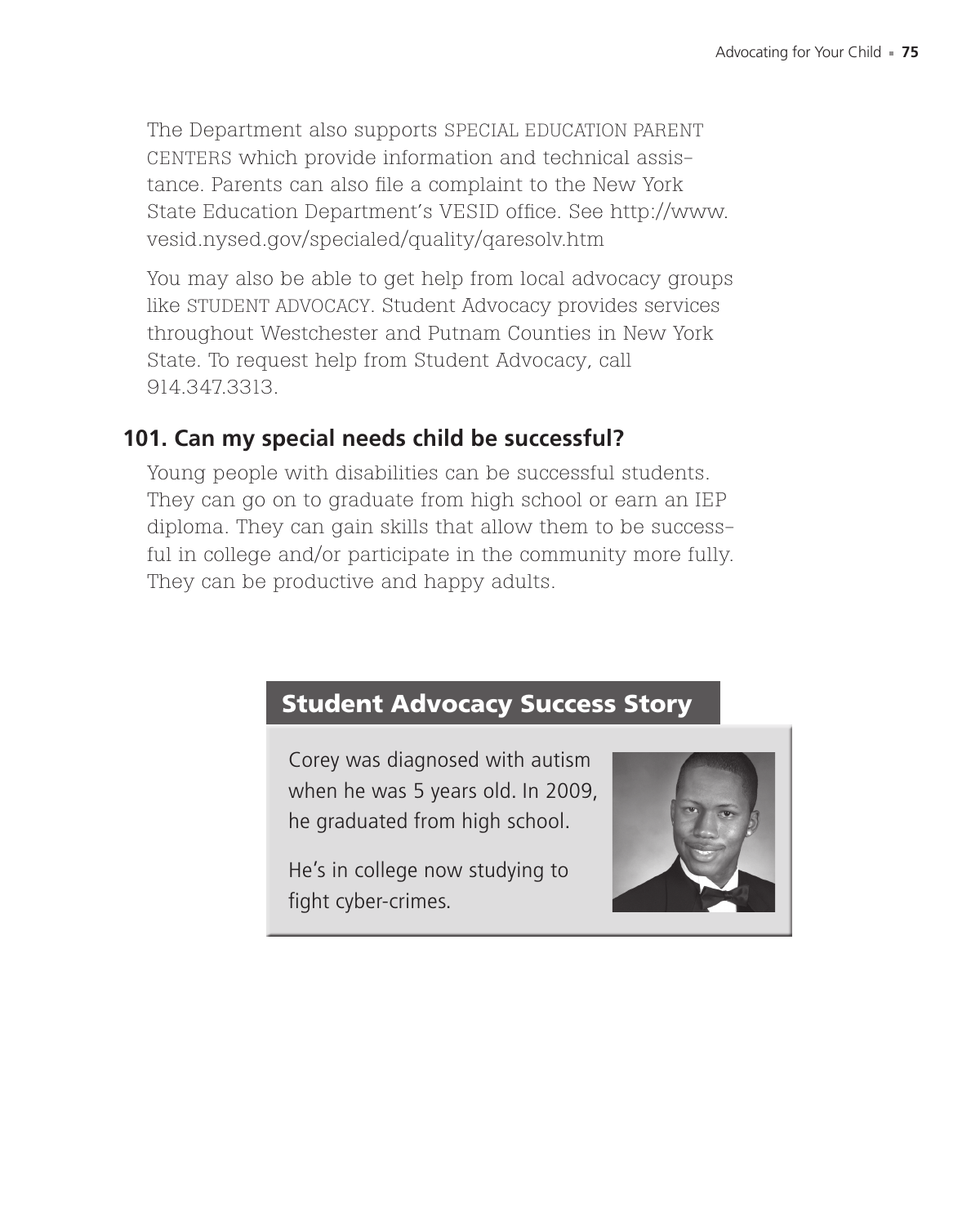# **Appendix A** Glossary of Terms

Words that are listed in the Glossary are in bold in the text. The Glossary gives the definition of the term.

- **504 Committee** The 504 Committee is a group of people from the school that a) determines if your child qualifies for help under Section 504 and then b) creates a 504 Plan. In some districts, the 504 Committee and Committee on Special Education have the same members.
- **504 Coordinator** Each school district is required to have a person who is responsible for helping students who need a 504 plan. This person is called the 504 Coordinator. The 504 committee is run by the 504 Coordinator.
- **504 Plan** Section 504 of the Rehabilitation Act of 1973 is a national civil rights law. Its purpose is to make sure that students with physical or mental disabilities will receive specific supports and services that will help him or her fully participate at school. Students who qualify receive accommodations that are described in a plan called a 504 plan. Students who have an IEP cannot also have a 504 Plan.
- **Academic Intervention Services (AIS)** These are support services that must be offered to elementary and middle school students who score below grade level on the state assessment tests in English language arts, math, science or social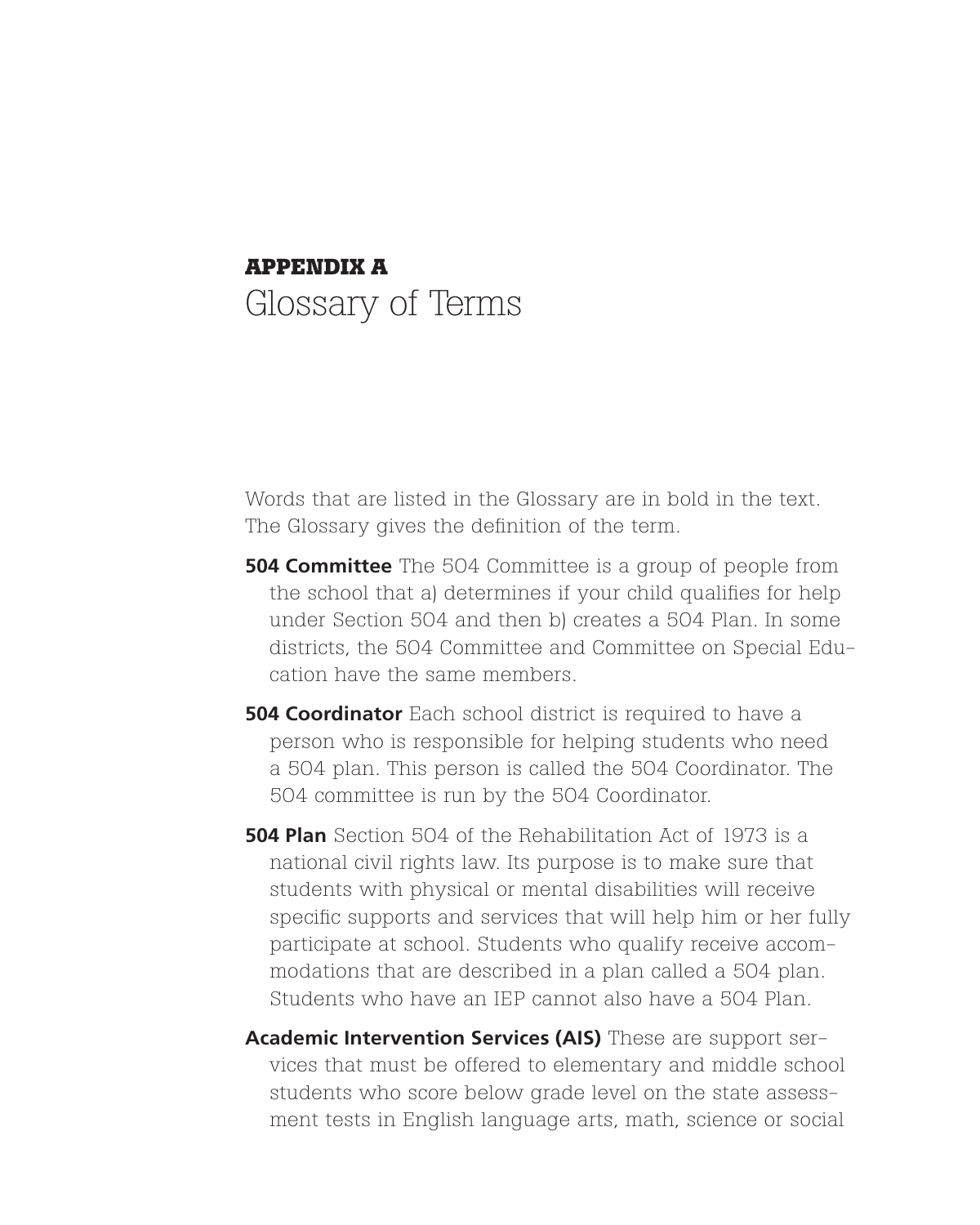studies. AIS must also be offered to students who fail a Regents exam required for graduation in English language arts, math, social studies or science and to students receiving bilingual services who do not meet the annual performance assessment.

- **Accommodation** An accommodation is a change in the school environment which allows the child to fully participate in all aspects of the school experience or "receive a free and appropriate education (FAPE).
- **Adversely Affecting Educational Performance** This is the impact of a disability on a child's education. The child's disability makes it difficult for him or her to learn, participate in school, behave at school or attend school. A Disability can adversely affect a child's education even if the child is not failing.
- **Annual Review** This is a meeting of the CPSE or CSE to update your child's Individualized Education Plan (IEP). The IEP must be updated at least once a year.
- **Behavioral Intervention Plan** This is a plan created for your child to prevent problem behaviors triggered by a disability. It is created to help school staff provide the direction and support your child needs to avoid things that cause him or her to have behavior problems at school and to teach your child behavior that is acceptable at school. This is not a plan for discipline or punishment.
- **Carryover Activities** These are activities that you and your family can do at home with your child that help him or her to use the new skills taught by EI services.
- **Center-based Programs** These are special education programs that are located on a BOCES campus. The Board of Cooperative Educational Services or BOCES [pronounced bo-sees] are specialized school services that are available to many different school districts. Their services may include vocational, technical, alternative and special education programs.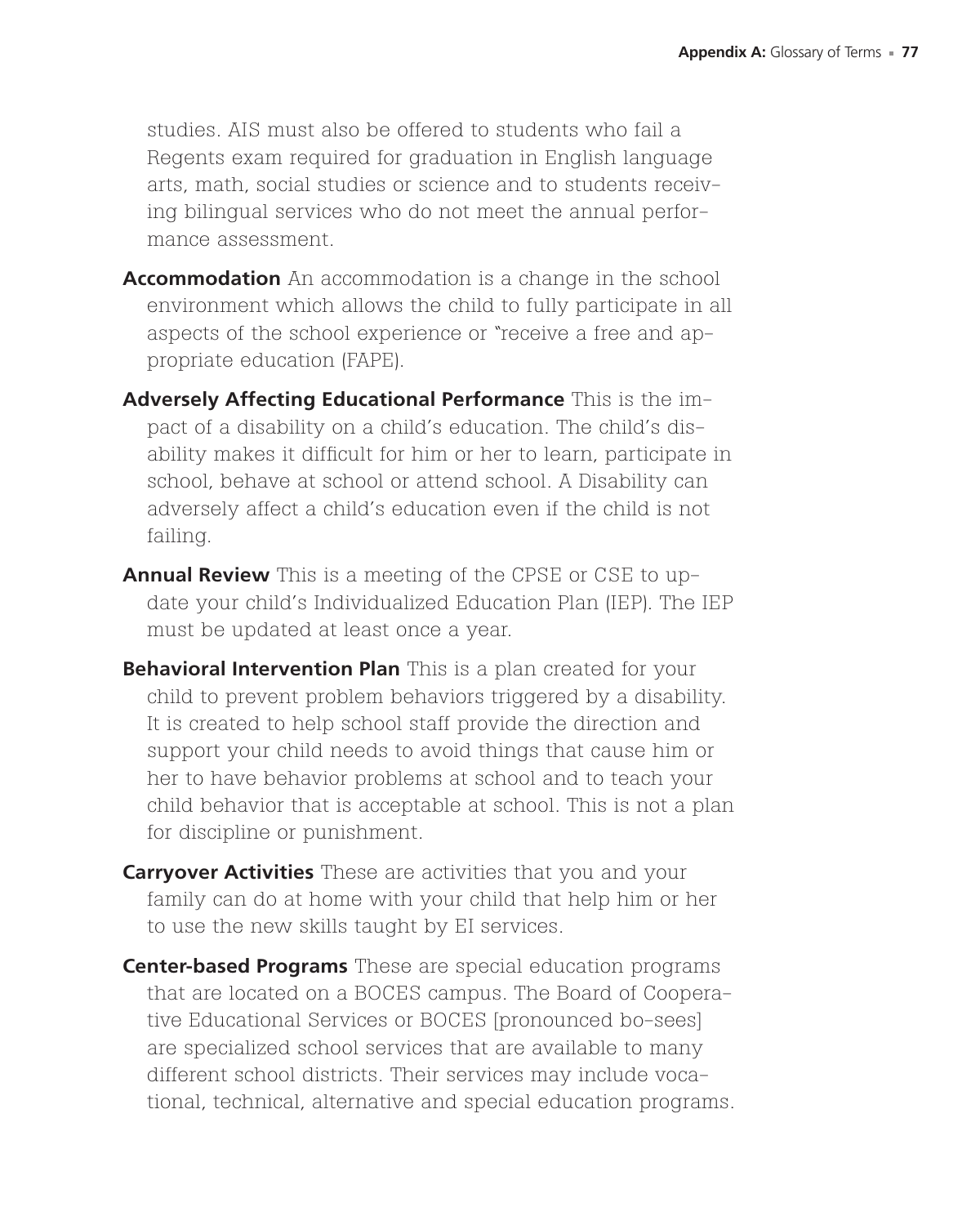- **Child Find** Special education law (IDEA) requires a school district to identify children who might be having difficulty learning. Child Find are the actions a district takes to identify and help those children.
- **Child Study Team** This is a group of school professionals that meet to help teachers identify school district services that may help a child. In some schools, this is called the In-School Support Team. You can ask your child's teacher or principal to have the Child Study Team consider your concerns about your child.
- **Classification** The Individuals with Disabilities Education Act (IDEA) lists 13 categories that define who is eligible to receive special education. A child, in Kindergarten or older, qualifies for help if she or he has a disability that matches the description in one of the categories. When your child is found eligible under one of these categories, this means that your child's needs are a good match to the description of that disability. This will be your child's classification. See Appendix C, for a list of the 13 categories and their definitions under federal law. Children are not given a classification in the Early Intervention Program or in Preschool Special Education.
- **Classroom Observation** This is a report to the CPSE or CSE about your child's performance in class. It is done by the principal, the school social worker or psychologist.
- **Cognitive** This means the process used for remembering, reasoning, understanding and making decisions.
- **Collaborative Class** This is a class taught by a regular education teacher and a special education teacher working together. The special education teacher may not be in the classroom at all times. This type of class may be called an Inclusion Class or a Collaborative Class.
- **Commissioner's Regulations Part 200** These are the policies of the N.Y.S. Commissioner of Education that tells schools how to follow the law.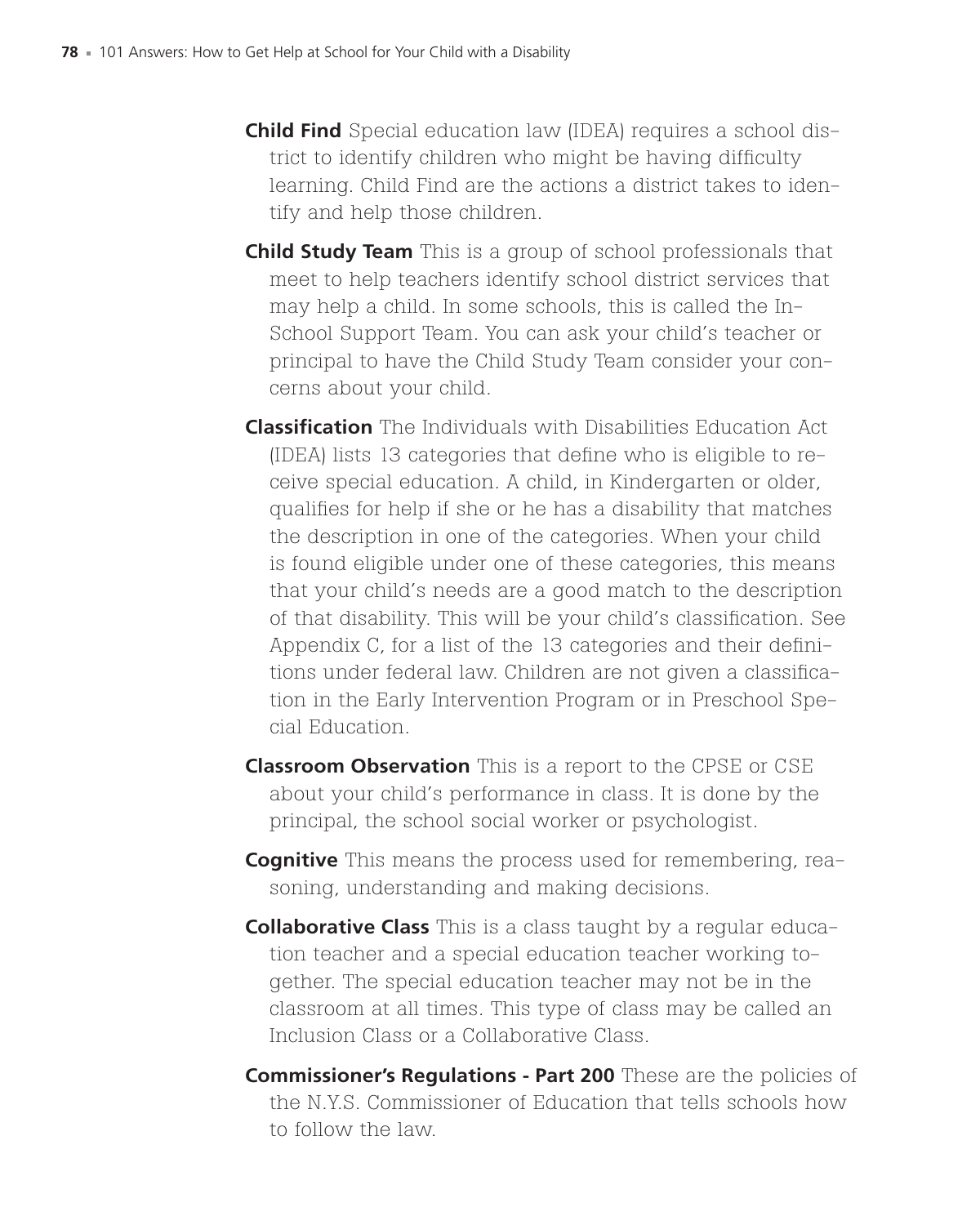- **Committee on Preschool Special Education (CPSE)** This committee oversees services for children with disabilities who are three and four years old. The CPSE is part of your local public school district.
- **Committee on Special Education (CSE)** This committee oversees services for children with disabilities between the ages of five and twenty-one. The CSE is part of your local public school district.
- **Compensatory Time** When school services including Home Instruction or services on an IEP or 504 Plan are not provided, you can ask for the district to make up the time. To request compensatory time for IEP services, contact the Director of Special Education. To request compensatory time for 504 services, contact the 504 Coordinator. To request compensatory time for Home Instruction, contact the Superintendent of your school district.
- **Compulsory School Age** In New York State, children must attend school and schools must provide an education to children between the age of 6 and through the end of the school year in which the child turns 16.
- **Departmental** This is when classes are taught by different teachers for different subjects. For example, a student attends a science class taught by a science teacher.
- **Determining Eligibility** This is a discussion at the CSE meeting to decide if your child qualifies for help. It includes a review of the facts about your child that could include the psychological evaluation, social history, educational tests, report cards, and teacher observations. After reviewing the facts, the committee will decide if there is evidence that your child's needs match one of the IDEA classifications. If your child is eligible, he or she will receive special education services. If your child is not eligible, the district cannot provide special education services.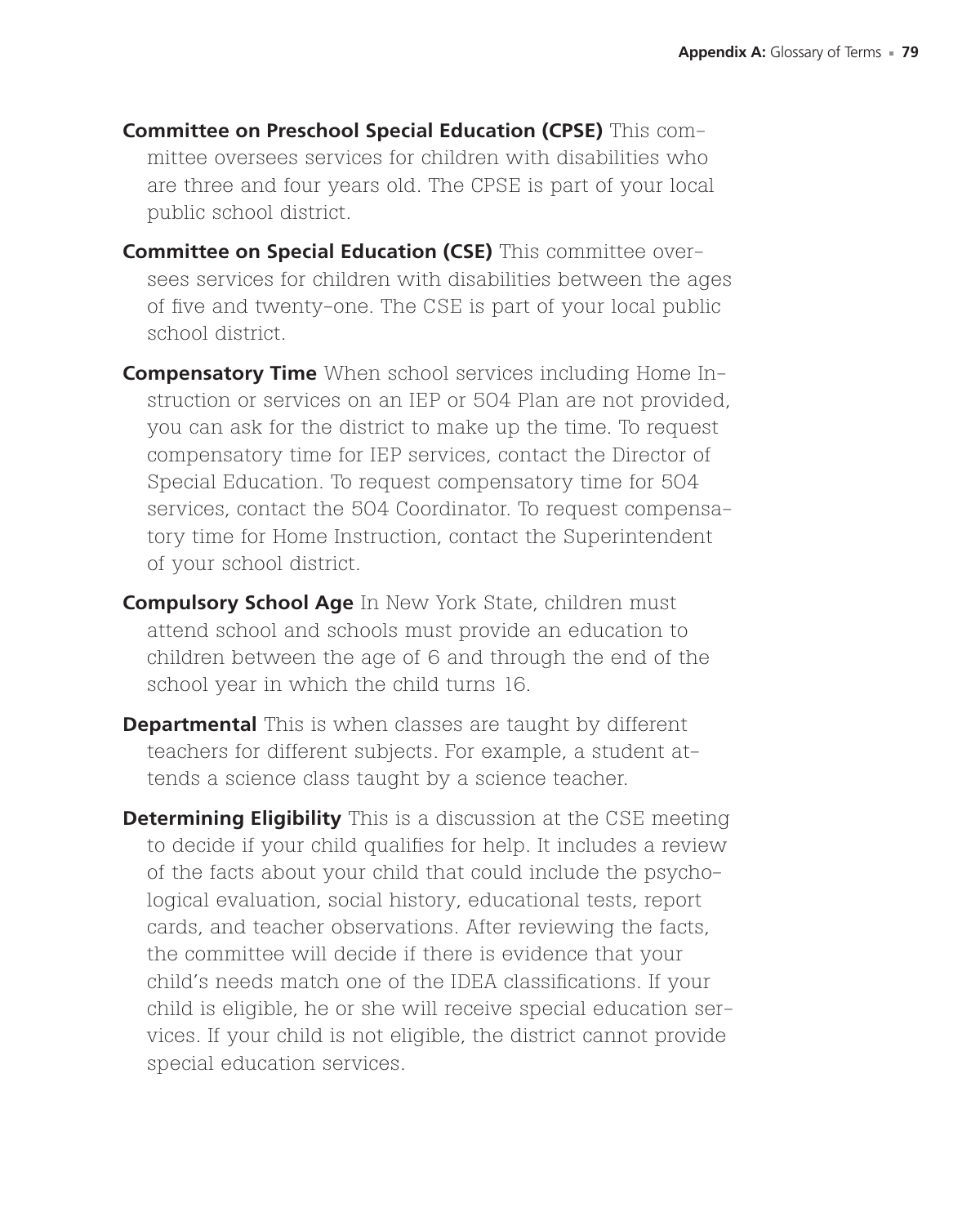- **Developmental Delay** This means the child has not learned the skill according to the typical timeline of child development.
- **Developmental Milestone** These are different skills that your child should meet by a given age. For example, most babies learn to sit by the time the baby is six months old. To see a chart showing key developmental milestones for each age, go to http://www.cdc.gov/ncbddd/actearly/milestones/index. html.
- **Direct Consultation** This is when a special education teacher works with your child either in the classroom or in a separate location.
- **District of Location** If your child is attending a private or parochial school and needs special education services, you may request them from the District of Location. The District of Location is the public school district that serves the area where the private school is located.
- **Due Process** These are the steps required by law that must be followed to make sure that the process used by the Committee on Special Education is fair and that your rights are upheld. These steps are described in written materials called Due Process Notice.
- **Due Process Notice** This is a notice from the New York State Education Department that gives information about your rights regarding: confidentiality, reimbursement for placement of a child by a parent in a private school, independent evaluations, discipline procedures for students with disabilities, and other steps you can take when you disagree with the actions of the Committee on Special Education. These other steps include mediation, impartial hearing, state complaint and civil action. For the full text, see http://www. vesid.nysed.gov/specialed/publications/policy/psgn807.doc.
- **Early Intervention Official (EIO)** This is a county employee who runs the county's Early Intervention Program. In New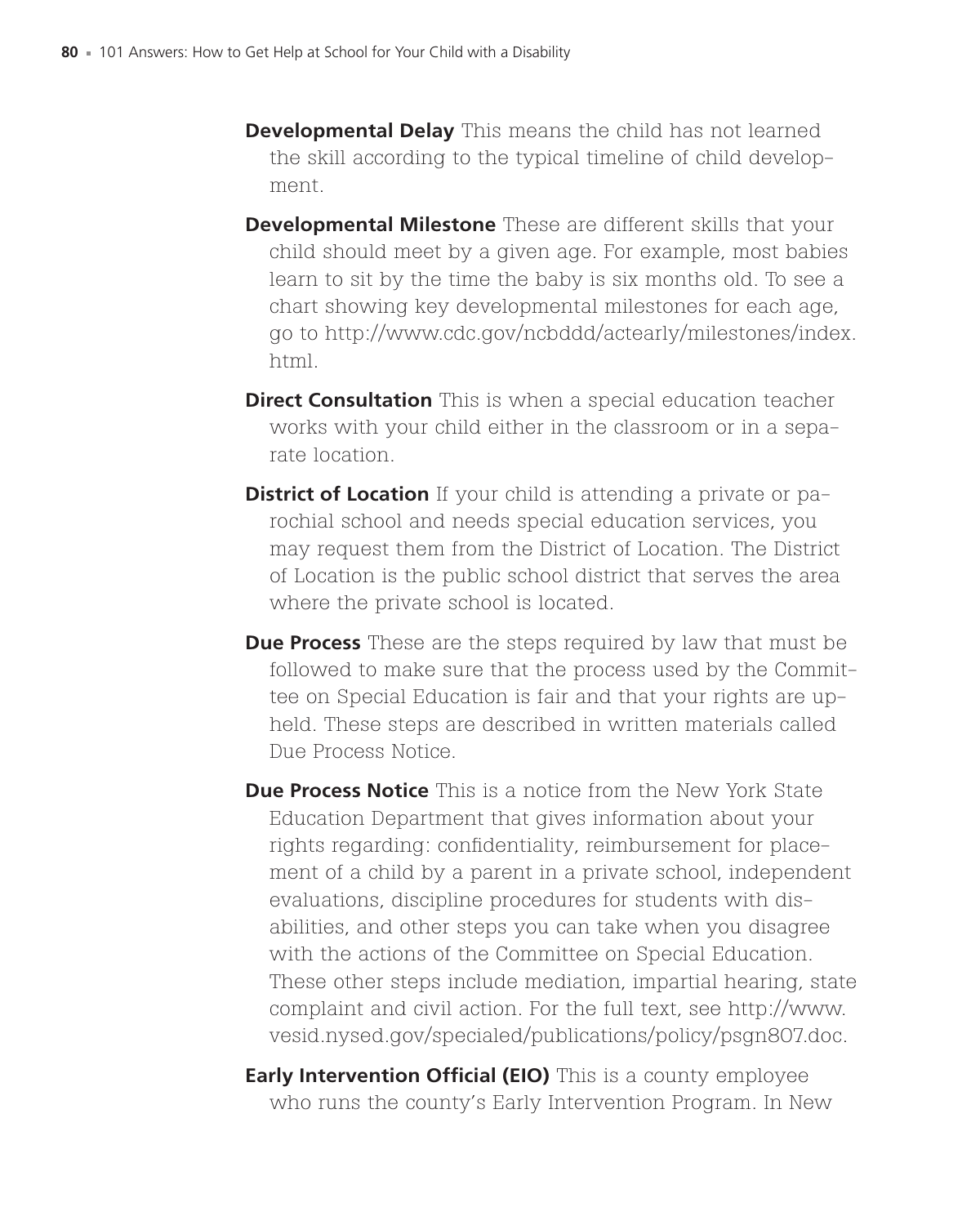York State, this employee is part of each county's Health Department. To contact the Early Intervention program in the Westchester County Health Department, call 914 813- 5094. For a list of Early Intervention Officials in other counties throughout New York State, go to: http://www.health. state.ny.us/community/infants\_children/early\_intervention/ county\_eip.htm

- **Early Intervention (EI)** Early Intervention serves children with developmental delays and/or disabilities who are under age 3. It is administered through the local county Health Department.
- **Educational Disability** A disability that makes it difficult for a child to learn or difficult for a child to participate in school. A person can also have a disability that doesn't affect learning. For example, a person who is visually impaired and wears glasses has a disability but does not have an educational disability. A disability that affects a child's ability to attend school, participate in school, or learn is an educational disability.
- **Educational Tests** These are standardized tests that measure a child's achievement in reading, math and spelling. These tests are given to one child at a time.
- **Educationally Related Support Services (ERSS)** These are support services that may be available in your child's school through the general education program. The services that are available can be different in each school district.
- **Evaluation** These are free tests that provide information about your child to EI, CPSE, CSE or 504 Committees. Evaluations can only be done if you provide written consent for your child to be evaluated.
- **Fine Motor Skills** This is your child's ability to use small muscles in his or her hands. It includes skills like holding a pencil, using a scissor, or buttoning a jacket.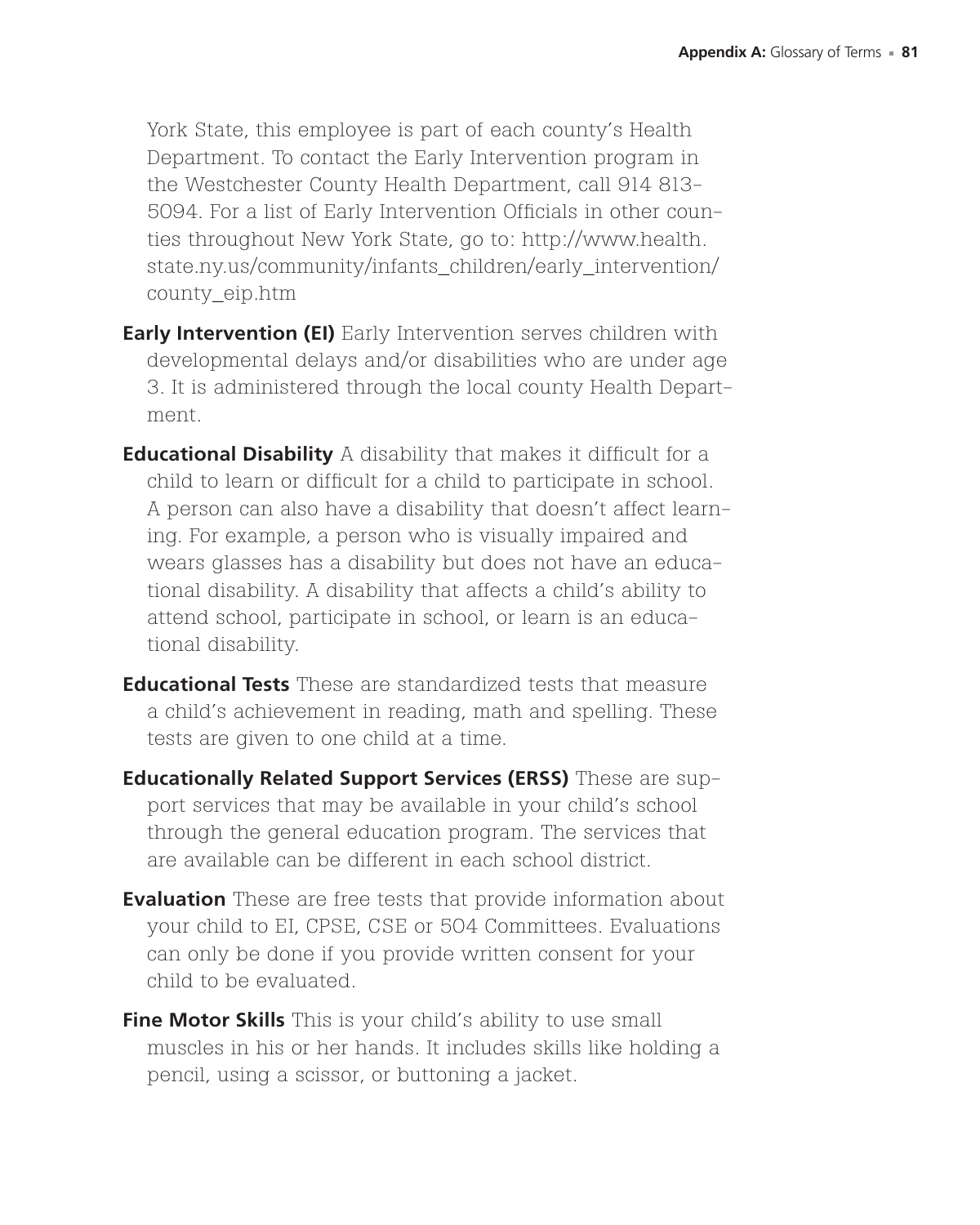- **Free and Appropriate Public Education (FAPE)** [pronounced as if it rhymes with tape] This is the basic legal standard for special education services. Services must be provided free of charge. They must also be appropriate for your child. "Appropriate" means that the services address your child's educational needs and result in reasonable educational progress.
- **Functional Behavioral Assessment** This is an assessment of your child's behavior by a trained school staff person. This person watches your child in the classroom to try and figure out the purpose (of function) of your child's behavior. This assessment provides important information used in creating a Behavioral Intervention Plan.
- **Gross motor skills** This is your child's ability to use large muscles. It includes skills like walking, running, catching a ball or going up and down stairs.
- **Home Instruction** This is instruction provided by an instructor when a child of compulsory school age has been suspended from school, when a special education student of any age is suspended from school or when a child cannot attend school due to a chronic medical condition.
- **Inclusion Class** This is a class taught by a regular education teacher and a special education teacher working together. The special education teacher may not be in the classroom at all times. This may also be called a Collaborative Class.
- **Independent Educational Evaluation (IEE)** This is an evaluation done by a private evaluator.
- **Individualized Education Plan (IEP)** [pronounced I-E-P] This is a written plan created by the CPSE or the CSE that describes your child's educational needs and the help that will be provided at school to address those needs. The IEP describes the help that will be provided to enable your child to make educational progress.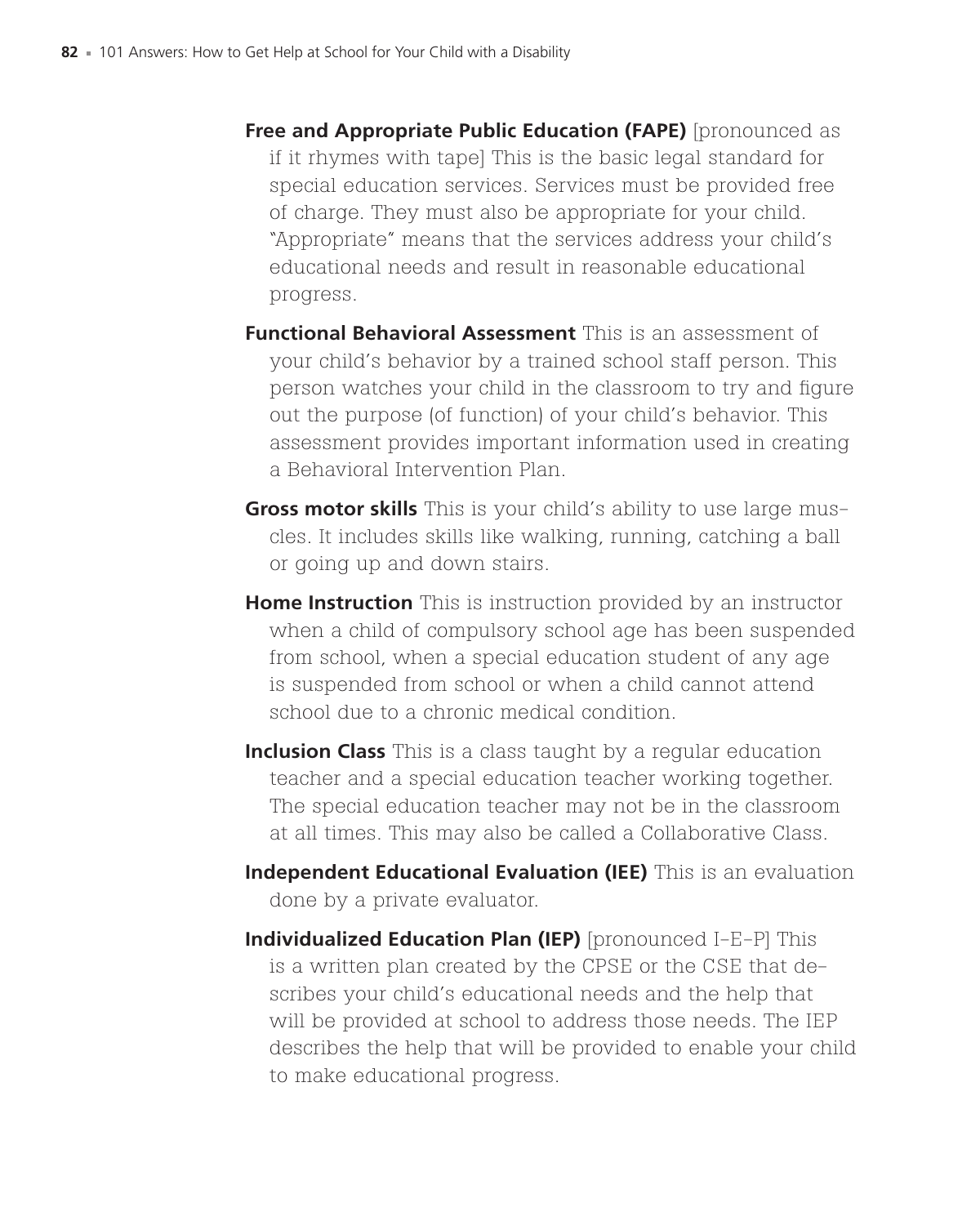- **Individualized Family Service Plan (IFSP)** This is a written plan that lists Early Intervention services for your child and your family.
- **Individuals with Disabilities Education Act (IDEA**) IDEA is one of the two national laws that provide educational rights to children with disabilities. It is a law that establishes the process that schools must follow to educate students with disabilities. It is sometimes referred to as I-D-E-A and sometimes referred to like the word idea.
- **Initial Service Coordinator (ISC)** In the Early Intervention Program, this is the person assigned to work with you and your family to guide you through all the steps in getting help.
- **In-School Support Team** This is a group of school professionals that meet to help the teacher identify school services that may help your child. In some schools, this is called the Child Study Team. You can ask your child's teacher or principal to have the In-School Support Team consider your concerns about your child.
- **Integrated Setting** This is a placement or learning environment for a special education student that provides contact with non-disabled students. A student could be in an integrated setting for different parts of the school day or for the entire school day depending on the student's needs. It is also referred to as Mainstreaming.
- **Interim Alternative Educational Setting** After an incident involving weapons or drugs, the Superintendent can place your child in another school for up to 45 school days. There your child can continue to receive services on his or her IEP and continue his or her education. Your child does not have to receive all of the services on his or her IEP only those determined to be necessary by the Superintendent and special education staff.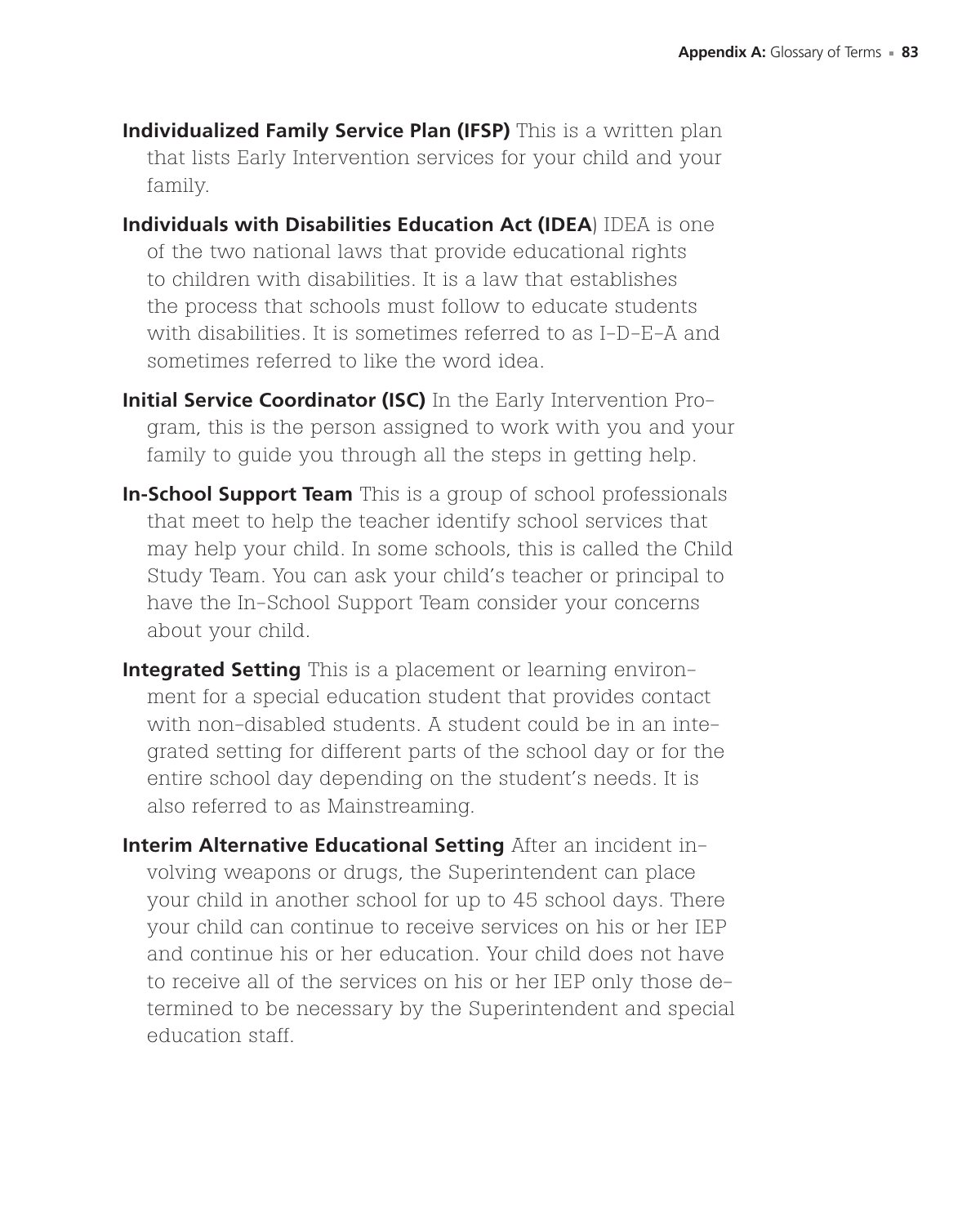- **Interventions** These are teaching methods used in general education to help your child. They must include formal and regular evaluations of your child's progress, sometimes called *response to the intervention.*
- **Least Restrictive Environment (LRE)** [pronounced L-R-E] By federal law children must be educated with their non-disabled peers whenever possible. This requirement is called the Least Restrictive Environment.
- **Mainstreaming** A placement or learning environment for a special education student that provides contact with nondisabled students. A student could be mainstreamed for different parts of the school day or for the entire school day depending on the student's needs. It is also referred to as an Integrated Setting.
- **Manifestation Determination** This is the meeting held by the Committee on Special Education to decide if there is a connection between the child's disability and the behavior that caused a suspension for more than 5 days.
- **Manifestation of a Disability** This is a question that must be answered by the Committee on Special Education when a student with a disability is suspended for more than 5 days. The CSE must determine if there is a connection between the child's disability and the behavior that caused the suspension. The answer is called a Manifestation Determination.
- **Maximizing Your Child's Potential** This is a different way to say helping your child to do his or her very best. Schools are not required by law to help your child to do his or her very best. School are only required to help children with disabilities to gain a "reasonable benefit" from their education.
- **Mediation** This is a process in which the Early Intervention program and the parents or the school district and the parents try to reach an agreement that satisfies both of them.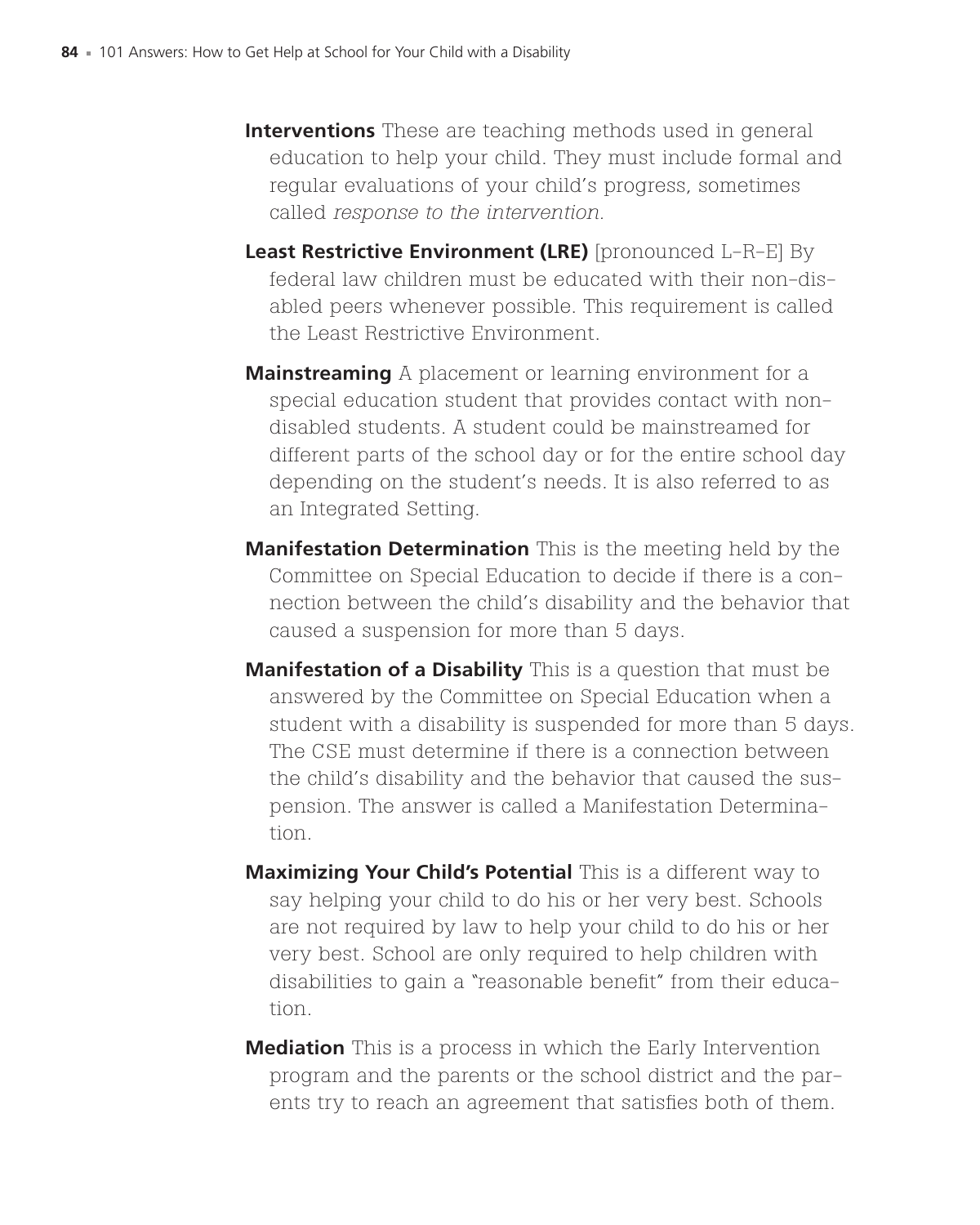This process is explained in your due process notice, which is also called Procedural Safeguards.

- **Natural Settings** These are places where young children are usually cared for such as your home, day care, or a playground. EI services should be offered in natural settings.
- **Neuropsychological Evaluation** This is an evaluation done by a specialist who has knowledge of the brain and how it effects learning.
- **Neuropsychological Assessment** identifies problems that a person has with:
	- $\blacksquare$  reasoning,
	- problem solving,
	- understanding language,
	- using language to share ideas and thoughts,
	- $\blacksquare$  memory,
	- attention.
	- coordinating what a person sees and how the person moves,
	- planning,
	- organizing and
	- $\blacksquare$  the amount of time it takes to do these types of activities.

**OMRDD** This is the New York State Office of Mental Retardation and Developmental Disabilities.

**Ongoing Service Coordinator (OSC)** You choose this person at your IFSP meeting. Your OSC will help you find services listed on your IFSP and other services and supports you may need in the community.

**Parent Teacher Association (PTA)** [pronounced P-T-A] Local and state PTAs are organized under the National Congress of Parents and Teachers (PTA). PTAs are organized by school and include parent members and school staff members. The PTA promotes parent involvement at schools and is a resource for families. See also Special Education Parent-Teacher Association.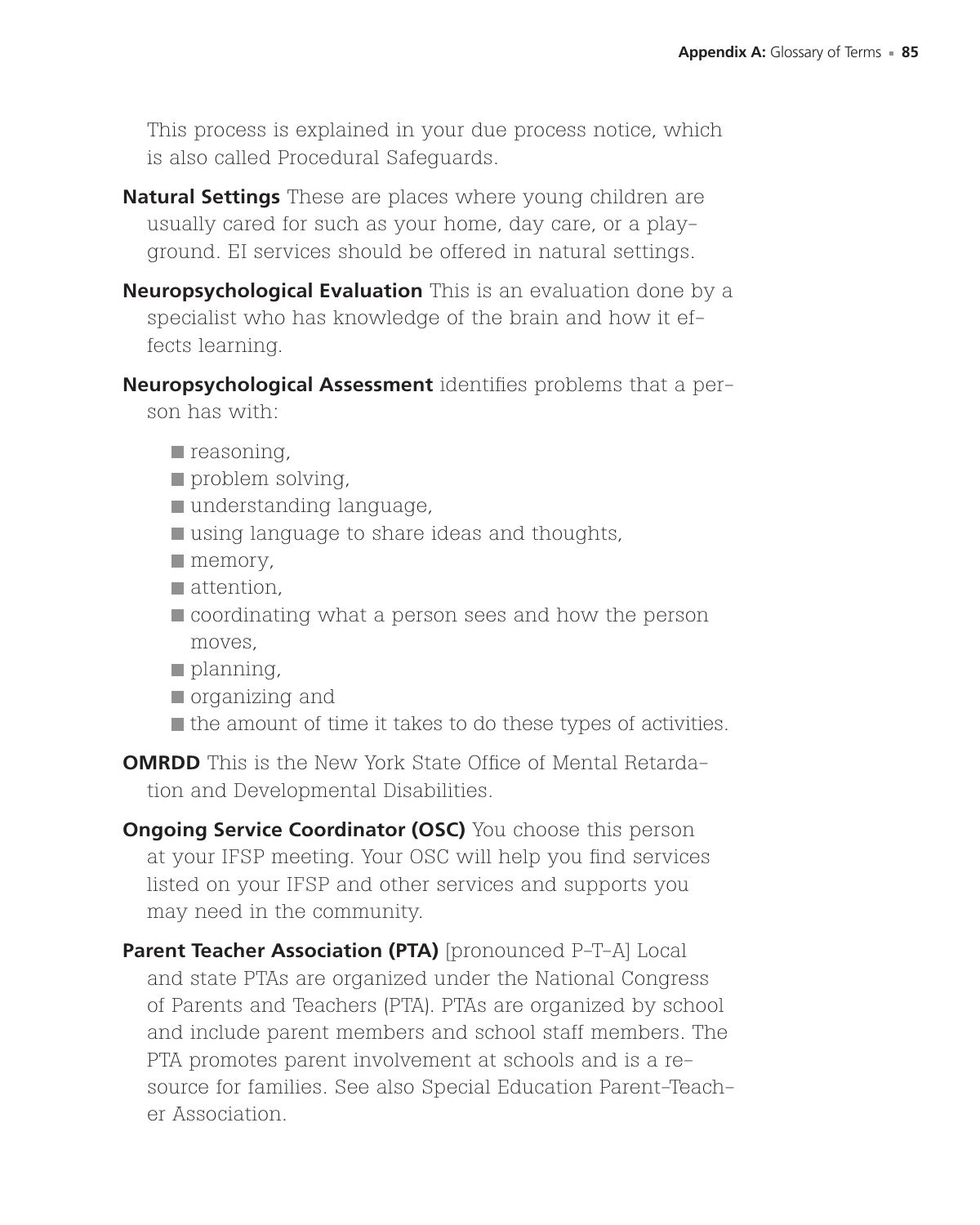- **Placement** These are the learning environments in which special education supports and services can be delivered. They range from a regular education classroom to a residential program. The CSE must consider the legal requirement to serve students with disabilities in the least restrictive environment when deciding the learning environment of placement for your child.
- **Principal's Suspension** This is a suspension for one to five days by the school principal.
- **Procedural Safeguards** See Due Process.
- **Program Review** When needed, your child's Individualized Education Plan can be updated more often than at the Annual Review. This type of meeting of the CPSE or CSE is called a "program review".
- **Psychological Evaluation** This is an intelligence test, also called an I.Q. test. A score of 100 means your child has average intelligence. A score of 65 or lower means your child may be mentally retarded. In addition to the overall score, the psychologist who conducts the test will look at how your child performed on different parts of the test. Different parts of the test help the psychologist identify areas where your child has difficulty. This analysis of how your child performed on the different parts of the test are usually more important than the overall I.Q. score.
- **Pullout Services** These are services provided out of the classroom such as speech and language services.
- **Referral** A request for special education services is called a referral. Referrals can be made by a parent or by a professional who knows your child such as your doctor, day care provider, or a teacher.
- **Related Services** These are school services that are not provided by a classroom teacher. Related services include: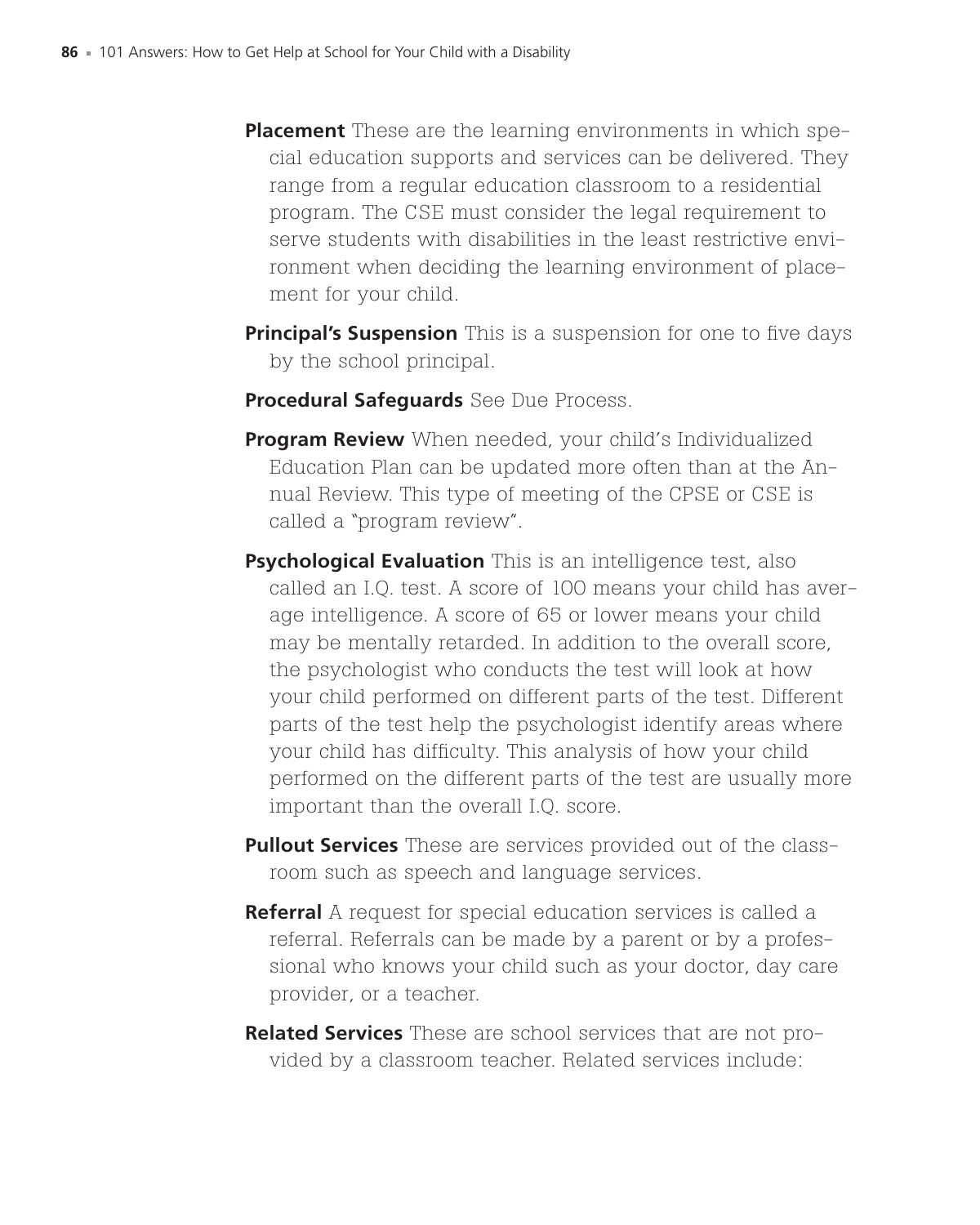- speech and language services;
- $\blacksquare$  occupational therapy;
- physical therapy;
- counseling to assist your child to make friends, listen to directions and to handle disappointment in the school setting;

**parent education (to help parents learn how to help** their child practice skills at home), or

**assistive technology (which is the use of equipment to** help address your child's needs).

- **Resource Room** This is a small class with no more than 5 students and a special education teacher. It is only for one period each day and offers academic support to your child.
- **Respite** Respite services offer a short rest for either a child or a family such as an after school recreation program or a weekend care program that gives caregivers a rest.
- **Response to Intervention Services (RTI)** These are teaching methods and/or services that may be available in your child's school through the general education program. They must include formal and regular evaluation of your child's progress also referred to as your child's response to the intervention. Your child's response to intervention can provide important information to the Committee on Special Education.
- **School-based Programs** These are special education programs that are located on the campus of a school in another school district. They may also be located on a BOCES campus.
- **Section 504 of the Rehabilitation Act** It is a federal law that provides educational rights to children with disabilities. The Rehabilitation Act is very broad covering many institutions other than schools. The Rehabilitation Act is a civil rights law which guarantees equality for U.S. citizens with disabilities. Section 504 is the section that covers education. Most commonly, it is referred to as '504'.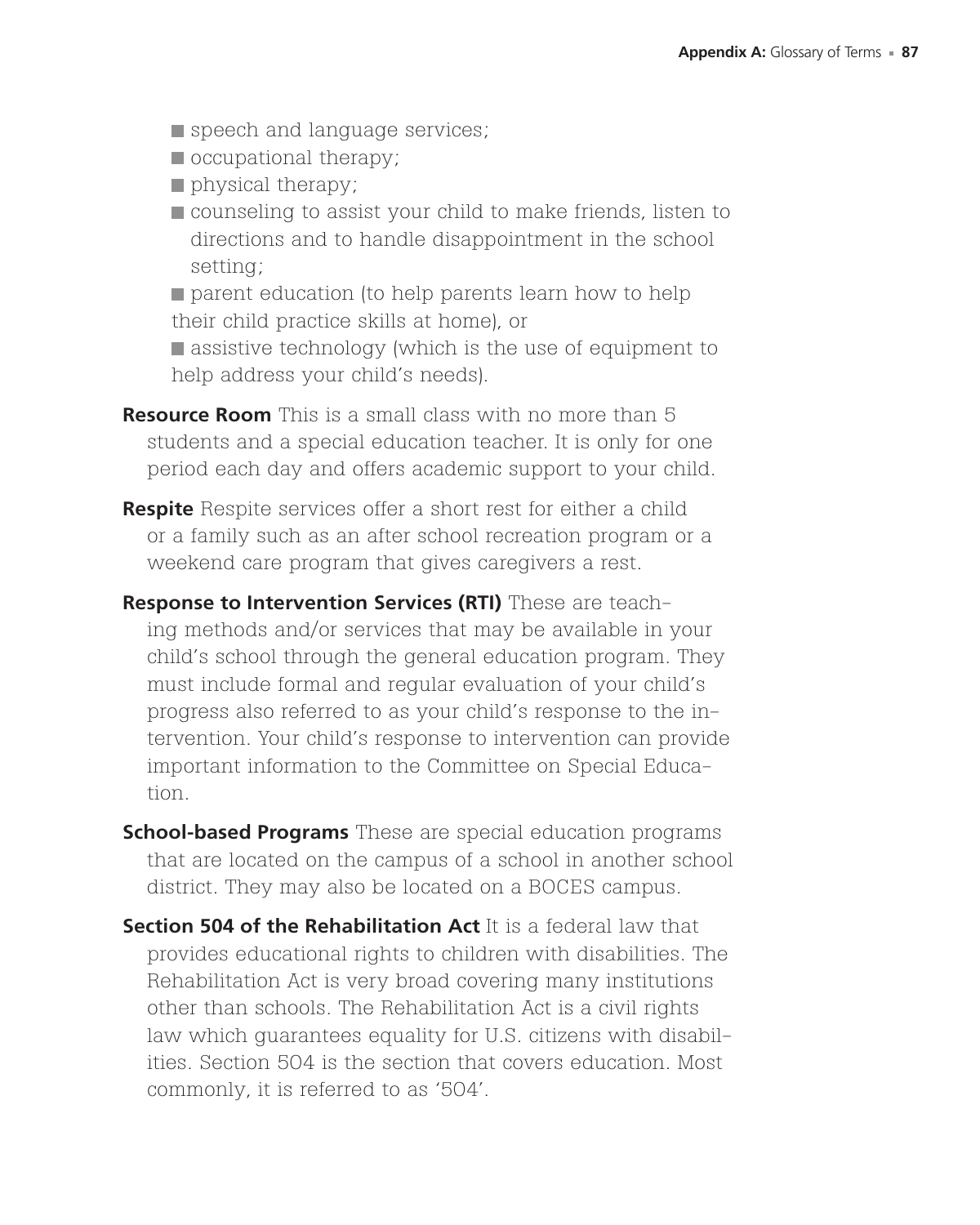- **Self-Contained Classroom** This is a classroom of students with disabilities who have similar needs. They remain in the same classroom with the same teacher. Typical class sizes are 15 students with 1 teacher referred to as a 15:1 class. There are also classes that are12:1 (12 students with 1 teacher) and 8:1(8 students with 1 teacher) . Some classes also have a teacher's aide. A teacher's aide provides help to students as directed by the teacher. A teacher's aide does not have the qualifications of a teacher. A class with 8 students, 1 teacher and 2 aides would be referred to as an 8:1:2 class.
- **Social History** This is a written history about your child. It is written by a school social worker who will ask you questions about your child's birth, growth and development.
- **Special Education Itinerant Teacher (SEIT)** [referred to as 'seeat'] This is a special education teacher who provides a service(s) on your Individualized Family Service Plan (IFSP)
- **Special Education Parent-Teacher Association (SEPTA)** [pronounced sep-ta] A SEPTA helps parents advocate for special needs children. Many SEPTAs offer workshops, speakers or materials to help families with special needs children. It has regular meetings just like any other PTA. Call the CSE Chair to find out if there is a SEPTA in your school district. Information on SEPTAs in Westchester is available at www. septa914.com.
- **Standardized Test** These are tests that measure a child's achievement in reading, math and spelling. These tests are given to one child at a time. The results tell you how your child's performance compares to other children in the same grade or same age.
- **Substantial Impact** This is the impact of a child's physical or mental impairment on his or her participation in school. A child is only eligible for 504 services if his or her disability has substantial impact.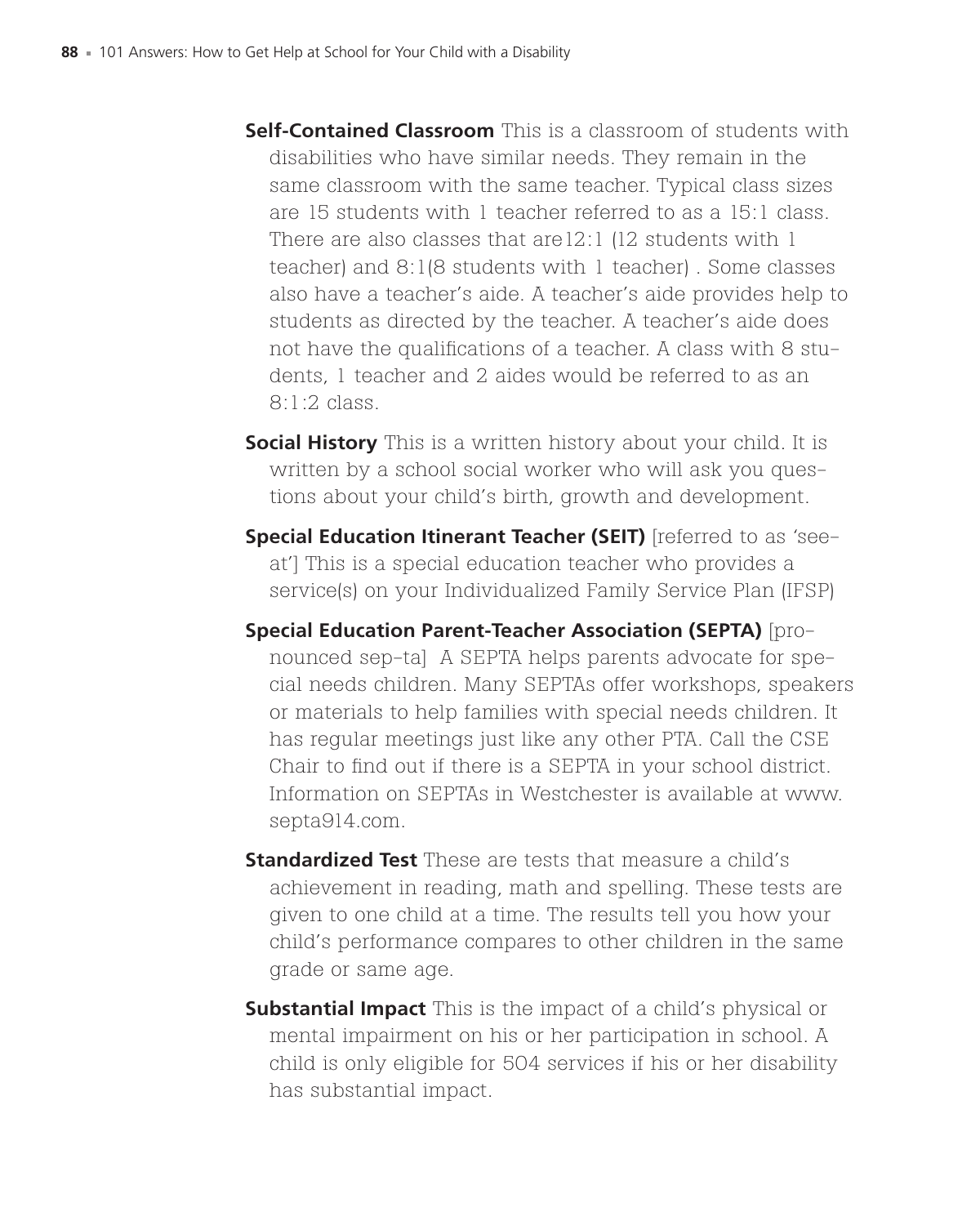- **Superintendent's Suspension** This is a suspension from school for more than 5 days. The student's guilt is determined by a Hearing Officer after a hearing. If found guilty, the Hearing Officer recommends a penalty to the Superintendent. The Superintendent determines the penalty.
- **Teacher's Aide** This is a school staff member that provides help to students as directed by the teacher. A Teacher's Aide does not require the qualifications of a teacher or a teaching assistant. A teacher's aide provides physical help to an individual student to keep them safe and able to move through the school. A teacher's aide can assist the child with school work but cannot provide instruction.
- **Teaching Assistant** This is a school staff member that assists the child after the teacher does the lesson. A Teaching Assistant must be certified by the N.Y.S. Education Department.
- **Teacher Consultant** This is a special education teacher who helps the regular classroom teacher meet the needs of students who have disabilities.
- **Transition** This generally refers to the move of a child with a disability from service under one system to service under another system. Children with disabilities may make a transition from the Early Intervention Program into Pre-School Special Education, from Pre-School Special Education to Special Education, and from Special Education into the adult service systems.
- **Transition Meeting** These are meetings to help your child move successfully to the next level of education, such as:
	- A meeting of the Committee on Preschool Education to determine if a child, who is getting too old to continue getting help through the Early Intervention Program, can get help through the Committee on Preschool Education.
	- A meeting of the Committee on Special Education to determine if a child, who is getting too old to continue getting help through the CPSE, can get help through the CSE.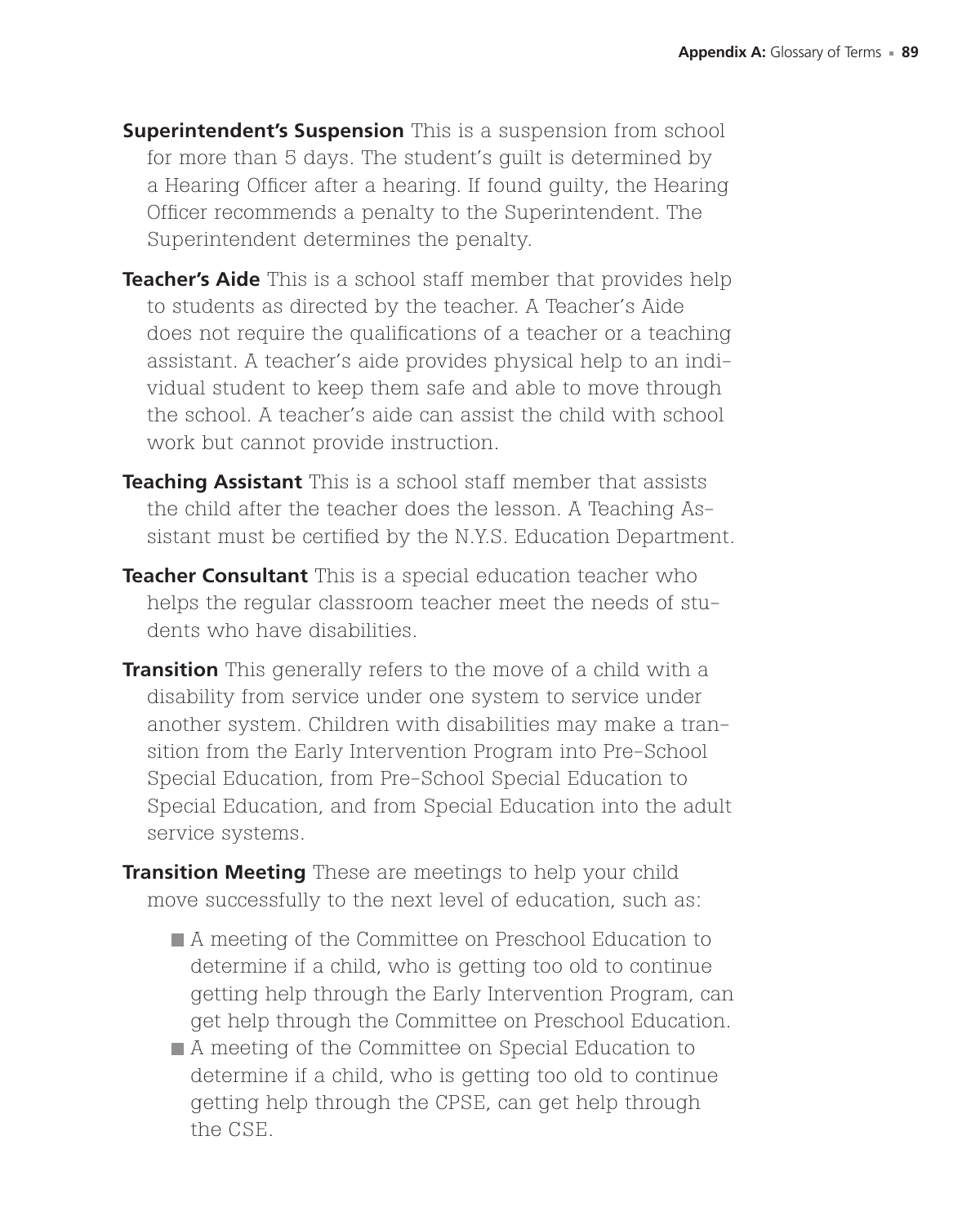- A meeting of the Committee on Special Education to discuss how to plan for a student who will complete high school and enter college, work and/or the adult service system.
- **VESID** [pronounced veh-sid] This is the New York State Education Department's office Vocational and Educational Services for Individuals with Disabilities.
- **Written Consent Permission** for an evaluation must be given in writing. Only you, the parent or guardian, can give consent and it must be in writing. No further steps can be taken until a parent gives consent for evaluation.

# Student Advocacy Success Story



Doing well in a competitive high school was tough for Steven due to his learning disabilities. But that's all behind him now.

He graduated in 2009 and is now attending college.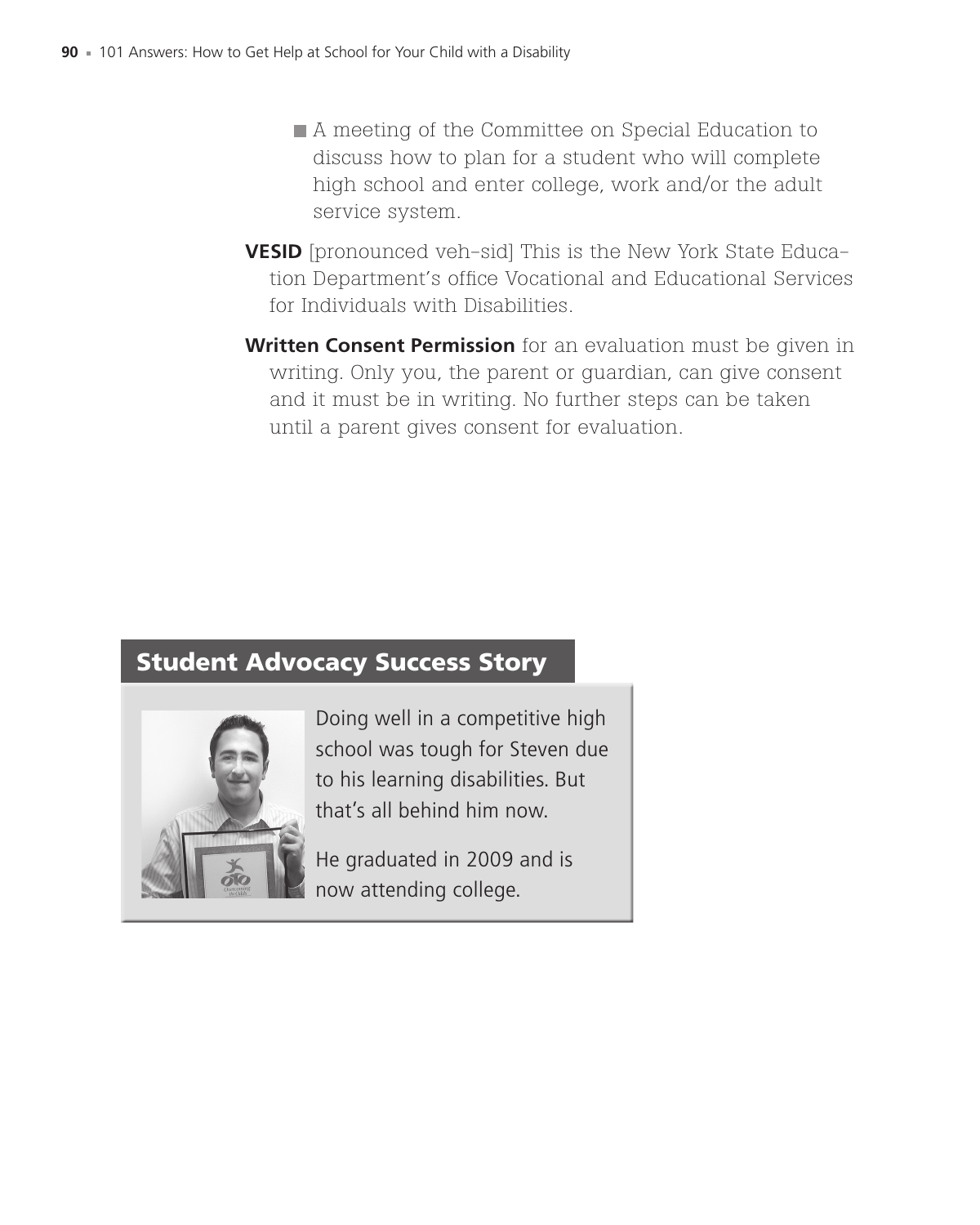### **Appendix B**

Parent Worksheet: Preparing to Meet with the CPSE or CSE

At the CPSE or CSE meeting, your child's needs may be discussed in these four broad areas:

| <b>MANAGEMENT</b> | This is the area that describes your child's needs in the<br>area of behavior.                                                                                                                 |
|-------------------|------------------------------------------------------------------------------------------------------------------------------------------------------------------------------------------------|
| <b>ACADEMIC</b>   | This area describes your child's progress or lack of<br>progress in the areas of reading, writing, math, social<br>studies, science and any other subject he or she is<br>studying.            |
| <b>PHYSICAL</b>   | This area describes physical supports your child may<br>need in order to be successful in school. This includes<br>anything from specialized equipment to special seating<br>in the classroom. |
| <b>SOCIAL</b>     | This area describes how your child behaves with adults<br>and other children.                                                                                                                  |

your child. Before going to a CPSE or CSE meeting, think about your concerns. You may have concerns in just one area, a few areas or all. For each area, answer these questions:

- 1. What concerns you? This could be a behavior, lack of a skill, poor grades in a subject or other concerns.
- 2. How does this make it difficult for your child to learn or participate in school? This question is very important. The CPSE and CSE work to help children with school problems so you must tell explain why your concern is a *school problem*.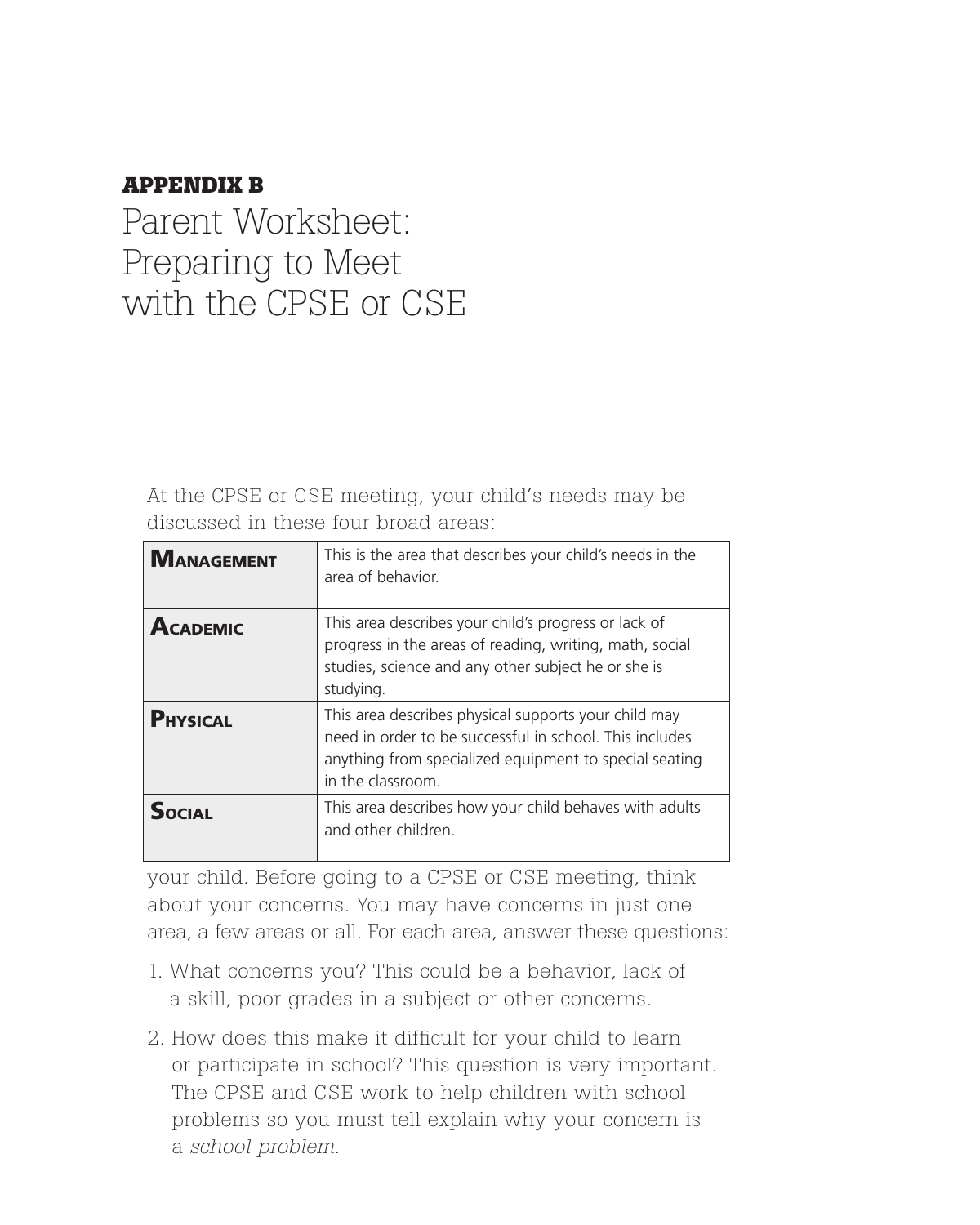3. What evidence supports your concern? Evidence could be teacher's comments, reports from your child, information from your child's evaluation or your child's report card.

| For each area, answer these<br>questions:                                                                                                                                              | <b>Example</b>                                                                                                                                                                                          |
|----------------------------------------------------------------------------------------------------------------------------------------------------------------------------------------|---------------------------------------------------------------------------------------------------------------------------------------------------------------------------------------------------------|
| 1. What concerns you?                                                                                                                                                                  | My child doesn't follow my<br>directions.                                                                                                                                                               |
| 2. How does this make it<br>difficult for your child<br>to learn or participate in<br>school? Or what does your<br>child need?                                                         | • My child doesn't follow the<br>teacher's directions. OR<br>• My child needs help to<br>follow the teacher's directions                                                                                |
| 3. What evidence supports<br>your concern? Look at<br>teacher's comments,<br>reports from your child,<br>information from your<br>child's evaluation, and<br>your child's report card. | • Phone calls home from the<br>teacher.<br>• Comments on my child's re-<br>port card about not following<br>directions.<br>• My child says the teacher is<br>always yelling at him to pay<br>attention. |

The following pages shows how a form may be filled out. Then there is a blank form that you can fill out about your child. After you fill out the form, look over your concerns and figure out which ones have the biggest effect on your child's education. At the meeting, focus on your top four concerns.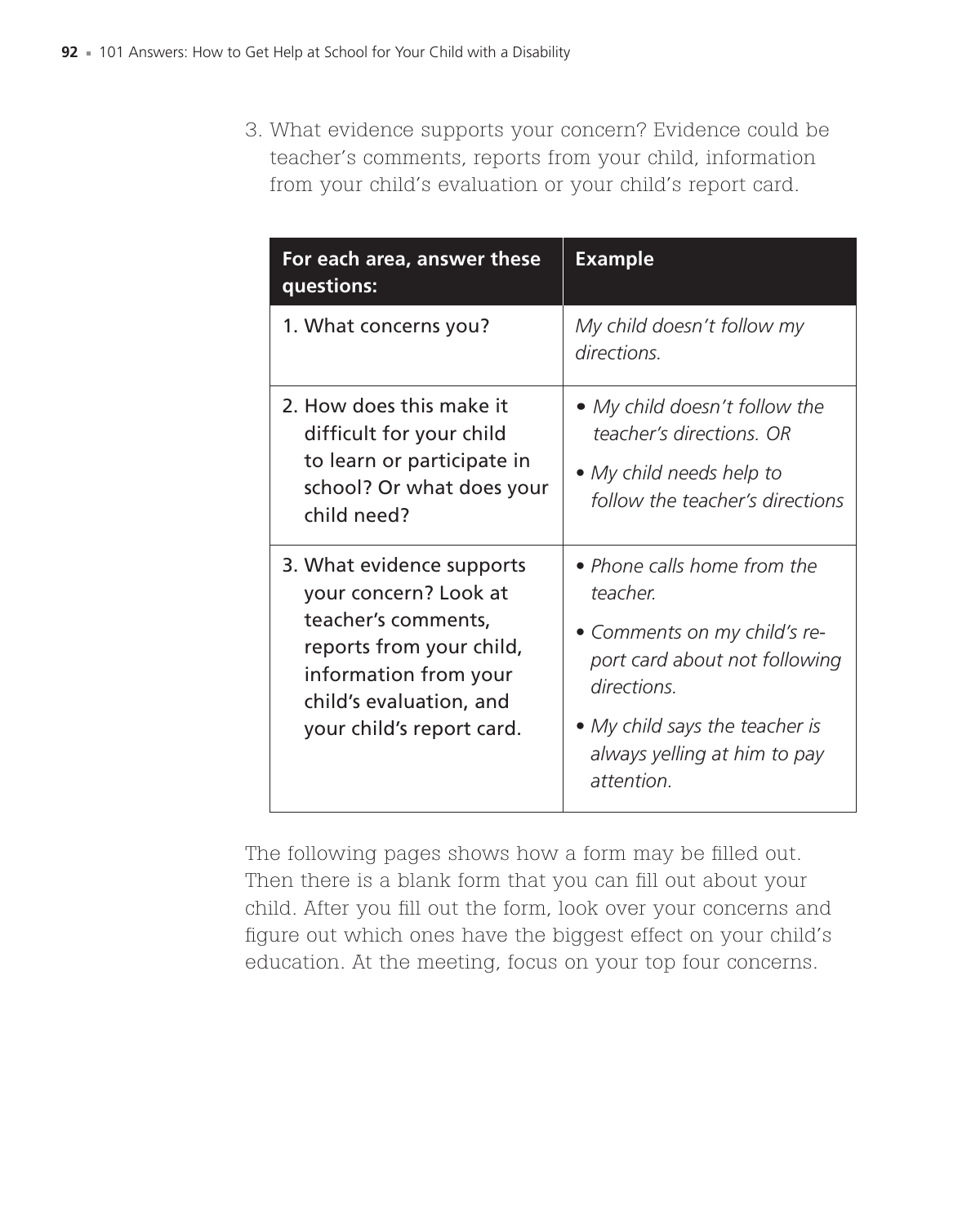## Worksheet Examples in the Management and Academic Areas

| <b>Area</b>                                                                                                 | <b>My Concern</b>                                                                           | <b>How It Effects</b><br>My Child at<br><b>School</b>                       | <b>Evidence</b>                                                                                                          | <b>Effect</b><br>$Big=1$<br>$Small = 5$ |
|-------------------------------------------------------------------------------------------------------------|---------------------------------------------------------------------------------------------|-----------------------------------------------------------------------------|--------------------------------------------------------------------------------------------------------------------------|-----------------------------------------|
| <b>Management</b>                                                                                           | My child does                                                                               | My child needs to<br>stay in his seat,<br>pay attention and<br>do his work. | • Phone calls from teacher                                                                                               |                                         |
|                                                                                                             | not complete his<br>school work be-<br>cause he is never                                    |                                                                             | • Low marks in the behavior<br>sections on his report card                                                               |                                         |
|                                                                                                             | in his seat                                                                                 |                                                                             | • My child complains that the<br>teacher yells at him a lot.                                                             |                                         |
|                                                                                                             |                                                                                             |                                                                             | • My child does not listen<br>when I ask him to do<br>something                                                          |                                         |
| <b>Management</b>                                                                                           | My child gets<br>angry and throws<br>temper tantrums                                        | My child needs to<br>stay calm so she<br>can learn.                         | • My child gets into trouble<br>at school because of her<br>temper tantrums                                              |                                         |
|                                                                                                             | a lot.                                                                                      |                                                                             | . I am asked to meet with<br>the teacher about my<br>child's behavior                                                    |                                         |
|                                                                                                             |                                                                                             |                                                                             | • My child throws temper<br>tantrums at home when<br>she can't learn something<br>new                                    |                                         |
| <b>Academic</b>                                                                                             | My son can't<br>read the books<br>his brother could<br>read when he<br>was the same<br>age. | My child has<br>reading problems<br>and needs help<br>with reading.         | • My son can't read his<br>homework assignment.                                                                          |                                         |
|                                                                                                             |                                                                                             |                                                                             | • The psychologist who<br>evaluated my son said he<br>reads like a child in first<br>grade. My son is in third<br>grade. |                                         |
|                                                                                                             |                                                                                             |                                                                             | • His teacher sends home<br>notes saying he should<br>practice at home.                                                  |                                         |
| <b>Academic</b><br>a bad grade on a<br>big project. She<br>worked hard and<br>spent a lot of<br>time on it. | My child received                                                                           | My daughter<br>needs to learn                                               | • Low grades on big class<br>projects.                                                                                   |                                         |
|                                                                                                             | how to work on a<br>big school project<br>by finishing little<br>steps.                     | • She spends more time on<br>big projects than other<br>students.           |                                                                                                                          |                                         |
|                                                                                                             |                                                                                             |                                                                             | • The teacher sent a note.<br>She said my daughter<br>doesn't understand what is<br>going on in class.                   |                                         |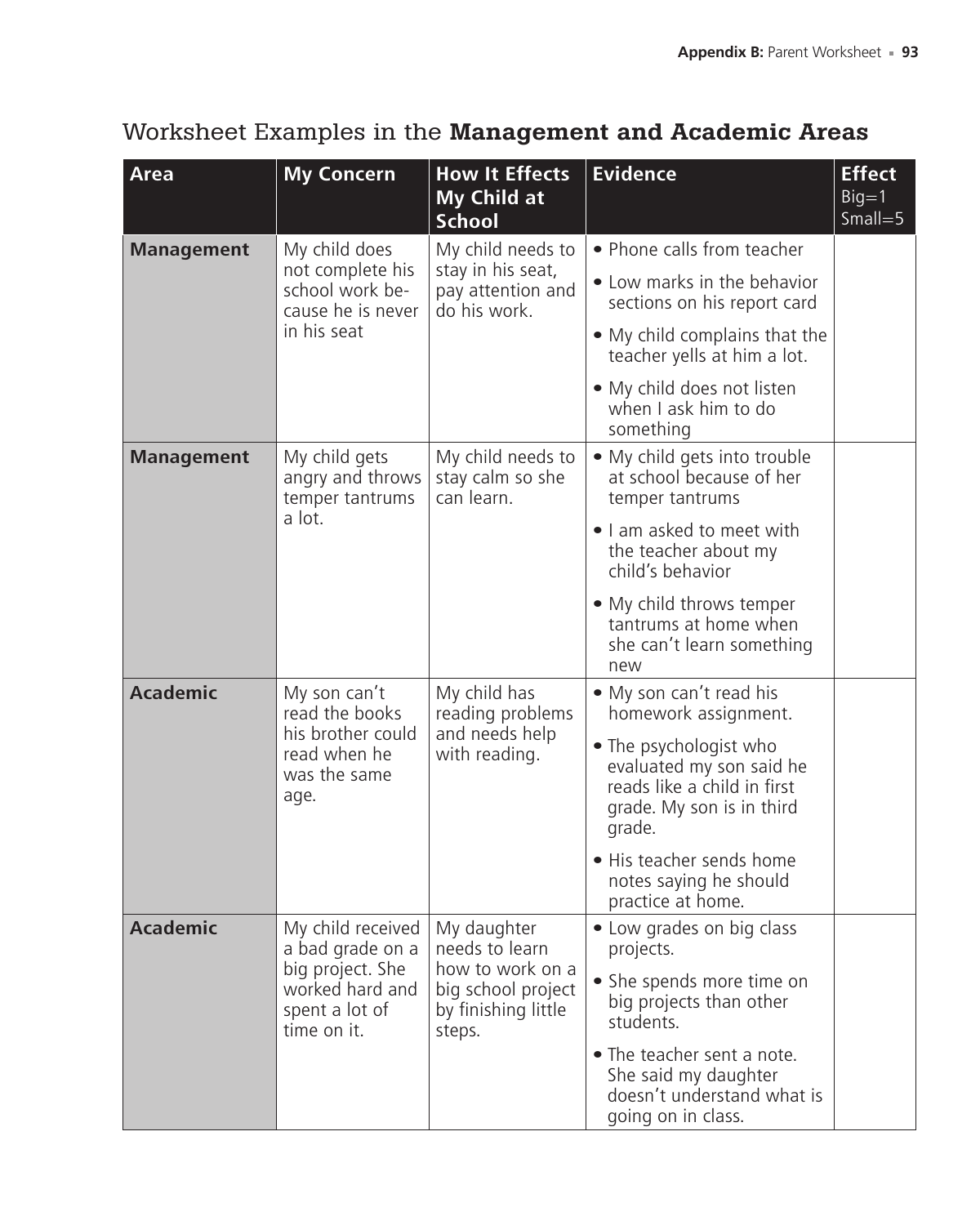# Worksheet Examples in the Physical & Social Areas

| Area            | <b>My Concern</b>                                                                                                                            | <b>How It Effects</b><br>My Child at<br><b>School</b>                                                                            | <b>Evidence</b>                                                                                                                                                                                                                                                 | <b>Effect</b><br>$Big=1$<br>$Small = 5$ |
|-----------------|----------------------------------------------------------------------------------------------------------------------------------------------|----------------------------------------------------------------------------------------------------------------------------------|-----------------------------------------------------------------------------------------------------------------------------------------------------------------------------------------------------------------------------------------------------------------|-----------------------------------------|
| <b>Physical</b> | My child received<br>Occupational<br>Therapy for 2<br>years because<br>of his poor hand<br>writing. He still<br>can't read his<br>own notes. | My son needs<br>help with writing<br>so that he can<br>read his class<br>notes and hand<br>in work that the<br>teacher can read. | • He can't read his own hand<br>writing.<br>• His teacher can't read his<br>hand writing.<br>• His teacher says he does<br>well on written assign-<br>ments when he uses a<br>computer to write.                                                                |                                         |
| <b>Physical</b> | My daughter has<br>trouble walk-<br>ing around the<br>house. She's not<br>safe.                                                              | My daughter has<br>trouble walking<br>around the house.<br>She's not safe.                                                       | • Her doctor says her eyes<br>are fine.<br>• The gym teacher sent a<br>note about her problems in<br>gym.<br>• Her teacher says she can't<br>walk with the class to the<br>library or other places in<br>school.                                                |                                         |
| <b>Social</b>   | My child has no<br>friends.                                                                                                                  | On many days, my<br>son doesn't want<br>to go to school.<br>At school, he gets<br>into fights.                                   | • My son tells me that no<br>one will sit with him at<br>lunch.<br>• The teacher told me that<br>he has no friends.<br>• My son has been sent to<br>the principal's office for<br>fighting at school.                                                           |                                         |
| <b>Social</b>   | My son talks<br>back to me.                                                                                                                  | My son gets in<br>trouble because<br>of what he says<br>to his teacher and<br>to other students.                                 | • My son has been suspend-<br>ed from school for saying<br>things he should not say.<br>• His teacher says he does<br>not play well with other<br>students.<br>• My son gets counseling<br>from the school social<br>worker, but he still gets<br>into trouble. |                                         |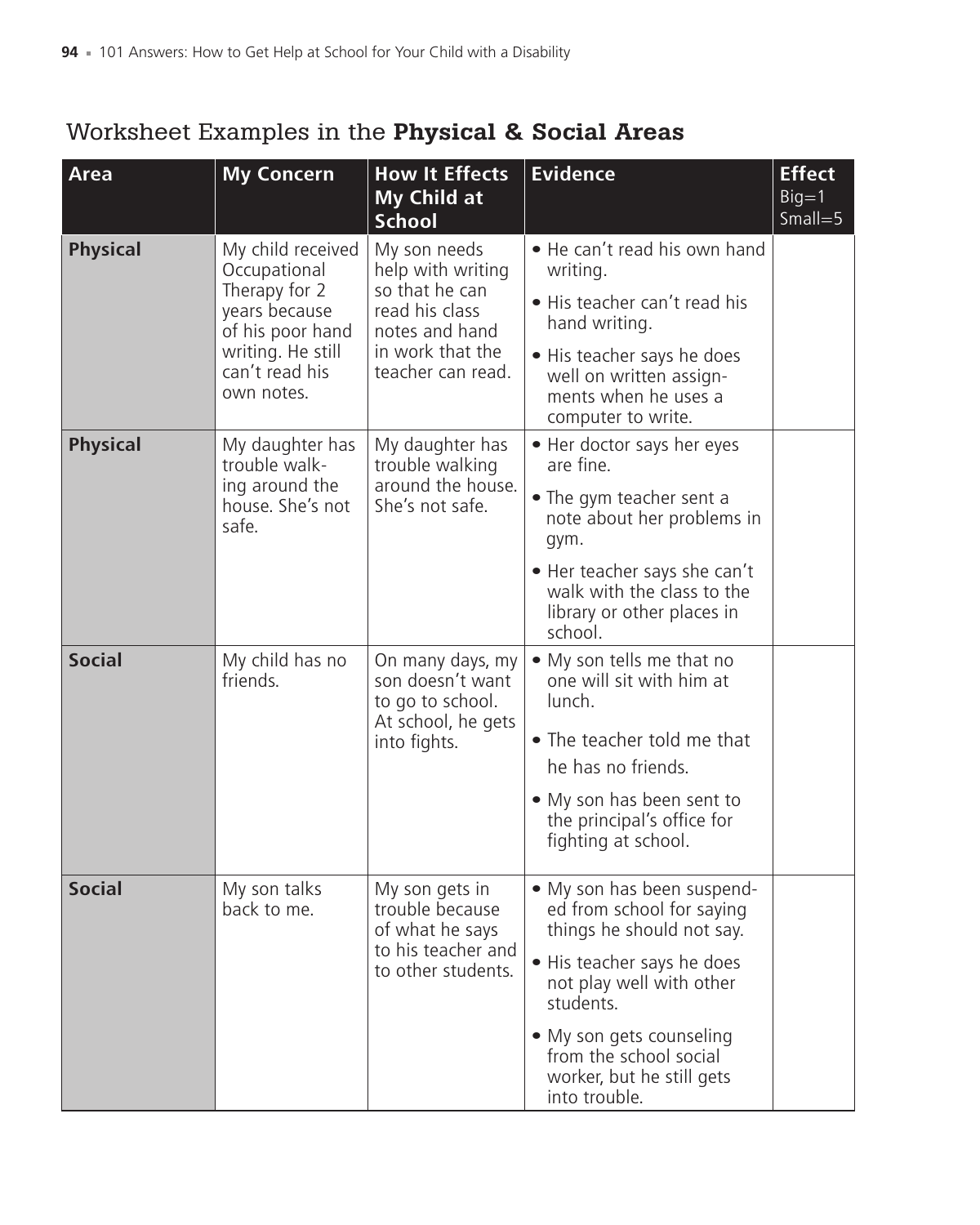# MAPS Worksheet for My Child

| Area | <b>My Concern</b> | <b>How It Effects</b><br>My Child at<br>School | $\vert$ Evidence | <b>Effect</b><br>Big=1<br>Small=5 |
|------|-------------------|------------------------------------------------|------------------|-----------------------------------|
|      |                   |                                                |                  |                                   |
|      |                   |                                                |                  |                                   |
|      |                   |                                                |                  |                                   |
|      |                   |                                                |                  |                                   |
|      |                   |                                                |                  |                                   |
|      |                   |                                                |                  |                                   |
|      |                   |                                                |                  |                                   |
|      |                   |                                                |                  |                                   |
|      |                   |                                                |                  |                                   |
|      |                   |                                                |                  |                                   |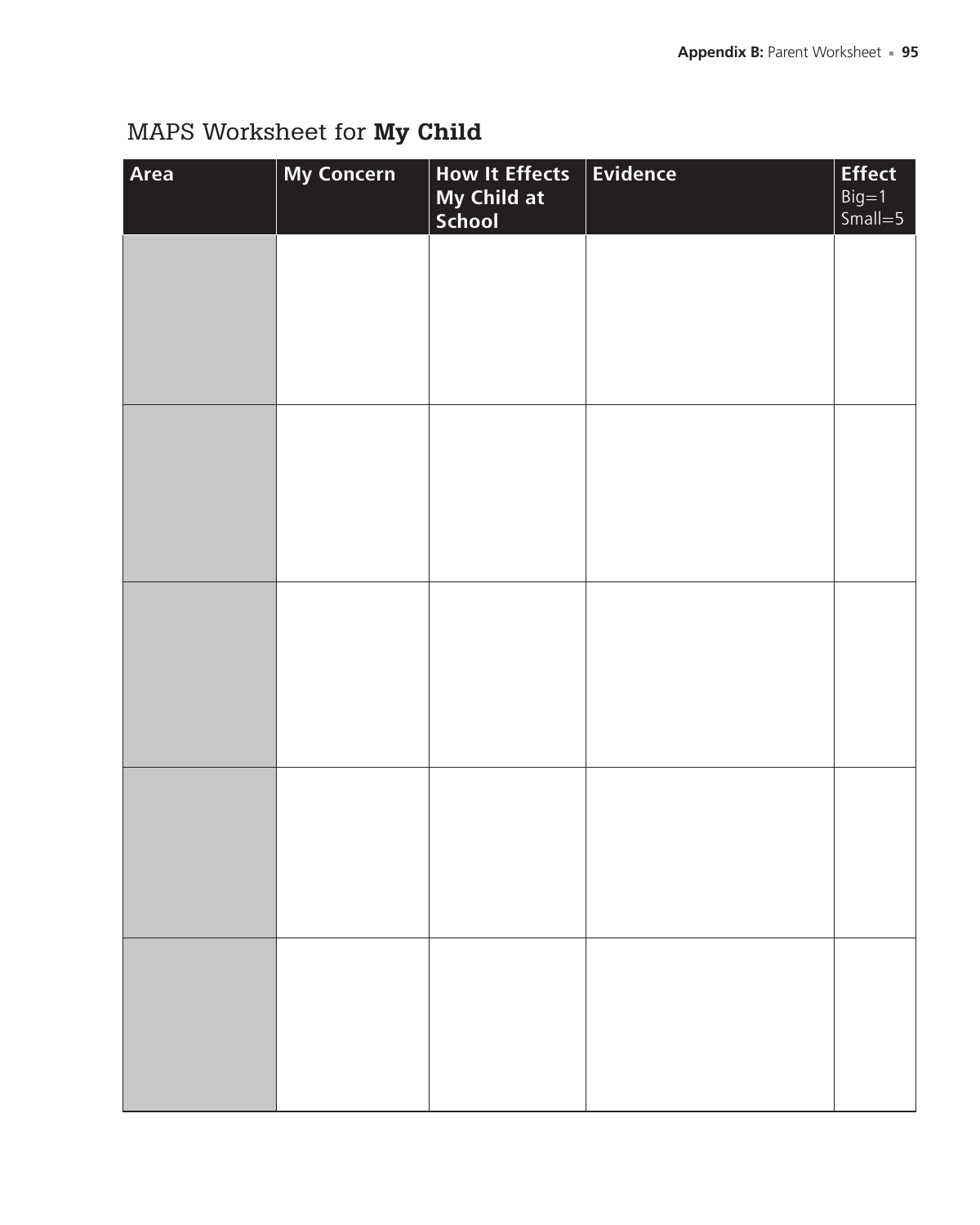### **Appendix C**

# The 13 Disability Categories Used by CSEs in New York State

The Individuals with Disabilities Education Act (IDEA) only applies to students who have one of the disabilities listed in the law. The law defines the disability categories.

To qualify for special education services:

- 1. Your child must have one of the disabilities listed in IDEA.
- 2. The disability must have an adverse affect on your child's education. In other words, the disability must make it difficult for your child to attend school, participate in school, behave at school or learn. AND
- 3. There must be proof of both the disability and the adverse affect on education.

In New York State, your school district's CSE must follow the federal law and classify a student who will receive special education services under one of the following 13 disabilities. To view the definitions as written in New York State law, go to: www.vesid.nysed.gov/specialed/publications/lawsandregs/ sect2001.htm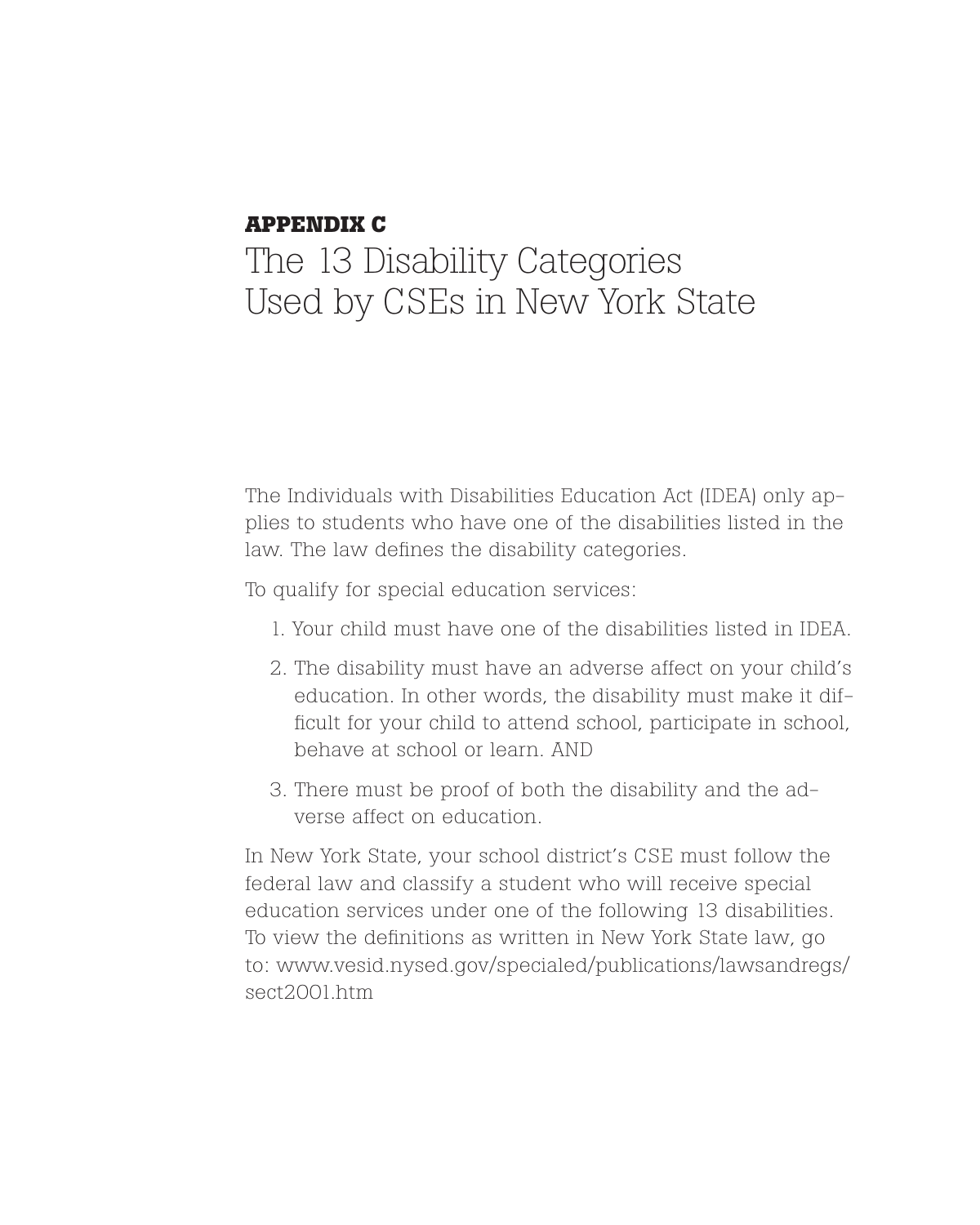Here are brief descriptions of the 13 disability categories:

#### **Autism** is defined as

- 1. causing great difficulty with
	- verbal communication, like using words to get help, share thoughts and feelings, and
	- nonverbal communication, like understanding gestures and facial expressions and
	- social interaction, such as playing; and
- 2. that causes an adverse affect on your child's education.

**NOTE:** Some children with autism may also

- repeat the same activities or movements over and over;
- have great difficulty when there is a change in the daily routine or a change at home or at school;
- have an unusual reaction to a sight, sound, smell, taste or feeling; and
- have clear signs of these symptoms before age 3.

#### **Deaf-blindness** is defined as

- 1. having problems with hearing and seeing
- 2. that causes an adverse affect on your child's education and
- 3. which cannot be helped in a special education program for blind students or a program for deaf students.

**Deafness** is defined as not hearing language that causes an adverse affect on your child's education.

**NOTE:** Even if a deaf child can use equipment to hear, such as a hearing aide, this should not affect a child's eligibility for services.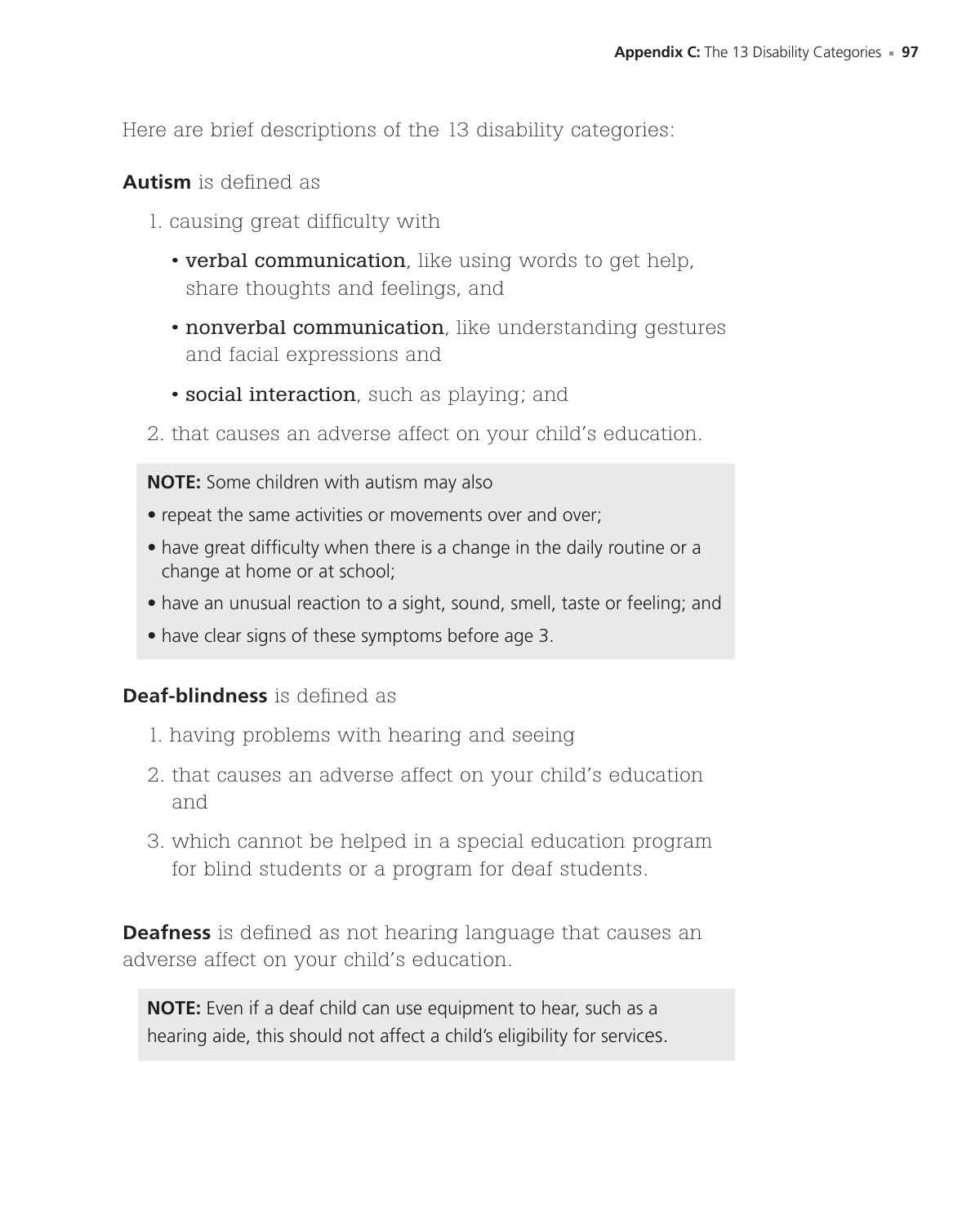## **Emotional Disturbance (ED)** is defined as

- 1. having one or more of the following:
	- being unable to learn but not due to intellectual, sensory or health issues;
	- being unable to make or keep satisfactory relationships with other students and teachers:
	- having feelings or behaviors in normal situations that are odd or don't fit the situation;
	- having a depressed or unhappy mood most of the time; or
	- having a tendency to develop physical symptoms or fears associated with personal problems or school problems
- 2. that causes an adverse affect on your child's education.

**NOTE:** This category includes schizophrenia. It does not include children who are "socially maladjusted" unless the child is also emotionally disturbed. "Socially maladjusted" means that the problems stem from social situations such as participation in a gang or living in poverty.

#### **Hearing Impairment** is defined as

- 1. hearing loss that could be permanent or could be changing and
- 2. that causes an adverse affect on your child's education.

**NOTE:** Hearing impairment is sometimes called hard of hearing. A child who is hard of hearing may have some hearing.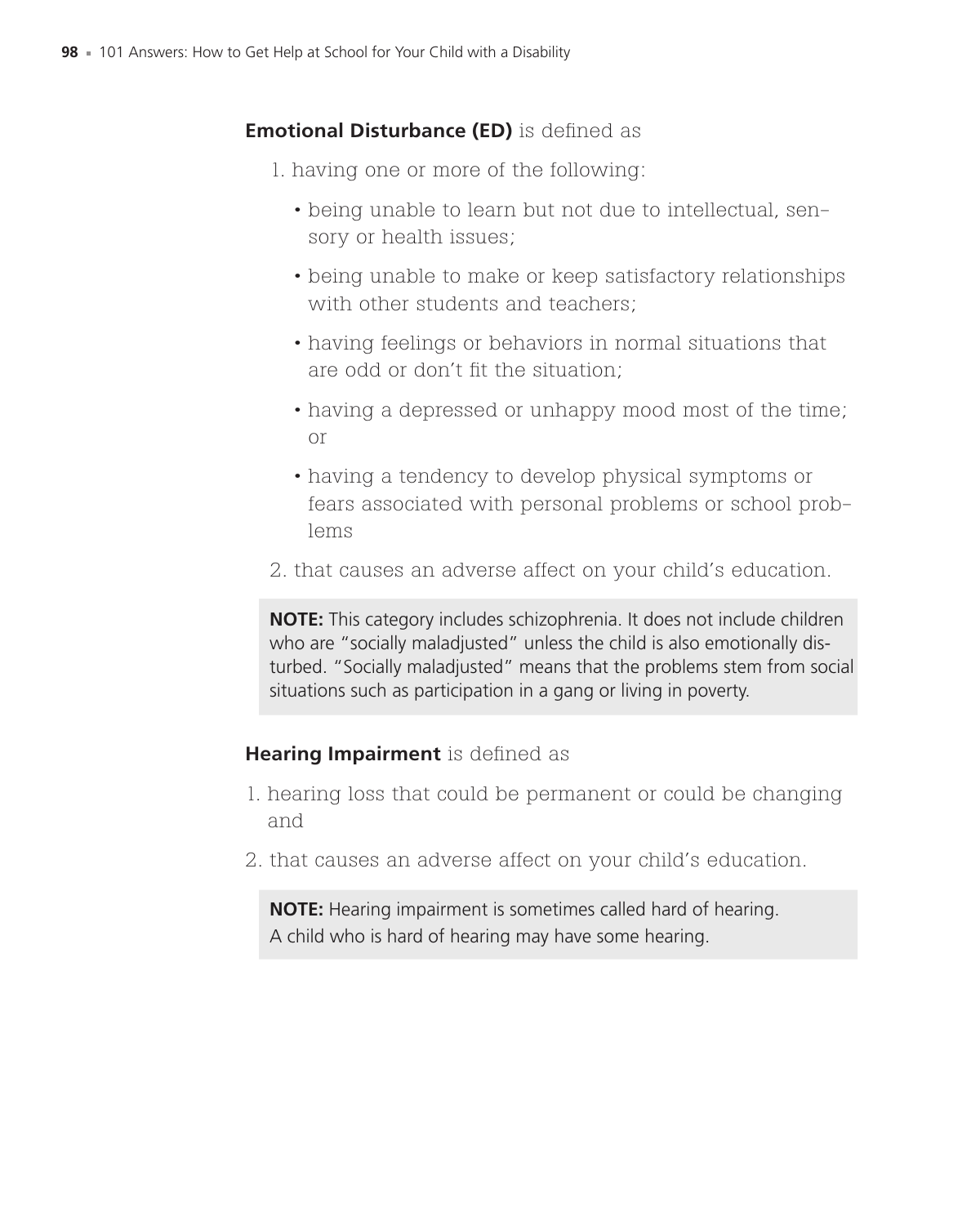#### **Learning Disability (LD)** is defined as

- 1. a problem with one or more of the psychological processes used to understand, to speak, or to write and
- 2. which is seen as difficulty with listening, thinking, speaking, reading, writing, spelling or mathematics and
- 3. that causes an adverse affect on your child's education.

**NOTE:** This category includes conditions like brain injury and dyslexia. It does not include learning problems that are the result of visual, hearing, or motor disabilities; mental retardation; emotional disturbance; or environmental, cultural, or economic disadvantage.

#### **Mental Retardation (MR**) is defined as

- 1. having intellectual abilities that are below average and
- 2. having problems with daily living skills called "deficits in adaptive behavior" and
- 3. that affected the child's development and
- 4. that causes an adverse affect on your child's education.

**NOTE:** Mental retardation is typically determined through a test of intellectual skills which will be reported as a child's overall I.Q. score and or through an assessment of problems in daily living skills such as the Vineland. An I.Q. score below 70 may indicate mental retardation.

#### **Multiple Disabilities** is defined as

- 1. the combination of two or more disabilities that exist at the same time and
- 2. that cause educational needs in many areas which must all be addressed at school.

**NOTE:** This category does not include deaf-blindness.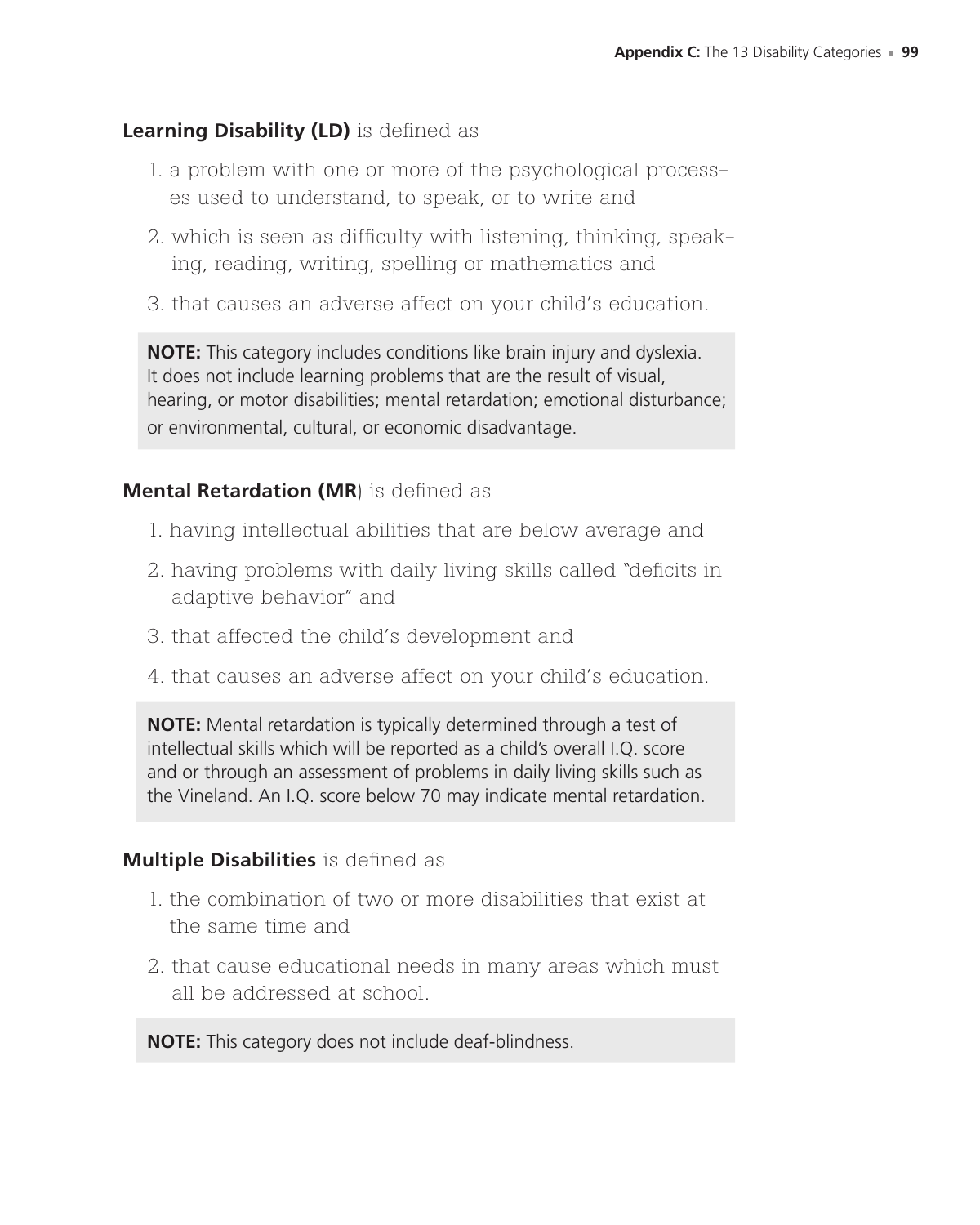### **Orthopedic Impairment** is defined as

- 1. a severe problem related to the bones, muscles or ligaments including:
	- impairments caused by a congenital anomaly,
	- impairments caused by disease (such as poliomyelitis, bone tuberculosis), and
	- impairments from other causes (such as cerebral palsy or amputations), and
- 2. that causes an adverse affect on your child's education.

## **Other Health Impairment (OHI)** is defined as

- 1. having limited strength, vitality, or alertness, or
- 2. paying so much attention to sights and sounds that it is difficult to pay attention to the teacher or
- 3. having health problems such as asthma, attention deficit disorder, attention deficit hyperactivity disorder, diabetes, epilepsy, a heart condition, hemophilia, lead poisoning, leukemia, nephritis, rheumatic fever, sickle cell anemia, or Tourette syndrome; and
- 4. that causes an adverse affect on your child's education.

#### **Speech or Language Impaired (SI)** is defined as

- 1. a significant problem with communication such as stuttering, difficulty speaking clearly, difficulty expressing your ideas, difficulty understanding others or a voice impairment and
- 2. that causes an adverse affect on your child's education.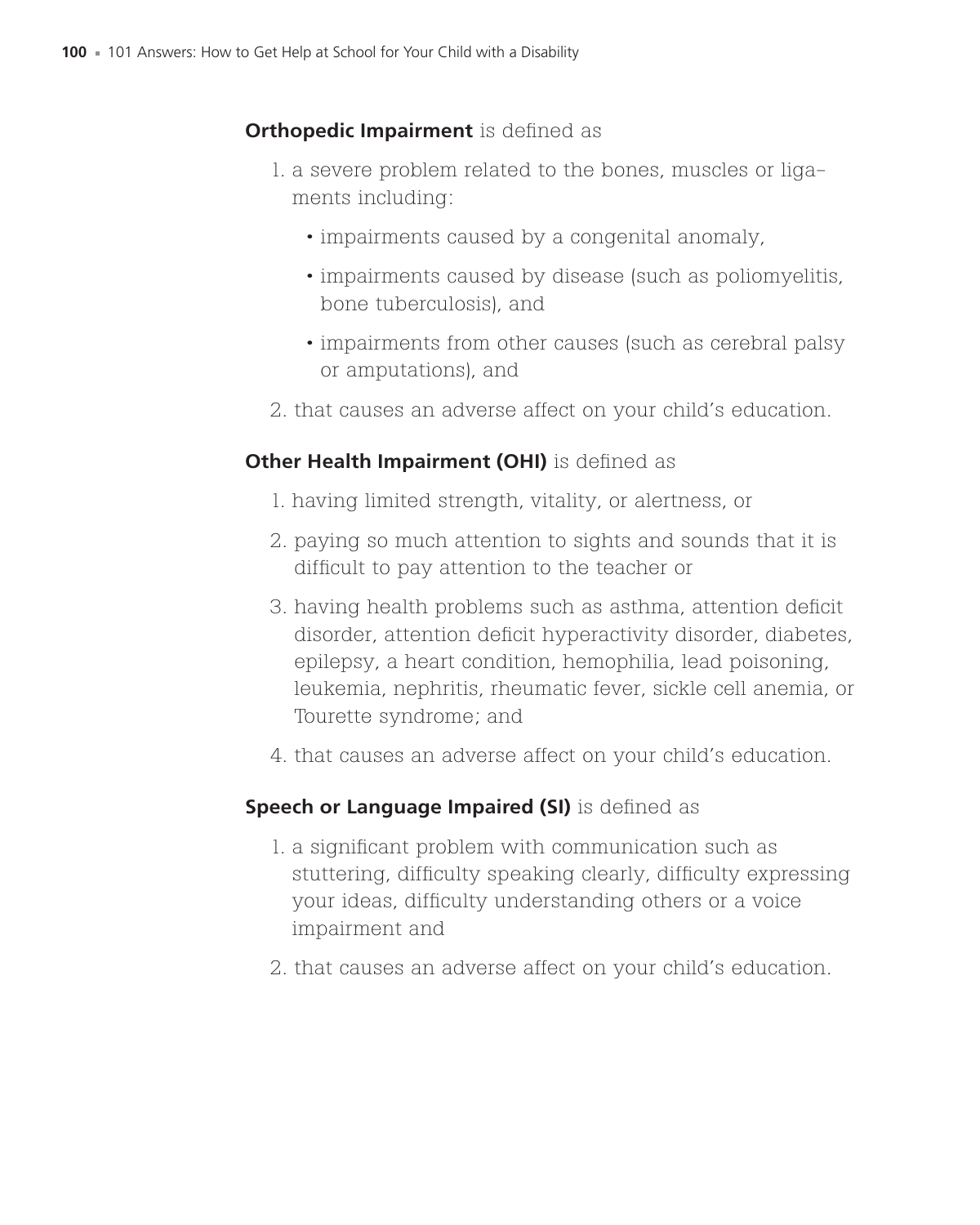#### **Traumatic brain Injury** is defined as

- 1. an injury to the brain or head caused by an accident after birth that causes problems with thinking, language, memory, attention, reasoning, abstract thinking, judgment, problem solving, movement, behavior, use of information or speech and
- 2. that causes an adverse affect on your child's education.

It does not apply to brain injuries that are caused by genes or problems during birth.

#### **Visual Impairment Including Blindness** is defined as

- 1. a problem with vision including partial sight and blindness that cannot be corrected by wearing glasses and
- 2. that causes an adverse affect on your child's education.

# Student Advocacy Success Story

In high school, Amanda studied ballet, wrote poetry, and performed in plays, despite her Cerebral Palsy. She graduated from high school in 2005 and recently graduated from college. She will now be attending graduate school. Go Amanda!

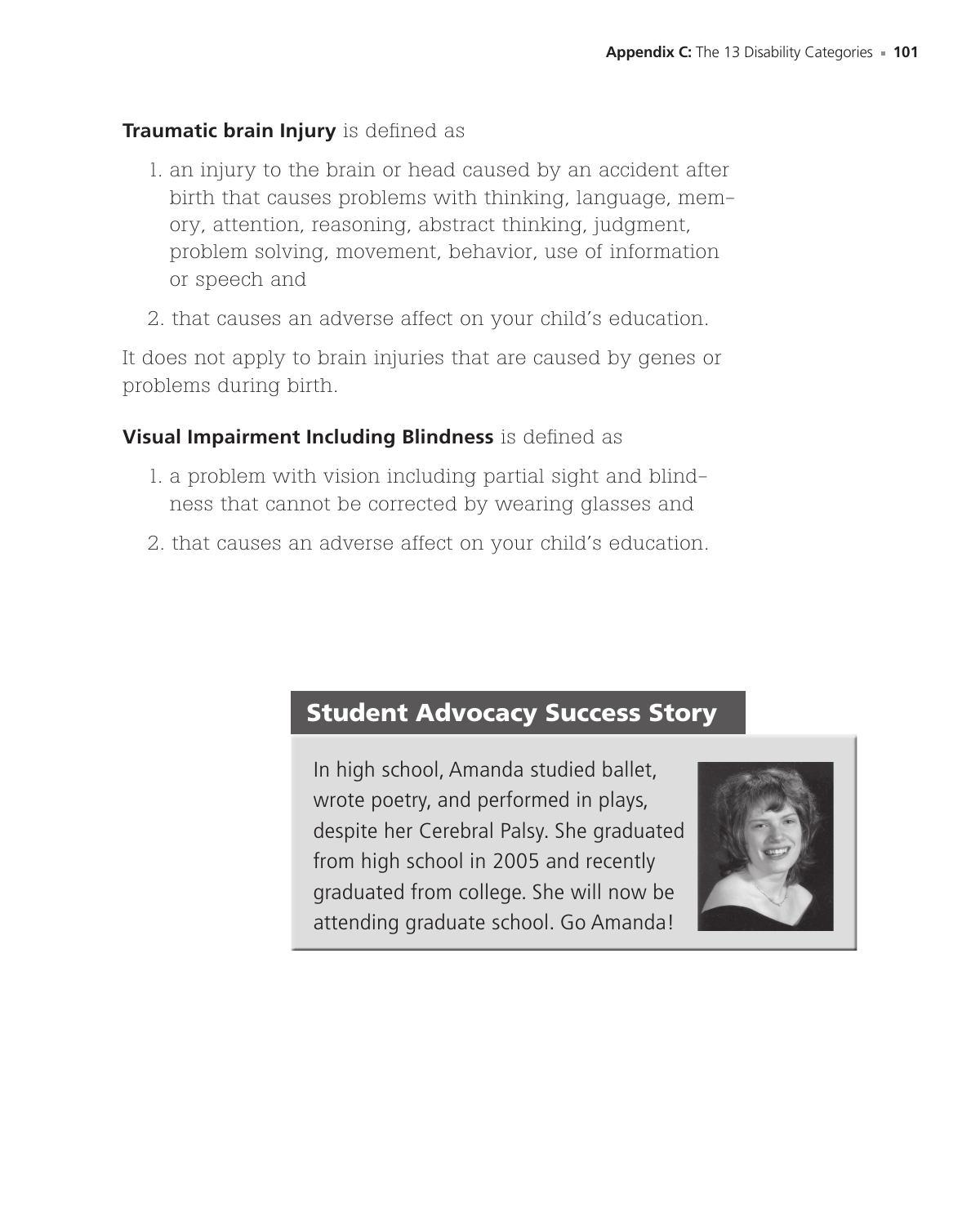# **Appendix D** Specialists that May Evaluate Your Child

**Audiologists** are trained to identify hearing loss. An audiologist will measure the type of hearing loss, the amount or degree of hearing loss, assess how this will effect your child, recommend any therapy that could help your child, fit hearing aids and give you advice and information about how to help your child live with hearing loss. This is the only professional who can diagnose Central Auditory Processing Disorder (CAPD).

**Occupational Therapists (OT)** are trained to build the basic skills used for everyday tasks. They develop activities which help build skills. They may also create special tools to help a child with a disability. They focus on fine motor activities, especially the use of hand and fingers, coordination of movement, and on skills that allow the child to do everyday tasks without help.

**Ophthalmalogists** are doctors who specialize in the eye. They can diagnose problems with the health of the eye or with the structures related to the eye.

**Optometrists** are trained and licensed to examine and test eyes and to treat eye defects by giving glasses or contact lenses. They may also develop eye exercises for your child.

**Orthopedists** are surgeons who specialize in the function of the skeletal system (your bones). They help keep or restore the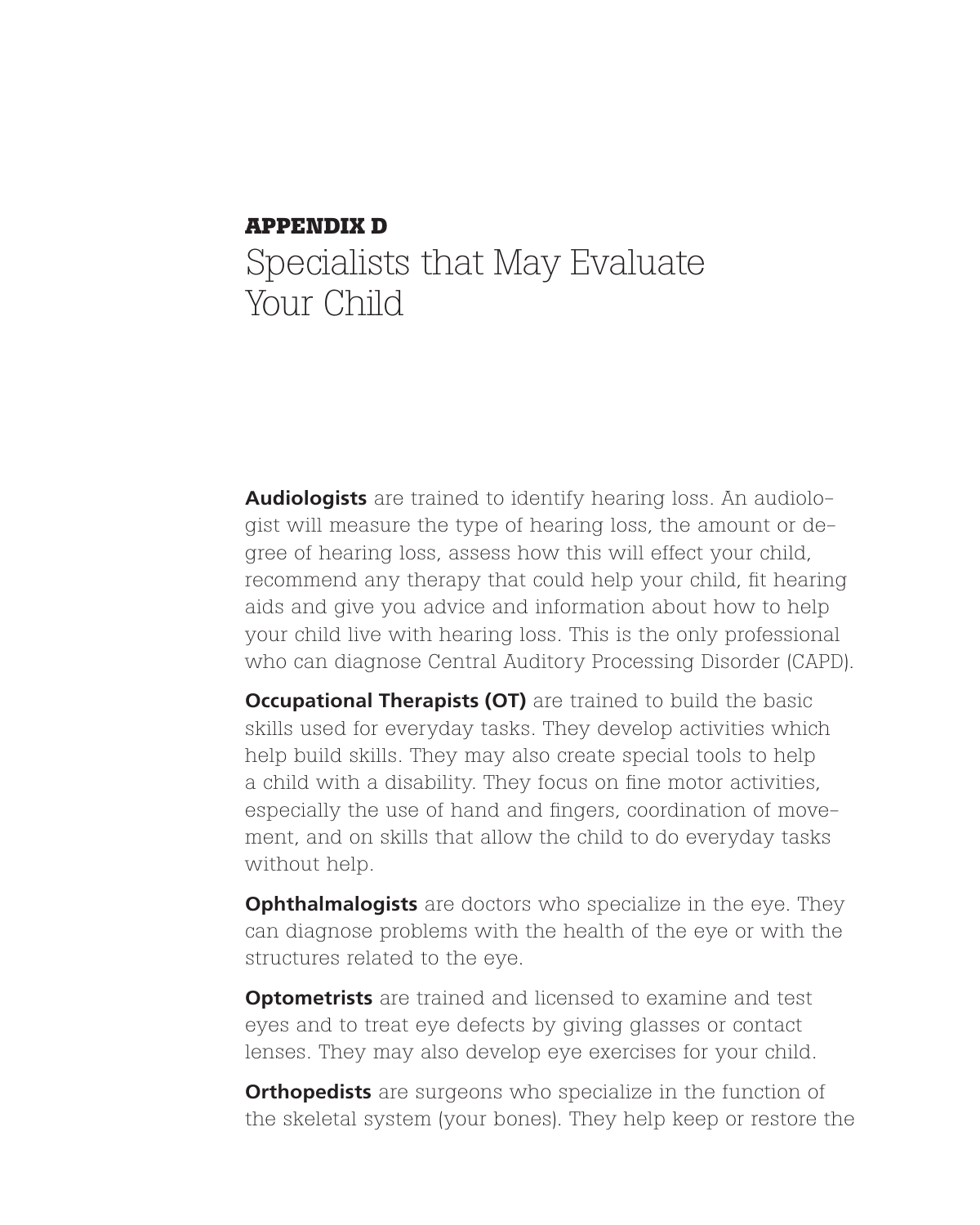skeletal system and muscles, joints, tendons, ligaments, nerves and blood vessels.

**Pediatricians** are doctors who specialize in treating children. They can explain normal development, how to care for your child and treat your child's diseases.

**Physical Therapists (PT)** are trained to help restore basic body movements after illness or injury. PTs work under the supervision of a doctor. They focus on large muscle and gross motor activities.

**Psychiatrists** are doctors who specialize in diagnosing and treating emotional problems and mental disorders. They are trained in psychotherapy.

**Psychologists** are trained to assess and treat people with emotional, interpersonal or behavior problems. Interpersonal problems are difficulties getting along with others.

**School Psychologists** are psychologists who specialize in counseling school children and their families and in working with teachers and other school staff to help a child function at school. Psychological testing done in schools is done only by psychologists.

**Speech Pathologists** are trained in human communication. They evaluate how your child takes in the information when someone else is speaking (reception), how your child adds this information to what he or she already knows (integration) and how your child uses language to express himself (expression). If they find a problem, they can also help treat it.

**Speech Teachers** are trained in how speech sounds are formed (called articulation), how a person takes in language (called receptive language), and the pattern of spoken language (called expressive language). A speech teacher can evaluate and help correct problems.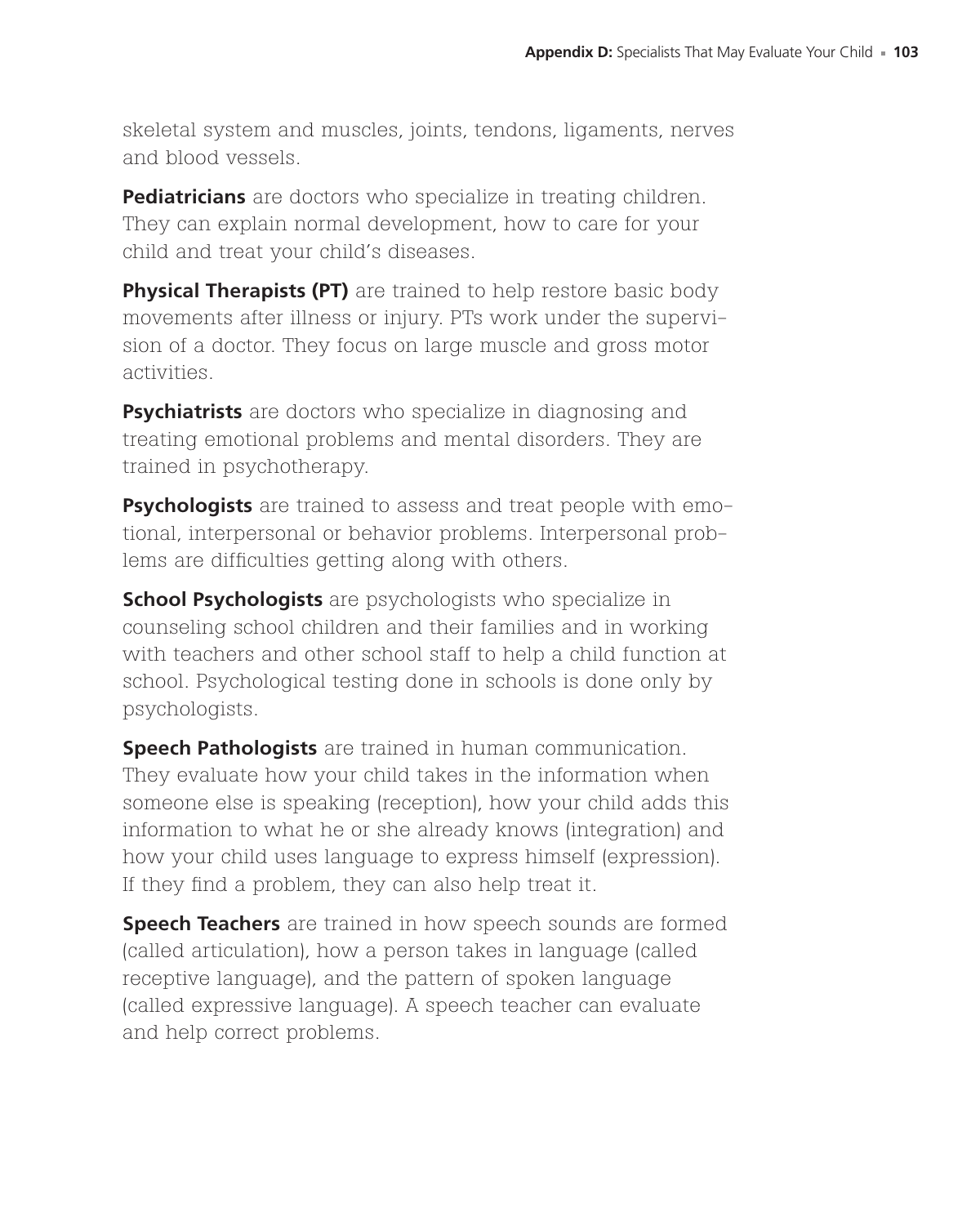# **Appendix e** Finding Help in Your Community or on the Internet

When looking for help, be aware of the way that laws apply to your area. Federal or national laws must be followed by every community in the United States. Federal laws are explained in federal regulations written by the federal department of education. State and local laws must provide the same or more than the rights guaranteed in federal law. They cannot provide less than the federal law. For each federal law, there are federal regulations, a state law that spells out the federal law's application in that state, and state regulations created by each state's department of education. In addition, there may be lawsuits that only affect particular districts. For example, in the New York City public schools, the Nickerson case created specific entitlements in New York City that do not apply to any other school district. In addition, your local school district should have policies that are explained in your student's handbook. A local group is more likely to have thorough knowledge of the legal framework for your area.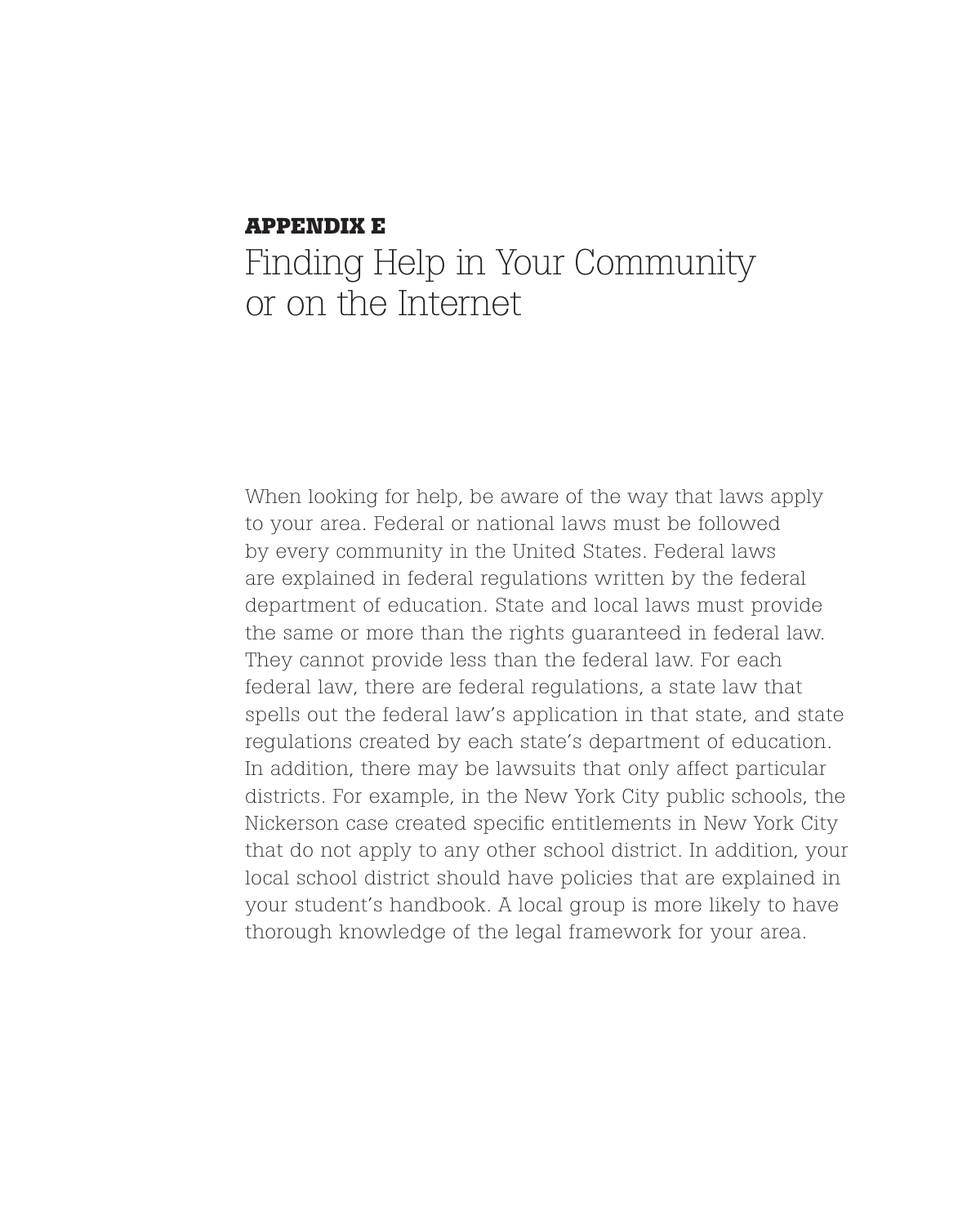# National Referrals

For referrals throughout the United States, contact the following:

## Council of Parent Attorneys and Advocates

• www.copaa.org

# Legal Services Corporation

• www.lsc.gov

This is the single largest provider of civil legal aid for the poor in the U.S. On their home page is a map where you can locate a Legal Service Office in your community. Some offices will help with special education problems.

# National Center for Learning Disabilities

• www.NCLD.org

In the left column menu, select Resources. There you can use the Resource Locator to find different types of services in your area.

#### National Dissemination Center for Children with Disabilities

• www.ninchcy.org

Has many publications including "Developing Your Child's IEP" which explains the IEP document.

# U.S. Department of Education, Office for Civil Rights

- www.ed.gov/about/offices/list/ocr/index.html
- 1-800-421-3481
- TDD: 877-521-2172
- Email: OCR@ed.gov

To locate the office that serves your state, select Office Contacts on the menu. There you will find a search menu. You enter your state and information on the office that serves your state will be shown.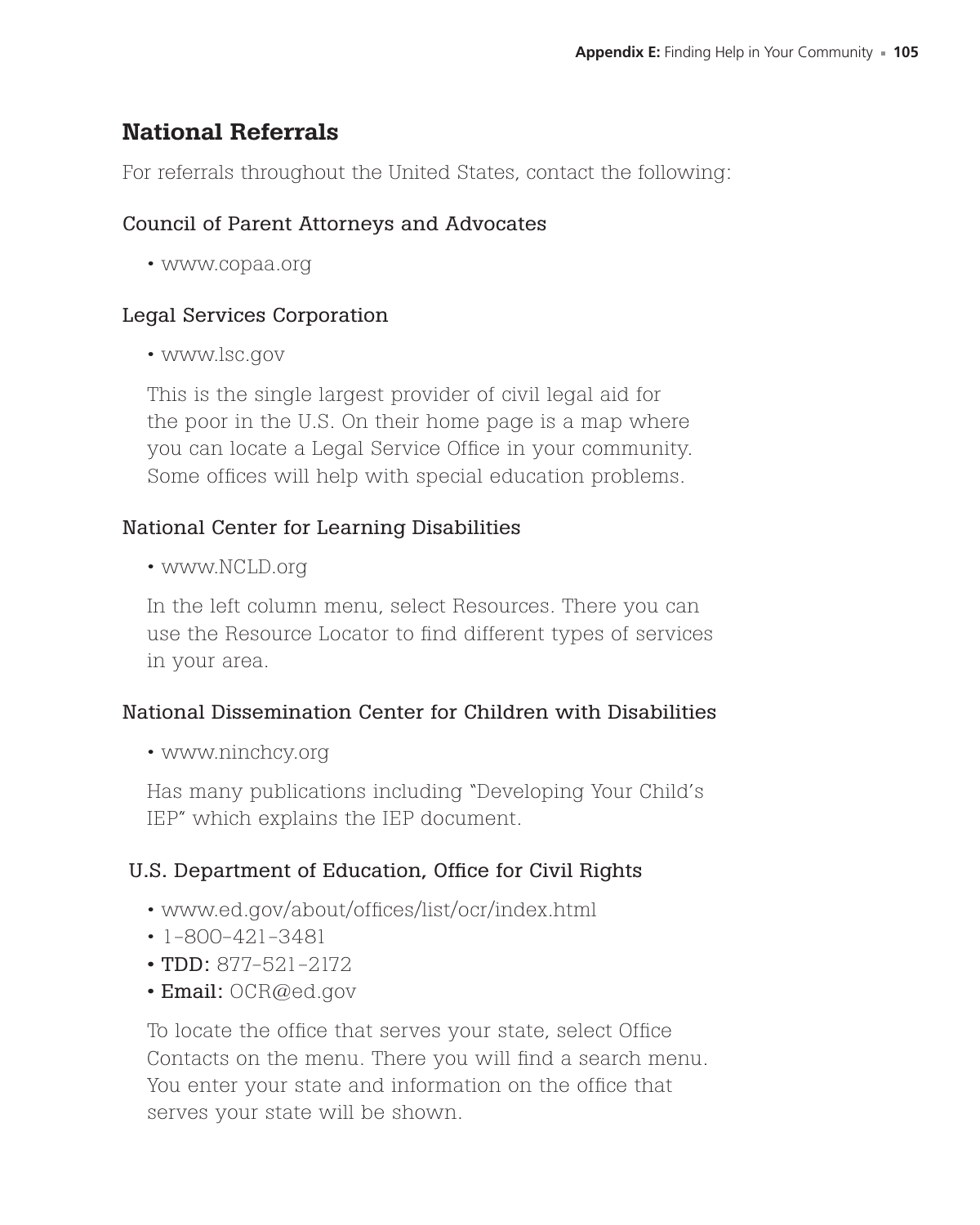## Wright's Law

• www.wrightslaw.com

A leading national website on special education law and advocacy.

# State Referrals

For referrals and resources in your state, contact your state's Education Department. Also go to your state government's website to look for youth services and services for the disabled.

You can also contact the Bar Association for your state to locate an attorney.

For a list of agencies and organizations in your state, visit:

• www.nichcy.org/Pages/StateSpecificInfo.aspx

# IN NEW YORK STATE

New York State Education Department has services and publications including:

# A guide on preschool transition:

• www.vesid.nysed.gov/specialed/publications/preschool/ transitionguide/transitionguidance.pdf

# A guide on preschool special education:

• www.vesid.nysed.gov/specialed/publications/preschool/ home.html

# A guide on special education

- English: www.vesid.nysed.gov/specialed/publications/ policy/parentguide.htm#InRef
	- Spanish: www.vesid.nysed.gov/specialed/publications/ policy/spanishparentguide.htm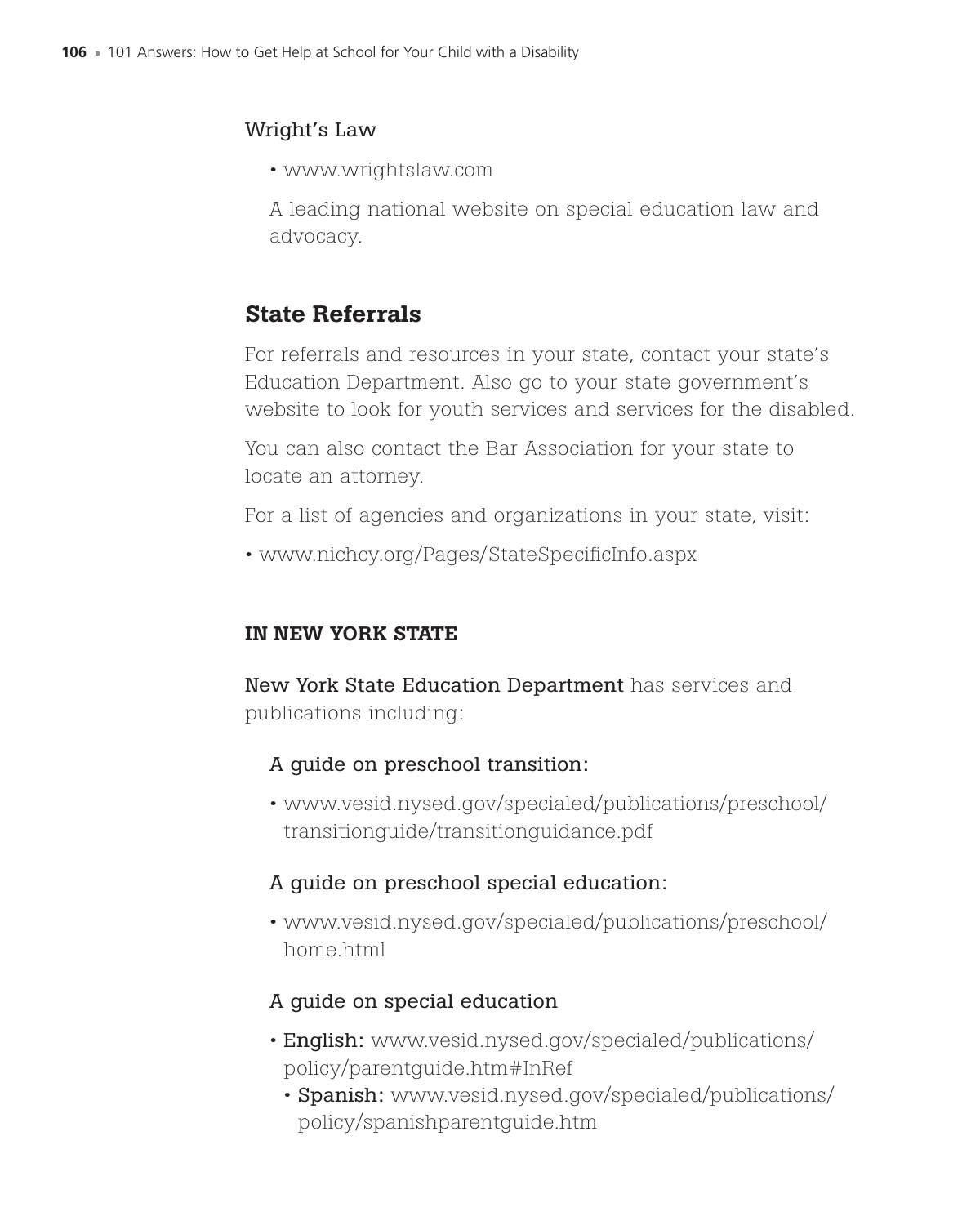## New York State Office of Children and Family Services (OCFS)

• www.ocfs.state.ny.us

This state agency funds the local Youth Bureaus. For a list of local Youth Bureaus, go to:

• www.ocfs.state.ny.us/main/youth/youthbureaus.asp

# New York State Office of Mental Retardation and Developmental Disabilities (OMRDD)

• www.omr.state.ny.us

This office seeks to help people with disabilities to live richer lives. To find your regional services including your local Developmental Disabilities Service Office, select the Services tab.

#### N.Y.S. Bar Association

• www.nysba.org

Use this site to locate attorneys in your area.

#### 211

This is an information and referral service that is available in some areas. It functions like 911 except that it helps with human service needs that are not emergencies. (In New York City, call 311)